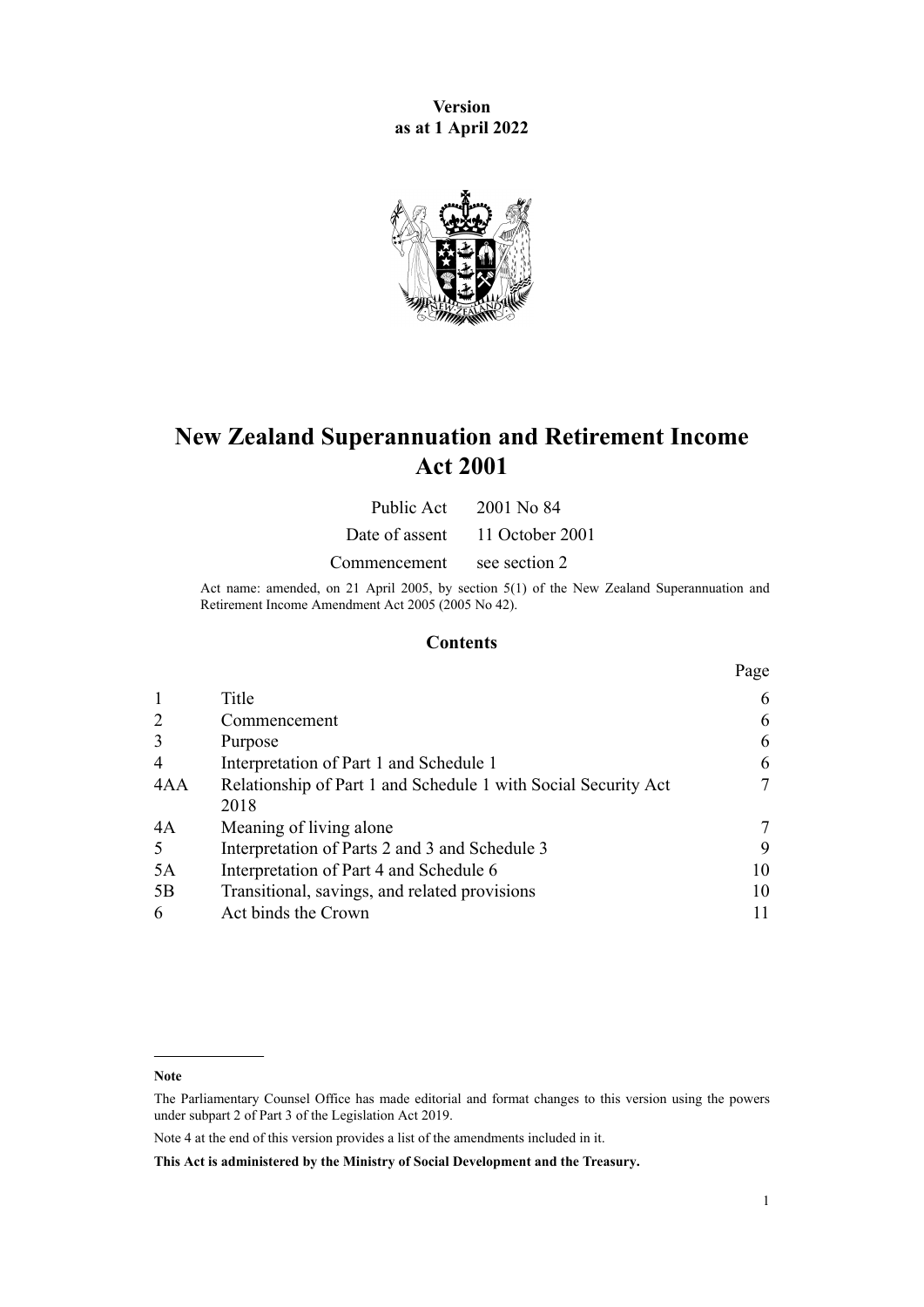| <b>New Zealand Superannuation and Retirement Income</b> | Version as at |
|---------------------------------------------------------|---------------|
| <b>Act 2001</b>                                         | 1 April 2022  |

## **[Part 1](#page-10-0)**

# **[Entitlements to New Zealand superannuation](#page-10-0)**

# *[Preliminary and general provisions](#page-10-0)*

| 7   | Age qualification for New Zealand superannuation                    | 11 |
|-----|---------------------------------------------------------------------|----|
| 8   | Residential qualification for New Zealand superannuation            | 11 |
| 8A  | Special total time requirement for refugees or protected persons 45 | 12 |
|     | years of age or older on relevant date                              |    |
| 9   | Treatment of various periods of absence                             | 13 |
| 10  | Treatment of periods of absence as missionary                       | 14 |
| 10A | Treatment of periods of absence if New Zealand income tax           | 15 |
|     | withheld on overseas earnings                                       |    |
| 11  | Commencement of New Zealand superannuation                          | 16 |
| 12  | Rates of New Zealand superannuation                                 | 16 |
|     | Living alone payments                                               |    |
|     | [Repealed]                                                          |    |
| 13  | Living alone payments [Repealed]                                    | 17 |
| 14  | Commencement of living alone payments [Repealed]                    | 17 |
|     | Annual adjustment of New Zealand superannuation                     |    |
| 15  | Annual adjustment of rates                                          | 17 |
| 15A | Orders are confirmable instruments [Repealed]                       | 19 |
| 16  | Annual adjustment of New Zealand superannuation: relationship to    | 19 |
|     | net average wage                                                    |    |
|     | Effect of long-term residential care or hospitalisation             |    |
| 17  | Entitlement to benefits for spouses or partners of persons in long- | 20 |
|     | term residential care in hospital or rest home                      |    |
| 18  | Appropriate rate for spouses or partners of persons in long-term    | 22 |
|     | residential care in hospital or rest home                           |    |
| 19  | Hospital rates of New Zealand superannuation                        | 22 |
| 20  | Special disability allowance [Repealed]                             | 24 |
|     | Payment overseas of New Zealand superannuation                      |    |
| 21  | Effect of absence from New Zealand on New Zealand                   | 24 |
|     | superannuation                                                      |    |
| 22  | First 26 weeks of certain temporary absences                        | 25 |
| 23  | Absences up to 2 years for medical treatment                        | 25 |
| 24  | Absences up to 156 weeks with aid agencies                          | 25 |
| 25  | Date absence commences                                              | 26 |
| 26  | Payment overseas of New Zealand superannuation                      | 26 |
| 26A | Calculation of amount of New Zealand superannuation payable         | 27 |
|     | overseas                                                            |    |
| 26B | Entitlement                                                         | 28 |
| 27  | Applications after leaving New Zealand                              | 28 |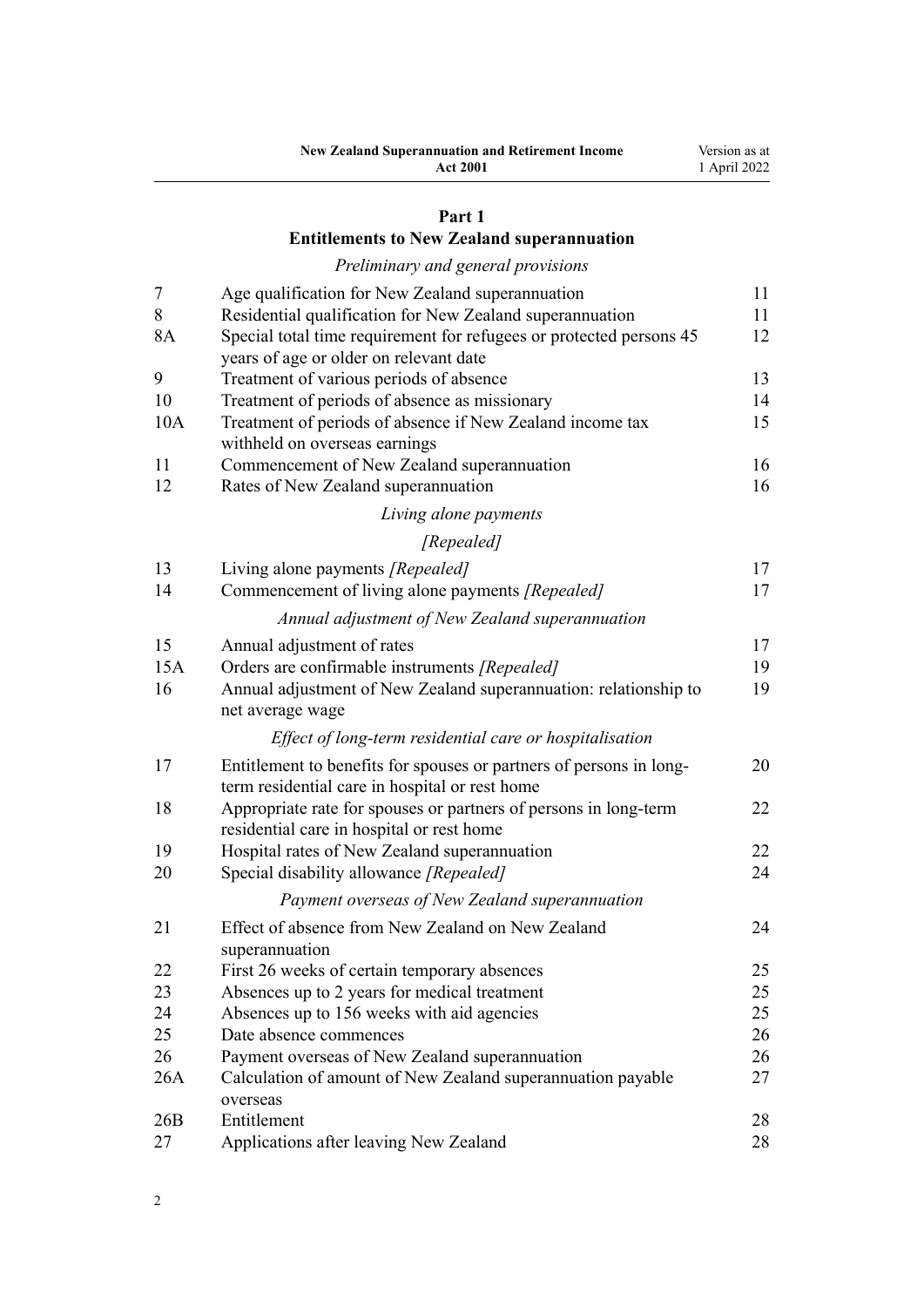| Version as at<br>1 April 2022 | <b>New Zealand Superannuation and Retirement Income</b><br><b>Act 2001</b>                                  |    |
|-------------------------------|-------------------------------------------------------------------------------------------------------------|----|
|                               |                                                                                                             |    |
| 28                            | Date of commencement of payment overseas                                                                    | 29 |
| 29                            | Relationship with other benefit provisions                                                                  | 29 |
| 30                            | Specified Pacific country                                                                                   | 30 |
| 30A                           | Orders are confirmable instruments [Repealed]                                                               | 31 |
| 31                            | Entitlement to be paid New Zealand superannuation in specified<br>Pacific country                           | 31 |
| 32                            | Rates of payment of New Zealand superannuation payable to<br>people resident in specified Pacific countries | 33 |
| 33                            | Commencement and termination of payments                                                                    | 34 |
| 34                            | Effect on other benefits                                                                                    | 34 |
| 35                            | Application of this Act and Social Security Act 2018                                                        | 34 |
|                               | Miscellaneous provisions                                                                                    |    |
|                               |                                                                                                             |    |
| 35A                           | Regulations                                                                                                 | 35 |
|                               | Part 2                                                                                                      |    |
|                               | <b>New Zealand Superannuation Fund and Guardians of New</b>                                                 |    |
|                               | <b>Zealand Superannuation</b>                                                                               |    |
| 36                            | Outline of Part                                                                                             | 35 |
|                               | <b>New Zealand Superannuation Fund</b>                                                                      |    |
| 37                            | Establishment of New Zealand Superannuation Fund                                                            | 36 |
| 38                            | Property of Fund                                                                                            | 36 |
| 39                            | <b>Crown Bank Account</b>                                                                                   | 36 |
| 40                            | Ownership of Fund                                                                                           | 37 |
| 41                            | Payments out of Fund                                                                                        | 37 |
| 41A                           | Guardians may apportion obligations                                                                         | 37 |
|                               | Required capital contributions to Fund                                                                      |    |
| 42                            | Process for calculating capital contributions to Fund                                                       | 37 |
| 43                            | Amount of required annual capital contribution                                                              | 38 |
| 44                            | Lesser amounts of annual capital contribution                                                               | 39 |
|                               | Other contributions to Fund                                                                                 |    |
| 45                            | Annual expense payments                                                                                     | 39 |
| 46                            | Additional contributions to Fund                                                                            | 39 |
|                               | Withdrawals from Fund                                                                                       |    |
| 47                            | Withdrawals from Fund after 2020                                                                            | 39 |
|                               | Guardians of New Zealand Superannuation                                                                     |    |
| 48                            | Establishment of Guardians of New Zealand Superannuation                                                    | 40 |
| 49                            | Body corporate status and powers                                                                            | 40 |
| 49A                           | Saving of certain transactions                                                                              | 40 |
| 50                            | Borrowing                                                                                                   | 41 |
| 51                            | Functions                                                                                                   | 41 |
| 52                            | <b>Expenses of Guardians</b>                                                                                | 42 |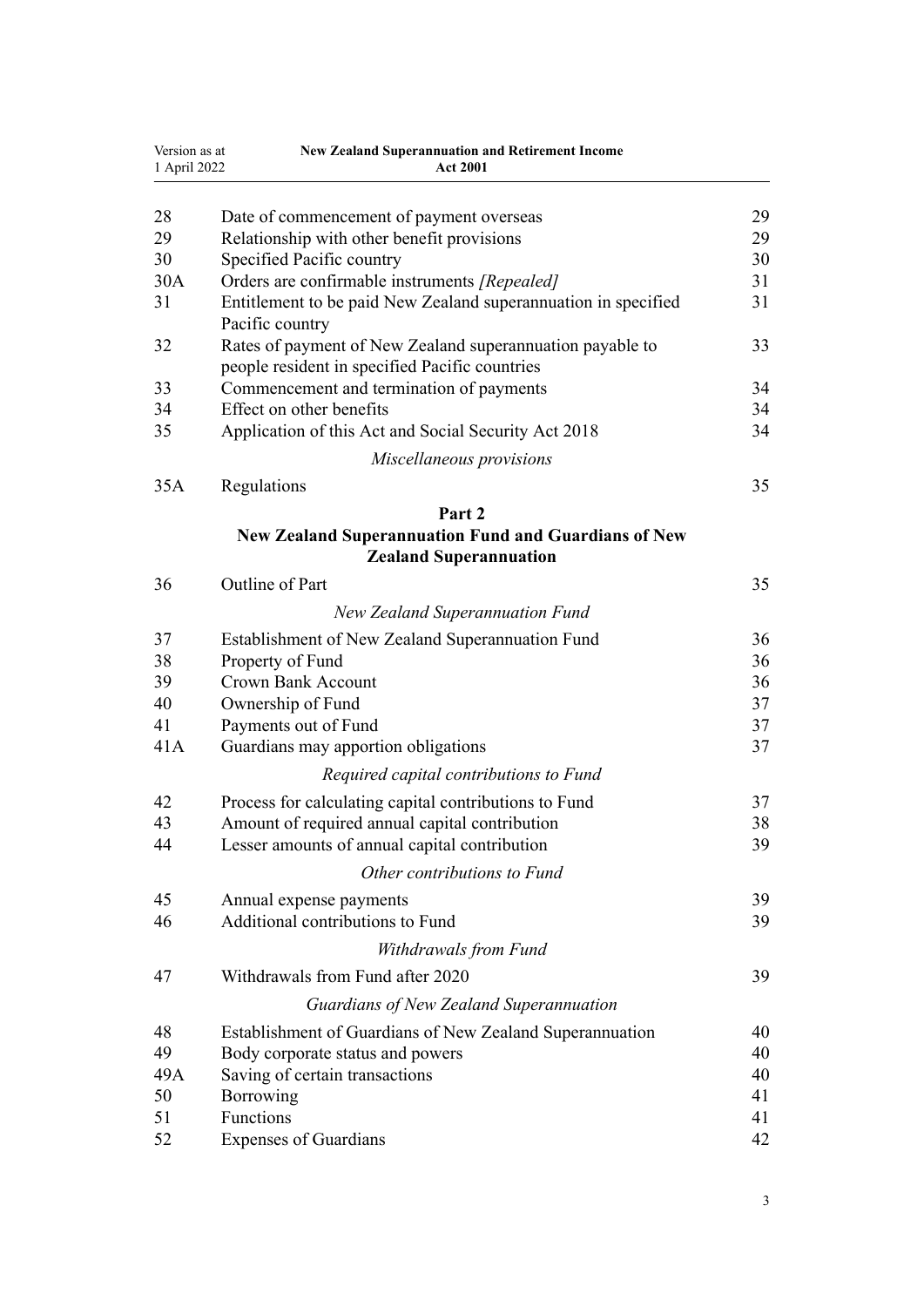|     | <b>New Zealand Superannuation and Retirement Income</b><br><b>Act 2001</b>       | Version as at<br>1 April 2022 |
|-----|----------------------------------------------------------------------------------|-------------------------------|
|     | <b>Board of Guardians</b>                                                        |                               |
| 53  | Role of board [Repealed]                                                         | 42                            |
| 54  | Membership of board                                                              | 42                            |
|     | Members' appointments                                                            |                               |
| 55  | Criteria for appointments                                                        | 42                            |
| 56  | Nominating committee                                                             | 42                            |
| 57  | Further provisions applying to board                                             | 43                            |
|     | Investment of Fund                                                               |                               |
| 58  | Investment of Fund                                                               | 43                            |
| 59  | No controlling interests                                                         | 43                            |
| 59A | Fund investment vehicles                                                         | 44                            |
| 59B | Fund investment vehicles not required to prepare statements or<br>annual reports | 44                            |
| 60  | Establishment of investment policies, standards, and procedures                  | 45                            |
| 61  | Contents of statements of investment policies, standards, and<br>procedures      | 45                            |
| 62  | Investment management                                                            | 46                            |
| 63  | Custodianship of Fund                                                            | 46                            |
|     | Ministerial directions                                                           |                               |
| 64  | Ministerial directions                                                           | 46                            |
|     | Accountability                                                                   |                               |
| 65  | Statement of performance expectations                                            | 47                            |
| 66  | Financial statements of Fund                                                     | 48                            |
| 67  | Auditor-General is auditor of Fund                                               | 48                            |
| 68  | Annual report                                                                    | 48                            |
| 69  | Reporting by Guardians on Fund                                                   | 49                            |
| 70  | Auditor-General to be auditor of Guardians [Repealed]                            | 49                            |
|     | Performance reviews                                                              |                               |
| 71  | Performance reviews                                                              | 49                            |
|     | Part 3                                                                           |                               |
|     | <b>Miscellaneous provisions</b>                                                  |                               |
|     | Political commitment to New Zealand superannuation                               |                               |
| 72  | Political commitment                                                             | 50                            |
| 73  | Amendments to Act                                                                | 51                            |
|     | Amendments to other Acts                                                         |                               |
|     | [Repealed]                                                                       |                               |
| 74  | Amendment to Ombudsmen Act 1975 [Repealed]                                       | 51                            |
| 75  | Amendments to Public Finance Act 1989 [Repealed]                                 | 52                            |
|     |                                                                                  |                               |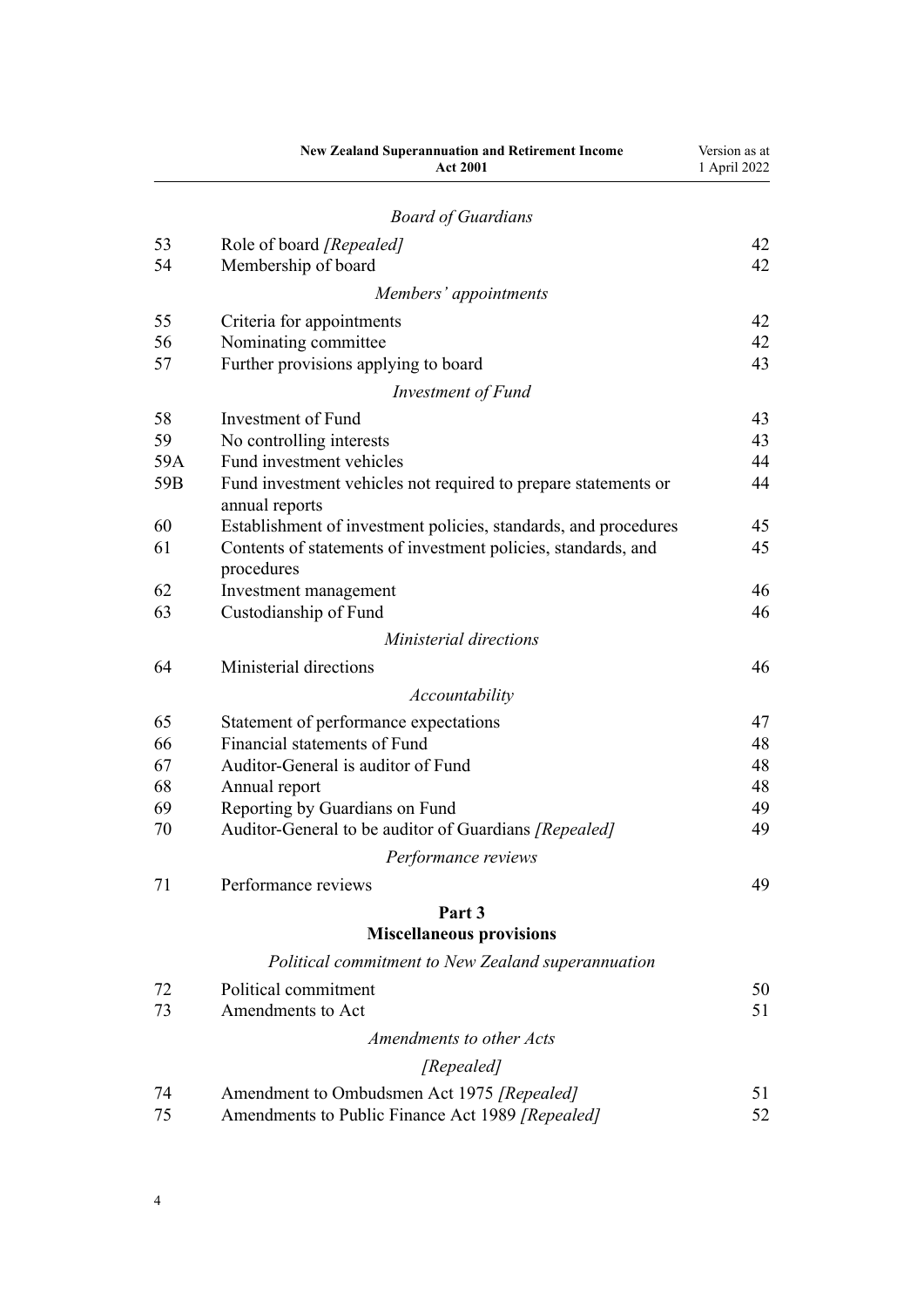| Version as at<br>1 April 2022 | <b>New Zealand Superannuation and Retirement Income</b><br><b>Act 2001</b>                                        |          |
|-------------------------------|-------------------------------------------------------------------------------------------------------------------|----------|
|                               |                                                                                                                   |          |
|                               | <b>Taxation</b>                                                                                                   |          |
|                               | [Repealed]                                                                                                        |          |
| 76                            | Taxation of Fund and Guardians [Repealed]                                                                         | 52       |
|                               | Consequential amendments and revocation                                                                           |          |
| 77<br>78                      | Consequential amendments to other Acts<br>Consequential revocation                                                | 52<br>52 |
|                               |                                                                                                                   |          |
|                               | Transitional and savings provision                                                                                |          |
| 79                            | Transitional provision for existing New Zealand superannuation<br>entitlements                                    | 52       |
| 79A                           | References to Volunteer Service Abroad Incorporated                                                               | 52       |
|                               | Part 4                                                                                                            |          |
|                               | <b>Retirement Commissioner</b>                                                                                    |          |
| 80                            | Purpose of this Part                                                                                              | 53       |
| 81                            | Interpretation of this Part and Schedule 6                                                                        | 53       |
|                               | Provisions relating to constitution and appointment of Retirement<br>Commissioner                                 |          |
| 82                            | <b>Retirement Commissioner</b>                                                                                    | 53       |
|                               | Functions, powers, and duties of Commissioner                                                                     |          |
| 83                            | Functions                                                                                                         | 54       |
| 84                            | Periodic reviews                                                                                                  | 55       |
| 85                            | Discretion in relation to performance and exercise of functions and<br>powers                                     | 55       |
| 86                            | Provisions applying to Commissioner                                                                               | 55       |
|                               | Transitional and miscellaneous provisions                                                                         |          |
| 87                            | Continuation of office, appointment of Commissioner, and<br>employment of employees                               | 56       |
| 88                            | Application of this Part to matters commenced under Retirement<br>Income Act 1993 or Retirement Villages Act 2003 | 56       |
| 89                            | References to New Zealand Superannuation Act 2001                                                                 | 56       |
|                               | <b>Schedule 1AA</b>                                                                                               | 57       |
|                               | Transitional, savings, and related provisions                                                                     |          |
|                               | <b>Schedule 1</b>                                                                                                 | 63       |
|                               | <b>New Zealand superannuation entitlements</b>                                                                    |          |
|                               | <b>Schedule 2</b><br><b>Specified Pacific countries</b>                                                           | 66       |
|                               | <b>Schedule 3</b>                                                                                                 | 67       |
|                               | Further provisions relating to board of Guardians of New<br><b>Zealand Superannuation</b>                         |          |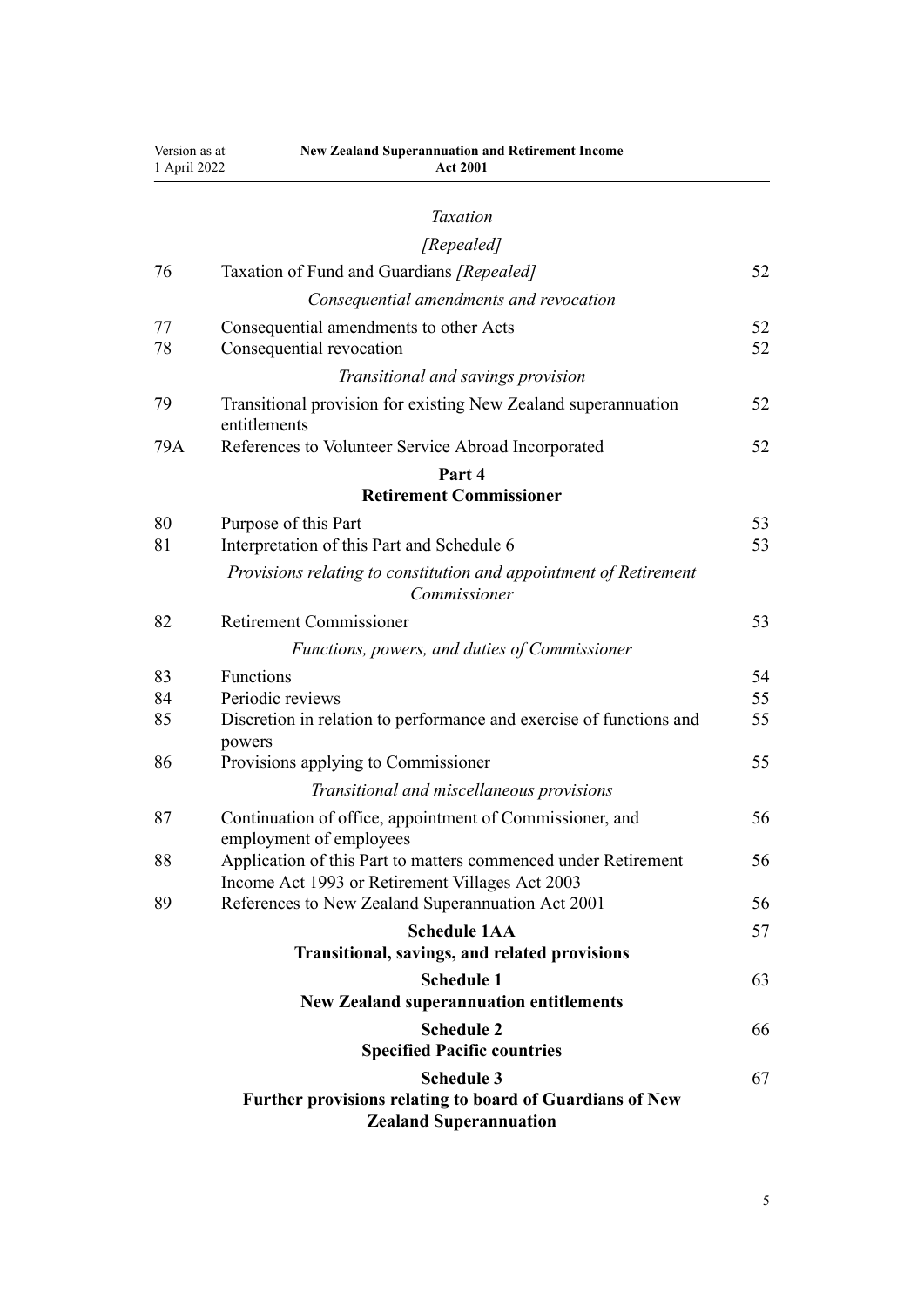<span id="page-5-0"></span>

| <b>New Zealand Superannuation and Retirement Income</b><br><b>Act 2001</b> | Version as at<br>1 April 2022 |
|----------------------------------------------------------------------------|-------------------------------|
| <b>Schedule 4</b><br>Political parties in agreement with Act               | 76                            |
| <b>Schedule 5</b><br><b>Consequential amendments to other Acts</b>         | 77                            |
| Schedule 6<br><b>Provisions applying to Retirement Commissioner</b>        | 79                            |

## **1 Title**

This Act is the New Zealand Superannuation and Retirement Income Act 2001. Section 1: amended, on 21 April 2005, by [section 5\(2\)](http://legislation.govt.nz/pdflink.aspx?id=DLM346469) of the New Zealand Superannuation and Retirement Income Amendment Act 2005 (2005 No 42).

#### **2 Commencement**

- (1) This Act comes into force on the day after the date on which it receives the Royal assent.
- (2) [Sections 42 to 45](#page-36-0) (capital and other contributions to the Fund) apply in relation to the financial year commencing on 1 July 2001 and every subsequent finan‐ cial year.

## **3 Purpose**

The purpose of this Act is—

- (a) to continue current entitlements to New Zealand superannuation:
- (b) to establish a New Zealand Superannuation Fund (the **Fund**) with suffi‐ cient resources to meet the present and future cost of New Zealand superannuation:
- (c) to provide for Government contributions to the Fund:
- (d) to establish a Crown entity called the Guardians of New Zealand Superannuation, which will manage and administer the Fund and the Venture Capital Fund established under the [Venture Capital Fund Act 2019:](http://legislation.govt.nz/pdflink.aspx?id=LMS210767)
- (e) to establish a process for signalling political agreement on the parame‐ ters for New Zealand superannuation entitlements and funding:
- (f) to bring together in one Act all of the provisions for each of those mat‐ ters.

Section 3(b): amended, on 14 December 2019, by [section 4\(1\)](http://legislation.govt.nz/pdflink.aspx?id=LMS294687) of the New Zealand Superannuation and Retirement Income Amendment Act 2019 (2019 No 77).

Section 3(d): replaced, on 14 December 2019, by [section 4\(2\)](http://legislation.govt.nz/pdflink.aspx?id=LMS294687) of the New Zealand Superannuation and Retirement Income Amendment Act 2019 (2019 No 77).

### **4 Interpretation of Part 1 and Schedule 1**

(1) In [Part 1](#page-10-0) and [Schedule 1,](#page-62-0) unless the context otherwise requires,—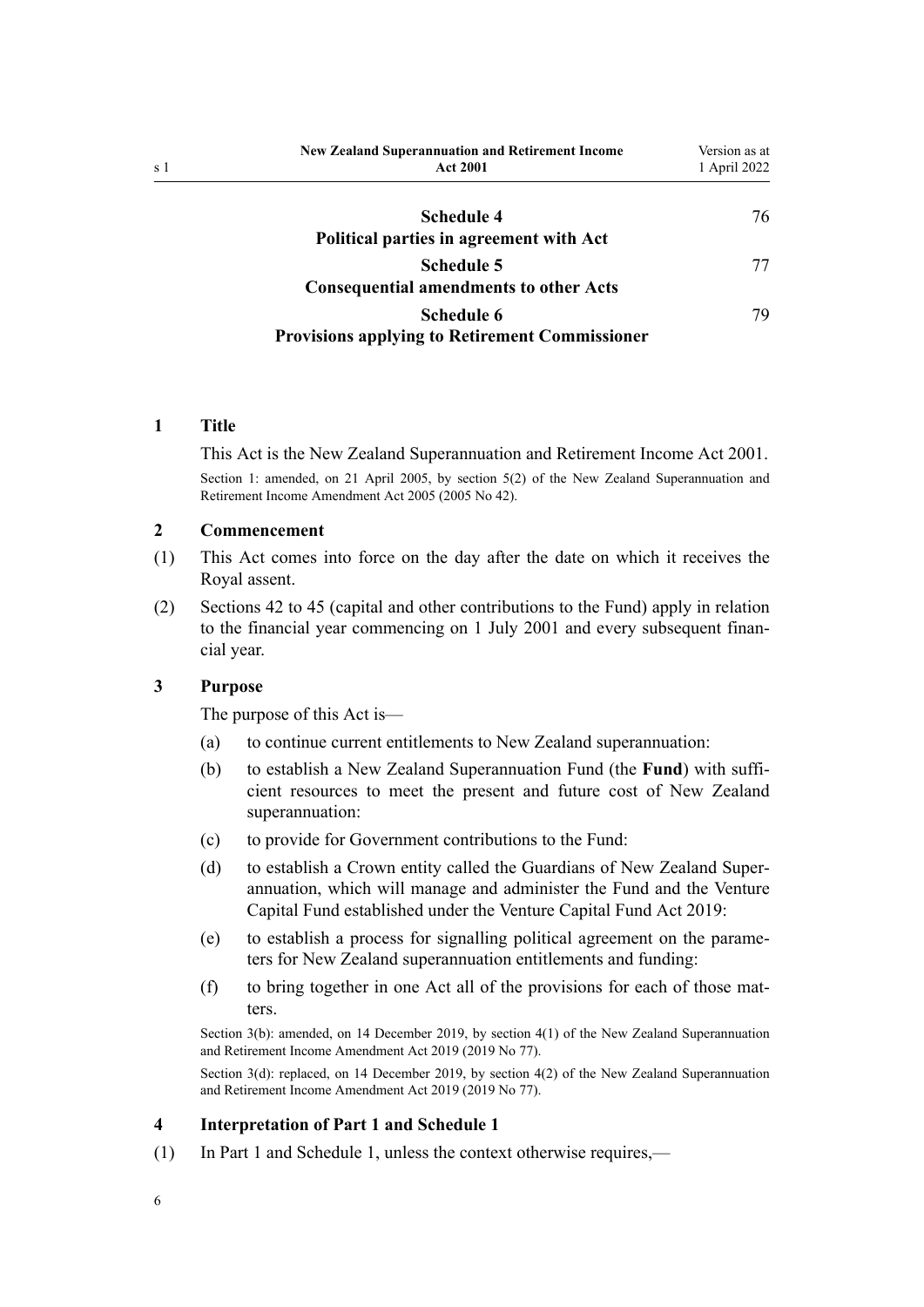<span id="page-6-0"></span>**charitable entity** has the same meaning as in the [Charities Act 2005](http://legislation.govt.nz/pdflink.aspx?id=DLM344367)

**chief executive** means the chief executive of the department

**department** means the department of State that, with the authority of the Prime Minister, is for the time being responsible for the administration of [Part](#page-10-0) [1](#page-10-0)

**living alone**, in relation to a single person, has the meaning given to it by section 4A

**New Zealand superannuation** means the entitlements under [Part 1](#page-10-0), including both the standard and non-standard entitlements

**single living alone rate** means the rate of New Zealand superannuation speci‐ fied in clause 1(a) of [Schedule 1](#page-62-0) that is payable to a single person who is living alone

**single sharing accommodation rate** means the rate of New Zealand super‐ annuation specified in clause 1(b) of [Schedule 1](#page-62-0) that is payable to a single per‐ son who is not living alone.

(2) In this Act, unless the context otherwise requires, any expression used in [Part 1](#page-10-0) or [Schedule 1](#page-62-0) but not defined in this Act has the same meaning as it has in the [Social Security Act 2018](http://legislation.govt.nz/pdflink.aspx?id=DLM6783102) or the [Residential Care and Disability Support Ser‐](http://legislation.govt.nz/pdflink.aspx?id=LMS41457) [vices Act 2018](http://legislation.govt.nz/pdflink.aspx?id=LMS41457).

Section 4(1) **charitable entity**: inserted, on 9 November 2020, by [section 4](http://legislation.govt.nz/pdflink.aspx?id=LMS242777) of the New Zealand Superannuation and Veteran's Pension Legislation Amendment Act 2020 (2020 No 36).

Section 4(1) **living alone**: inserted, on 2 September 2013, by [section 4](http://legislation.govt.nz/pdflink.aspx?id=DLM3365217) of the Social Assistance (Living Alone Payments) Amendment Act 2013 (2013 No 11).

Section 4(1) **single living alone rate**: inserted, on 2 September 2013, by [section 4](http://legislation.govt.nz/pdflink.aspx?id=DLM3365217) of the Social Assistance (Living Alone Payments) Amendment Act 2013 (2013 No 11).

Section 4(1) **single sharing accommodation rate**: inserted, on 2 September 2013, by [section 4](http://legislation.govt.nz/pdflink.aspx?id=DLM3365217) of the Social Assistance (Living Alone Payments) Amendment Act 2013 (2013 No 11).

Section 4(2): amended, on 26 November 2018, by [section 459](http://legislation.govt.nz/pdflink.aspx?id=DLM6784038) of the Social Security Act 2018 (2018 No 32).

### **4AA Relationship of Part 1 and Schedule 1 with Social Security Act 2018**

The [Social Security Act 2018](http://legislation.govt.nz/pdflink.aspx?id=DLM6783102) contains provisions relating to the administration, and other aspects, of New Zealand superannuation.

Section 4AA: inserted, on 9 November 2020, by [section 5](http://legislation.govt.nz/pdflink.aspx?id=LMS301411) of the New Zealand Superannuation and Veteran's Pension Legislation Amendment Act 2020 (2020 No 36).

#### **4A Meaning of living alone**

- (1) A single person (**person A**) is **living alone** only if he or she meets the 2 condi‐ tions specified in subsections (2) and (3).
- (2) The first condition is that person A occupies any of the following kinds of accommodation as person A's principal residence:
	- (a) a house or flat: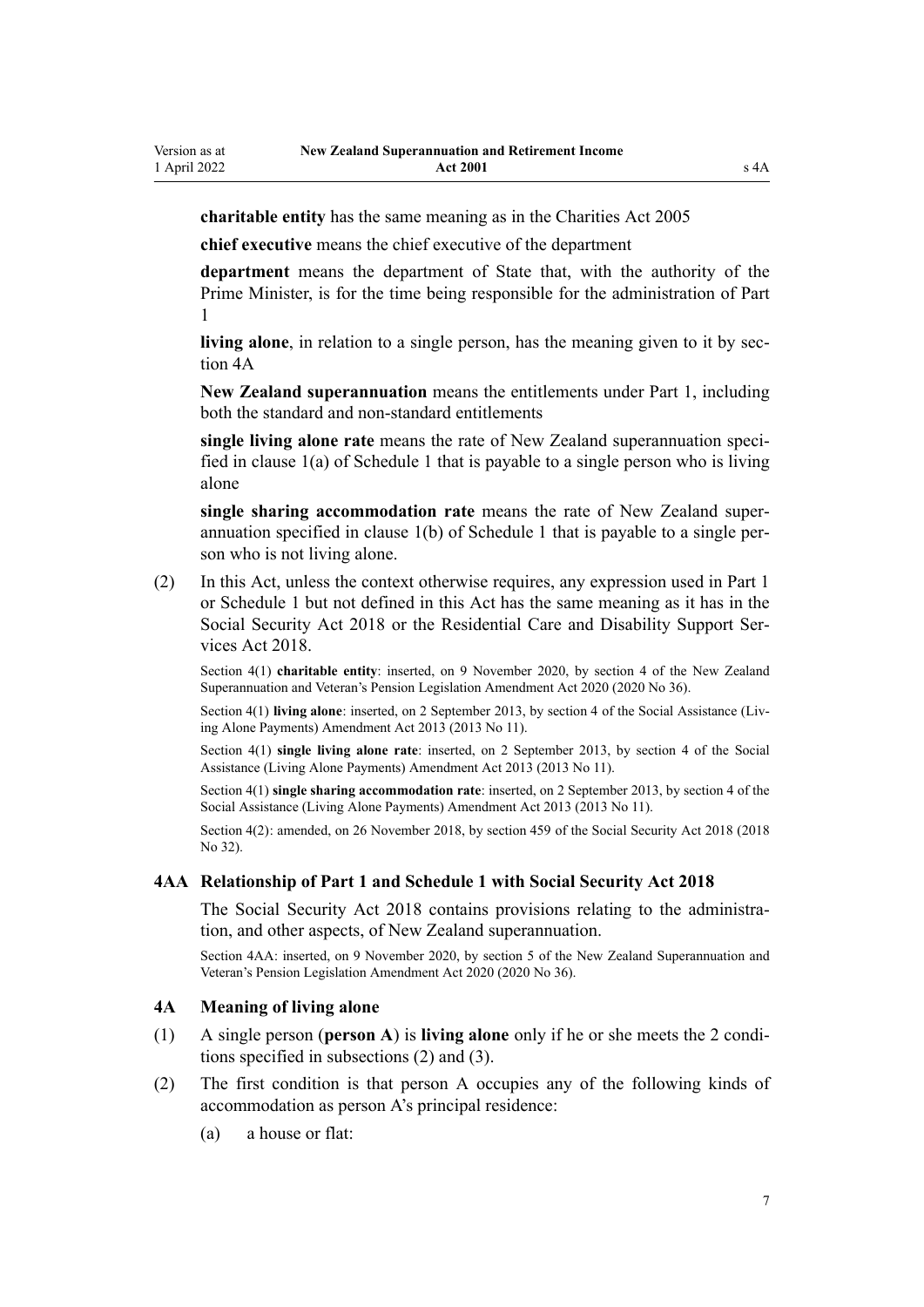- (b) a boat or craft moored within the following sea or waters (whether or not it travels within that sea or any of those waters from time to time):
	- (i) the territorial sea of New Zealand or any internal waters of New Zealand:
	- (ii) any waters within New Zealand that are a lake, estuary, lagoon, river, stream, creek, or other waters:
- (c) a hotel room or motel unit:
- (d) a room in a boarding house:
- (e) a unit of accommodation in a caravan park:
- (f) a mobile home (whether or not it is in a caravan park and whether or not it travels from time to time) that the chief executive is satisfied is suffi‐ ciently self-contained to be reasonably habitable as a residence:
- (g) any other accommodation of a kind prescribed by regulations made under [section 35A\(1\).](#page-34-0)
- (3) The second condition is that person A does not share that residence with any person 18 years old or older, except a person to whom subsection (4) or (5) applies.
- (4) This subsection applies to person A's dependent child—
	- $(a)$  who—
		- (i) is 18 years old (despite the definition of child in [Schedule 2](http://legislation.govt.nz/pdflink.aspx?id=DLM6784375) of the Social Security Act 2018); and
		- (ii) is not financially independent; and
		- (iii) is attending a school or a tertiary educational establishment; but
	- (b) only until the close of 31 December in the year in which the child turns 18 years old.
- (5) This subsection applies to a temporary visitor to person A's residence who stays there less than 13 weeks in any period of 26 weeks.
- (6) *[Repealed]*
- (7) In this section,—

**boarding house** has the same meaning as in [section 66B](http://legislation.govt.nz/pdflink.aspx?id=DLM3280887) of the Residential Tenancies Act 1986

**territorial sea of New Zealand** and **internal waters of New Zealand** have the same meanings as in the Territorial Sea, Contiguous Zone, and Exclusive Eco[nomic Zone Act 1977.](http://legislation.govt.nz/pdflink.aspx?id=DLM442578)

Section 4A: inserted, on 2 September 2013, by [section 5](http://legislation.govt.nz/pdflink.aspx?id=DLM3365224) of the Social Assistance (Living Alone Pay‐ ments) Amendment Act 2013 (2013 No 11).

Section  $4A(2)$ : replaced, on 9 November 2020, by section  $6(1)$  of the New Zealand Superannuation and Veteran's Pension Legislation Amendment Act 2020 (2020 No 36).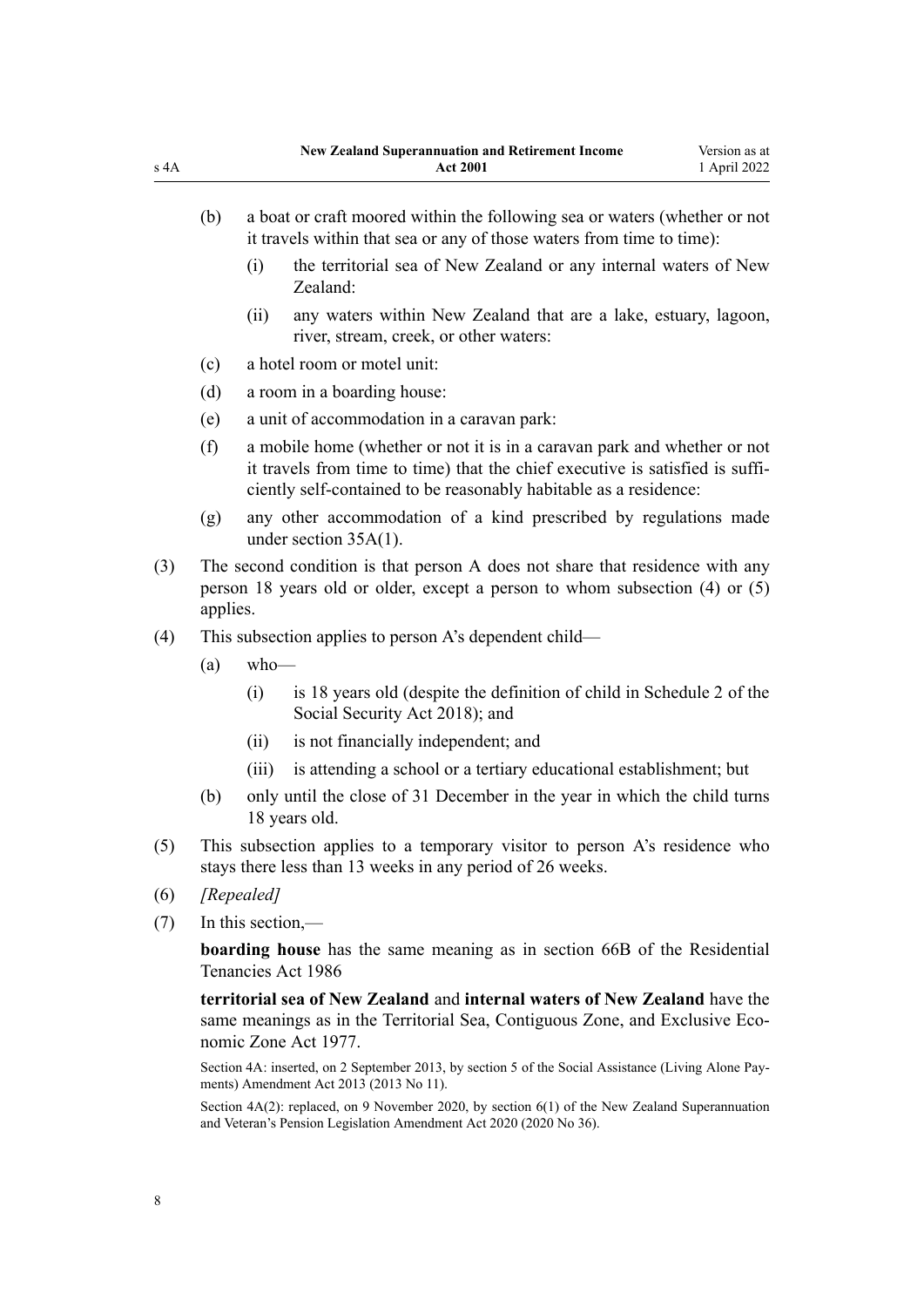<span id="page-8-0"></span>Section  $4A(4)(a)(i)$ : amended, on 26 November 2018, by [section 459](http://legislation.govt.nz/pdflink.aspx?id=DLM6784038) of the Social Security Act 2018 (2018 No 32).

Section 4A(6): repealed, on 9 November 2020, by [section 6\(2\)](http://legislation.govt.nz/pdflink.aspx?id=LMS242778) of the New Zealand Superannuation and Veteran's Pension Legislation Amendment Act 2020 (2020 No 36).

Section 4A(7) **territorial sea of New Zealand** and **internal waters of New Zealand** (previously **territorial sea of New Zealand** and **internal waters**): amended, on 9 November 2020, by [section](http://legislation.govt.nz/pdflink.aspx?id=LMS242778) [6\(3\)](http://legislation.govt.nz/pdflink.aspx?id=LMS242778) of the New Zealand Superannuation and Veteran's Pension Legislation Amendment Act 2020 (2020 No 36).

#### **5 Interpretation of Parts 2 and 3 and Schedule 3**

(1) In [Parts 2](#page-34-0) and [3](#page-49-0) and [Schedule 3,](#page-66-0) unless the context otherwise requires,—

**board** means the Guardians of New Zealand Superannuation board

**board member** means a member of the Guardians of New Zealand Superannuation board

**capital contribution** means any money referred to in [section 43](#page-37-0) or [section 44](#page-38-0) or [section 46](#page-38-0)

**custodian** means a person appointed under [section 63\(1\)](#page-45-0) to act as custodian of the Fund, or any part of the Fund

**entity** means any person, whether corporate or unincorporate

**Fund** means the New Zealand Superannuation Fund established under [section](#page-35-0) [37](#page-35-0)

**Guardians** means the entity called the Guardians of New Zealand Superannu‐ ation established under [section 48](#page-39-0)

**invest** means to carry on any activity, do any act, or enter into any transaction that the Guardians consider to be for the purpose, directly or indirectly, of—

- (a) enhancing or protecting the value of the Fund:
- (b) managing, or enabling the management of, the Fund

**Minister** means the Minister of Finance, or other Minister of the Crown who, under the authority of any warrant or with the authority of the Prime Minister, is for the time being responsible for the administration of [Parts 2](#page-34-0) and [3](#page-49-0) or particular provisions of this Act

**net cost** is the cost of New Zealand superannuation entitlements net of any amount of tax deducted or withheld, or required to be deducted or withheld under the PAYE rules in the [Income Tax Act 2007](http://legislation.govt.nz/pdflink.aspx?id=DLM1512300)

#### **New Zealand superannuation**—

- (a) means the entitlements to New Zealand superannuation under [Part 1](#page-10-0), including both the standard and non-standard entitlements; and
- (b) includes, for the avoidance of doubt in [Part 2](#page-34-0) and [Schedule 3](#page-66-0), entitle‐ ments to New Zealand superannuation under [Part 1](#page-10-0) as modified under [section 380](http://legislation.govt.nz/pdflink.aspx?id=DLM6783894) (orders adopting reciprocity agreements) of the Social Security Act 2018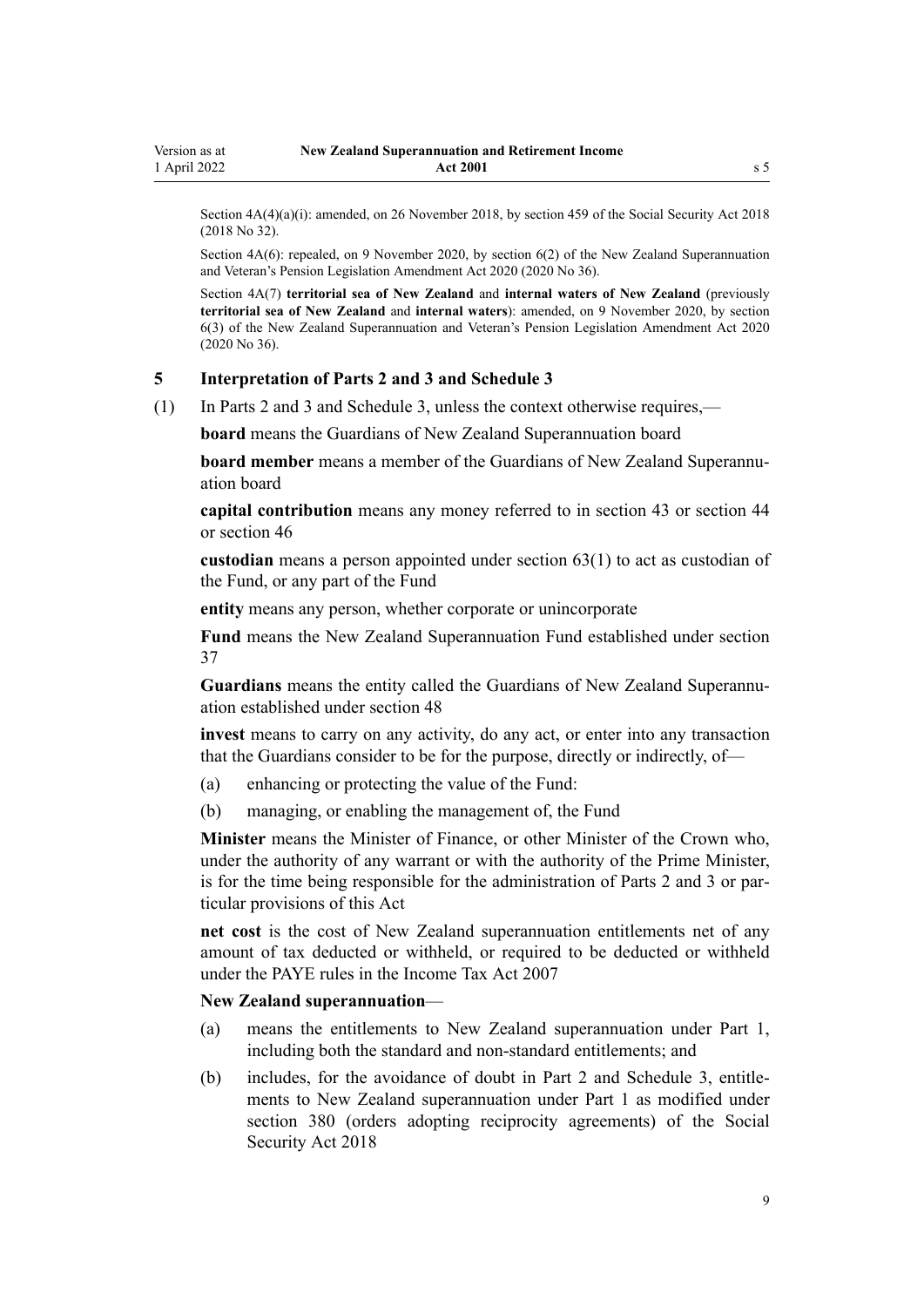<span id="page-9-0"></span>**required annual capital contribution** has the same meaning as in [section 43](#page-37-0) **subsidiary**—

- (a) means a subsidiary within the meaning of [sections 5 to 8](http://legislation.govt.nz/pdflink.aspx?id=DLM319999) of the Compan‐ ies Act 1993; and
- (b) includes an entity that is classified as a subsidiary in any relevant finan‐ cial reporting standard (within the meaning of [section 5](http://legislation.govt.nz/pdflink.aspx?id=DLM4632837) of the Financial Reporting Act 2013)

VCF means the Venture Capital Fund established under [section 8](http://legislation.govt.nz/pdflink.aspx?id=LMS210800) of the Venture Capital Fund Act 2019.

(2) In this Act, unless the context otherwise requires, the terms **Crown**, **Crown Bank Account**, **expenses**, **financial year**, **Government**, **public money**, and **Treasury** have the meanings given to them by [section 2\(1\)](http://legislation.govt.nz/pdflink.aspx?id=DLM160819) of the Public Finance Act 1989.

Section 5(1) **board**: amended, on 25 January 2005, by [section 200](http://legislation.govt.nz/pdflink.aspx?id=DLM331111) of the Crown Entities Act 2004 (2004 No 115).

Section 5(1) **net cost**: amended, on 1 April 2008 (effective for 2008–09 income year and later income years, except when the context requires otherwise), by [section ZA 2\(1\)](http://legislation.govt.nz/pdflink.aspx?id=DLM1523176) of the Income Tax Act 2007 (2007 No 97).

Section 5(1) **New Zealand superannuation** paragraph (b): amended, on 26 November 2018, by sec[tion 459](http://legislation.govt.nz/pdflink.aspx?id=DLM6784038) of the Social Security Act 2018 (2018 No 32).

Section 5(1) **subsidiary** paragraph (b): amended, on 1 April 2014, by [section 126](http://legislation.govt.nz/pdflink.aspx?id=DLM5740665) of the Financial Reporting (Amendments to Other Enactments) Act 2013 (2013 No 102).

Section 5(1) **subsidiary** paragraph (b): amended, on 1 July 2011, by [section 12](http://legislation.govt.nz/pdflink.aspx?id=DLM3701759) of the Financial Reporting Amendment Act 2011 (2011 No 22).

Section 5(1) **VCF**: inserted, on 14 December 2019, by [section 5](http://legislation.govt.nz/pdflink.aspx?id=LMS294690) of the New Zealand Superannuation and Retirement Income Amendment Act 2019 (2019 No 77).

Section 5(2): amended, on 25 January 2005, by [section 37\(1\)](http://legislation.govt.nz/pdflink.aspx?id=DLM328867) of the Public Finance Amendment Act 2004 (2004 No 113).

#### **5A Interpretation of Part 4 and Schedule 6**

In [Part 4](#page-52-0) and in [Schedule 6,](#page-78-0) unless the context otherwise requires,—

**Commissioner** means the office of the Retirement Commissioner continued by this Part

**Government** means the Executive Government of New Zealand

**Minister** means the Minister of the Crown who is, with the authority of the Prime Minister, responsible for the administration of [Part 4](#page-52-0).

Section 5A: inserted, on 21 April 2005, by [section 6](http://legislation.govt.nz/pdflink.aspx?id=DLM346470) of the New Zealand Superannuation and Retirement Income Amendment Act 2005 (2005 No 42).

#### **5B Transitional, savings, and related provisions**

The transitional, savings, and related provisions set out in Schedule 1AA have effect according to their terms.

Section 5B: inserted, on 21 January 2019, by [section 4](http://legislation.govt.nz/pdflink.aspx?id=LMS26068) of the Social Assistance (Residency Qualification) Legislation Act 2018 (2018 No 45).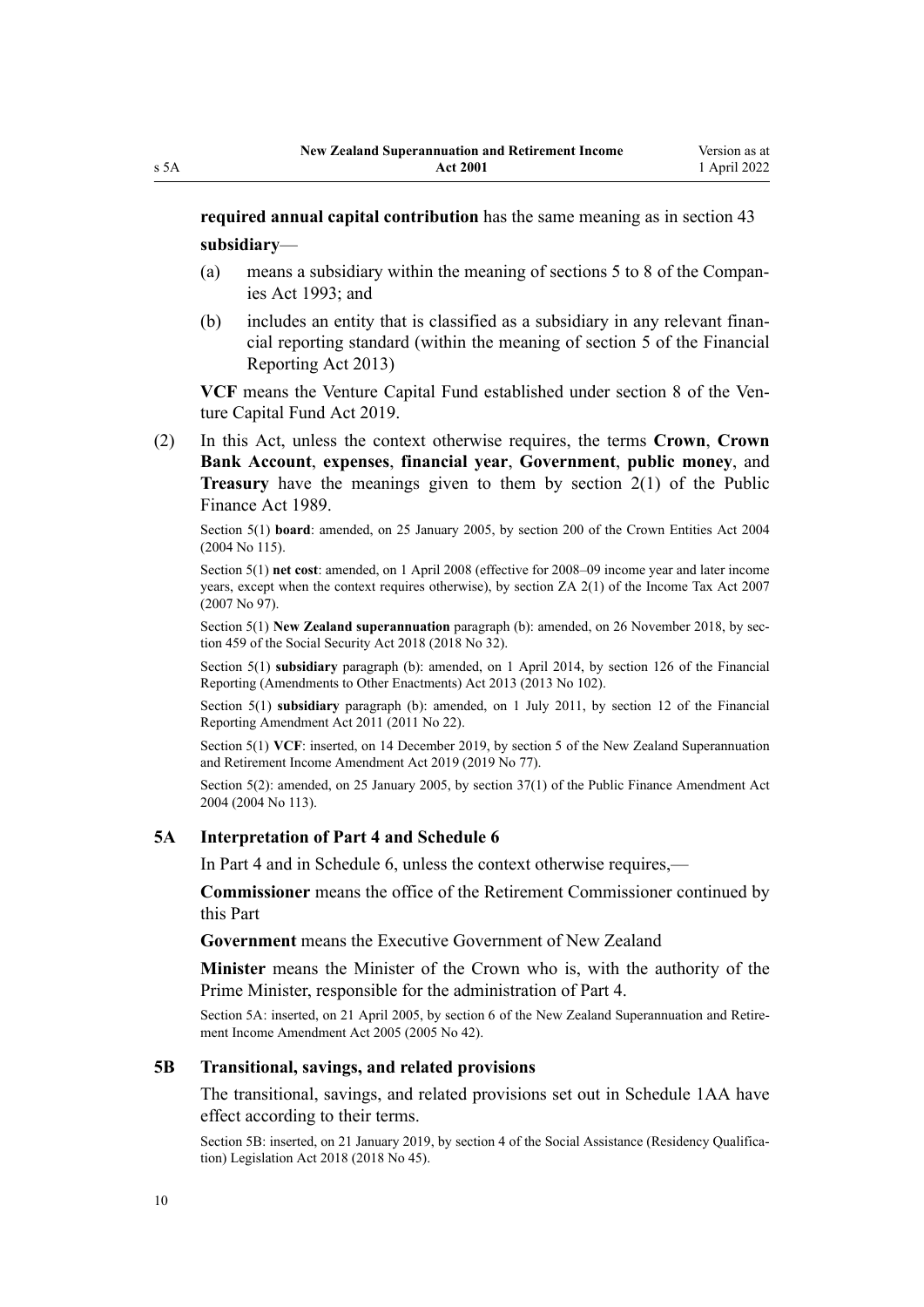## <span id="page-10-0"></span>**6 Act binds the Crown**

This Act binds the Crown.

# **Part 1**

## **Entitlements to New Zealand superannuation**

### *Preliminary and general provisions*

Heading: replaced, on 9 November 2020, by [section 7](http://legislation.govt.nz/pdflink.aspx?id=LMS242780) of the New Zealand Superannuation and Veteran's Pension Legislation Amendment Act 2020 (2020 No 36).

## **7 Age qualification for New Zealand superannuation**

- (1) Every person is entitled to receive New Zealand superannuation who attains the age of 65 years.
- (2) However, a person is not entitled to receive New Zealand superannuation in respect of the period for which the person has made an election, as contemplated by any of the following provisions, to be entitled to weekly compensation rather than to New Zealand superannuation:
	- (a) [clauses 5\(4\)](http://legislation.govt.nz/pdflink.aspx?id=LMS191446) and [6\(4\)](http://legislation.govt.nz/pdflink.aspx?id=LMS191448) of Schedule 1AA of the Accident Compensation Act 2001:
	- (b) [clause 16\(3\)](http://legislation.govt.nz/pdflink.aspx?id=LMS153596) or [17\(3\)](http://legislation.govt.nz/pdflink.aspx?id=LMS153597) of Schedule 1 of the Veterans' Support Act 2014.
- (3) Subsection (1) applies subject to the provisions of this Part and of the [Social](http://legislation.govt.nz/pdflink.aspx?id=DLM6783102) [Security Act 2018](http://legislation.govt.nz/pdflink.aspx?id=DLM6783102) or the [Residential Care and Disability Support Services Act](http://legislation.govt.nz/pdflink.aspx?id=LMS41457) [2018](http://legislation.govt.nz/pdflink.aspx?id=LMS41457).

Compare: 1990 No 26 [s 3](http://legislation.govt.nz/pdflink.aspx?id=DLM204101)

Section 7(2): replaced, on 1 July 2019, by [section 11\(2\)](http://legislation.govt.nz/pdflink.aspx?id=LMS31111) of the Accident Compensation Amendment Act 2019 (2019 No 10).

Section 7(3): amended, on 26 November 2018, by [section 459](http://legislation.govt.nz/pdflink.aspx?id=DLM6784038) of the Social Security Act 2018 (2018 No 32).

## **8 Residential qualification for New Zealand superannuation**

- (1) A person (**A**) is entitled to New Zealand superannuation only if A—
	- (a) is ordinarily resident in New Zealand on the date of application for New Zealand superannuation, unless [section 31\(4\)](#page-30-0) of this Act or [section](http://legislation.govt.nz/pdflink.aspx?id=DLM5537707) [191\(4\)](http://legislation.govt.nz/pdflink.aspx?id=DLM5537707) of the Veterans' Support Act 2014 applies; and
	- (b) meets the residency requirements in subsections (2) and (3).
- (2) Since reaching the age of 20 years, A must have been both resident and present for a period or periods totalling not less than the total time requirement calculated under subsection (4)—
	- (a) in New Zealand for 10 years of the total time requirement; and
	- (b) in any 1 or more of New Zealand, the Cook Islands, Niue, and Tokelau for the remaining time (if any) of the total time requirement.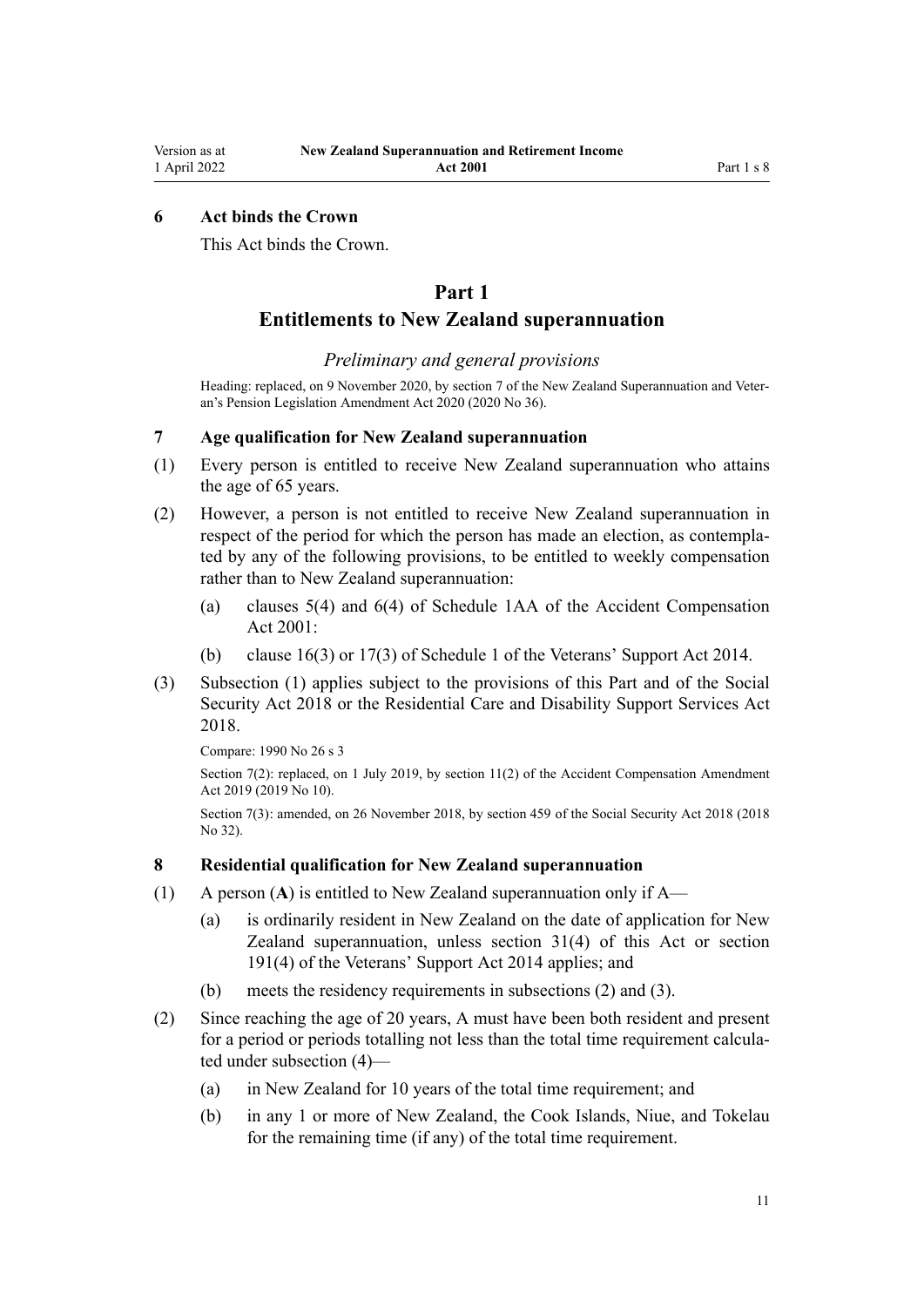<span id="page-11-0"></span>

|             | <b>New Zealand Superannuation and Retirement Income</b> | Version as at |
|-------------|---------------------------------------------------------|---------------|
| Part 1 s 8A | <b>Act 2001</b>                                         | 1 April 2022  |

(3) Since reaching the age of 50 years, A must have been both resident and present in any 1 or more of New Zealand, the Cook Islands, Niue, and Tokelau for a period or periods totalling not less than 5 years.

*How to calculate total time requirement*

(4) For the purposes of subsection (2), if A was born during the period specified in column 1 of the following table, A's total time requirement is the number of years specified in column 2:

| Column 2                      |
|-------------------------------|
| <b>Total time requirement</b> |
| 10 years                      |
| 11 years                      |
| 12 years                      |
| 13 years                      |
| 14 years                      |
| 15 years                      |
| 16 years                      |
| 17 years                      |
| 18 years                      |
| 19 years                      |
| 20 years                      |
|                               |

#### **Example**

A person (**B**) is born overseas on 30 June 1967. B moves to New Zealand and becomes both resident and present in New Zealand on 1 July 2022 at age 55. The earliest date on which B can meet their total time requirement is 14 years later, on 1 July 2036, at age 69. B meets this requirement by being both resident and present in New Zealand for a total of 12 years, in the Cook Islands for a total of 1 year, and in Niue for a total of 1 year.

Section 8: replaced, on 16 November 2021, by [section 4](http://legislation.govt.nz/pdflink.aspx?id=LMS478061) of the New Zealand Superannuation and Retirement Income (Fair Residency) Amendment Act 2021 (2021 No 46).

## **8A Special total time requirement for refugees or protected persons 45 years of age or older on relevant date**

*Application of this section*

- (1) This section applies to a person (**A**) who—
	- (a) is recognised as a refugee or protected person in New Zealand; and
	- (b) is 45 years of age or older on the relevant date.
- (2) For the purposes of [section 8\(2\)](#page-10-0), A's total time requirement must be calculated under this section instead of under section 8(4).

*Requirement for persons between 45 and 55 years of age*

(3) If A is 45 years of age or older but younger than 55 years of age on the relevant date, A's total time requirement is the lesser of the following: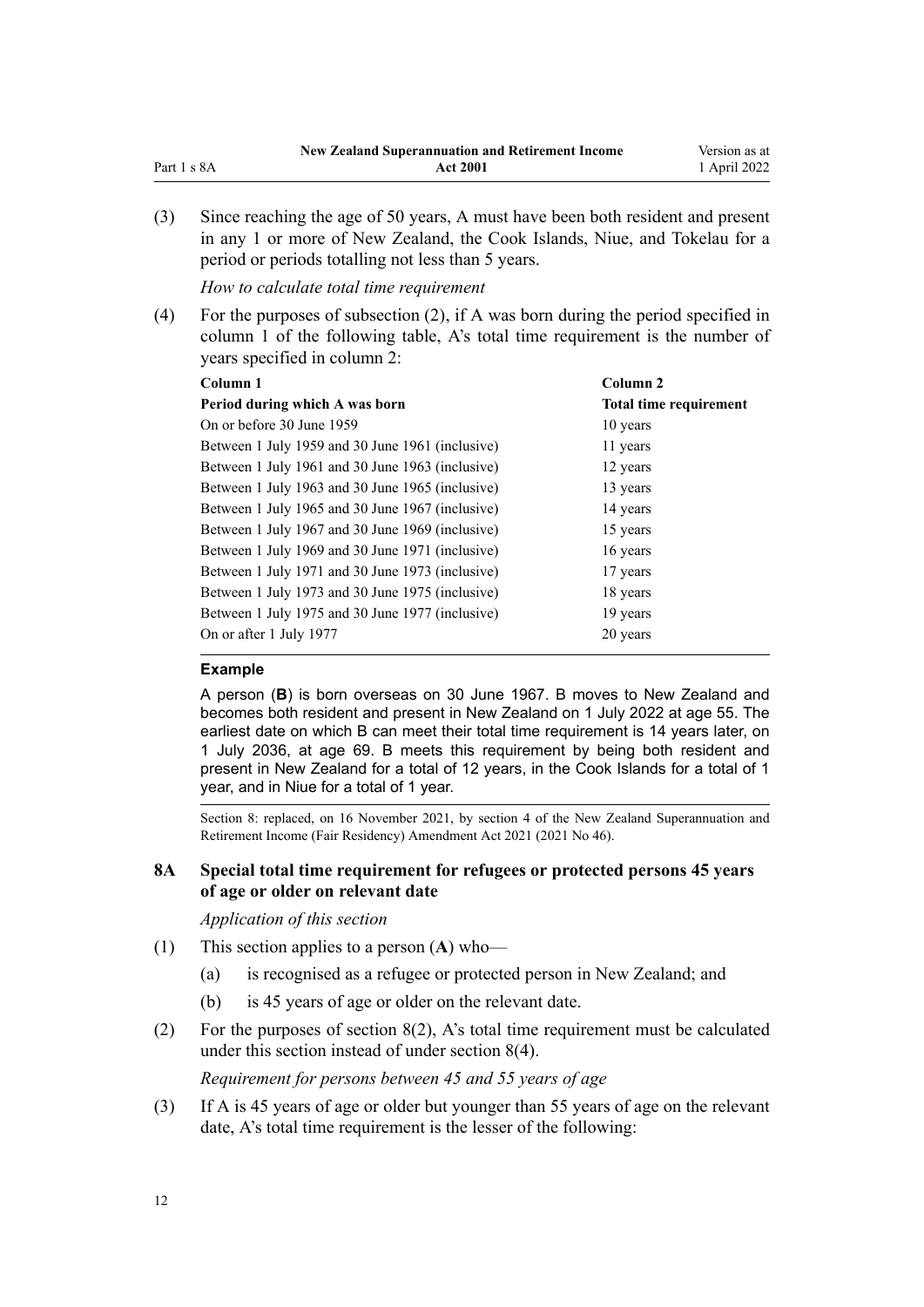- <span id="page-12-0"></span>(a) the period, calculated in days, that starts on the relevant date and ends on A's 65th birthday:
- (b) the total time requirement calculated under [section 8\(4\)](#page-10-0).

#### **Example**

A person (**B**) is born overseas on 1 January 1975. B moves to New Zealand on 1 January 2025 at age 50. B is also recognised as a refugee in New Zealand, and becomes both resident and present in New Zealand, on that date. The earliest date on which B can meet their total time requirement is their 65th birthday, 15 years after B arrives in New Zealand.

*Requirement for persons 55 years of age or older*

(4) If A is 55 years of age or older on the relevant date, A's total time requirement is 10 years.

*Meaning of relevant date*

(5) In this section, **relevant date** means the date on which A first becomes both resident and present in New Zealand, whether that date is before, on, or after the date on which A is recognised as a refugee or protected person in New Zealand.

Section 8A: inserted, on 16 November 2021, by [section 5](http://legislation.govt.nz/pdflink.aspx?id=LMS482186) of the New Zealand Superannuation and Retirement Income (Fair Residency) Amendment Act 2021 (2021 No 46).

## **9 Treatment of various periods of absence**

- (1) For the purposes of [section 8\(2\) and \(3\),](#page-10-0) a person must be treated as having been both resident and present in New Zealand during a period of absence from New Zealand if the chief executive is satisfied that—
	- (a) the person was ordinarily resident in New Zealand during the period; and
	- (b) the person—
		- (i) was absent for the purpose of obtaining special medical or surgical treatment or vocational training and that there were good and sufficient reasons for the person leaving New Zealand to obtain that special treatment or training; or
		- (ii) while absent, served as a mariner on board a ship registered or owned in New Zealand and engaged in trading to and from New Zealand; or
		- (iii) while absent, served in any capacity as a member of any naval, military, or air force of any Commonwealth country or served in connection with any war in which New Zealand forces were involved as a member of any organisation attached to any of those forces; or
		- (iv) while absent, was engaged in eligible charitable work.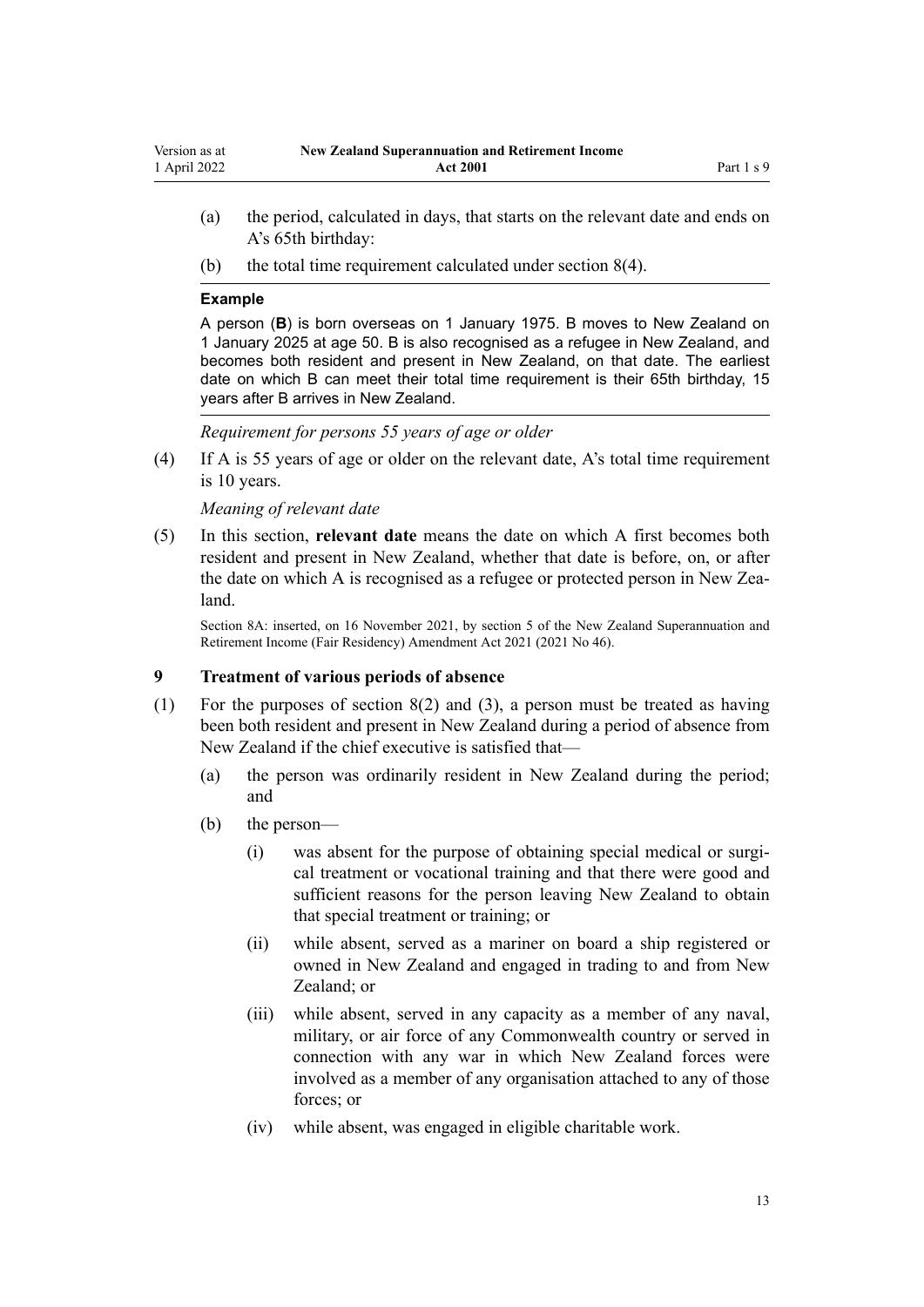- <span id="page-13-0"></span>(a) full-time voluntary work that—
	- (i) is humanitarian work; and
	- (ii) is carried out for an entity that is, or is affiliated with or closely related to, a charitable entity that has as its principal function the giving of aid and assistance to less advantaged communities in 1 or more countries; and
- (b) any capacity as an accredited volunteer appointed by Volunteer Services Abroad Incorporated.
- (3) In this section,—

**entity** has the same meaning as in the [Charities Act 2005](http://legislation.govt.nz/pdflink.aspx?id=DLM344367)

**voluntary work** includes work that the chief executive is satisfied is remuner‐ ated by nothing more than an insubstantial allowance or a token payment

**Volunteer Service Abroad Incorporated** means the body incorporated under the [Incorporated Societies Act 1908](http://legislation.govt.nz/pdflink.aspx?id=DLM175774) on 8 April 1963 as Volunteer Service Abroad Inc.

Section 9: replaced, on 9 November 2020, by [section 9](http://legislation.govt.nz/pdflink.aspx?id=LMS242788) of the New Zealand Superannuation and Veteran's Pension Legislation Amendment Act 2020 (2020 No 36).

Section 9(1): amended, on 16 November 2021, by [section 6](http://legislation.govt.nz/pdflink.aspx?id=LMS481774) of the New Zealand Superannuation and Retirement Income (Fair Residency) Amendment Act 2021 (2021 No 46).

### **10 Treatment of periods of absence as missionary**

- (1) For the purposes of [section 8\(2\) and \(3\),](#page-10-0) a person must be treated as having been both resident and present in New Zealand during a period of absence from New Zealand if the chief executive is satisfied that—
	- (a) immediately before the period, the person was ordinarily resident in New Zealand (*see* [clause 5](#page-57-0) of Schedule 1AA in relation to absences commencing before 9 November 2020); and
	- (b) one or both of the following apply in relation to the person's absence:
		- (i) while absent, the person was engaged in missionary work:
		- (ii) the person was absent with the person's spouse or partner who was engaged in missionary work; and
	- (c) the missionary work was carried out for a charitable entity affiliated with a religious body (*see* [clause 5](#page-57-0) of Schedule 1AA in relation to the appli‐ cation of this paragraph to missionary work that began before 9 Novem‐ ber 2020).
- (2) A person is not to be regarded as ending a period of absence referred to in this section merely because the person visited New Zealand during the absence if the arrangement under which the person, or the person's spouse or partner, was engaged in missionary work continued during the visit.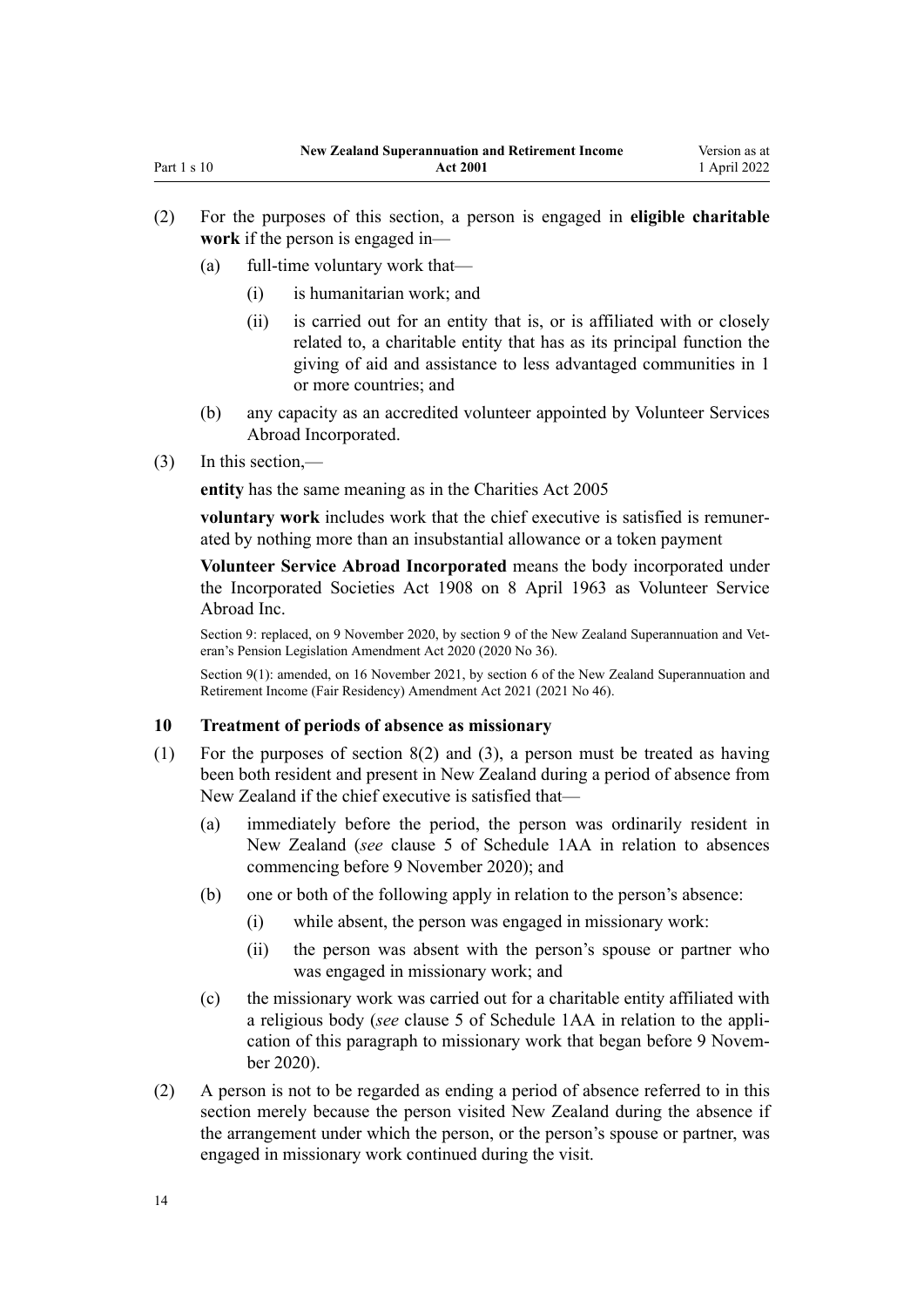- <span id="page-14-0"></span>(3) Unless otherwise expressly provided in the agreement, the provisions of sub‐ section (1) are not modified by the provisions of any agreement entered into by the Government of New Zealand with the government of any other country, whether before or after the commencement of this section, providing for reciprocity in social security benefits between their respective countries or the provisions of any Act or Order in Council giving effect to the agreement.
- (4) In this section, **missionary work** includes the advancement of religion or edu‐ cation and the maintenance, care, or relief, of orphans, or the aged, infirm, sick, or needy.

Compare: 1990 No 26 [s 4\(2\)\(e\), \(3\), \(4\)](http://legislation.govt.nz/pdflink.aspx?id=DLM204107)

Section 10 heading: replaced, on 9 November 2020, by section  $10(1)$  of the New Zealand Superannuation and Veteran's Pension Legislation Amendment Act 2020 (2020 No 36).

Section 10(1): replaced, on 9 November 2020, by [section 10\(2\)](http://legislation.govt.nz/pdflink.aspx?id=LMS242789) of the New Zealand Superannuation and Veteran's Pension Legislation Amendment Act 2020 (2020 No 36).

Section 10(1): amended, on 16 November 2021, by [section 7](http://legislation.govt.nz/pdflink.aspx?id=LMS481778) of the New Zealand Superannuation and Retirement Income (Fair Residency) Amendment Act 2021 (2021 No 46).

Section 10(2): replaced, on 9 November 2020, by [section 10\(2\)](http://legislation.govt.nz/pdflink.aspx?id=LMS242789) of the New Zealand Superannuation and Veteran's Pension Legislation Amendment Act 2020 (2020 No 36).

## **10A Treatment of periods of absence if New Zealand income tax withheld on overseas earnings**

- (1) For the purposes of [section 8\(2\) and \(3\),](#page-10-0) a person must be treated as having been both resident and present in New Zealand during a period of absence from New Zealand if the chief executive is satisfied that one or both of the following apply in relation to the person's absence:
	- (a) while absent, the person was employed outside New Zealand and the person's employer (or any other relevant person) made specified pay‐ ments with respect to the person's period of employment:
	- (b) the person was absent with the person's spouse or partner who was employed outside New Zealand and the spouse's or partner's employer (or any other relevant person) made specified payments with respect to the spouse's or partner's period of employment.
- (2) This section applies in relation to a person's period of employment, whether or not the person's employer (or any other relevant person) failed to pay to the Commissioner of Inland Revenue a deducted or withheld amount of tax, if the chief executive is satisfied that—
	- (a) the person's employer (or any other relevant person) deducted or with‐ held tax from specified payments with respect to the person's period of employment; and
	- (b) the person did not contribute to the employer's (or any other relevant person's) failure to pay that tax to the Commissioner.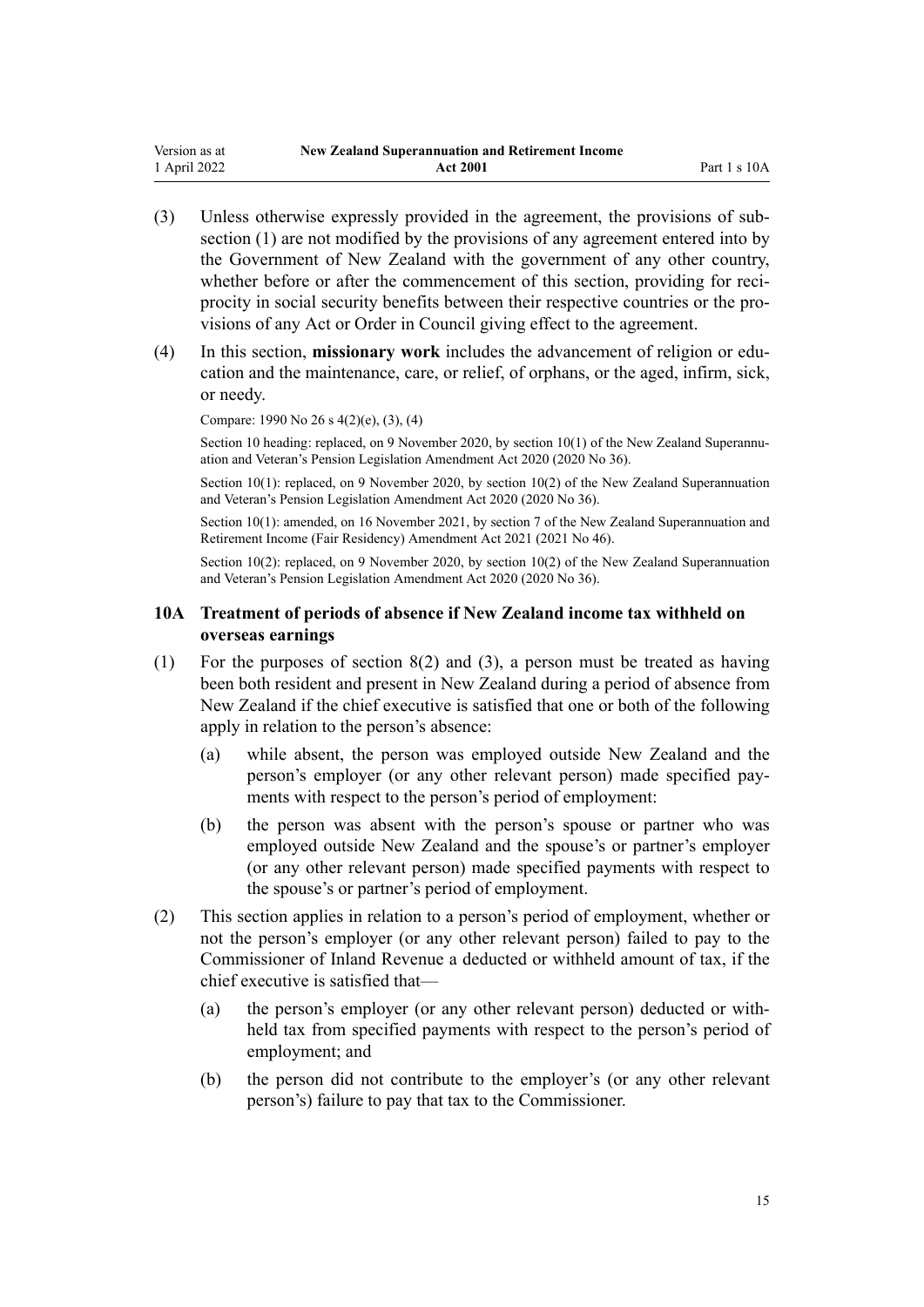- <span id="page-15-0"></span>(3) For the purposes of this section, an employer (or any other relevant person) makes a **specified payment** with respect to a person's period of employment if the employer (or any other relevant person) makes—
	- (a) PAYE income payments (as that term is used in the [Income Tax Act](http://legislation.govt.nz/pdflink.aspx?id=DLM1512300) [2007](http://legislation.govt.nz/pdflink.aspx?id=DLM1512300)) from which the person, the person's employer, or any other rele‐ vant person must withhold an amount of tax under the PAYE rules as defined in that Act; or
	- (b) source deduction payments (as that term is used in the [Income Tax Act](http://legislation.govt.nz/pdflink.aspx?id=DLM245341) [2004](http://legislation.govt.nz/pdflink.aspx?id=DLM245341)) from which the person, the person's employer, or any other rele‐ vant person must withhold an amount of tax under the PAYE rules as defined in that Act; or
	- (c) source deduction payments (as that term is used in the [Income Tax Act](http://legislation.govt.nz/pdflink.aspx?id=DLM1184504) [1994](http://legislation.govt.nz/pdflink.aspx?id=DLM1184504)) from which the person, the person's employer, or any other rele‐ vant person must make a tax deduction under the PAYE rules as defined in that Act; or
	- (d) source deduction payments (as that term is used in the [Income Tax Act](http://legislation.govt.nz/pdflink.aspx?id=DLM2474800) [1976](http://legislation.govt.nz/pdflink.aspx?id=DLM2474800)) from which the person, the person's employer, or any other rele‐ vant person must make a tax deduction under Part 11 of that Act; or
	- (e) source deduction payments (as that term is used in the Income Tax Assessment Act 1957) from which the person, the person's employer, or any other relevant person must make a tax deduction under Part 2 of that Act.
- (4) *See* [clause 6](#page-57-0) of Schedule 1AA in relation to the application of this section before 9 November 2020.

Section 10A: inserted, on 9 November 2020, by [section 11](http://legislation.govt.nz/pdflink.aspx?id=LMS242792) of the New Zealand Superannuation and Veteran's Pension Legislation Amendment Act 2020 (2020 No 36).

Section 10A(1): amended, on 16 November 2021, by [section 8](http://legislation.govt.nz/pdflink.aspx?id=LMS481780) of the New Zealand Superannuation and Retirement Income (Fair Residency) Amendment Act 2021 (2021 No 46).

## **11 Commencement of New Zealand superannuation**

- (1) New Zealand superannuation commences on the date on which the applicant becomes entitled to receive it or the date on which the application for it is received by the department, whichever is the later date.
- (2) This section is subject to [section 317](http://legislation.govt.nz/pdflink.aspx?id=DLM6783789) of the Social Security Act 2018.

Compare: 1990 No 26 [s 5](http://legislation.govt.nz/pdflink.aspx?id=DLM204111)

Section 11(2): added, on 2 July 2007, by [section 12\(2\)](http://legislation.govt.nz/pdflink.aspx?id=DLM408566) of the Social Security Amendment Act 2007 (2007 No 20).

Section 11(2): amended, on 26 November 2018, by [section 459](http://legislation.govt.nz/pdflink.aspx?id=DLM6784038) of the Social Security Act 2018 (2018 No 32).

## **12 Rates of New Zealand superannuation**

The rate of New Zealand superannuation payable to a person is the appropriate rate specified in [Schedule 1](#page-62-0).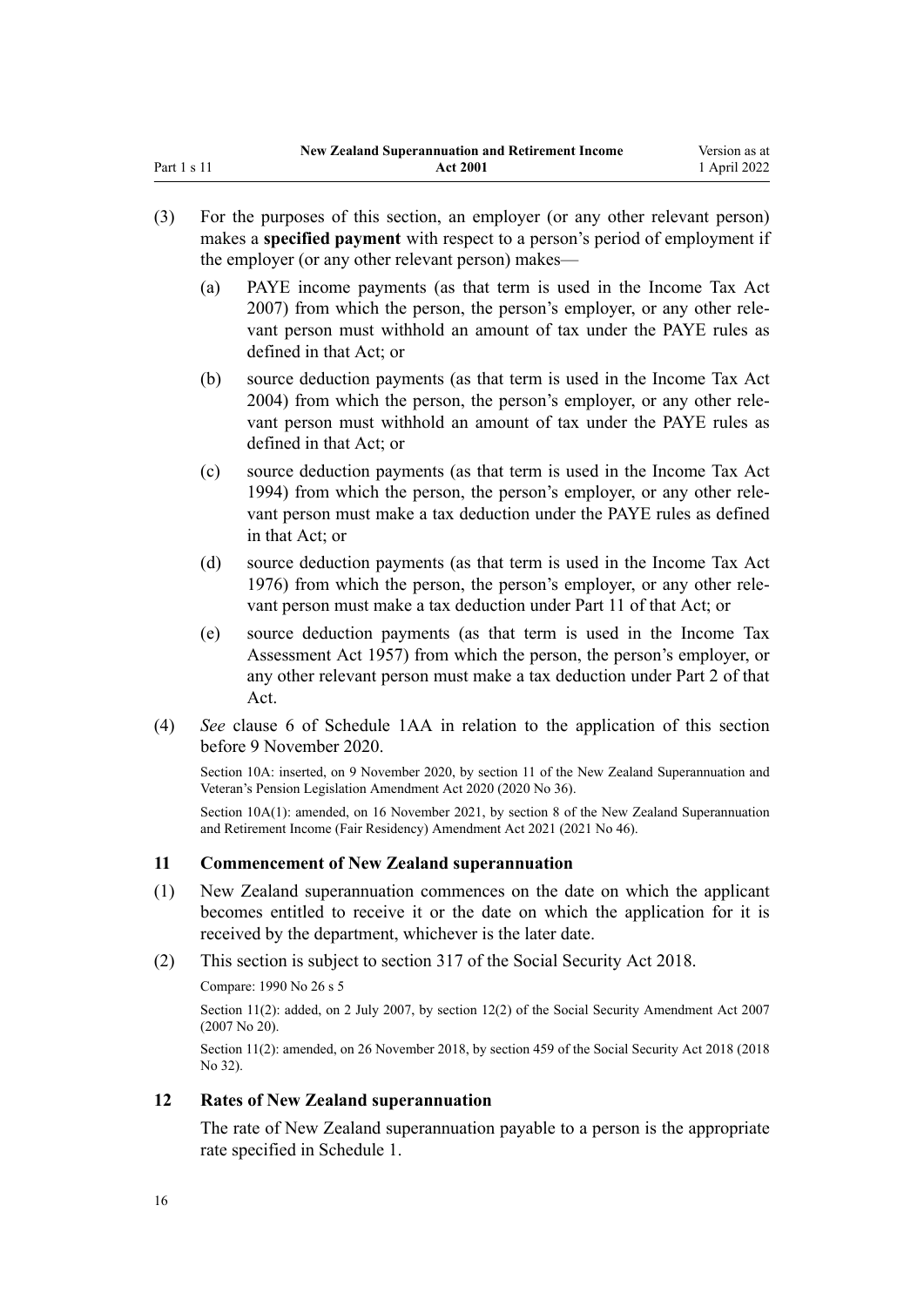<span id="page-16-0"></span>Section 12: replaced, on 9 November 2020, by [section 12](http://legislation.govt.nz/pdflink.aspx?id=LMS242793) of the New Zealand Superannuation and Veteran's Pension Legislation Amendment Act 2020 (2020 No 36).

# *Living alone payments*

# *[Repealed]*

Heading: repealed, on 2 September 2013, by [section 6](http://legislation.govt.nz/pdflink.aspx?id=DLM3365233) of the Social Assistance (Living Alone Pay‐ ments) Amendment Act 2013 (2013 No 11).

## **13 Living alone payments**

#### *[Repealed]*

Section 13: repealed, on 2 September 2013, by [section 6](http://legislation.govt.nz/pdflink.aspx?id=DLM3365233) of the Social Assistance (Living Alone Payments) Amendment Act 2013 (2013 No 11).

### **14 Commencement of living alone payments**

#### *[Repealed]*

Section 14: repealed, on 2 September 2013, by [section 6](http://legislation.govt.nz/pdflink.aspx?id=DLM3365233) of the Social Assistance (Living Alone Pay‐ ments) Amendment Act 2013 (2013 No 11).

## *Annual adjustment of New Zealand superannuation*

## **15 Annual adjustment of rates**

 $(1)$  In this section,—

**CPI** means the consumers price index-all groups published by Statistics New Zealand

**standard tax** means the amount of tax reckoned on a weekly basis that would be deductible in accordance with the tax code "M" stated in schedule 5, part A, [clause 4,](http://legislation.govt.nz/pdflink.aspx?id=LMS195594) table row 1 of the Tax Administration Act 1994.

- (2) Subject to subsection (3), the rates of New Zealand superannuation stated in clause 1 of Part 1 of [Schedule 1,](#page-62-0) and clause 1(b) of Part 2 of that schedule, must be adjusted, by Order in Council, as at 1 April each year so that in each case the new rate (after the deduction of standard tax) is the rate at that date (after the deduction of standard tax and before the adjustment under this sec‐ tion is made) adjusted by any percentage movement upwards in the CPI between the CPI for the quarter ended with 31 December one year before the immediately preceding 31 December and the CPI for the quarter ended with the immediately preceding 31 December.
- (2A) The adjustments (by any percentage movement upwards in the CPI) required under subsection (2) as at 1 April in any year from 2011 to 2021 (inclusive) must, despite subsections (1) and (2), be calculated,—
	- (a) if, and insofar as, they relate to movements during quarters that end before 29 April 2010, using index numbers for those quarters of the consumers price index-all groups published by Statistics New Zealand; and
	- (b) if, and insofar as, they relate to movements during quarters that end after 28 April 2010, using index numbers for those quarters of the consumers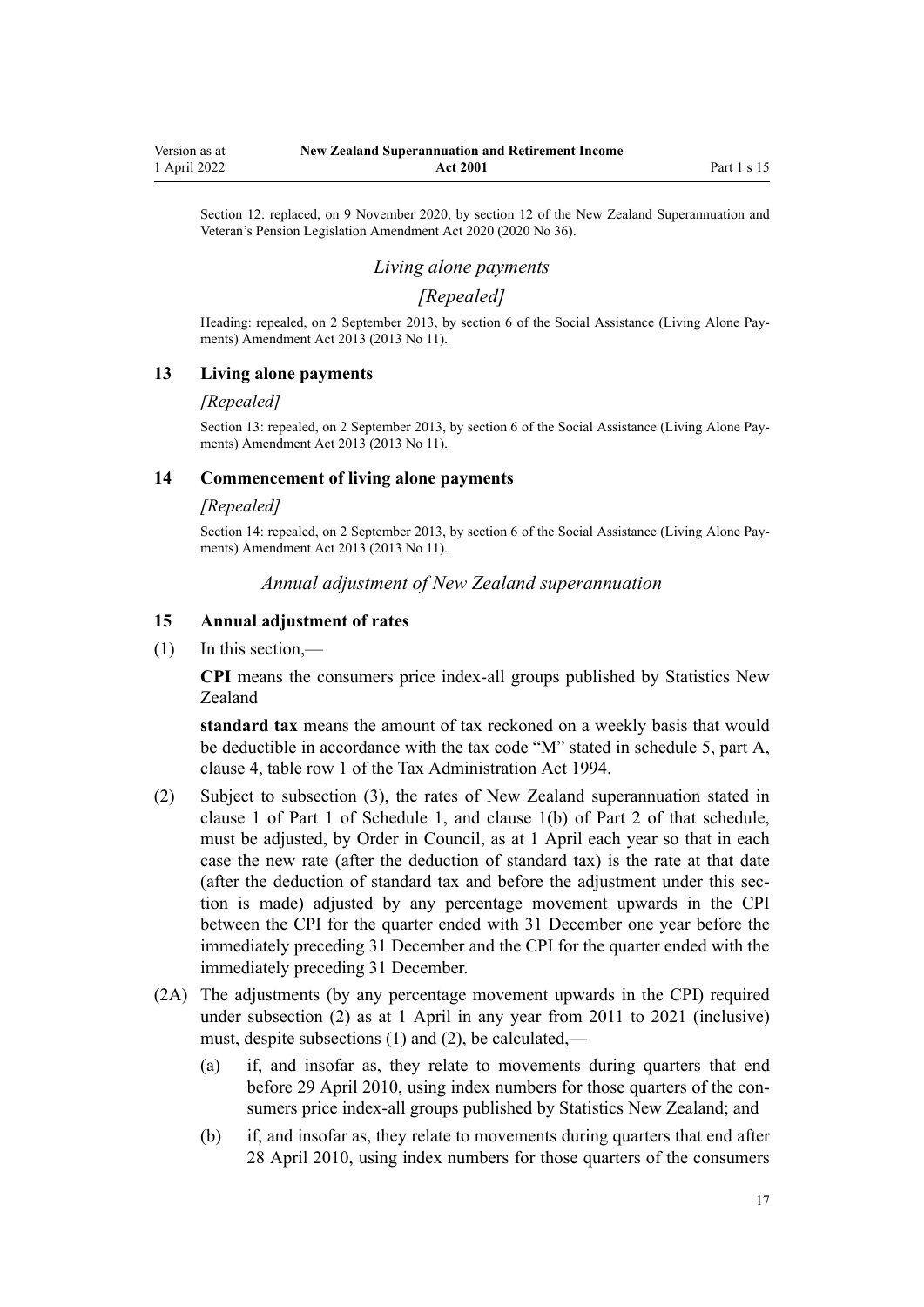price index-all groups excluding cigarettes and other tobacco products published by Statistics New Zealand.

- (3) Every Order in Council made under subsection (2) must adjust the rates of New Zealand superannuation, subject to subsection (4),—
	- (a) so that the weekly amounts referred to in [section 16](#page-18-0) are set in accord‐ ance with that section; and
	- (b) so that the rate of New Zealand superannuation specified in clause 1(b) of Part 2 of [Schedule 1](#page-62-0) preserves its proportional relationship (after the deduction of standard tax) to the rates specified in clause 1 of Part 1 of that schedule.
- (4) An adjustment under this section must not reduce the weekly amounts payable under this section.
- (5) Every Order in Council made under subsection (2) has the force of law as if it was enacted by this Act.
- (6) Every Order in Council made under subsection (2) comes into force or is con‐ sidered to come into force on 1 April of the calendar year in which it is made, and applies to New Zealand superannuation payable on and after that date.
- (7) *See* [section 452](http://legislation.govt.nz/pdflink.aspx?id=DLM6784026) of the Social Security Act 2018, under which rates of New Zealand superannuation may be adjusted by Order in Council (including rates not required to be adjusted under this section).
- (8) An order under this section—
	- (a) is secondary legislation (*see* [Part 3](http://legislation.govt.nz/pdflink.aspx?id=DLM7298343) of the Legislation Act 2019 for publi‐ cation requirements); and
	- (b) comes into force in accordance with subsection (6), even if it is not yet published.
- (9) An order under subsection (2) must be confirmed by an Act (*see* [subpart 3](http://legislation.govt.nz/pdflink.aspx?id=DLM7298438) of Part 5 of the Legislation Act 2019).

Compare: 1990 No 26 [s 13A\(1\), \(2\), \(3\)\(d\), \(3A\), \(4\), \(5\)](http://legislation.govt.nz/pdflink.aspx?id=DLM204150)

| Legislation Act 2019 requirements for secondary legislation made under this section |                                                                                                  |                                    |  |
|-------------------------------------------------------------------------------------|--------------------------------------------------------------------------------------------------|------------------------------------|--|
| <b>Publication</b>                                                                  | PCO must publish it on the legislation website and notify LA19 s $69(1)(c)$<br>it in the Gazette |                                    |  |
| <b>Presentation</b>                                                                 | The Minister must present it to the House of<br>Representatives                                  | LA19 s 114, Sch 1<br>cl $32(1)(a)$ |  |
| <b>Disallowance</b>                                                                 | It may be disallowed by the House of Representatives                                             | LA19 ss 115, 116                   |  |
| This note is not part of the Act.                                                   |                                                                                                  |                                    |  |

Section 15 heading: replaced, on 9 November 2020, by section  $13(1)$  of the New Zealand Superannuation and Veteran's Pension Legislation Amendment Act 2020 (2020 No 36).

Section 15(1) **CPI**: amended (with effect on 20 May 2010), on 28 May 2010, by [section 3\(1\)](http://legislation.govt.nz/pdflink.aspx?id=DLM2988606) of the New Zealand Superannuation and Retirement Income Amendment Act 2010 (2010 No 32).

Section 15(1) **earner premium**: repealed, on 11 May 2005, by [section 63\(2\)](http://legislation.govt.nz/pdflink.aspx?id=DLM347257) of the Injury Prevention, Rehabilitation, and Compensation Amendment Act (No 2) 2005 (2005 No 45).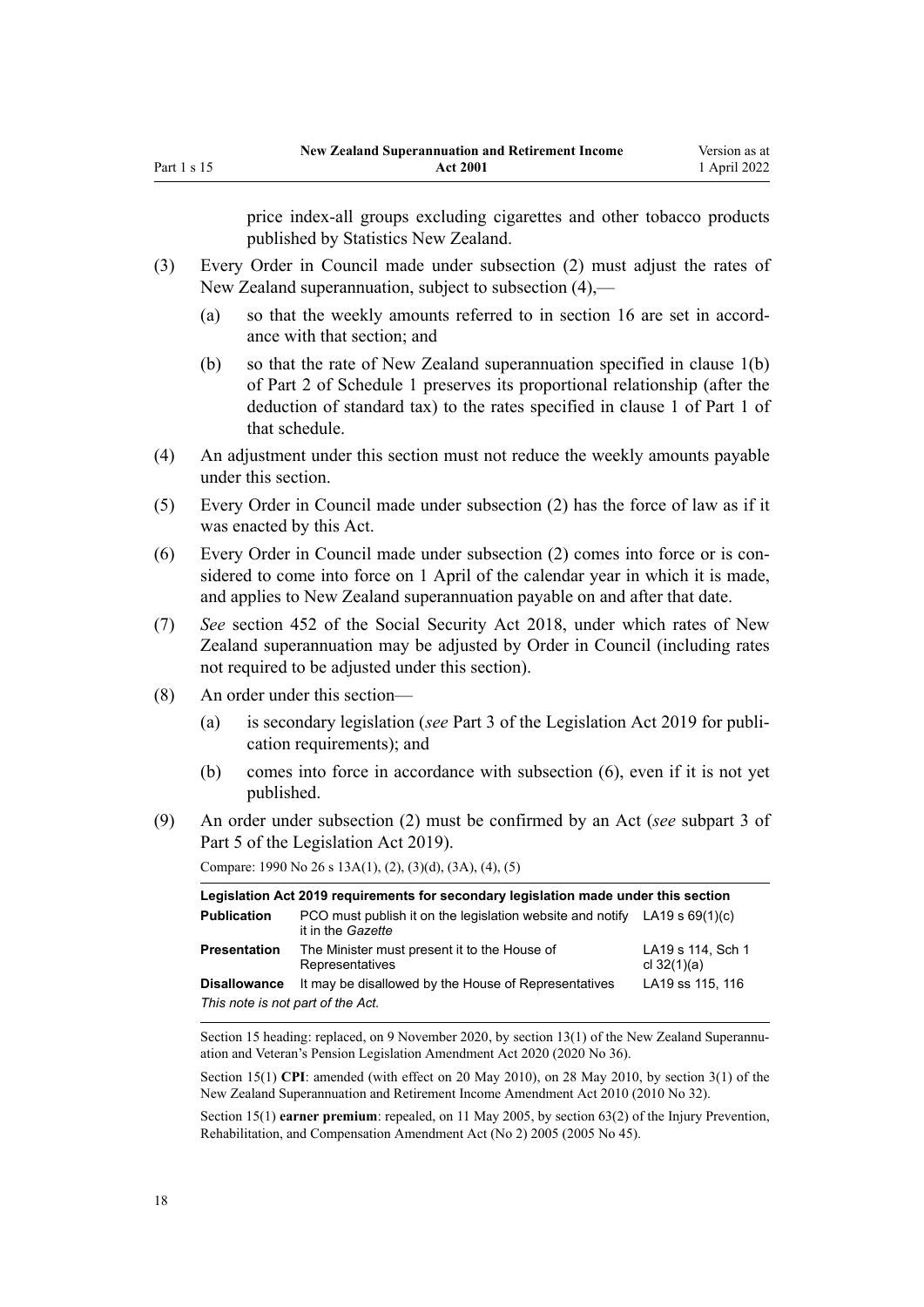<span id="page-18-0"></span>Section 15(1) **standard tax**: amended, on 1 April 2019, by [section 259](http://legislation.govt.nz/pdflink.aspx?id=LMS12363) of the Taxation (Annual Rates for 2017–18, Employment and Investment Income, and Remedial Matters) Act 2018 (2018 No 5).

Section 15(1) **standard tax**: amended, on 1 April 2008 (effective for 2008–09 income year and later income years, except when the context requires otherwise), by [section ZA 2\(1\)](http://legislation.govt.nz/pdflink.aspx?id=DLM1523176) of the Income Tax Act 2007 (2007 No 97).

Section 15(2): amended, on 9 November 2020, by [section 13\(2\)](http://legislation.govt.nz/pdflink.aspx?id=LMS242794) of the New Zealand Superannuation and Veteran's Pension Legislation Amendment Act 2020 (2020 No 36).

Section 15(2A): inserted (with effect on 20 May 2010), on 28 May 2010, by [section 3\(2\)](http://legislation.govt.nz/pdflink.aspx?id=DLM2988606) of the New Zealand Superannuation and Retirement Income Amendment Act 2010 (2010 No 32).

Section 15(2A): amended, on 31 May 2016, by [section 9](http://legislation.govt.nz/pdflink.aspx?id=DLM6851124) of the Customs and Excise (Tobacco Products—Budget Measures) Amendment Act 2016 (2016 No 25).

Section 15(2A): amended, on 24 October 2012, by [section 3](http://legislation.govt.nz/pdflink.aspx?id=DLM4767507) of the New Zealand Superannuation and Retirement Income (Indexation—Budget Measures) Amendment Act 2012 (2012 No 81).

Section 15(3)(b): replaced, on 9 November 2020, by [section 13\(3\)](http://legislation.govt.nz/pdflink.aspx?id=LMS242794) of the New Zealand Superannuation and Veteran's Pension Legislation Amendment Act 2020 (2020 No 36).

Section 15(5): replaced, on 26 November 2018, by [section 459](http://legislation.govt.nz/pdflink.aspx?id=DLM6784038) of the Social Security Act 2018 (2018 No 32).

Section 15(7): inserted, on 9 November 2020, by [section 13\(4\)](http://legislation.govt.nz/pdflink.aspx?id=LMS242794) of the New Zealand Superannuation and Veteran's Pension Legislation Amendment Act 2020 (2020 No 36).

Section 15(8): inserted, on 28 October 2021, by [section 3](http://legislation.govt.nz/pdflink.aspx?id=LMS268932) of the Secondary Legislation Act 2021 (2021 No 7).

Section 15(9): inserted, on 28 October 2021, by [section 3](http://legislation.govt.nz/pdflink.aspx?id=LMS268932) of the Secondary Legislation Act 2021 (2021 No 7).

#### **15A Orders are confirmable instruments**

#### *[Repealed]*

Section 15A: repealed, on 28 October 2021, by [section 3](http://legislation.govt.nz/pdflink.aspx?id=LMS268932) of the Secondary Legislation Act 2021 (2021 No 7).

## **16 Annual adjustment of New Zealand superannuation: relationship to net average wage**

- (1) The annual adjustment of New Zealand superannuation under [section 15](#page-16-0) must ensure that—
	- (a) the standard weekly amount of New Zealand superannuation (after the deduction of standard tax) payable to a couple who are married or in a civil union or in a de facto relationship, both of whom are qualified to receive New Zealand superannuation, is not less than 66% or more than 72.5% of the average ordinary time weekly earnings (males and females combined) as determined by the last Quarterly Employment Survey of wages published by the Department of Statistics before 1 March in each year (after the deduction of standard tax and the earner levies payable on those earnings):
	- (b) the standard weekly amount of New Zealand superannuation (after the deduction of standard tax) payable to a single person who is living alone is 65% of the weekly amount of New Zealand superannuation (after the deduction of standard tax) payable to a couple who are married or in a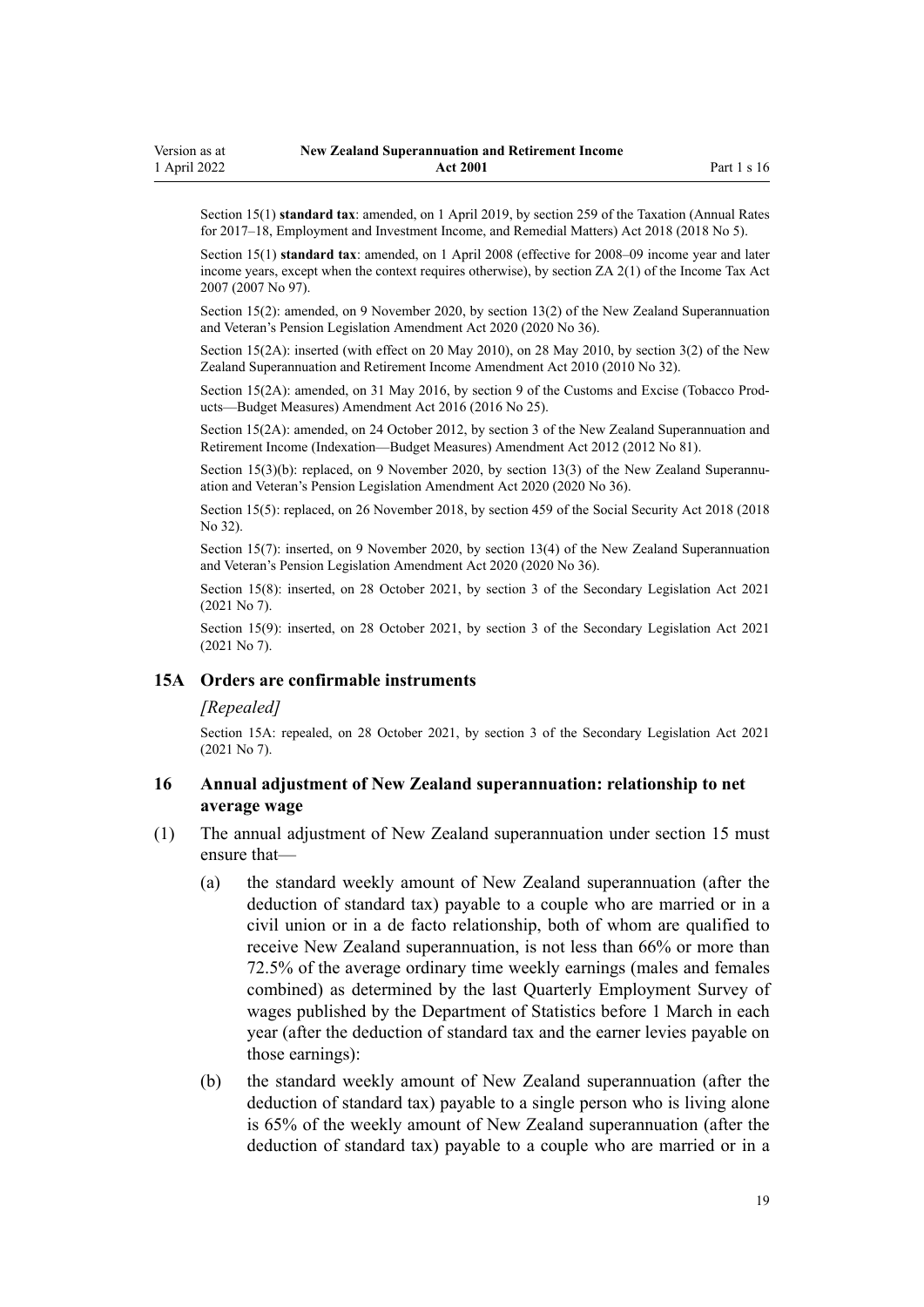<span id="page-19-0"></span>civil union, both of whom are qualified to receive New Zealand super‐ annuation:

(c) the standard weekly amount of New Zealand superannuation (after the deduction of standard tax) payable to a single person who is not living alone is 60% of the weekly amount of New Zealand superannuation (after the deduction of standard tax) payable to a couple who are married or in a civil union, both of whom are qualified to receive New Zealand superannuation.

#### (2) In this section, **earner levies** means the levies payable under [section 219\(1\)](http://legislation.govt.nz/pdflink.aspx?id=DLM102835) of the Accident Compensation Act 2001.

Compare: 1990 No 26 [s 13A\(3\)\(a\)–\(c\)](http://legislation.govt.nz/pdflink.aspx?id=DLM204150)

Section  $16(1)(a)$ : amended, on 9 November 2020, by section  $14(1)$  of the New Zealand Superannuation and Veteran's Pension Legislation Amendment Act 2020 (2020 No 36).

Section  $16(1)(a)$ : amended, on 1 April 2007, by [section 4](http://legislation.govt.nz/pdflink.aspx?id=DLM336343) of the New Zealand Superannuation Amendment Act 2005 (2005 No 17).

Section  $16(1)(a)$ : amended, on 11 May 2005, by [section 63\(3\)](http://legislation.govt.nz/pdflink.aspx?id=DLM347257) of the Injury Prevention, Rehabilitation, and Compensation Amendment Act (No 2) 2005 (2005 No 45).

Section 16(1)(a): amended, on 26 April 2005, by [section 3](http://legislation.govt.nz/pdflink.aspx?id=DLM336342) of the New Zealand Superannuation Amendment Act 2005 (2005 No 17).

Section 16(1)(b): amended, on 2 September 2013, by [section 7\(1\)](http://legislation.govt.nz/pdflink.aspx?id=DLM3365234) of the Social Assistance (Living Alone Payments) Amendment Act 2013 (2013 No 11).

Section 16(1)(b): amended, on 26 April 2005, by [section 3](http://legislation.govt.nz/pdflink.aspx?id=DLM336342) of the New Zealand Superannuation Amendment Act 2005 (2005 No 17).

Section  $16(1)(c)$ : amended, on 2 September 2013, by [section 7\(2\)](http://legislation.govt.nz/pdflink.aspx?id=DLM3365234) of the Social Assistance (Living Alone Payments) Amendment Act 2013 (2013 No 11).

Section  $16(1)(c)$ : amended, on 26 April 2005, by [section 3](http://legislation.govt.nz/pdflink.aspx?id=DLM336342) of the New Zealand Superannuation Amendment Act 2005 (2005 No 17).

Section 16(2): added, on 11 May 2005, by [section 63\(4\)](http://legislation.govt.nz/pdflink.aspx?id=DLM347257) of the Injury Prevention, Rehabilitation, and Compensation Amendment Act (No 2) 2005 (2005 No 45).

Section 16(2): amended, on 9 November 2020, by [section 14\(2\)](http://legislation.govt.nz/pdflink.aspx?id=LMS242795) of the New Zealand Superannuation and Veteran's Pension Legislation Amendment Act 2020 (2020 No 36).

Section 16(2): amended, on 3 March 2010, by [section 49](http://legislation.govt.nz/pdflink.aspx?id=DLM2417572) of the Accident Compensation Amendment Act 2010 (2010 No 1).

## *Effect of long-term residential care or hospitalisation*

Heading: replaced, on 9 November 2020, by [section 15](http://legislation.govt.nz/pdflink.aspx?id=LMS242796) of the New Zealand Superannuation and Veteran's Pension Legislation Amendment Act 2020 (2020 No 36).

## **17 Entitlement to benefits for spouses or partners of persons in long-term residential care in hospital or rest home**

(1) This section applies to any person who is not in long-term residential care and whose spouse or partner is in long-term residential care in a hospital or rest home, whether or not the spouse or partner is a resident assessed as requiring care (as defined in [section 5](http://legislation.govt.nz/pdflink.aspx?id=LMS41529) of the Residential Care and Disability Support Services Act 2018).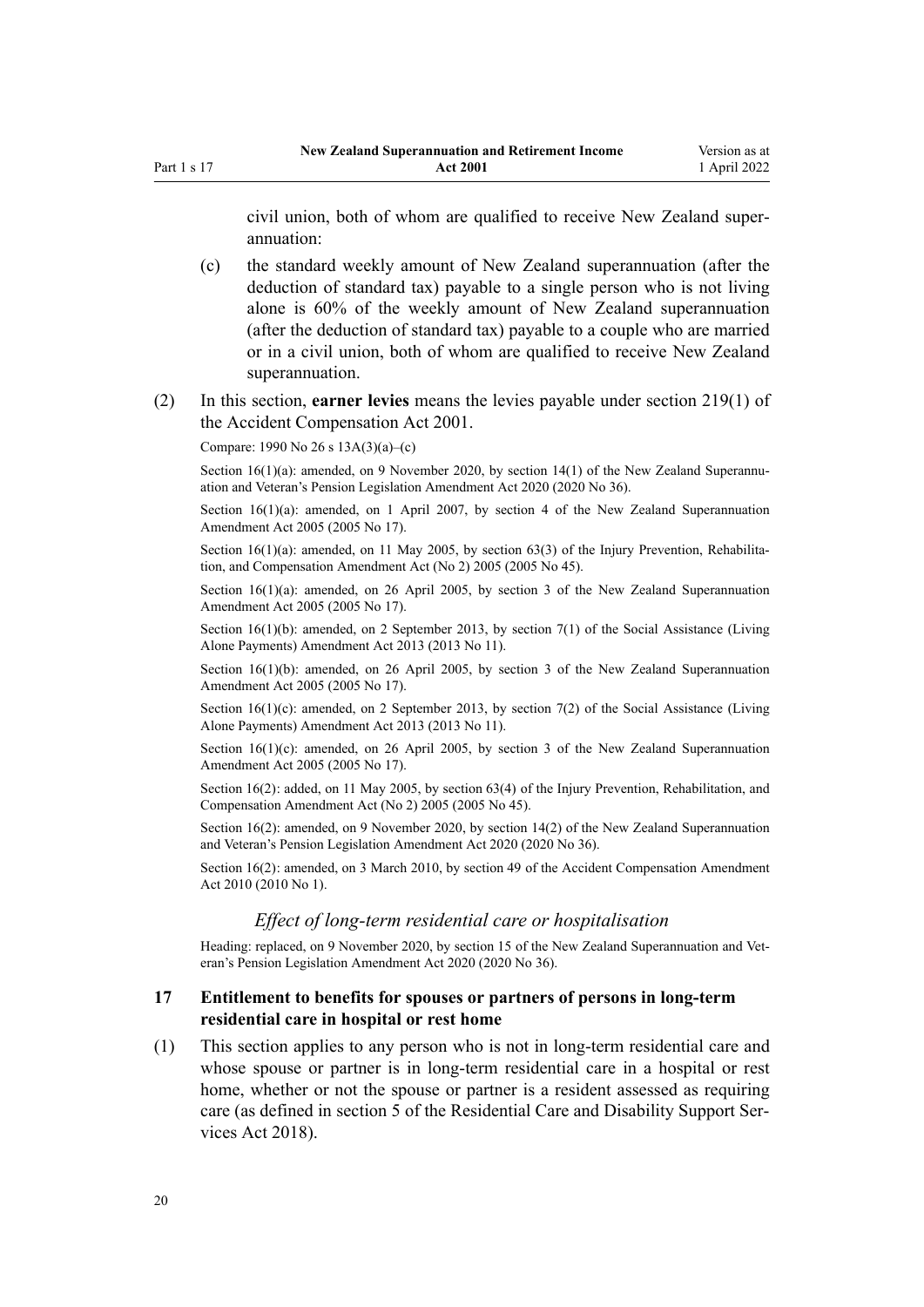- (2) Every person to whom this section applies is entitled to receive—
	- (a) New Zealand superannuation at the appropriate rate payable to a person who is single, in any case where that person is entitled to receive New Zealand superannuation in his or her own right; or
	- (b) New Zealand superannuation at the appropriate rate payable to a person who is single, in any case where—
		- (i) that person is not entitled to New Zealand superannuation in his or her own right; but
		- (ii) his or her spouse or partner is entitled to New Zealand superannuation and was entitled to make and had made an election under [section 6\(2\)](http://legislation.govt.nz/pdflink.aspx?id=DLM204115) or [section 11\(2\)](http://legislation.govt.nz/pdflink.aspx?id=DLM204143) of the Social Welfare (Transitional Provisions) Act 1990 before 1 October 1991; or
	- (c) an emergency benefit under [section 63](http://legislation.govt.nz/pdflink.aspx?id=DLM6783236) of the Social Security Act 2018 at the appropriate rate of a supported living payment payable to a person who is single or is single with 1 or more dependent children, as the case may be, in any other case.
- (2A) *See* [section 89](http://legislation.govt.nz/pdflink.aspx?id=DLM6783285) of the Social Security Act 2018, under which a person to whom this section applies may be entitled to a special disability allowance for the pur‐ pose of assisting with expenses arising from the hospitalisation of the person's spouse or partner.
- (3) Any benefit payable to a person to whom this section applies is not subject to abatement in respect of any income of the person that has been included in a means assessment of the person's spouse under the Residential Care and Disa[bility Support Services Act 2018.](http://legislation.govt.nz/pdflink.aspx?id=LMS41457)
- (4) This section applies despite anything to the contrary in this Act (except [sec‐](#page-21-0) [tions 19](#page-21-0) and [21 to 35](#page-23-0)).

Compare: SR 1993/250 cl 3

Section 17 heading: amended, on 1 July 2006, by [section 5\(1\)](http://legislation.govt.nz/pdflink.aspx?id=DLM374601) of the New Zealand Superannuation and Retirement Income Amendment Act 2006 (2006 No 31).

Section 17 heading: amended, on 26 April 2005, by [section 3](http://legislation.govt.nz/pdflink.aspx?id=DLM336342) of the New Zealand Superannuation Amendment Act 2005 (2005 No 17).

Section 17(1): replaced, on 26 November 2018, by [section 459](http://legislation.govt.nz/pdflink.aspx?id=DLM6784038) of the Social Security Act 2018 (2018  $No$  32).

Section 17(2)(a): amended, on 26 April 2005, by [section 3](http://legislation.govt.nz/pdflink.aspx?id=DLM336342) of the New Zealand Superannuation Amendment Act 2005 (2005 No 17).

Section 17(2)(b): amended, on 26 April 2005, by [section 3](http://legislation.govt.nz/pdflink.aspx?id=DLM336342) of the New Zealand Superannuation Amendment Act 2005 (2005 No 17).

Section 17(2)(b)(ii): amended, on 26 April 2005, by [section 3](http://legislation.govt.nz/pdflink.aspx?id=DLM336342) of the New Zealand Superannuation Amendment Act 2005 (2005 No 17).

Section 17(2)(c): amended, on 26 November 2018, by [section 459](http://legislation.govt.nz/pdflink.aspx?id=DLM6784038) of the Social Security Act 2018 (2018 No 32).

Section 17(2)(c): amended, on 15 July 2013, by [section 97](http://legislation.govt.nz/pdflink.aspx?id=DLM4542434) of the Social Security (Benefit Categories and Work Focus) Amendment Act 2013 (2013 No 13).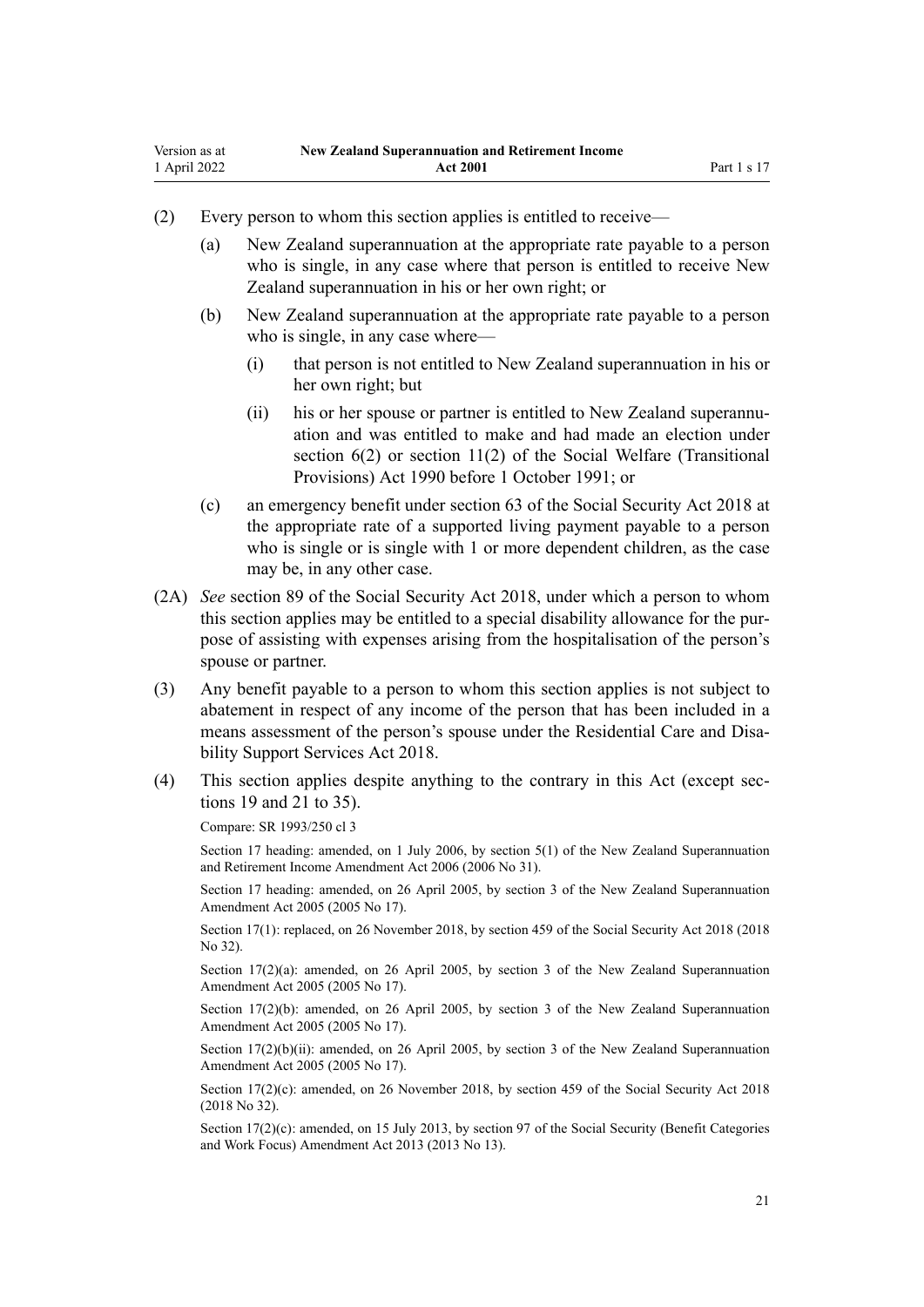<span id="page-21-0"></span>Section 17(2)(c): amended, on 26 April 2005, by [section 3](http://legislation.govt.nz/pdflink.aspx?id=DLM336342) of the New Zealand Superannuation Amendment Act 2005 (2005 No 17).

Section 17(2A): inserted, on 9 November 2020, by [section 16\(1\)](http://legislation.govt.nz/pdflink.aspx?id=LMS242797) of the New Zealand Superannuation and Veteran's Pension Legislation Amendment Act 2020 (2020 No 36).

Section 17(3): substituted, on 1 July 2005, by [section 12\(2\)](http://legislation.govt.nz/pdflink.aspx?id=DLM323319) of the Social Security (Long-term Residential Care) Amendment Act 2004 (2004 No 101).

Section 17(3): amended, on 26 November 2018, by [section 459](http://legislation.govt.nz/pdflink.aspx?id=DLM6784038) of the Social Security Act 2018 (2018 No 32).

Section 17(4): inserted, on 9 November 2020, by [section 16\(2\)](http://legislation.govt.nz/pdflink.aspx?id=LMS242797) of the New Zealand Superannuation and Veteran's Pension Legislation Amendment Act 2020 (2020 No 36).

## **18 Appropriate rate for spouses or partners of persons in long-term residential care in hospital or rest home**

The appropriate rate of New Zealand superannuation to which a person who is living alone is entitled under [section 17\(2\)\(a\) or \(b\)](#page-19-0) is the single living alone rate.

Section 18: replaced, on 9 November 2020, by [section 17](http://legislation.govt.nz/pdflink.aspx?id=LMS242799) of the New Zealand Superannuation and Veteran's Pension Legislation Amendment Act 2020 (2020 No 36).

### **19 Hospital rates of New Zealand superannuation**

- (1) For the purposes of this section, **hospital** means a hospital operated by a Dis‐ trict Health Board within the meaning of the [New Zealand Public Health and](http://legislation.govt.nz/pdflink.aspx?id=DLM80050) [Disability Act 2000;](http://legislation.govt.nz/pdflink.aspx?id=DLM80050) and includes a psychiatric security institution within the meaning of the [Mental Health \(Compulsory Assessment and Treatment\) Act](http://legislation.govt.nz/pdflink.aspx?id=DLM262175) [1992](http://legislation.govt.nz/pdflink.aspx?id=DLM262175).
- (2) This section applies to a person who is married or in a civil union or in a de facto relationship and who has no dependent children, and a single person who receives New Zealand superannuation, or who becomes entitled to receive New Zealand superannuation.
- (3) The rate of New Zealand superannuation payable to a person who is a patient in a hospital for a period of 13 weeks or less is not affected.
- (4) The rate of New Zealand superannuation payable to a person who is a patient in a hospital for more than 13 weeks is, on and after the commencement of the 14th week of hospitalisation, the rate specified in clause 3 of [Schedule 1.](#page-62-0)
- (4A) The chief executive may pay to any patient referred to in subsection (4) a higher rate than the rate specified in clause 3 of Part 1 of [Schedule 1](#page-62-0) after having regard to the patient's personal financial circumstances.
- (5) Subsection (4) does not apply to a resident assessed as requiring care (as defined in [section 5](http://legislation.govt.nz/pdflink.aspx?id=LMS41529) of the Residential Care and Disability Support Services Act 2018) who is a patient in a hospital and in respect of whom a funder (as defined in that section) is paying some or all of the cost of contracted care services (as defined in [section 11](http://legislation.govt.nz/pdflink.aspx?id=LMS41551) of that Act) under [section 18,](http://legislation.govt.nz/pdflink.aspx?id=LMS41564) [24,](http://legislation.govt.nz/pdflink.aspx?id=LMS41579) [26,](http://legislation.govt.nz/pdflink.aspx?id=LMS41582) [54,](http://legislation.govt.nz/pdflink.aspx?id=LMS41641) or [55](http://legislation.govt.nz/pdflink.aspx?id=LMS41642) of that Act.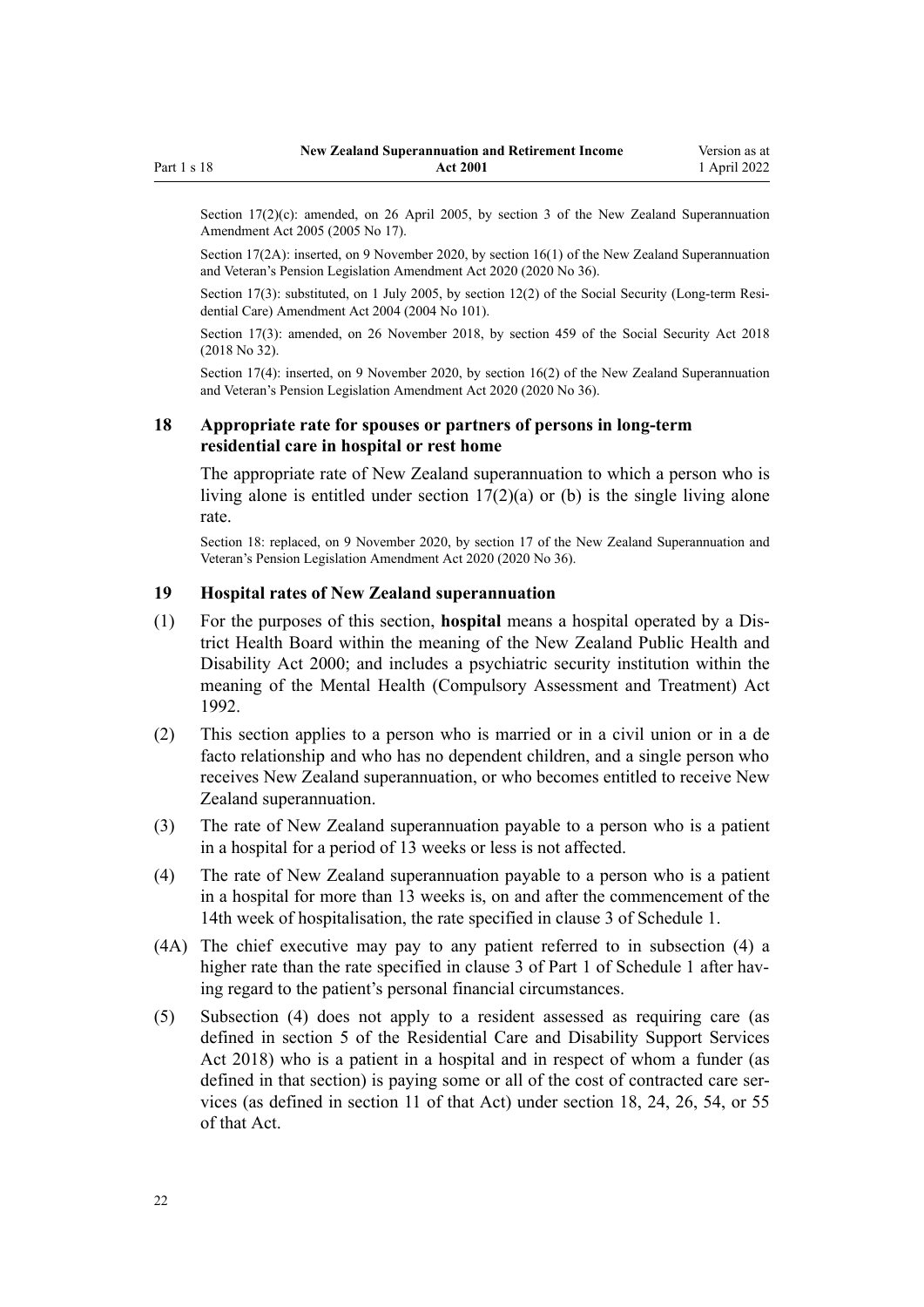- (6) *See* [section 89](http://legislation.govt.nz/pdflink.aspx?id=DLM6783285) of the Social Security Act 2018, under which the spouse or part‐ ner of a patient referred to in subsection (4) or (5) may be entitled to a special disability allowance for the purpose of assisting with expenses arising from the patient's hospitalisation.
- (7) If the New Zealand superannuation of a person who is married or in a civil union or in a de facto relationship is reduced under this section, any specified benefit of the person's spouse or partner must be increased, starting on the date on which the person's New Zealand superannuation is reduced, by the amount specified in subsection (7A).
- (7A) The amount by which the specified benefit of the person's spouse or partner must be increased is an amount equal to the difference between—
	- (a) the maximum rate of that benefit payable to a single person; and
	- (b) the maximum rate of that benefit payable to a person who is married or in a civil union or in a de facto relationship and whose spouse or partner is receiving New Zealand superannuation.
- (7B) *See* [section 207](http://legislation.govt.nz/pdflink.aspx?id=DLM6783547) of the Social Security Act 2018, under which the specified benefit of a person's spouse or partner is similarly increased when the person is the beneficiary of a main benefit that is payable, as a result of the person's hos‐ pitalisation, at a reduced rate.
- (7C) Subsection (7) does not apply if the person's spouse or partner is also in hos‐ pital and has been for more than 13 weeks.
- (8) In any case where the rate of New Zealand superannuation has been reduced in accordance with this section and the superannuitant in hospital is absent from the hospital for not more than 28 days, the rate of New Zealand superannuation payable on return to hospital must be determined as if that absence has not occurred.
- (9) This section does not entitle a single person or a couple who are married or in a civil union or in a de facto relationship to receive a greater amount of New Zealand superannuation or of another specified benefit, as a result of hospitalisation, than would otherwise have been payable.
- (10) This section applies despite anything to the contrary in this Act (other than [sec‐](#page-23-0) [tions 21 to 35\)](#page-23-0), the [Social Security Act 2018,](http://legislation.govt.nz/pdflink.aspx?id=DLM6783102) or the Residential Care and Disa[bility Support Services Act 2018.](http://legislation.govt.nz/pdflink.aspx?id=LMS41457)
- (11) In this section, **specified benefit** means—
	- (a) New Zealand superannuation; or
	- (b) a veteran's pension; or
	- (c) a main benefit.

Compare: 1964 No 136 [s 75](http://legislation.govt.nz/pdflink.aspx?id=DLM363920)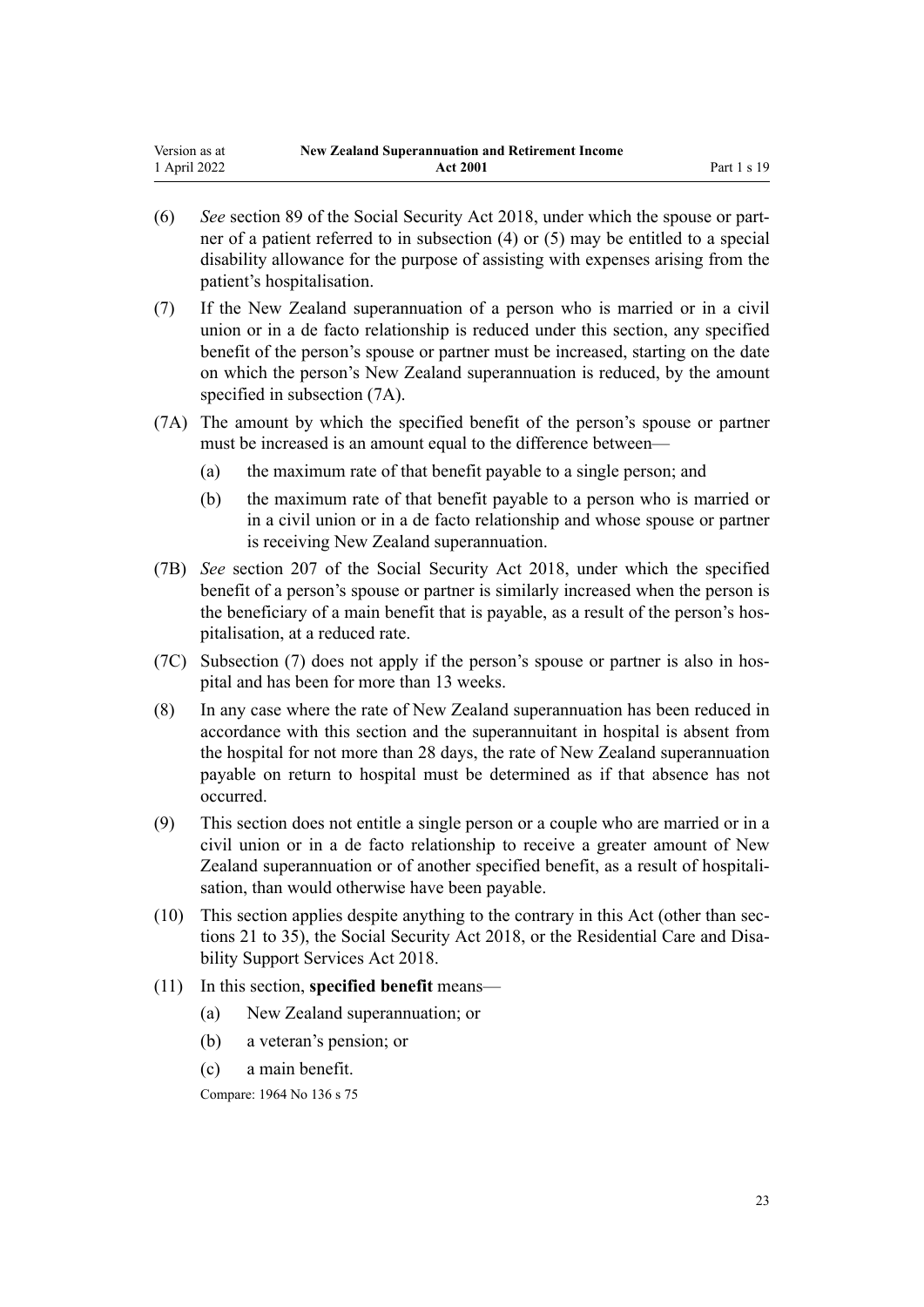<span id="page-23-0"></span>Section 19(1): amended, on 9 November 2020, by [section 18\(1\)](http://legislation.govt.nz/pdflink.aspx?id=LMS242800) of the New Zealand Superannuation and Veteran's Pension Legislation Amendment Act 2020 (2020 No 36).

Section 19(2): amended, on 1 April 2007, by [section 4](http://legislation.govt.nz/pdflink.aspx?id=DLM336343) of the New Zealand Superannuation Amendment Act 2005 (2005 No 17).

Section 19(2): amended, on 26 April 2005, by [section 3](http://legislation.govt.nz/pdflink.aspx?id=DLM336342) of the New Zealand Superannuation Amendment Act 2005 (2005 No 17).

Section 19(4): amended, on 9 November 2020, by [section 18\(2\)](http://legislation.govt.nz/pdflink.aspx?id=LMS242800) of the New Zealand Superannuation and Veteran's Pension Legislation Amendment Act 2020 (2020 No 36).

Section 19(4A): inserted, on 9 November 2020, by [section 18\(3\)](http://legislation.govt.nz/pdflink.aspx?id=LMS242800) of the New Zealand Superannuation and Veteran's Pension Legislation Amendment Act 2020 (2020 No 36).

Section 19(5): replaced, on 26 November 2018, by [section 459](http://legislation.govt.nz/pdflink.aspx?id=DLM6784038) of the Social Security Act 2018 (2018 No 32).

Section 19(5): amended, on 9 November 2020, by [section 18\(4\)](http://legislation.govt.nz/pdflink.aspx?id=LMS242800) of the New Zealand Superannuation and Veteran's Pension Legislation Amendment Act 2020 (2020 No 36).

Section 19(6): replaced, on 9 November 2020, by [section 18\(5\)](http://legislation.govt.nz/pdflink.aspx?id=LMS242800) of the New Zealand Superannuation and Veteran's Pension Legislation Amendment Act 2020 (2020 No 36).

Section 19(7): replaced, on 9 November 2020, by [section 18\(6\)](http://legislation.govt.nz/pdflink.aspx?id=LMS242800) of the New Zealand Superannuation and Veteran's Pension Legislation Amendment Act 2020 (2020 No 36).

Section 19(7A): inserted, on 9 November 2020, by [section 18\(6\)](http://legislation.govt.nz/pdflink.aspx?id=LMS242800) of the New Zealand Superannuation and Veteran's Pension Legislation Amendment Act 2020 (2020 No 36).

Section 19(7B): inserted, on 9 November 2020, by [section 18\(6\)](http://legislation.govt.nz/pdflink.aspx?id=LMS242800) of the New Zealand Superannuation and Veteran's Pension Legislation Amendment Act 2020 (2020 No 36).

Section 19(7C): inserted, on 9 November 2020, by [section 18\(6\)](http://legislation.govt.nz/pdflink.aspx?id=LMS242800) of the New Zealand Superannuation and Veteran's Pension Legislation Amendment Act 2020 (2020 No 36).

Section 19(9): amended, on 9 November 2020, by [section 18\(7\)](http://legislation.govt.nz/pdflink.aspx?id=LMS242800) of the New Zealand Superannuation and Veteran's Pension Legislation Amendment Act 2020 (2020 No 36).

Section 19(9): amended, on 1 April 2007, by [section 4](http://legislation.govt.nz/pdflink.aspx?id=DLM336343) of the New Zealand Superannuation Amendment Act 2005 (2005 No 17).

Section 19(9): amended, on 26 April 2005, by [section 3](http://legislation.govt.nz/pdflink.aspx?id=DLM336342) of the New Zealand Superannuation Amendment Act 2005 (2005 No 17).

Section 19(10): replaced, on 26 November 2018, by [section 459](http://legislation.govt.nz/pdflink.aspx?id=DLM6784038) of the Social Security Act 2018 (2018 No 32).

Section 19(10): amended, on 9 November 2020, by [section 18\(8\)](http://legislation.govt.nz/pdflink.aspx?id=LMS242800) of the New Zealand Superannuation and Veteran's Pension Legislation Amendment Act 2020 (2020 No 36).

Section 19(11): inserted, on 9 November 2020, by [section 18\(9\)](http://legislation.govt.nz/pdflink.aspx?id=LMS242800) of the New Zealand Superannuation and Veteran's Pension Legislation Amendment Act 2020 (2020 No 36).

#### **20 Special disability allowance**

#### *[Repealed]*

Section 20: repealed, on 9 November 2020, by [section 19](http://legislation.govt.nz/pdflink.aspx?id=LMS242801) of the New Zealand Superannuation and Veteran's Pension Legislation Amendment Act 2020 (2020 No 36).

#### *Payment overseas of New Zealand superannuation*

#### **21 Effect of absence from New Zealand on New Zealand superannuation**

A person is not entitled to New Zealand superannuation while that person is absent from New Zealand except as provided in [sections 22 to 35](#page-24-0) or in any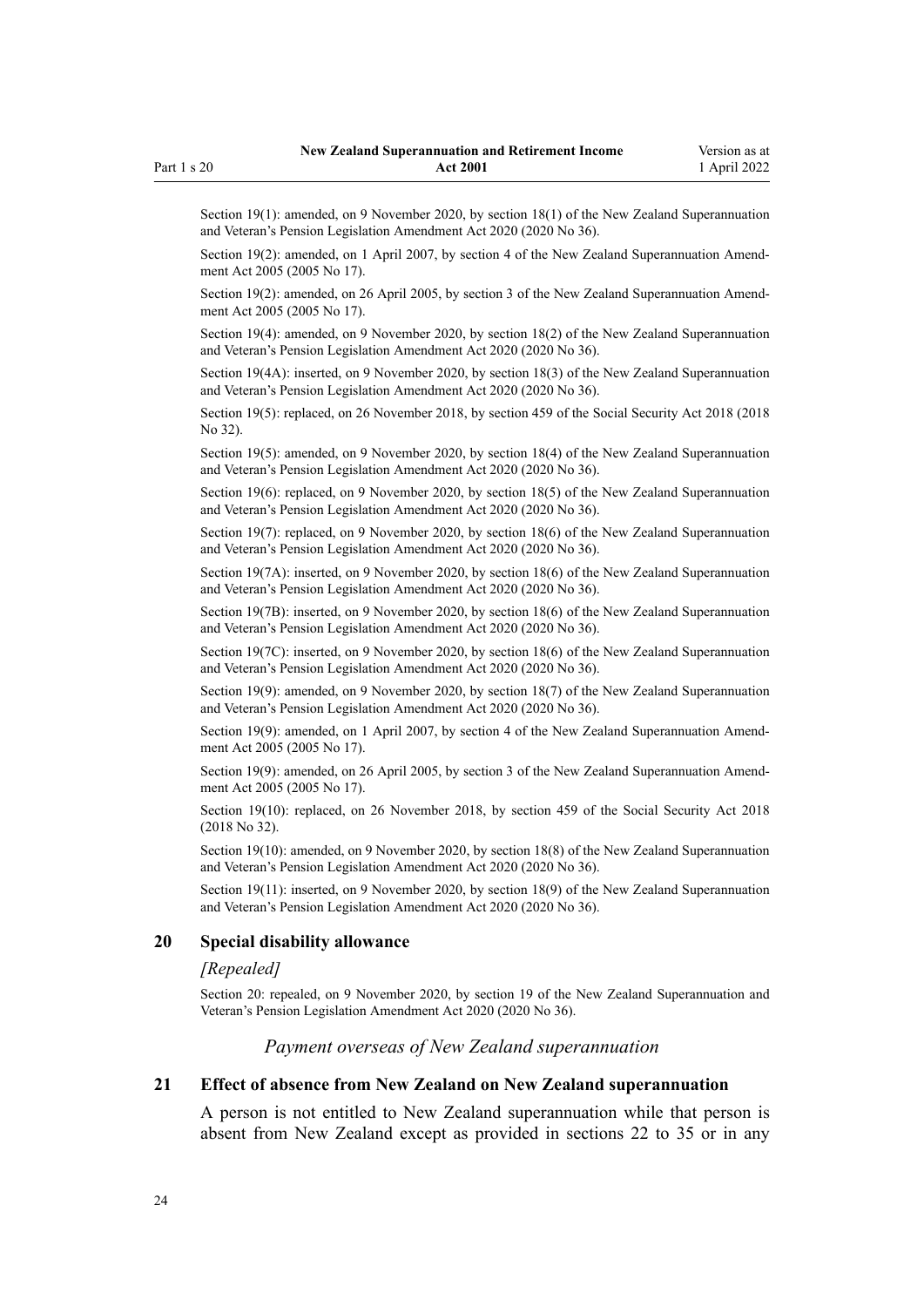reciprocity agreement adopted under [section 380](http://legislation.govt.nz/pdflink.aspx?id=DLM6783894) of the Social Security Act 2018.

Compare: 1990 No 26 [s 17A\(1\)](http://legislation.govt.nz/pdflink.aspx?id=DLM204190)

<span id="page-24-0"></span>Version as at 1 April 2022

> Section 21: amended, on 26 November 2018, by [section 459](http://legislation.govt.nz/pdflink.aspx?id=DLM6784038) of the Social Security Act 2018 (2018 No 32).

> Section 21: amended, on 5 January 2010, by [section 4](http://legislation.govt.nz/pdflink.aspx?id=DLM1609411) of the New Zealand Superannuation and Retirement Income Amendment Act 2009 (2009 No 40).

#### **22 First 26 weeks of certain temporary absences**

New Zealand superannuation that would otherwise be payable to a person (other than a person who is receiving New Zealand superannuation overseas under [section 26](#page-25-0)) is payable in respect of the first 26 weeks of any absence from New Zealand if—

- (a) the person's absence does not exceed 30 weeks; or
- (b) the person's absence exceeds 30 weeks and the chief executive is satisfied that the absence beyond 30 weeks is due to circumstances beyond that person's control that he or she could not reasonably have foreseen before departure.

Compare: 1990 No 26 [s 17A\(2\)](http://legislation.govt.nz/pdflink.aspx?id=DLM204190)

Section 22: amended, on 5 January 2010, by [section 5](http://legislation.govt.nz/pdflink.aspx?id=DLM1609412) of the New Zealand Superannuation and Retirement Income Amendment Act 2009 (2009 No 40).

## **23 Absences up to 2 years for medical treatment**

The chief executive may pay New Zealand superannuation to any person who would otherwise be entitled to receive it, but who is absent from New Zealand for any period or periods not exceeding 2 years in total because that person or his or her spouse or partner, dependent child, or sibling is receiving medical treatment overseas for which the Ministry of Health is granting assistance.

```
Compare: 1990 No 26 s 17A(3)
```
Section 23: amended, on 26 April 2005, by [section 3](http://legislation.govt.nz/pdflink.aspx?id=DLM336342) of the New Zealand Superannuation Amendment Act 2005 (2005 No 17).

#### **24 Absences up to 156 weeks with aid agencies**

- (1) The chief executive may pay New Zealand superannuation to any person who—
	- (a) is otherwise entitled to receive it; and
	- (b) is absent from New Zealand for a period not exceeding 156 weeks; and
	- (c) is engaged, while absent from New Zealand, in full-time voluntary and unpaid humanitarian work for a recognised aid agency that—
		- (i) has, as its principal function, the giving of aid and assistance to less advantaged communities in 1 or more other countries; and
		- (ii) has not deprived another person of paid employment to engage the person to do that work on an unpaid basis.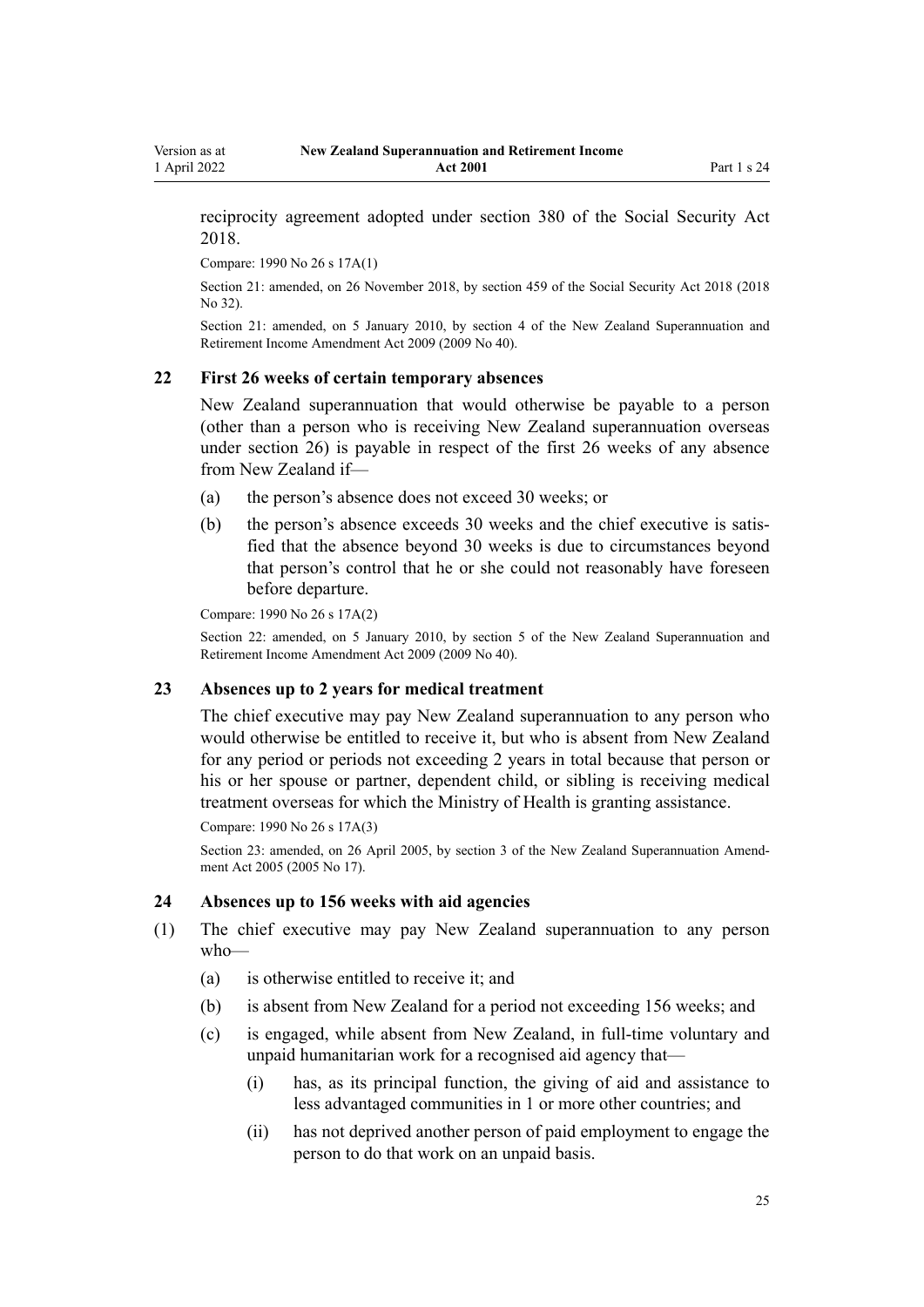<span id="page-25-0"></span>(2) The chief executive of the Ministry of Foreign Affairs and Trade must deter‐ mine any question that arises as to whether an aid agency fulfils the qualifications set out in subsection (1).

Compare: 1990 No 26 [s 17A\(3A\), \(3B\)](http://legislation.govt.nz/pdflink.aspx?id=DLM204190)

Section 24 heading: amended, on 1 July 2006, by [section 7\(1\)](http://legislation.govt.nz/pdflink.aspx?id=DLM374603) of the New Zealand Superannuation and Retirement Income Amendment Act 2006 (2006 No 31).

Section 24(1)(b): amended, on 1 July 2006, by [section 7\(2\)](http://legislation.govt.nz/pdflink.aspx?id=DLM374603) of the New Zealand Superannuation and Retirement Income Amendment Act 2006 (2006 No 31).

#### **25 Date absence commences**

If a person who is absent from New Zealand would have become entitled to New Zealand superannuation during his or her absence but for [section 21](#page-23-0), the person's absence is to be regarded as having commenced on the day he or she would have become entitled to New Zealand superannuation.

Compare: 1990 No 26 [s 17A\(4\)](http://legislation.govt.nz/pdflink.aspx?id=DLM204190)

## **26 Payment overseas of New Zealand superannuation**

- (1) This subsection—
	- (a) applies to a country if it is not a country with whose government New Zealand has a reciprocity agreement in force under [section 380](http://legislation.govt.nz/pdflink.aspx?id=DLM6783894) of the Social Security Act 2018, that relates to New Zealand superannuation; and
	- (b) applies to a person if he or she has left New Zealand at a time when he or she was—
		- (i) intending to reside for a period longer than 26 weeks in a country (or any 2 or more countries) to which this subsection applies, but not intending to reside for a period longer than 52 weeks in a specified Pacific country (within the meaning of [section 30\(1\)](#page-29-0)); or
		- (ii) intending to travel for a period longer than 26 weeks, but not intending to reside in any country other than New Zealand.
- (2) A person to whom subsection (1) applies is entitled to be paid New Zealand superannuation at the appropriate rate specified in subsection (6)—
	- (a) in the case of a person who has left New Zealand at a time when he or she was intending to reside for a period longer than 26 weeks in a country (or any 2 or more countries) to which subsection (1) applies, but not intending to reside for a period longer than 52 weeks in a specified Pacific country (within the meaning of section  $30(1)$ ), until he or she—
		- (i) begins to reside in a country that is not a country to which subsec‐ tion (1) applies; or
		- (ii) begins to reside in New Zealand again; or
		- (iii) begins to receive New Zealand superannuation otherwise than under this section; and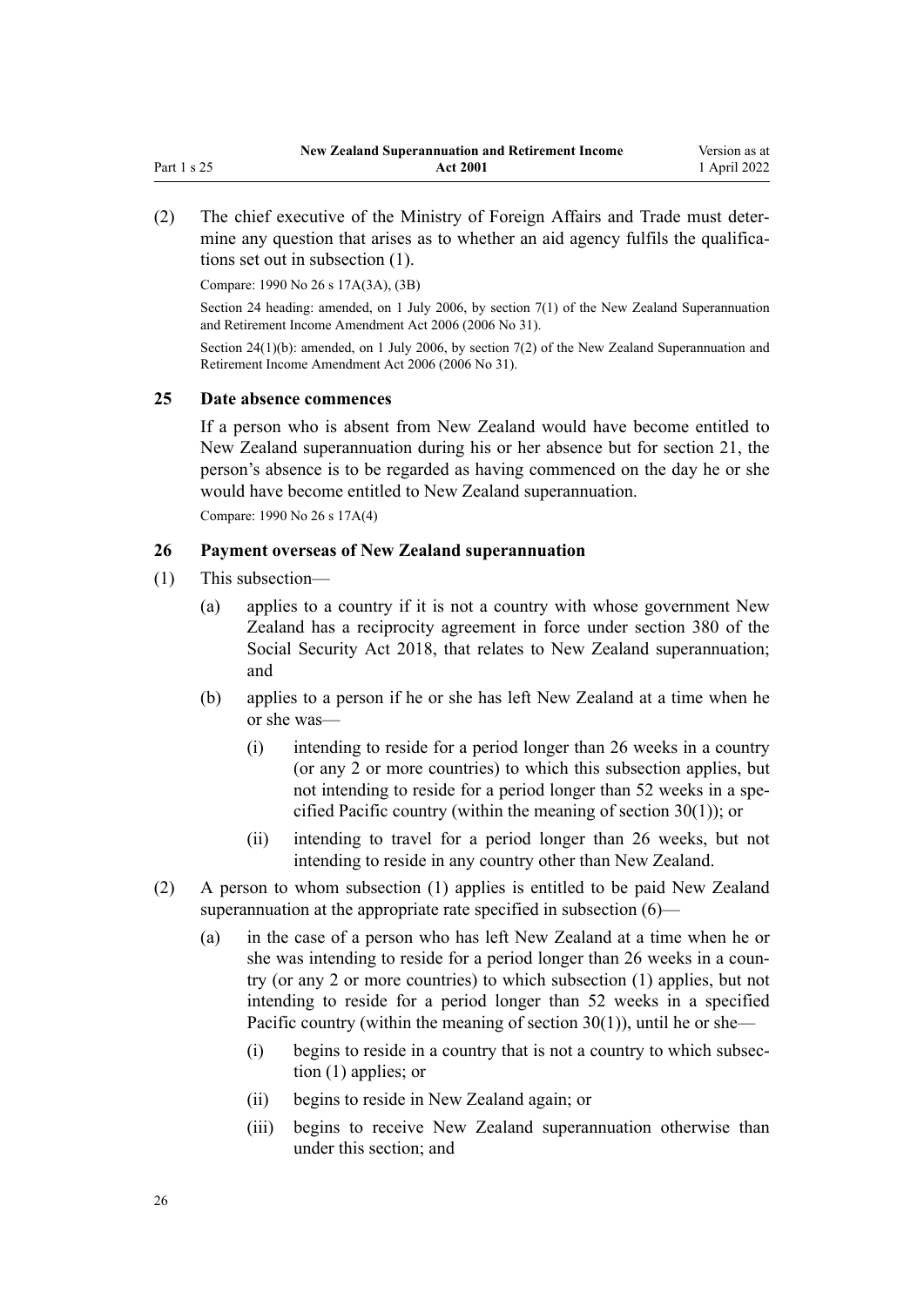- <span id="page-26-0"></span>(b) in the case of a person who has left New Zealand at a time when he or she was intending to travel for a period longer than 26 weeks, but not intending to reside in any country other than New Zealand, until he or she—
	- (i) begins to reside in a country that is not a country to which subsec‐ tion (1) applies; or
	- (ii) returns to New Zealand.
- (3) For the purposes only of subsection  $(2)(b)(ii)$ , a person does not return to New Zealand if—
	- (a) he or she—
		- (i) interrupts his or her overseas travel, and travels to and stays briefly in New Zealand, in order to attend an event (for example, a wedding or funeral) or to visit a person (for example, a sick or injured family member); and then
		- (ii) resumes his or her overseas travel; and
	- (b) he or she does not while in New Zealand begin to receive New Zealand superannuation otherwise than under this section.
- (4) Except to the extent provided by paragraphs  $(a)(i)$  and  $(b)(i)$  of subsection  $(2)$ , a person does not cease to be entitled to be paid New Zealand superannuation under that subsection by reason only of changing his or her intentions after leaving New Zealand.
- (5) Subsection (4) is for the avoidance of doubt.
- (6) The rates referred to in subsection (2) are,—
	- (a) for a single person, a rate that is a proportion (calculated under section 26A(1)) of the amount stated in clause 1(b) of [Schedule 1](#page-62-0):
	- (b) for a person who is married or in a civil union or in a de facto relationship, a rate that is a proportion (calculated under section 26A(1)) of the amount stated in clause 1(c) of that schedule.
- (7) This section is subject to [section 26B](#page-27-0).

Section 26: substituted, on 5 January 2010, by [section 6](http://legislation.govt.nz/pdflink.aspx?id=DLM1609413) of the New Zealand Superannuation and Retirement Income Amendment Act 2009 (2009 No 40).

Section 26(1)(a): amended, on 26 November 2018, by [section 459](http://legislation.govt.nz/pdflink.aspx?id=DLM6784038) of the Social Security Act 2018 (2018 No 32).

## **26A Calculation of amount of New Zealand superannuation payable overseas**

- (1) The proportion referred to in [section 26\(6\)](#page-25-0) is to be calculated by—
	- (a) treating each period during which the person concerned has resided in New Zealand while aged 20 or more and less than 65 as whole calendar months and (where applicable) additional days; and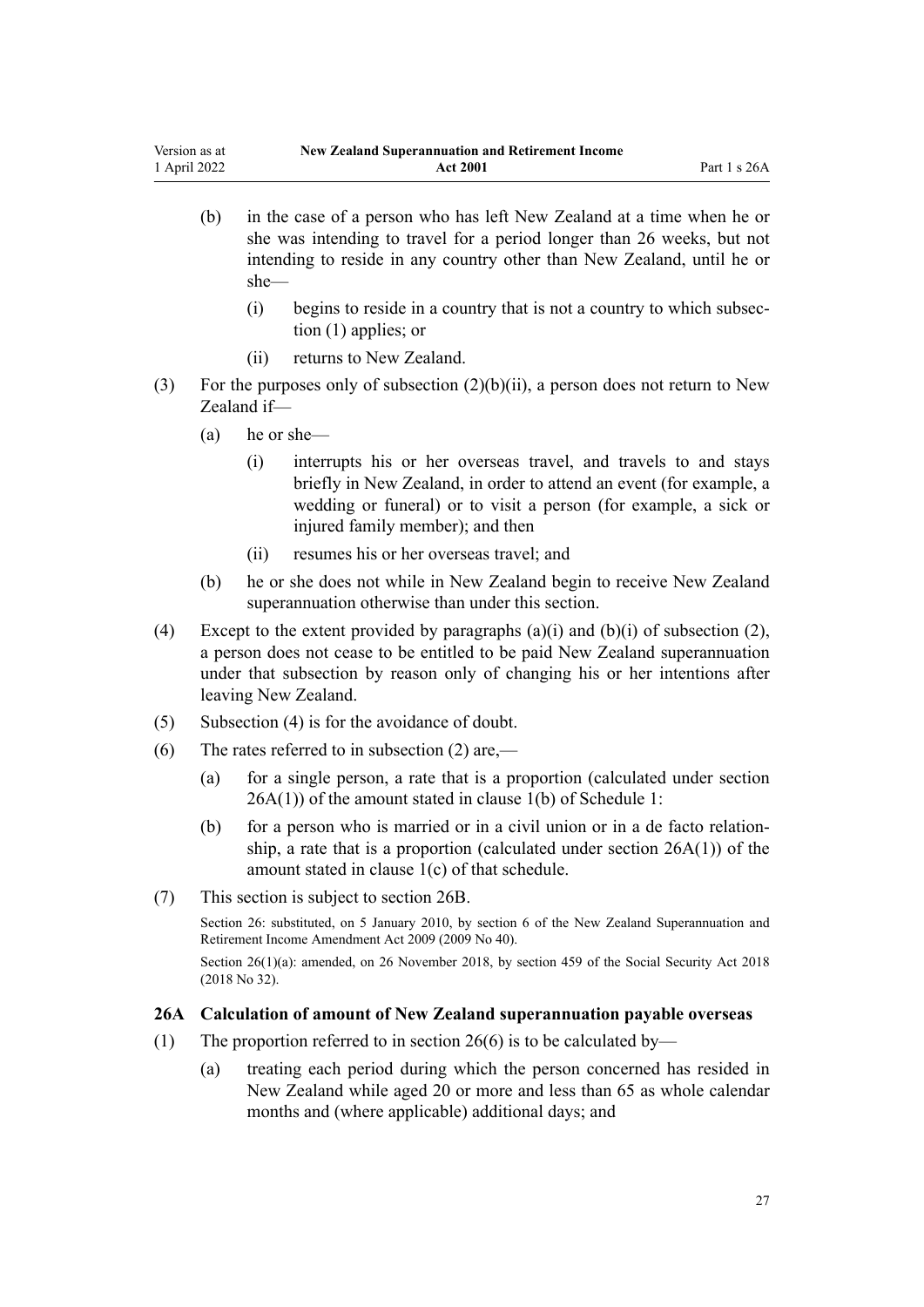- <span id="page-27-0"></span>(c) adding the number of calendar months and the quotient calculated under paragraph (b); and
- (d) dividing by 540 the total calculated under paragraph (c).
- (2) For the purposes of subsection (1), a person must be treated as having resided in New Zealand during a period of absence from New Zealand if [section 9,](#page-12-0) [10](#page-13-0), or [10A](#page-14-0) requires the person to be treated as having been resident and present in New Zealand during the period.
- (3) *[Repealed]*
- (4) *[Repealed]*

Section 26A: inserted, on 5 January 2010, by [section 6](http://legislation.govt.nz/pdflink.aspx?id=DLM1609413) of the New Zealand Superannuation and Retirement Income Amendment Act 2009 (2009 No 40).

Section 26A(2): replaced, on 9 November 2020, by [section 20](http://legislation.govt.nz/pdflink.aspx?id=LMS242802) of the New Zealand Superannuation and Veteran's Pension Legislation Amendment Act 2020 (2020 No 36).

Section 26A(3): repealed, on 9 November 2020, by [section 20](http://legislation.govt.nz/pdflink.aspx?id=LMS242802) of the New Zealand Superannuation and Veteran's Pension Legislation Amendment Act 2020 (2020 No 36).

Section 26A(4): repealed, on 9 November 2020, by [section 20](http://legislation.govt.nz/pdflink.aspx?id=LMS242802) of the New Zealand Superannuation and Veteran's Pension Legislation Amendment Act 2020 (2020 No 36).

### **26B Entitlement**

A person is not entitled to be paid New Zealand superannuation under section 26 unless he or she—

- (a) has made an application for the payment of New Zealand superannuation under that section stating either (as the case may be)—
	- (i) the country or countries in which he or she intends to reside and the period for which he or she intends to reside there; or
	- (ii) the country or countries to and in which he or she intends to travel; and
- (b) is ordinarily resident and present in New Zealand on the day he or she makes the application, and—
	- (i) is entitled to receive New Zealand superannuation on that day; or
	- (ii) will become entitled to receive New Zealand superannuation before he or she leaves New Zealand.

Section 26B: inserted, on 5 January 2010, by [section 6](http://legislation.govt.nz/pdflink.aspx?id=DLM1609413) of the New Zealand Superannuation and Retirement Income Amendment Act 2009 (2009 No 40).

### **27 Applications after leaving New Zealand**

(1) This section applies if a person did not make an application for payment under [section 26](#page-25-0) while ordinarily resident and present in New Zealand because he or she left New Zealand intending to be absent for 26 weeks or less.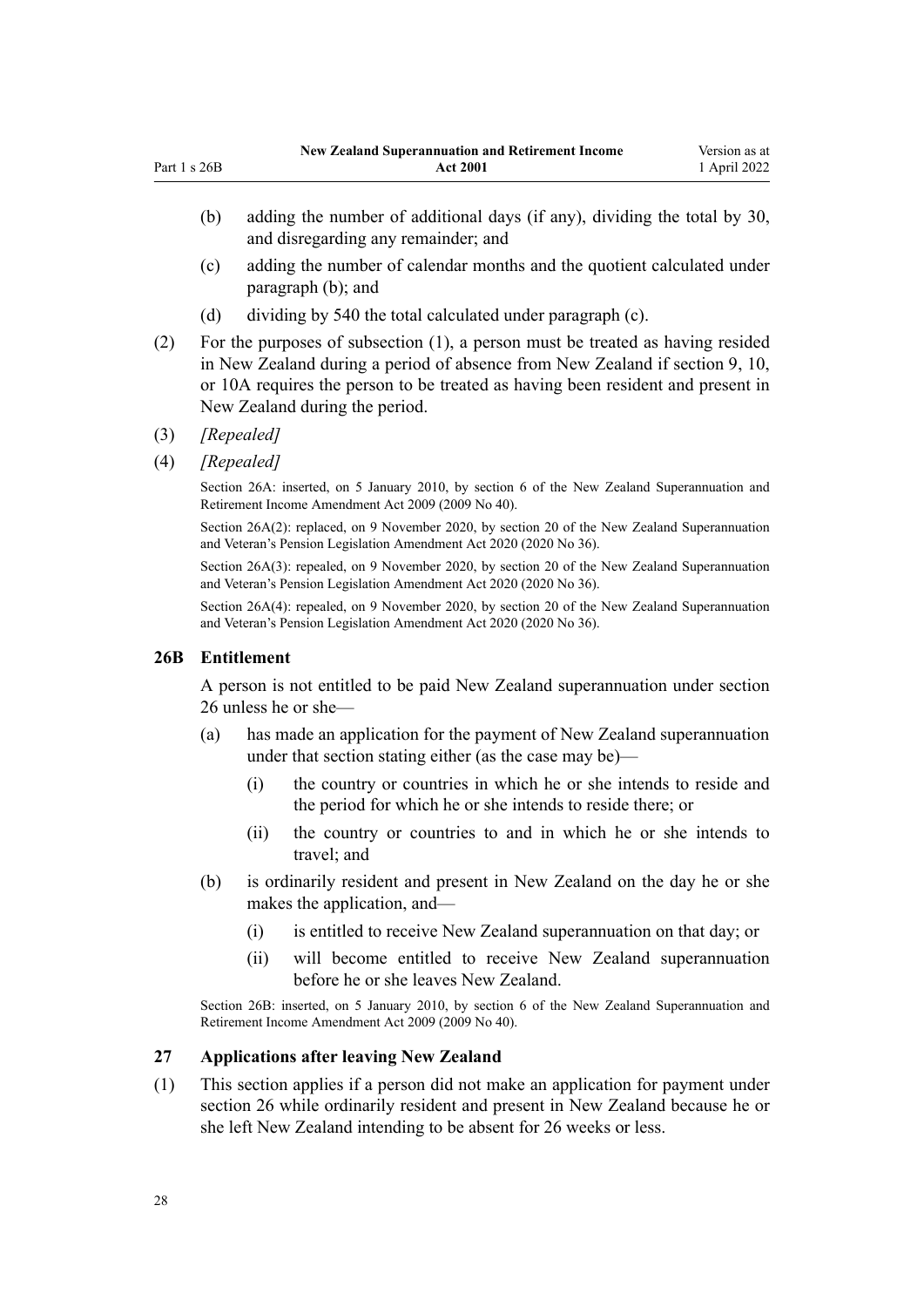- <span id="page-28-0"></span>(2) The chief executive may accept an application for payment in accordance with [section 26](#page-25-0) if satisfied that the absence for more than 26 weeks is or was due to circumstances beyond the applicant's control that could not reasonably have been foreseen before leaving New Zealand.
- (3) If the chief executive has accepted an application under subsection (2) and, after the applicant left New Zealand, the applicant has been paid any instalment of New Zealand superannuation in accordance with [sections 21 to 25](#page-23-0), no liabil‐ ity to repay any of those instalments arises merely because the applicant fails to return to New Zealand within the period allowed for by those sections.

Compare: 1990 No 26 [s 17\(3\), \(4\)](http://legislation.govt.nz/pdflink.aspx?id=DLM204182)

## **28 Date of commencement of payment overseas**

- (1) The date of commencement of payment overseas of New Zealand superannu‐ ation under [section 26](#page-25-0) is the first pay day after the date of the applicant's departure from New Zealand.
- (2) However, in the case of an application under [section 27,](#page-27-0) the date of commencement is the first pay day after the date on which the application was received by the department.
- (3) Subsection (2) is subject to [section 317](http://legislation.govt.nz/pdflink.aspx?id=DLM6783789) of the Social Security Act 2018.
	- Compare: 1990 No 26 [s 17\(4\)](http://legislation.govt.nz/pdflink.aspx?id=DLM204182)

Section 28(3): added, on 2 July 2007, by [section 12\(2\)](http://legislation.govt.nz/pdflink.aspx?id=DLM408566) of the Social Security Amendment Act 2007 (2007 No 20).

Section 28(3): amended, on 26 November 2018, by [section 459](http://legislation.govt.nz/pdflink.aspx?id=DLM6784038) of the Social Security Act 2018 (2018 No 32).

### **29 Relationship with other benefit provisions**

- (1) *[Repealed]*
- (2) A person who is receiving New Zealand superannuation overseas under section 26 is not entitled to receive any assistance under the [Social Security Act](http://legislation.govt.nz/pdflink.aspx?id=DLM6783102) [2018](http://legislation.govt.nz/pdflink.aspx?id=DLM6783102) or under a programme approved under [section 100](http://legislation.govt.nz/pdflink.aspx?id=DLM6783310) or [101](http://legislation.govt.nz/pdflink.aspx?id=DLM6783311) of that Act.
- (3) When a person who receives New Zealand superannuation overseas under section 26 dies, the benefit terminates (despite [sections 325 to 330](http://legislation.govt.nz/pdflink.aspx?id=DLM6783802) of the Social Security Act 2018) on a date—
	- (a) to be determined by the chief executive; and
	- (b) that must be not more than 4 weeks after the person's date of death.
- (4) *[Repealed]*
- (4A) The [Social Security Act 2018](http://legislation.govt.nz/pdflink.aspx?id=DLM6783102) applies to New Zealand superannuation being paid under [section 26,](#page-25-0) but—
	- (a) [sections 111,](http://legislation.govt.nz/pdflink.aspx?id=DLM6783333) [114,](http://legislation.govt.nz/pdflink.aspx?id=DLM6783343) [173 to 196](http://legislation.govt.nz/pdflink.aspx?id=DLM6783464), [204,](http://legislation.govt.nz/pdflink.aspx?id=DLM6783540) and [206 to 219](http://legislation.govt.nz/pdflink.aspx?id=DLM6783545) of that Act do not apply to that New Zealand superannuation; and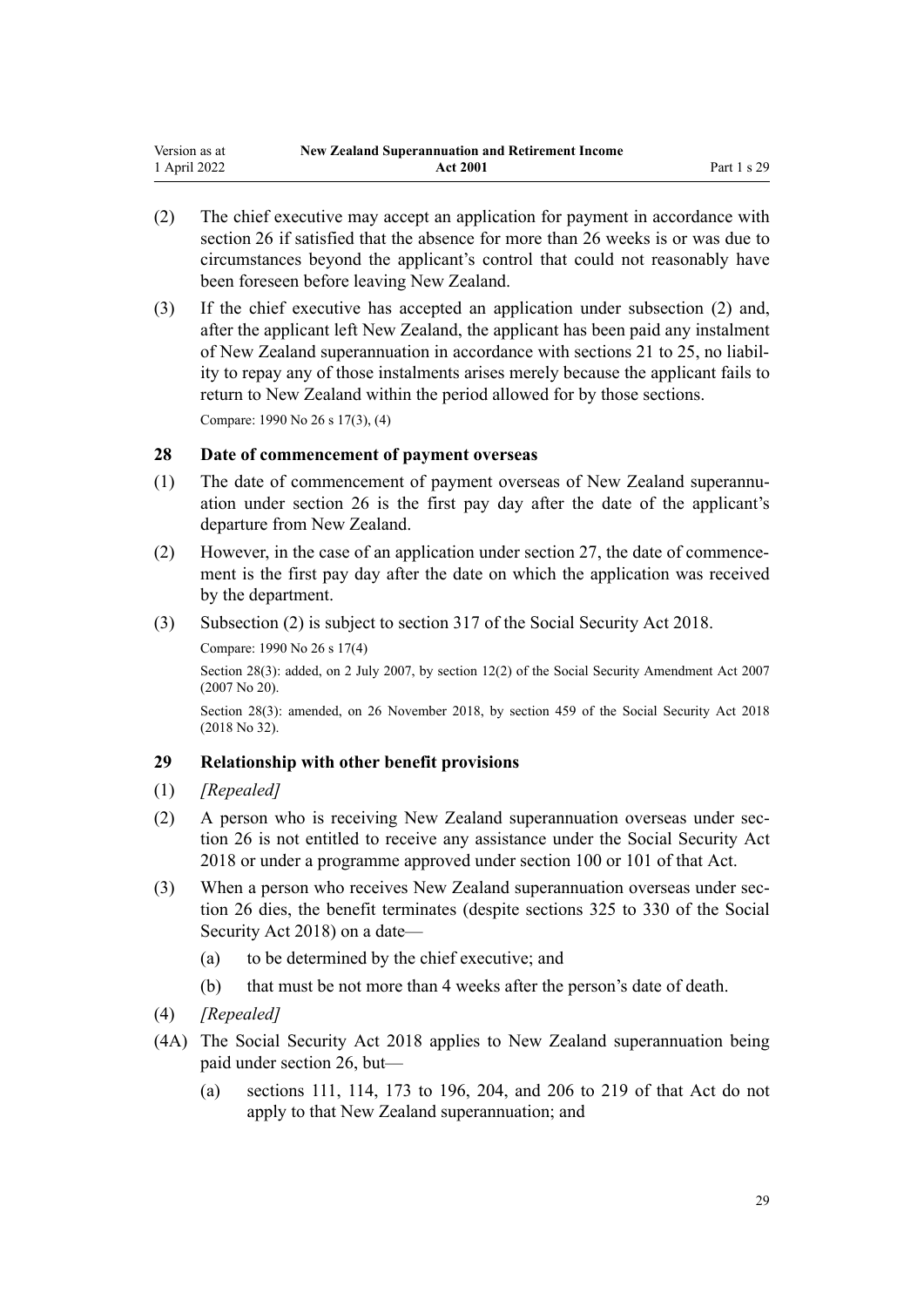<span id="page-29-0"></span>(b) the rest of that Act applies to that New Zealand superannuation except as provided in this section.

#### (5) *[Repealed]*

Compare: 1990 No 26 [s 17\(1\), \(6\)–\(9\)](http://legislation.govt.nz/pdflink.aspx?id=DLM204182)

Section 29(1): repealed, on 5 January 2010, by [section 7\(1\)](http://legislation.govt.nz/pdflink.aspx?id=DLM1609416) of the New Zealand Superannuation and Retirement Income Amendment Act 2009 (2009 No 40).

Section 29(2): replaced, on 26 November 2018, by [section 459](http://legislation.govt.nz/pdflink.aspx?id=DLM6784038) of the Social Security Act 2018 (2018 No 32).

Section 29(3): replaced, on 26 November 2018, by [section 459](http://legislation.govt.nz/pdflink.aspx?id=DLM6784038) of the Social Security Act 2018 (2018 No 32).

Section 29(4): repealed, on 5 January 2010, by [section 7\(3\)](http://legislation.govt.nz/pdflink.aspx?id=DLM1609416) of the New Zealand Superannuation and Retirement Income Amendment Act 2009 (2009 No 40).

Section 29(4A): replaced, on 26 November 2018, by [section 459](http://legislation.govt.nz/pdflink.aspx?id=DLM6784038) of the Social Security Act 2018 (2018 No 32).

Section 29(5): repealed, on 5 January 2010, by [section 7\(3\)](http://legislation.govt.nz/pdflink.aspx?id=DLM1609416) of the New Zealand Superannuation and Retirement Income Amendment Act 2009 (2009 No 40).

## **30 Specified Pacific country**

- (1) In [sections 31 to 35](#page-30-0), **specified Pacific country** means a country or territory—
	- (a) that is listed in [Schedule 2](#page-65-0); and
	- (b) that is not a country with which New Zealand has a reciprocity agreement in force under [section 380](http://legislation.govt.nz/pdflink.aspx?id=DLM6783894) of the Social Security Act 2018, which relates to the portability of New Zealand superannuation.
- (2) The Governor-General may from time to time, by Order in Council, amend [Schedule 2](#page-65-0) by—
	- (a) adding the name of any Pacific country or territory; or
	- (b) omitting the former name of a country or territory and substituting its new name.
- (3) The Order in Council must state the date on which it takes effect, which may be a date before the date on which it is made.
- (4) The Order in Council applies to payments of New Zealand superannuation under [section 31](#page-30-0) payable on or after the date on which the order takes effect.
- (5) Every Order in Council made under subsection (2)(a) has the force of law as if it was enacted by this Act.
- (6) An order under this section—
	- (a) is secondary legislation (*see* [Part 3](http://legislation.govt.nz/pdflink.aspx?id=DLM7298343) of the Legislation Act 2019 for publi‐ cation requirements); and
	- (b) comes into force in accordance with subsection (3), even if it is not yet published.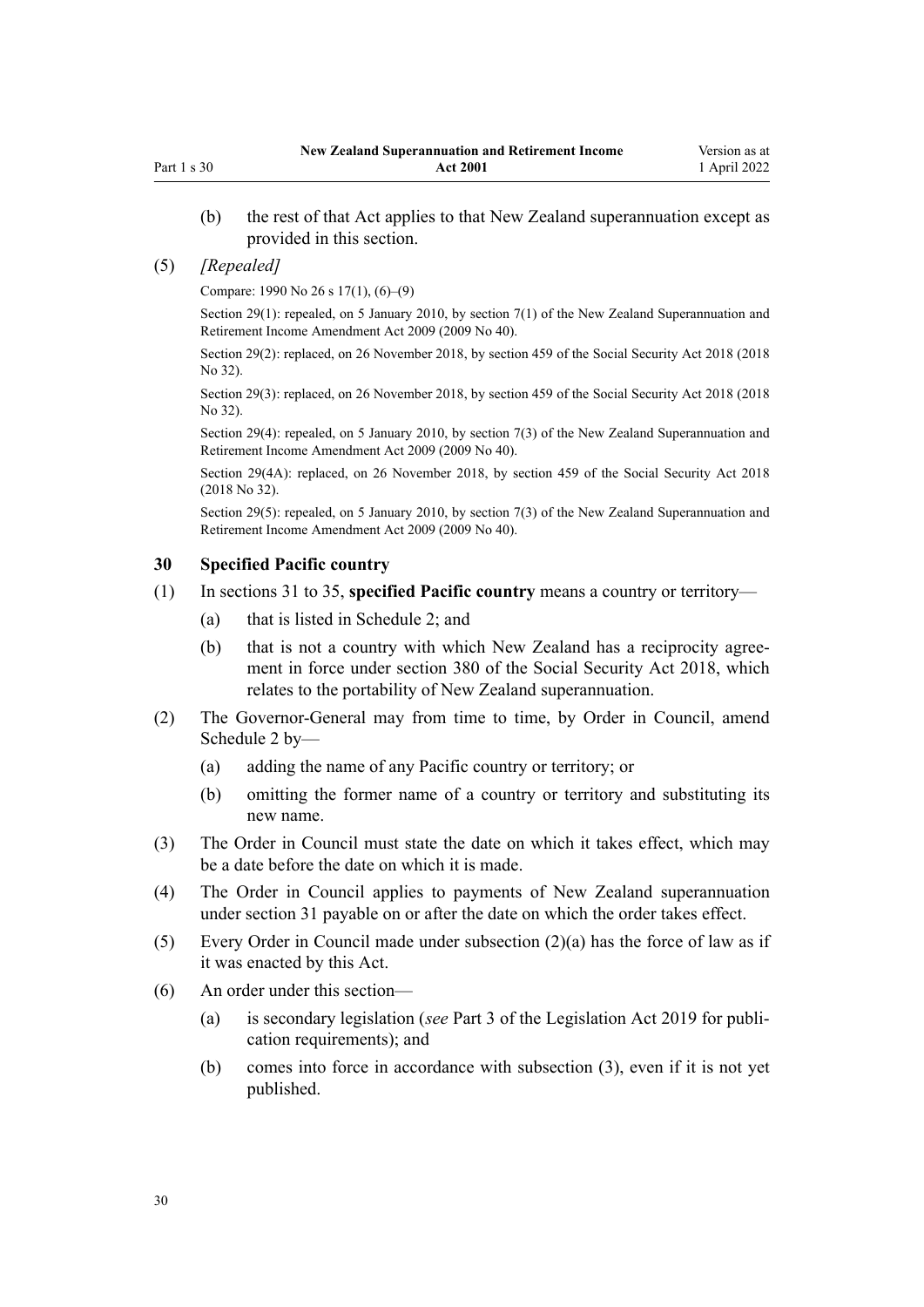(7) An order under subsection (2) must be confirmed by an Act (*see* [subpart 3](http://legislation.govt.nz/pdflink.aspx?id=DLM7298438) of Part 5 of the Legislation Act 2019).

Compare: 1990 No 26 [s 17B](http://legislation.govt.nz/pdflink.aspx?id=DLM204199)

<span id="page-30-0"></span>Version as at 1 April 2022

| Legislation Act 2019 requirements for secondary legislation made under this section |                                                                                                         |                                    |  |
|-------------------------------------------------------------------------------------|---------------------------------------------------------------------------------------------------------|------------------------------------|--|
| <b>Publication</b>                                                                  | PCO must publish it on the legislation website and notify LA19 s $69(1)(c)$<br>it in the <i>Gazette</i> |                                    |  |
| <b>Presentation</b>                                                                 | The Minister must present it to the House of<br>Representatives                                         | LA19 s 114, Sch 1<br>cl $32(1)(a)$ |  |
| <b>Disallowance</b>                                                                 | It may be disallowed by the House of Representatives                                                    | LA19 ss 115, 116                   |  |
| This note is not part of the Act.                                                   |                                                                                                         |                                    |  |

Section 30(1)(b): amended, on 26 November 2018, by [section 459](http://legislation.govt.nz/pdflink.aspx?id=DLM6784038) of the Social Security Act 2018 (2018 No 32).

Section 30(5): replaced, on 26 November 2018, by [section 459](http://legislation.govt.nz/pdflink.aspx?id=DLM6784038) of the Social Security Act 2018 (2018 No 32).

Section 30(6): inserted, on 28 October 2021, by [section 3](http://legislation.govt.nz/pdflink.aspx?id=LMS268932) of the Secondary Legislation Act 2021 (2021 No 7).

Section 30(7): inserted, on 28 October 2021, by [section 3](http://legislation.govt.nz/pdflink.aspx?id=LMS268932) of the Secondary Legislation Act 2021 (2021 No 7).

## **30A Orders are confirmable instruments**

#### *[Repealed]*

Section 30A: repealed, on 28 October 2021, by [section 3](http://legislation.govt.nz/pdflink.aspx?id=LMS268932) of the Secondary Legislation Act 2021 (2021 No 7).

## **31 Entitlement to be paid New Zealand superannuation in specified Pacific country**

- (1) A person entitled to receive New Zealand superannuation is entitled to be paid the benefit in a specified Pacific country at a rate calculated under [section 32](#page-32-0) if subsection (2) or subsection (3) or subsection (4) applies to the person.
- (2) This subsection applies to a person—
	- (a) who intends to leave New Zealand to reside for more than 52 weeks in a specified Pacific country; and
	- (b) who is resident and present in New Zealand on the date of his or her application to be paid New Zealand superannuation in a specified Pacific country; and
	- $\left( c \right)$  who—
		- (i) is entitled to receive New Zealand superannuation on the date of the application; or
		- (ii) will be entitled to receive New Zealand superannuation before leaving New Zealand; and
	- (d) who is resident in a specified Pacific country when each payment of New Zealand superannuation is due to be made to him or her.
- (3) This subsection applies to a person—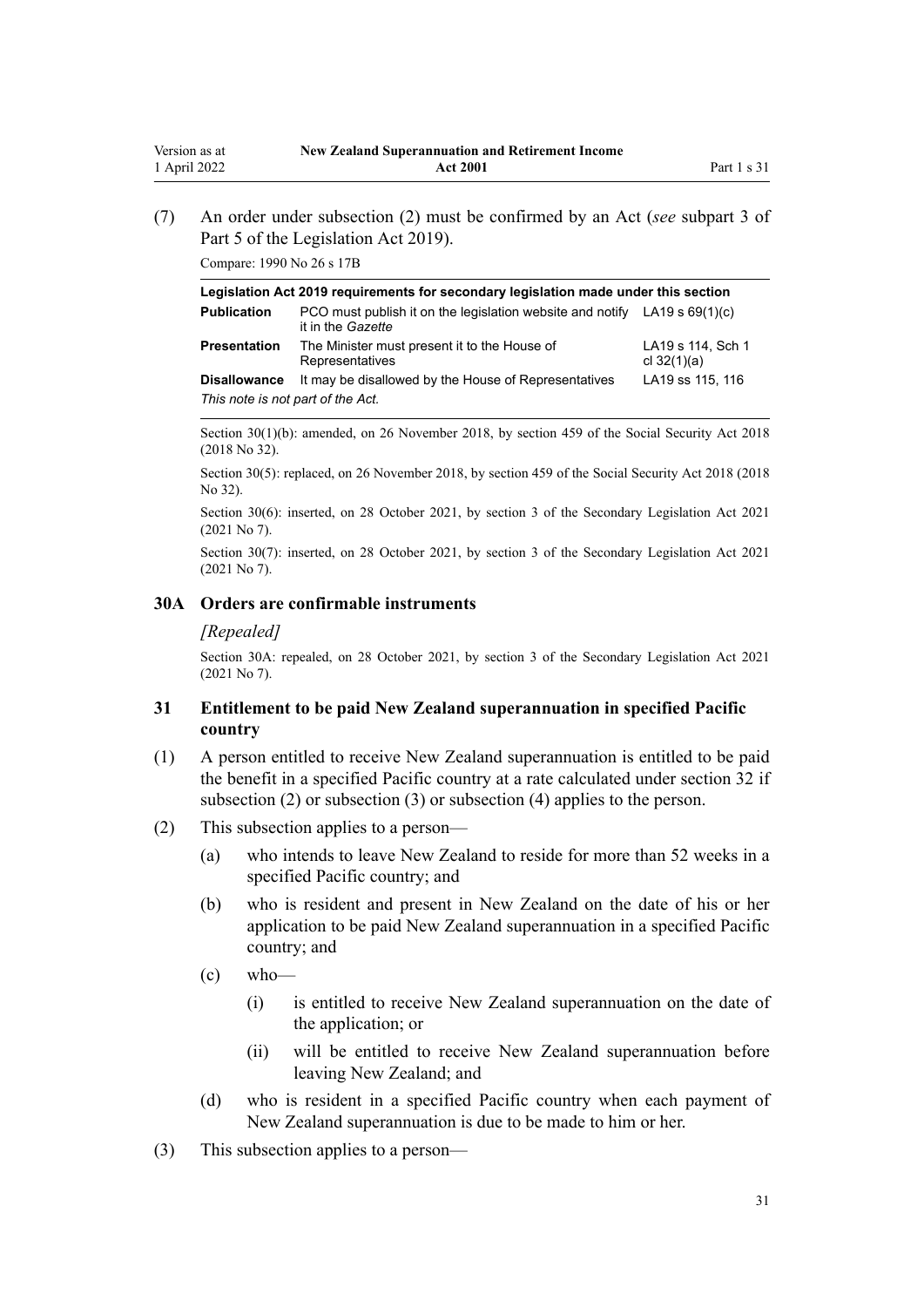- $(a)$  who—
	- (i) was being paid New Zealand superannuation while resident in a specified Pacific country immediately before 1 October 1999 under [section 17](http://legislation.govt.nz/pdflink.aspx?id=DLM204182) of the Social Welfare (Transitional Provisions) Act 1990; or
	- (ii) was being paid New Zealand superannuation while resident in the Cook Islands, Niue, or Tokelau immediately before 1 October 1999 under [section 17B](http://legislation.govt.nz/pdflink.aspx?id=DLM204199) of the Social Welfare (Transitional Provi‐ sions) Act 1990 as it was immediately before that date; and
- (b) who is resident in a specified Pacific country when each payment of New Zealand superannuation is due to be made to him or her.
- (4) This subsection applies to a person—
	- (a) who, on or after the date this subsection comes into force, makes an application to be paid New Zealand superannuation in a specified Pacific country; and
	- (b) who is resident in the Cook Islands, Niue, or Tokelau on the date of the application; and
	- (c) who has met the residency requirements for New Zealand superannuation set out in [section 8\(2\) and \(3\)](#page-10-0); and
	- (d) who is resident in a specified Pacific country when each payment of New Zealand superannuation is due to be paid to him or her.
- (5) If subsection (4) applies, an application to be paid New Zealand superannu‐ ation in a specified Pacific country must be made in addition to an application to be paid New Zealand superannuation under [section 297](http://legislation.govt.nz/pdflink.aspx?id=DLM6783764) (and regulations made under [section 438\)](http://legislation.govt.nz/pdflink.aspx?id=DLM6784010) of the Social Security Act 2018.
- (6) The applications referred to in subsection  $(5)$  may be made together or separately, and may be made—
	- (a) before an applicant meets the age qualification for New Zealand super‐ annuation in [section 7](#page-10-0), in anticipation of becoming entitled to be paid that benefit on reaching the qualifying age; or
	- (b) when or after the applicant meets the age qualification.

Compare: 1990 No 26 [s 17BA](http://legislation.govt.nz/pdflink.aspx?id=DLM204407)

Section 31(1): amended, on 1 July 2015, by [section 6\(1\)](http://legislation.govt.nz/pdflink.aspx?id=DLM6222920) of the Social Assistance (Portability to Cook Islands, Niue, and Tokelau) Act 2015 (2015 No 61).

Section 31(4): inserted, on 1 July 2015, by [section 6\(2\)](http://legislation.govt.nz/pdflink.aspx?id=DLM6222920) of the Social Assistance (Portability to Cook Islands, Niue, and Tokelau) Act 2015 (2015 No 61).

Section 31(4)(c): replaced, on 16 November 2021, by [section 9](http://legislation.govt.nz/pdflink.aspx?id=LMS482392) of the New Zealand Superannuation and Retirement Income (Fair Residency) Amendment Act 2021 (2021 No 46).

Section 31(5): inserted, on 1 July 2015, by [section 6\(2\)](http://legislation.govt.nz/pdflink.aspx?id=DLM6222920) of the Social Assistance (Portability to Cook Islands, Niue, and Tokelau) Act 2015 (2015 No 61).

Section 31(5): amended, on 26 November 2018, by [section 459](http://legislation.govt.nz/pdflink.aspx?id=DLM6784038) of the Social Security Act 2018 (2018 No 32).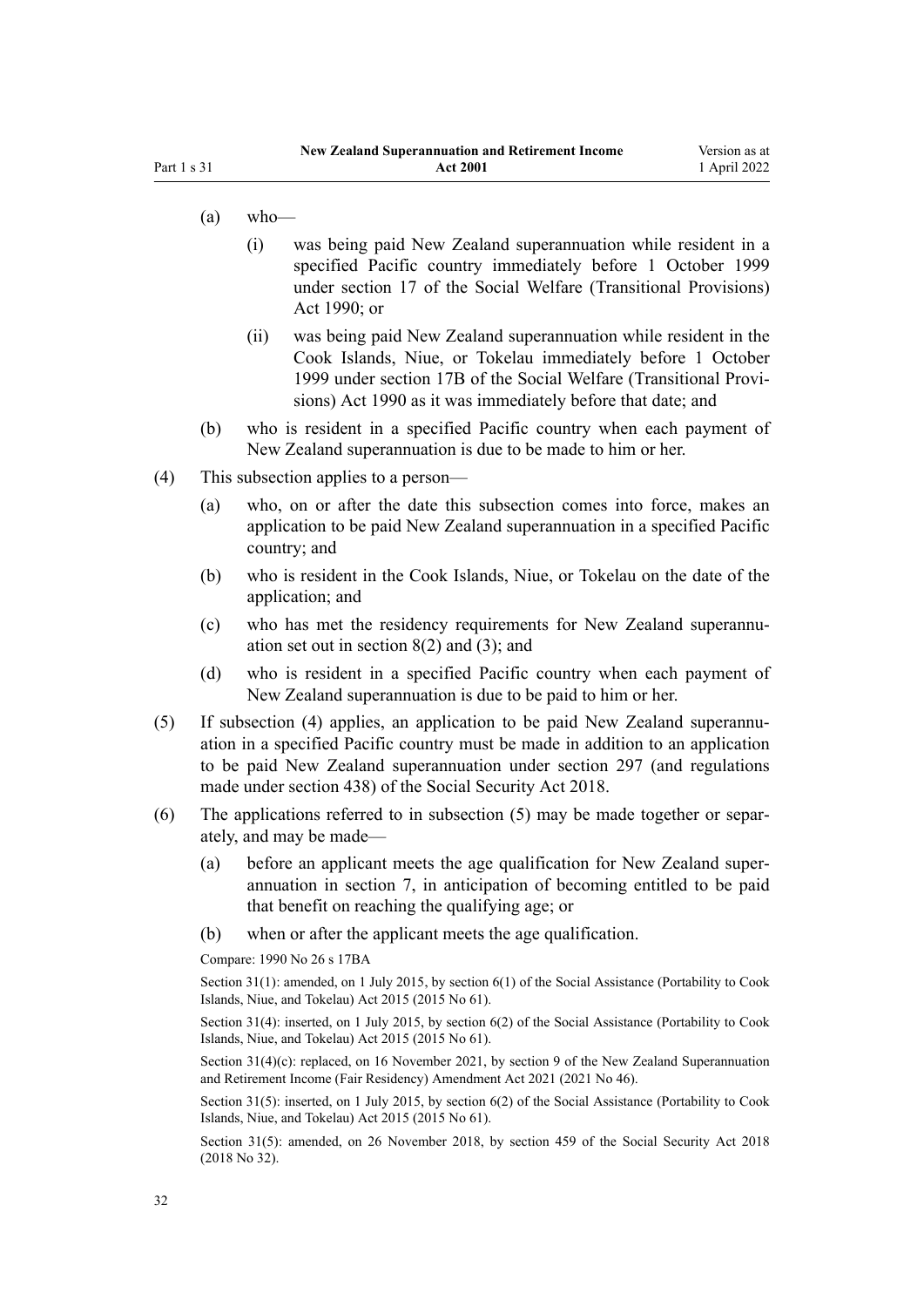<span id="page-32-0"></span>Section 31(6): inserted, on 1 July 2015, by [section 6\(2\)](http://legislation.govt.nz/pdflink.aspx?id=DLM6222920) of the Social Assistance (Portability to Cook Islands, Niue, and Tokelau) Act 2015 (2015 No 61).

## **32 Rates of payment of New Zealand superannuation payable to people resident in specified Pacific countries**

- (1) The rate of New Zealand superannuation payable under [section 31](#page-30-0) is,—
	- (a) in the case of a person who has resided in New Zealand for 20 or more years since turning 20 years, the base rate:
	- (b) in the case of a person who has resided in New Zealand for 10 or more years but fewer than 20 years since turning 20 years, an amount calcula‐ ted using the following formula:

 $a \times b \div 20$ 

where—

- a is the base rate
- b is the whole number of years the person has resided in New Zealand since turning 20 years:
- (c) in the case of a person who is resident in a specified Pacific country and was being paid New Zealand superannuation immediately before 1 October 1999 under [section 17](http://legislation.govt.nz/pdflink.aspx?id=DLM204182) or [section 17B](http://legislation.govt.nz/pdflink.aspx?id=DLM204199) of the Social Welfare (Transitional Provisions) Act 1990 as it was immediately before that date, the higher of—
	- (i) the amount he or she was being paid immediately before that date; and
	- (ii) the appropriate amount payable under paragraph (a) or paragraph (b).
- (2) For the purposes of this section, the base rate is,—
	- (a) in the case of a single person, the amount stated in clause  $(1)(b)$  of [Schedule 1;](#page-62-0) and
	- (b) in the case of a person who is married or in a civil union or in a de facto relationship, the amount stated in clause  $(1)(c)$  of that schedule.
- (3) However, if [sections 187 to 191](http://legislation.govt.nz/pdflink.aspx?id=DLM6783495) of the Social Security Act 2018 apply, that amount must be reduced by the amount deducted in accordance with those sections.

Compare: 1990 No 26 [s 17C](http://legislation.govt.nz/pdflink.aspx?id=DLM204411)

Section 32(2)(b): amended, on 1 April 2007, by [section 4](http://legislation.govt.nz/pdflink.aspx?id=DLM336343) of the New Zealand Superannuation Amendment Act 2005 (2005 No 17).

Section 32(2)(b): amended, on 26 April 2005, by [section 3](http://legislation.govt.nz/pdflink.aspx?id=DLM336342) of the New Zealand Superannuation Amendment Act 2005 (2005 No 17).

Section 32(3): replaced, on 26 November 2018, by [section 459](http://legislation.govt.nz/pdflink.aspx?id=DLM6784038) of the Social Security Act 2018 (2018 No 32).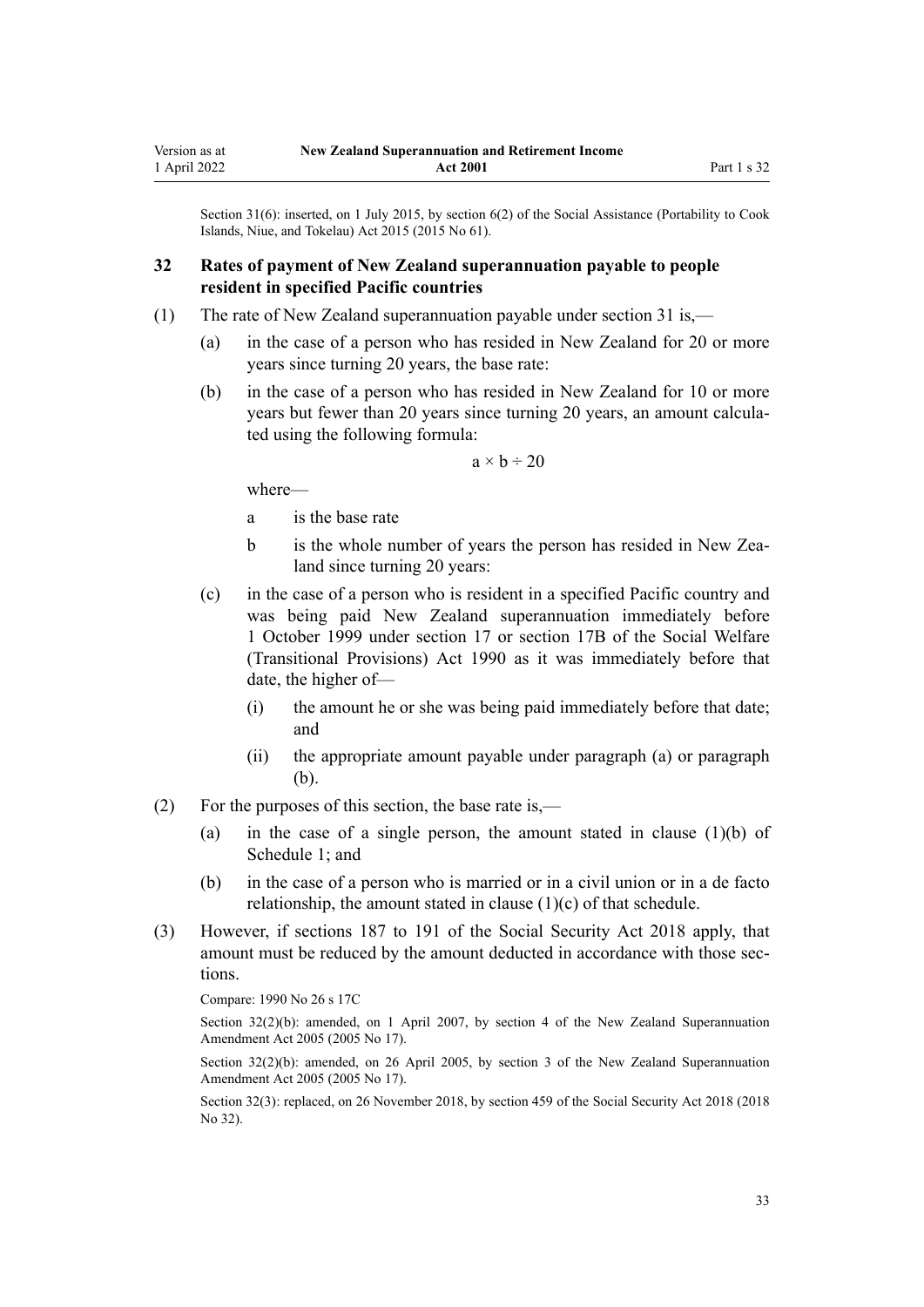#### <span id="page-33-0"></span>**33 Commencement and termination of payments**

- (1) The commencement date of payment of a benefit under [section 31](#page-30-0) is the first pay day after the date of the person's departure from New Zealand, unless sub‐ section (1A) applies.
- (1A) The commencement date of payment of a benefit to a person to whom [section](#page-30-0) [31\(4\)](#page-30-0) applies is the later of—
	- (a) the date that the person meets the age qualification for New Zealand superannuation in [section 7](#page-10-0); and
	- (b) the date that the application referred to in section  $31(4)$  is made.
- (2) When a person being paid a benefit under [section 31](#page-30-0) dies, the benefit termin‐ ates on a date to be determined by the chief executive, being a date not more than 4 weeks after the date of death.

Compare: 1990 No 26 [s 17D](http://legislation.govt.nz/pdflink.aspx?id=DLM204417)

Section 33(1): replaced, on 1 July 2015, by [section 7\(1\)](http://legislation.govt.nz/pdflink.aspx?id=DLM6222921) of the Social Assistance (Portability to Cook Islands, Niue, and Tokelau) Act 2015 (2015 No 61).

Section 33(1A): inserted, on 1 July 2015, by [section 7\(2\)](http://legislation.govt.nz/pdflink.aspx?id=DLM6222921) of the Social Assistance (Portability to Cook Islands, Niue, and Tokelau) Act 2015 (2015 No 61).

#### **34 Effect on other benefits**

A person being paid a benefit under [section 31](#page-30-0) is not entitled to receive any assistance under the [Social Security Act 2018](http://legislation.govt.nz/pdflink.aspx?id=DLM6783102) or under a programme approved under [section 100](http://legislation.govt.nz/pdflink.aspx?id=DLM6783310) or [101](http://legislation.govt.nz/pdflink.aspx?id=DLM6783311) of that Act.

Section 34: replaced, on 26 November 2018, by [section 459](http://legislation.govt.nz/pdflink.aspx?id=DLM6784038) of the Social Security Act 2018 (2018 No 32).

#### **35 Application of this Act and Social Security Act 2018**

- (1) [Sections 22 to 29](#page-24-0) do not apply in respect of New Zealand superannuation being paid in a specified Pacific country under [section 31.](#page-30-0)
- (2) The [Social Security Act 2018](http://legislation.govt.nz/pdflink.aspx?id=DLM6783102) (except [sections 204](http://legislation.govt.nz/pdflink.aspx?id=DLM6783540), [206 to 208](http://legislation.govt.nz/pdflink.aspx?id=DLM6783545), [217 to 219](http://legislation.govt.nz/pdflink.aspx?id=DLM6783577), [311](http://legislation.govt.nz/pdflink.aspx?id=DLM6783783), and [313 to 315](http://legislation.govt.nz/pdflink.aspx?id=DLM6783785)) applies to New Zealand superannuation being paid in a specified Pacific country under [section 31](#page-30-0).

Compare: 1990 No 26 [s 17F](http://legislation.govt.nz/pdflink.aspx?id=DLM204423)

Section 35 heading: amended, on 26 November 2018, by [section 459](http://legislation.govt.nz/pdflink.aspx?id=DLM6784038) of the Social Security Act 2018 (2018 No 32).

Section 35(1): amended, on 5 January 2010, by [section 8](http://legislation.govt.nz/pdflink.aspx?id=DLM1609417) of the New Zealand Superannuation and Retirement Income Amendment Act 2009 (2009 No 40).

Section 35(2): replaced, on 26 November 2018, by [section 459](http://legislation.govt.nz/pdflink.aspx?id=DLM6784038) of the Social Security Act 2018 (2018 No 32).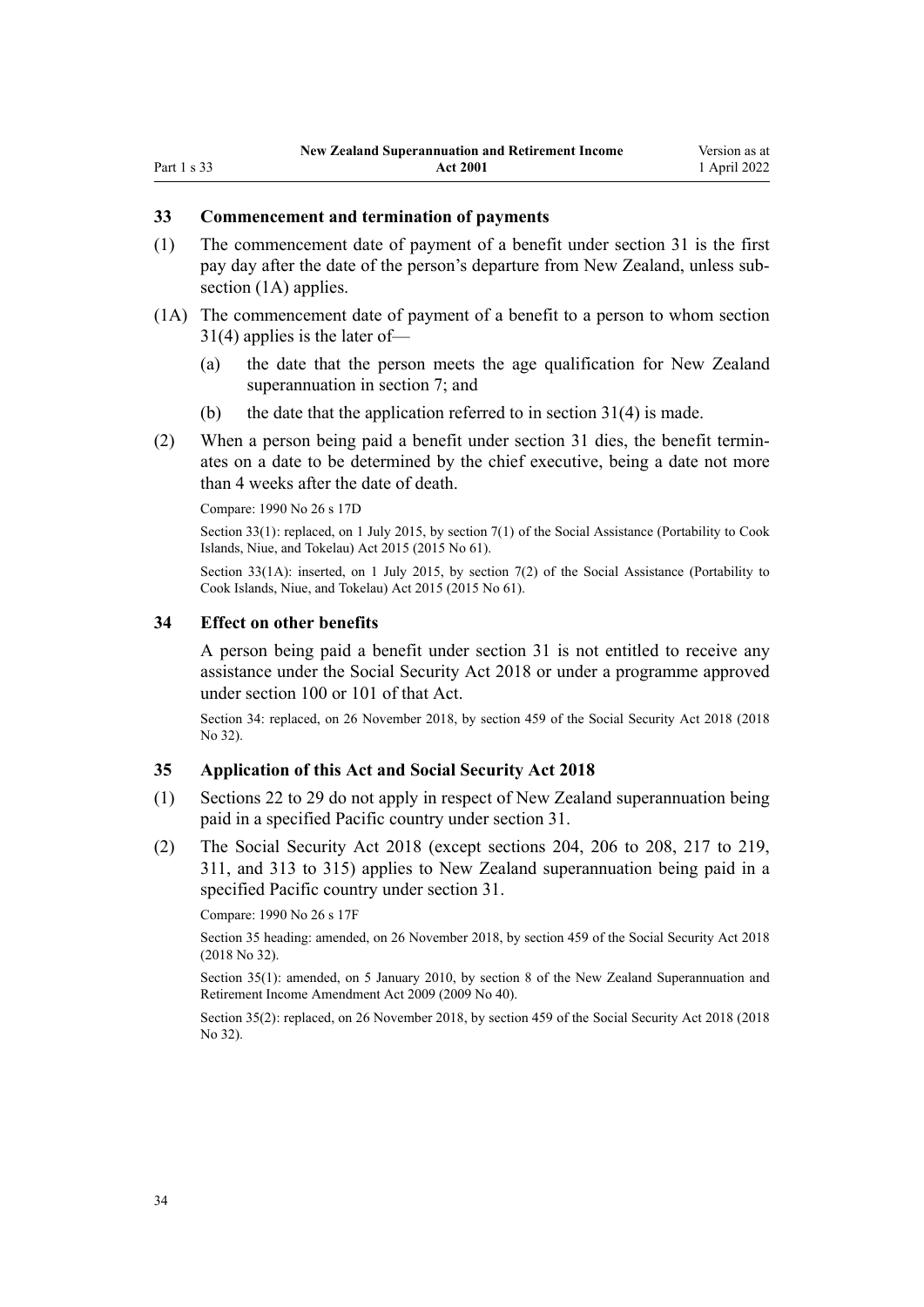#### *Miscellaneous provisions*

<span id="page-34-0"></span>Heading: inserted, on 9 November 2020, by [section 21](http://legislation.govt.nz/pdflink.aspx?id=LMS242804) of the New Zealand Superannuation and Veteran's Pension Legislation Amendment Act 2020 (2020 No 36).

#### **35A Regulations**

- (1) The Governor-General may, by Order in Council, make regulations for the pur‐ poses of section  $4A(2)(g)$ .
- (2) The Governor-General may, by Order in Council, make regulations providing for any other matters contemplated by this Part, necessary for its administration, or necessary for giving it full effect.
- (3) Regulations under this section are secondary legislation (*see* [Part 3](http://legislation.govt.nz/pdflink.aspx?id=DLM7298343) of the Legislation Act 2019 for publication requirements).

| Legislation Act 2019 requirements for secondary legislation made under this section |                                                                                                  |                                    |  |
|-------------------------------------------------------------------------------------|--------------------------------------------------------------------------------------------------|------------------------------------|--|
| <b>Publication</b>                                                                  | PCO must publish it on the legislation website and notify LA19 s $69(1)(c)$<br>it in the Gazette |                                    |  |
| <b>Presentation</b>                                                                 | The Minister must present it to the House of<br>Representatives                                  | LA19 s 114, Sch 1<br>cl $32(1)(a)$ |  |
| <b>Disallowance</b><br>This note is not part of the Act.                            | It may be disallowed by the House of Representatives                                             | LA19 ss 115, 116                   |  |

Section 35A: inserted, on 9 November 2020, by [section 21](http://legislation.govt.nz/pdflink.aspx?id=LMS242804) of the New Zealand Superannuation and Veteran's Pension Legislation Amendment Act 2020 (2020 No 36).

Section 35A(3): inserted, on 28 October 2021, by [section 3](http://legislation.govt.nz/pdflink.aspx?id=LMS268932) of the Secondary Legislation Act 2021 (2021 No 7).

## **Part 2**

# **New Zealand Superannuation Fund and Guardians of New Zealand Superannuation**

Part 2 heading: amended, on 14 December 2019, by [section 6](http://legislation.govt.nz/pdflink.aspx?id=LMS294691) of the New Zealand Superannuation and Retirement Income Amendment Act 2019 (2019 No 77).

#### **36 Outline of Part**

This Part—

- (a) establishes the New Zealand Superannuation Fund:
- (b) provides for payments into and out of the Fund:
- (c) establishes the Guardians of New Zealand Superannuation to manage and administer the Fund and the VCF:
- (d) requires the Guardians to invest the Fund on a prudent, commercial basis:
- (e) empowers the Minister to give directions to the Guardians regarding the Government's expectations as to the Fund's performance, and requires the Guardians to have regard to those directions: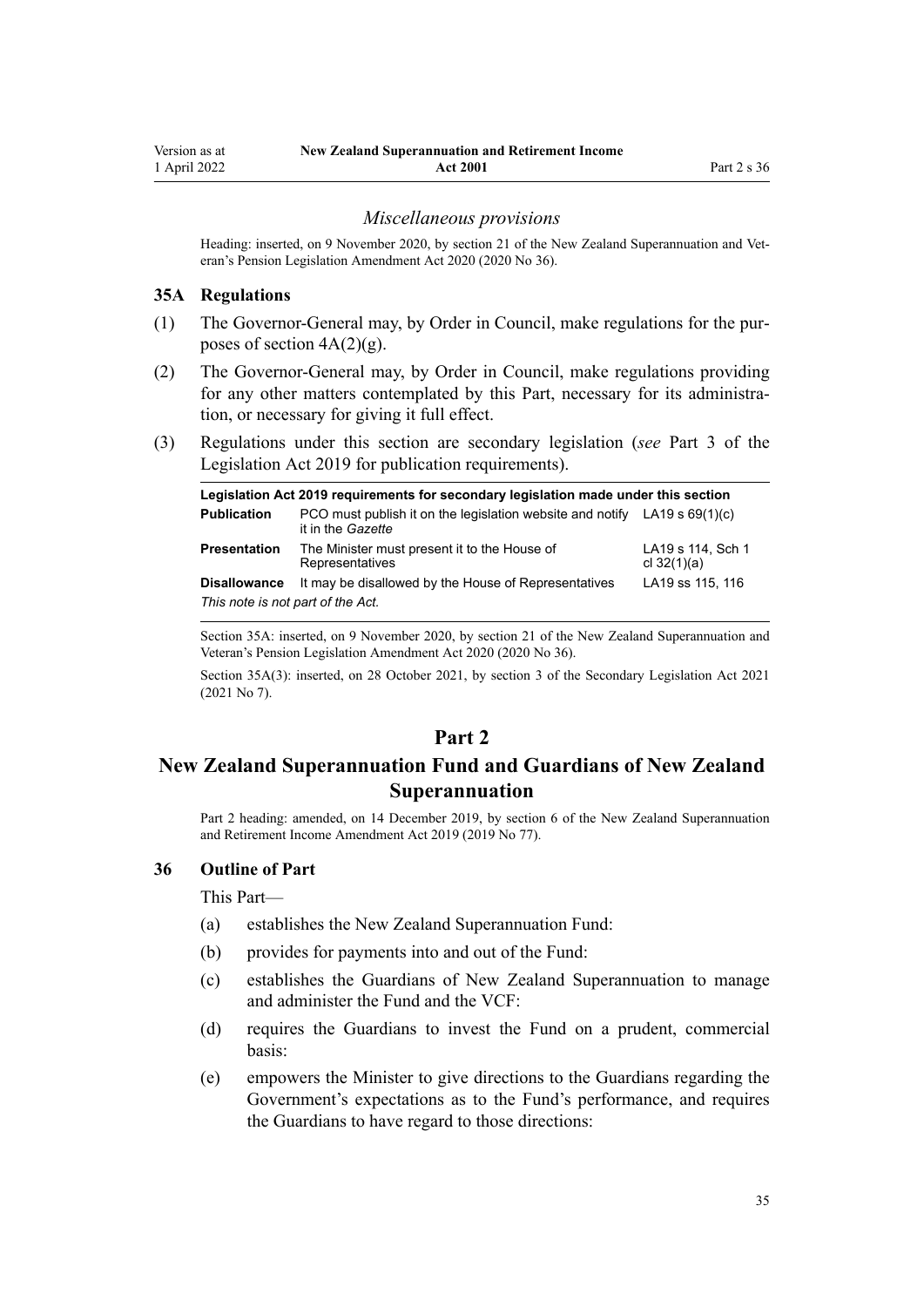<span id="page-35-0"></span>(g) provides for other matters relating to the Fund, the VCF, and the Guardi‐ ans.

Section  $36(c)$ : amended, on 14 December 2019, by [section 7\(1\)](http://legislation.govt.nz/pdflink.aspx?id=LMS294692) of the New Zealand Superannuation and Retirement Income Amendment Act 2019 (2019 No 77).

Section 36(g): amended, on 14 December 2019, by [section 7\(2\)](http://legislation.govt.nz/pdflink.aspx?id=LMS294692) of the New Zealand Superannuation and Retirement Income Amendment Act 2019 (2019 No 77).

*New Zealand Superannuation Fund*

## **37 Establishment of New Zealand Superannuation Fund**

This section establishes the New Zealand Superannuation Fund (the **Fund**).

## **38 Property of Fund**

- (1) The Fund consists of—
	- (a) the capital contributions payable under this Act:
	- (b) money payable under [section 45](#page-38-0) to cover the expected net cost of New Zealand superannuation entitlements that are payable in the current year:
	- (c) Fund investments:
	- (d) money accruing from the investment of the Fund:
	- (e) any other money that may be lawfully payable into the Fund:
	- (f) money in a Crown Bank Account opened under section 39.
- (2) The Fund is not an entity separate from the Crown.
- (3) However, subsection (2) does not limit [section 66\(2\)](#page-47-0) or [67\(1\)](#page-47-0).

Section 38(1)(f): amended, on 25 January 2005, pursuant to [section 65R\(3\)](http://legislation.govt.nz/pdflink.aspx?id=DLM162942) of the Public Finance Act 1989 (1989 No 44).

Section 38(2): inserted, on 23 October 2015, by [section 4](http://legislation.govt.nz/pdflink.aspx?id=DLM5708813) of the New Zealand Superannuation and Retirement Income Amendment Act 2015 (2015 No 93).

Section 38(3): inserted, on 23 October 2015, by [section 4](http://legislation.govt.nz/pdflink.aspx?id=DLM5708813) of the New Zealand Superannuation and Retirement Income Amendment Act 2015 (2015 No 93).

### **39 Crown Bank Account**

- (1) The Treasury must open a Crown Bank Account for the Fund at any bank or banks that the Minister may direct.
- (2) The Guardians must maintain and operate the accounts in accordance with any directions given by the Minister or the Treasury.
- (2A) [Sections 114](http://legislation.govt.nz/pdflink.aspx?id=DLM330363) and [115](http://legislation.govt.nz/pdflink.aspx?id=DLM330364) of the Crown Entities Act 2004 do not apply to a direction under subsection (2).
- (3) The Guardians must ensure that the accounts are not overdrawn at any time.
- (4) The [Public Finance Act 1989](http://legislation.govt.nz/pdflink.aspx?id=DLM160808) (except [sections 65I](http://legislation.govt.nz/pdflink.aspx?id=DLM162921), [65ZH\(1\)\(g\) and \(h\)](http://legislation.govt.nz/pdflink.aspx?id=DLM6185120), [79,](http://legislation.govt.nz/pdflink.aspx?id=DLM163149) and [80\)](http://legislation.govt.nz/pdflink.aspx?id=DLM163151) applies to the accounts with necessary modifications.
- (5) Money in the accounts is public money for the purpose of the [Public Finance](http://legislation.govt.nz/pdflink.aspx?id=DLM160808) [Act 1989.](http://legislation.govt.nz/pdflink.aspx?id=DLM160808) Other Fund money is not public money for that purpose.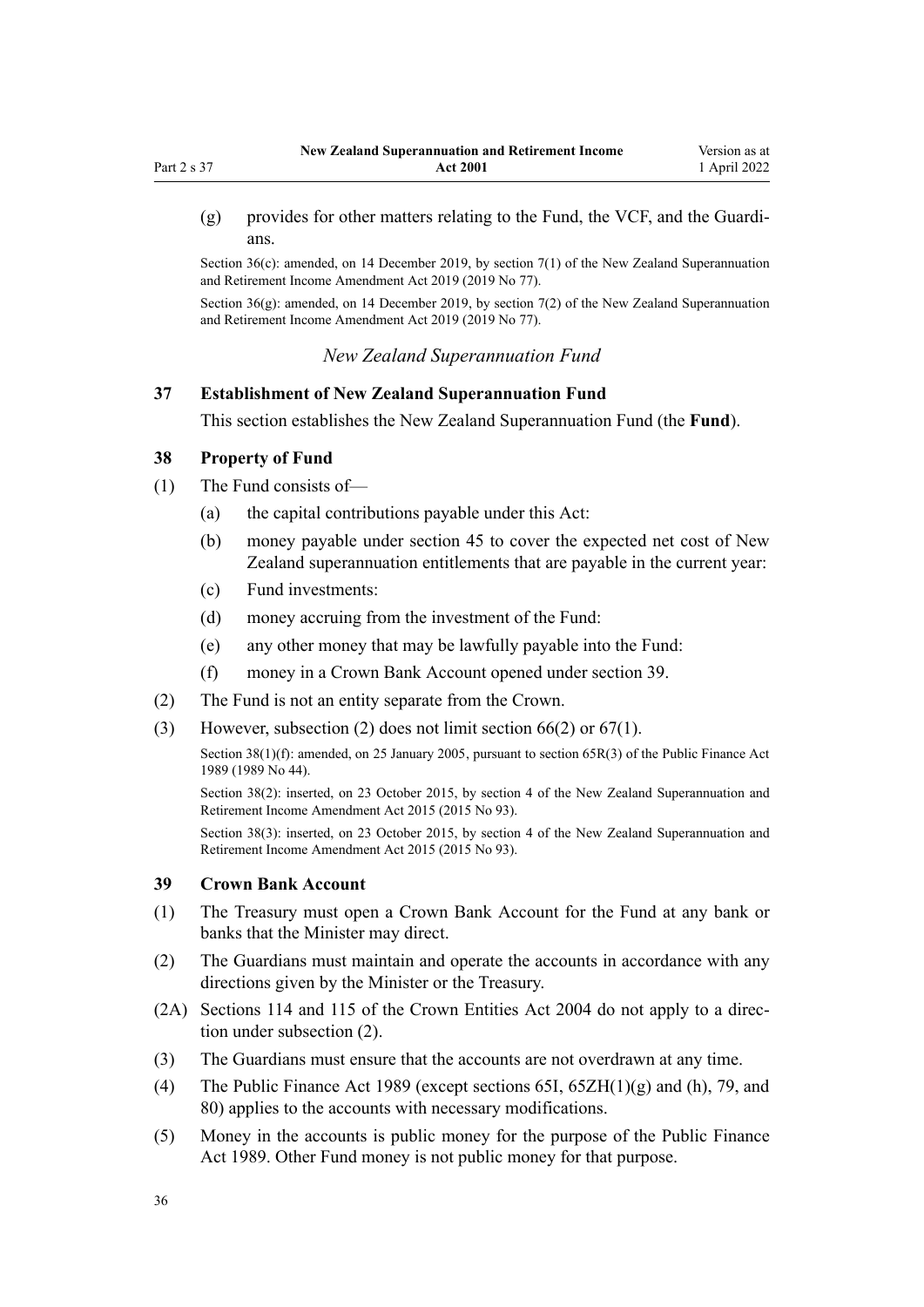<span id="page-36-0"></span>Section 39(2A): inserted, on 25 January 2005, by [section 200](http://legislation.govt.nz/pdflink.aspx?id=DLM331111) of the Crown Entities Act 2004 (2004 No 115).

Section 39(4): amended, on 18 July 2013, by [section 57](http://legislation.govt.nz/pdflink.aspx?id=DLM5326333) of the Public Finance Amendment Act 2013 (2013 No 50).

Section 39(4): amended, on 25 January 2005, by [section 37\(1\)](http://legislation.govt.nz/pdflink.aspx?id=DLM328867) of the Public Finance Amendment Act 2004 (2004 No 113).

### **40 Ownership of Fund**

The Fund is the property of the Crown.

### **41 Payments out of Fund**

- (1) The Fund must be held for the purpose of paying New Zealand superannuation.
- (2) In addition, money may be paid out of the Fund—
	- (a) to pay any fee that is payable to an investment manager or custodian in respect of the Fund:
	- (b) to meet any other obligation that is directly related to the operation of the Fund:
	- (c) to pay the taxation liabilities arising in respect of the Fund:
	- (d) to meet any capital withdrawal under [section 47.](#page-38-0)
- (3) No payment may be made out of the Fund except in accordance with subsec‐ tion (1) or subsection (2) and unless it has been authorised by the Guardians.

### **41A Guardians may apportion obligations**

- (1) This section applies if the Guardians reasonably consider that an expense or other obligation is related to the operation of both the Fund and the VCF.
- (2) The Guardians may apportion the obligation in the manner that the Guardians consider reasonable so as to determine—
	- (a) the part of the obligation that is to be met out of the Fund under section 41(2)(b); and
	- (b) the part of the obligation that is to be met out of the VCF under [section](http://legislation.govt.nz/pdflink.aspx?id=LMS210804) [12\(1\)\(b\)](http://legislation.govt.nz/pdflink.aspx?id=LMS210804) of the Venture Capital Fund Act 2019.
- (3) The part of the obligation determined in relation to the Fund or the VCF must be treated as an obligation that is directly related to the operation of the Fund or the VCF (as the case may be).

Section 41A: inserted, on 14 December 2019, by [section 8](http://legislation.govt.nz/pdflink.aspx?id=LMS294694) of the New Zealand Superannuation and Retirement Income Amendment Act 2019 (2019 No 77).

## *Required capital contributions to Fund*

### **42 Process for calculating capital contributions to Fund**

(1) The Treasury must, each financial year, calculate the amount of the annual cap‐ ital contribution to the Fund required under [section 43](#page-37-0).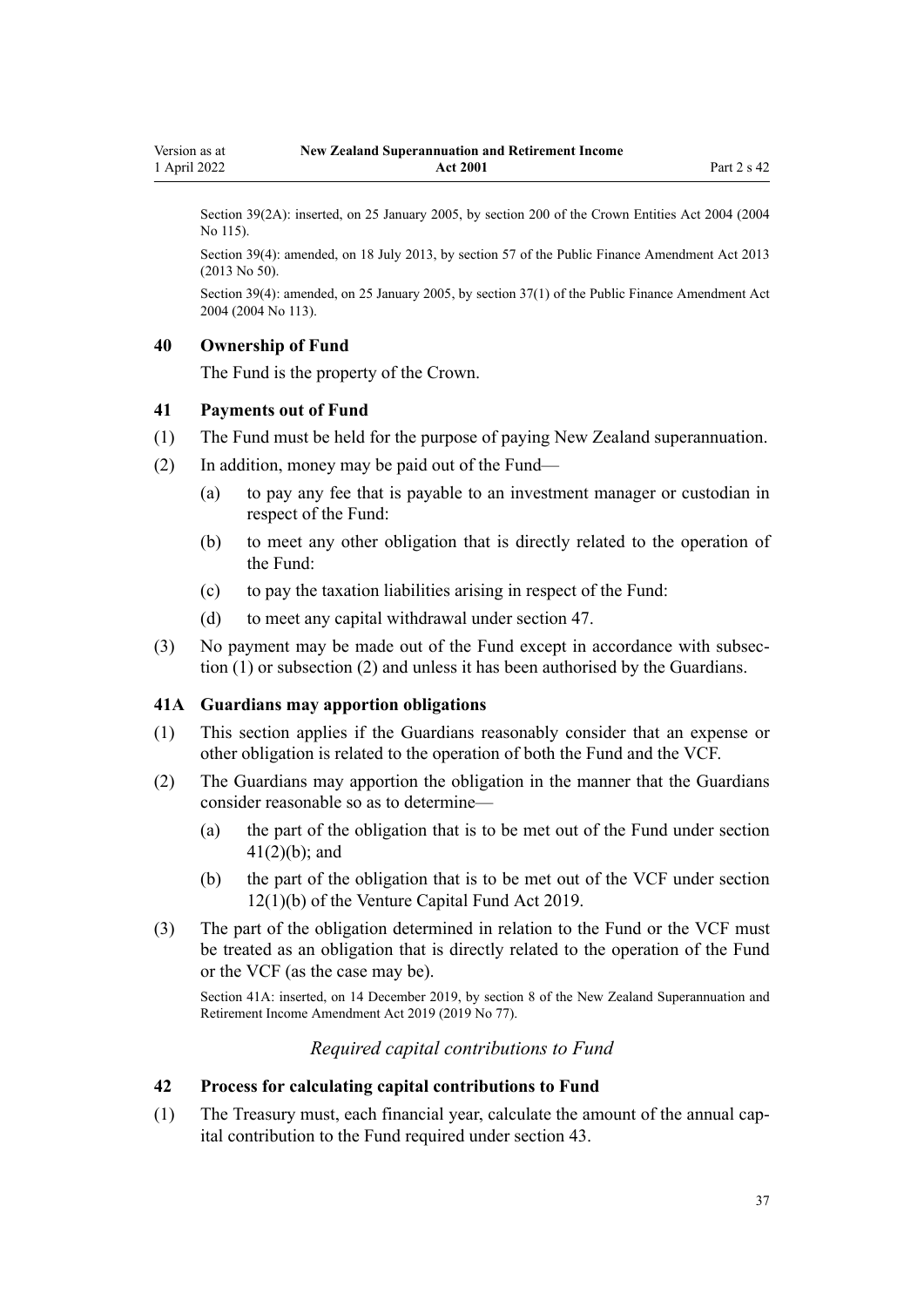- <span id="page-37-0"></span>(2) The Treasury must include, in the economic and fiscal update prepared under [section 26O](http://legislation.govt.nz/pdflink.aspx?id=DLM161688) of the Public Finance Act 1989,—
	- (a) the amount of the required annual capital contribution so calculated for the financial year; and
	- (b) a statement of the assumptions and judgments on which the calculations are based.
- (3) [Part 2](http://legislation.govt.nz/pdflink.aspx?id=DLM161663) of the Public Finance Act 1989 (including, without limitation, [section](http://legislation.govt.nz/pdflink.aspx?id=DLM162006) [26W\)](http://legislation.govt.nz/pdflink.aspx?id=DLM162006) applies to the matters that are included in the economic and fiscal update under this section as if they were required to be included under that Act.

Section 42(2): amended, on 25 January 2005, by [section 37\(1\)](http://legislation.govt.nz/pdflink.aspx?id=DLM328867) of the Public Finance Amendment Act 2004 (2004 No 113).

Section 42(3): amended, on 25 January 2005, by [section 37\(1\)](http://legislation.govt.nz/pdflink.aspx?id=DLM328867) of the Public Finance Amendment Act 2004 (2004 No 113).

## **43 Amount of required annual capital contribution**

The required annual capital contribution for each financial year is—

$$
a \div 100 \times
$$
 that year's GDP – b

where—

a is the percentage of that year's GDP that, if the same percentage of the GDP that is projected for each of the next 40 years were contributed (by way of either or both of annual required capital contributions and annual expense payments under [section 45\)](#page-38-0) each year for the next 40 years, would be just sufficient, taking into account the Fund balance at the start of that year and projected Fund investment income over the next 40 years, to enable the Fund to meet the expected net cost of the New Zealand superannuation entitlements payable out of the Fund over the next 40 years

GDP is the projected annual gross domestic product of New Zealand

- b is the expected net cost of the New Zealand superannuation entitlements payable out of the Fund in the year
- net cost is the cost of New Zealand superannuation entitlements net of any amount of tax deducted or withheld, or required to be deducted or with‐ held under the PAYE rules in the [Income Tax Act 2007](http://legislation.govt.nz/pdflink.aspx?id=DLM1512300)
- next 40 years means the financial year for which the required annual capital contribution is being calculated plus each of the following 39 financial years.

Section 43 formula item net cost: amended, on 1 April 2008 (effective for 2008–09 income year and later income years, except when the context requires otherwise), by [section ZA 2\(1\)](http://legislation.govt.nz/pdflink.aspx?id=DLM1523176) of the Income Tax Act 2007 (2007 No 97).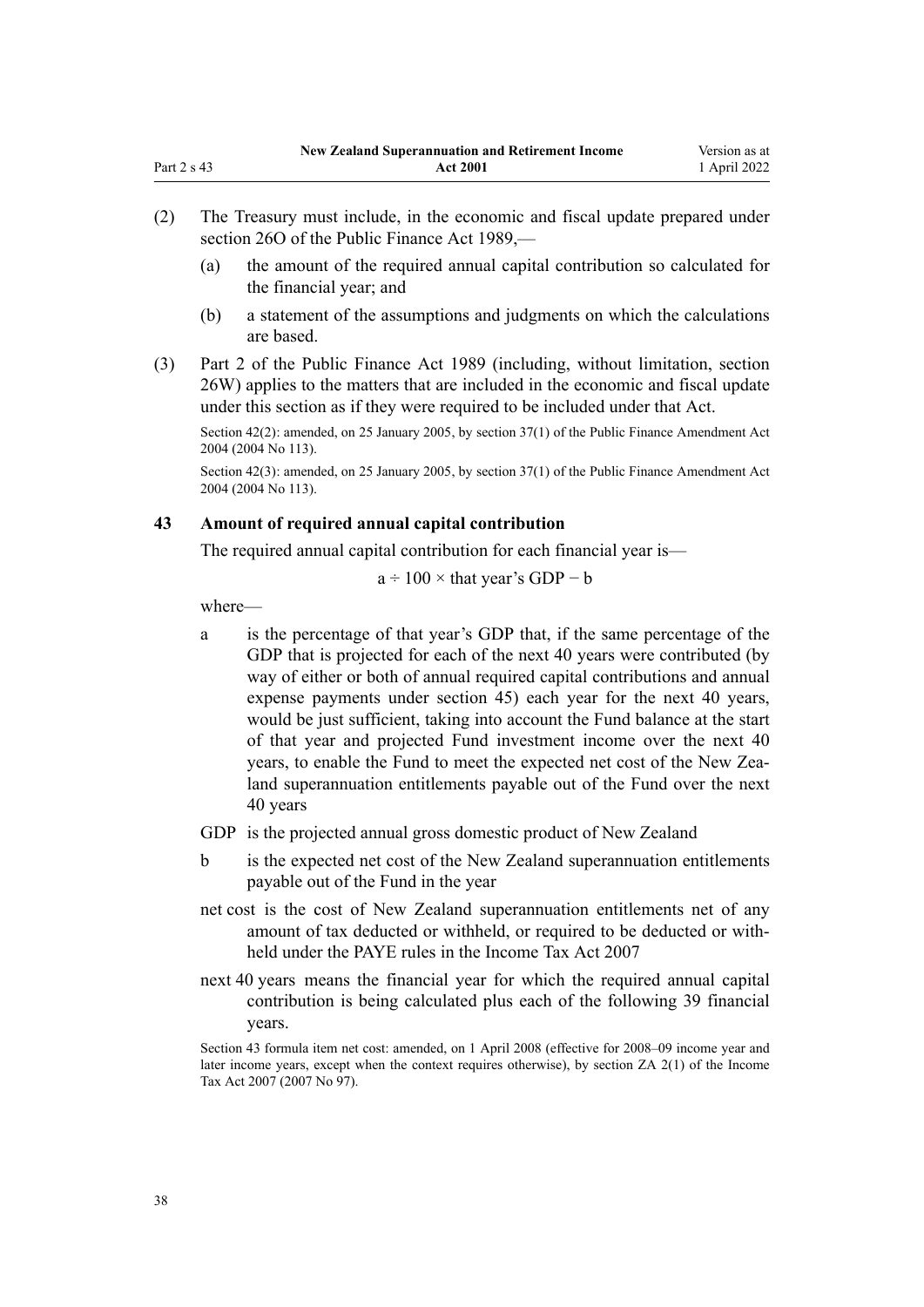## <span id="page-38-0"></span>**44 Lesser amounts of annual capital contribution**

- (1) If the Government intends to pay less into the Fund in any financial year than the required annual capital contribution, the Minister must include, in the fiscal strategy report prepared under [Part 2](http://legislation.govt.nz/pdflink.aspx?id=DLM161663) of the Public Finance Act 1989,—
	- (a) the amount of the required annual capital contribution stated in the economic and fiscal update under [section 42](#page-36-0) in respect of the financial year; and
	- (b) a statement of the amount of annual capital contribution actually to be paid into the Fund in that year; and
	- (c) a statement of the reasons for the Government's departure from the required annual capital contribution; and
	- (d) a statement of the Government's intentions regarding future contributions to the Fund; and
	- (e) a statement of the approach the Government intends to take to ensure that the Fund will be sufficient to meet the payments of New Zealand superannuation entitlements expected to be made over the next 40-year period.
- (2) The requirements of this section do not apply if the required annual capital contribution is less than zero.

Section 44(1): amended, on 25 January 2005, by [section 37\(1\)](http://legislation.govt.nz/pdflink.aspx?id=DLM328867) of the Public Finance Amendment Act 2004 (2004 No 113).

## *Other contributions to Fund*

## **45 Annual expense payments**

- (1) The Minister must ensure that sufficient money is transferred into the Fund in each financial year to meet the net cost of the New Zealand superannuation entitlements that are payable out of the Fund during that year.
- (2) The requirement in subsection (1) is additional to, and separate from, the obli‐ gation to make required annual capital contributions.

## **46 Additional contributions to Fund**

The Minister may pay any money into the Fund that is additional to that required under this Act.

## *Withdrawals from Fund*

## **47 Withdrawals from Fund after 2020**

(1) If the required annual capital contribution is less than zero, the Minister may require a capital withdrawal to be made from the Fund up to that amount and paid into a Crown Bank Account.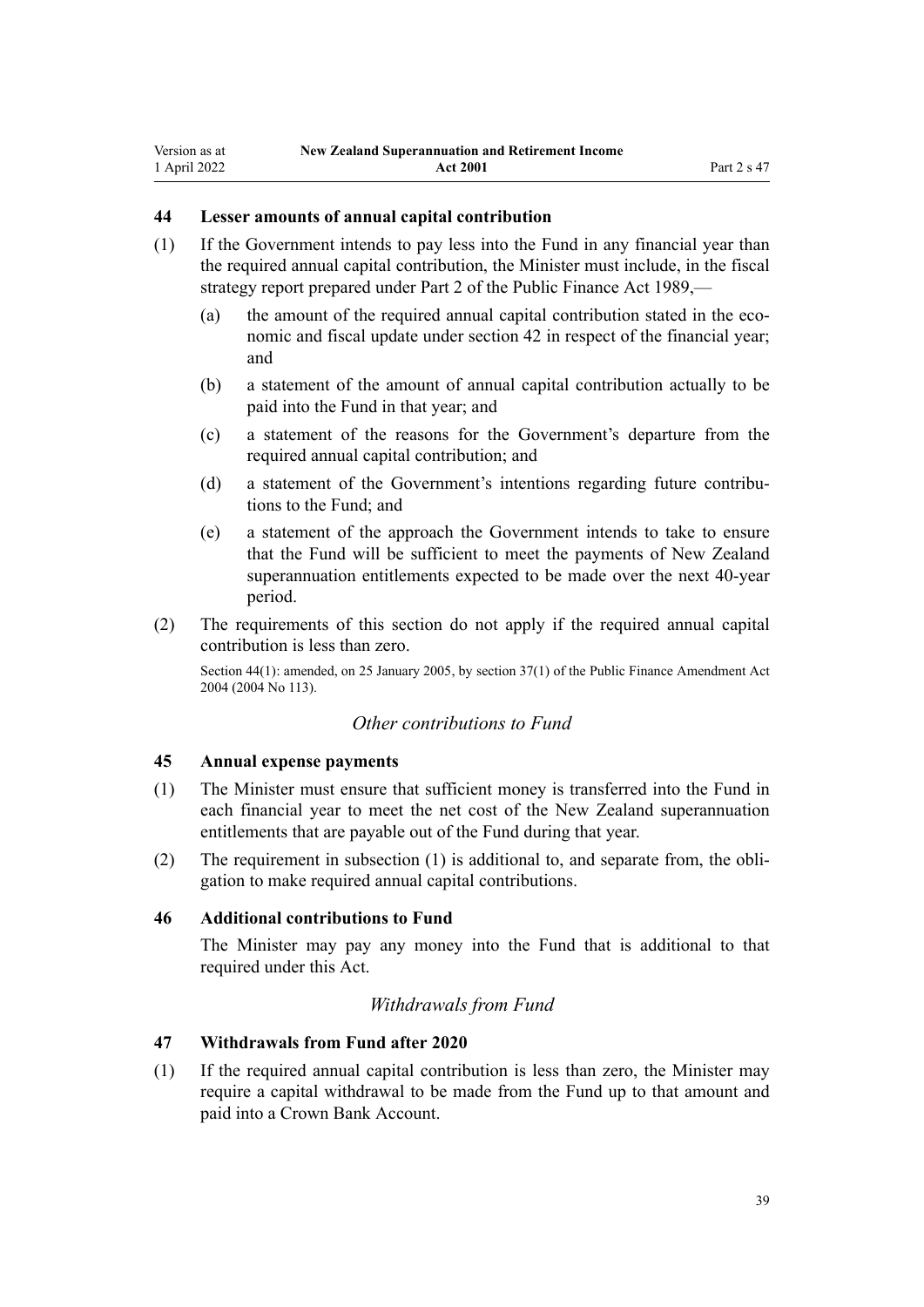<span id="page-39-0"></span>(2) However, no capital withdrawal is allowed from the Fund in any financial year commencing before 1 July 2020.

Section 47(1): amended, on 25 January 2005, pursuant to [section 65R\(3\)](http://legislation.govt.nz/pdflink.aspx?id=DLM162942) of the Public Finance Act 1989 (1989 No 44).

## *Guardians of New Zealand Superannuation*

## **48 Establishment of Guardians of New Zealand Superannuation**

- (1) This section establishes the Guardians of New Zealand Superannuation (the **Guardians**).
- (2) The Guardians are a Crown entity for the purposes of the [section 7](http://legislation.govt.nz/pdflink.aspx?id=DLM329641) of the Crown Entities Act 2004.
- (3) The [Crown Entities Act 2004](http://legislation.govt.nz/pdflink.aspx?id=DLM329630) applies to the Guardians except to the extent that this Act provides otherwise.

Section 48(2): amended, on 25 January 2005, by [section 200](http://legislation.govt.nz/pdflink.aspx?id=DLM331111) of the Crown Entities Act 2004 (2004 No 115).

Section 48(3): added, on 25 January 2005, by [section 200](http://legislation.govt.nz/pdflink.aspx?id=DLM331111) of the Crown Entities Act 2004 (2004) No 115).

## **49 Body corporate status and powers**

- (1) *[Repealed]*
- (2) *[Repealed]*
- (3) [Sections 100](http://legislation.govt.nz/pdflink.aspx?id=DLM330345) and [160 to 164](http://legislation.govt.nz/pdflink.aspx?id=DLM330565) of the Crown Entities Act 2004 do not apply to the Guardians in relation to the Fund.
- (4) There are no restrictions on the Guardians' power to invest the Fund, other than as provided by [sections 58](#page-42-0), [59](#page-42-0), and [64](#page-45-0).
- (5) This section is subject to [section 50](#page-40-0) (borrowing).

Compare: 1993 No 105 [s 16\(1\)](http://legislation.govt.nz/pdflink.aspx?id=DLM320117)

Section 49(1): repealed, on 25 January 2005, by [section 200](http://legislation.govt.nz/pdflink.aspx?id=DLM331111) of the Crown Entities Act 2004 (2004) No 115).

Section 49(2): repealed, on 25 January 2005, by [section 200](http://legislation.govt.nz/pdflink.aspx?id=DLM331111) of the Crown Entities Act 2004 (2004) No 115).

Section 49(3): substituted, on 25 January 2005, by [section 200](http://legislation.govt.nz/pdflink.aspx?id=DLM331111) of the Crown Entities Act 2004 (2004 No 115).

Section 49(4): amended, on 25 January 2005, by [section 200](http://legislation.govt.nz/pdflink.aspx?id=DLM331111) of the Crown Entities Act 2004 (2004 No 115).

## **49A Saving of certain transactions**

- $(1)$  A failure by the Guardians to comply with any provision of this Act, the Ven[ture Capital Fund Act 2019](http://legislation.govt.nz/pdflink.aspx?id=LMS210767), or the [Crown Entities Act 2004](http://legislation.govt.nz/pdflink.aspx?id=DLM329630) does not affect the validity or enforceability of any deed, agreement, right, or obligation that is entered into, obtained, or incurred by—
	- (a) the Guardians; or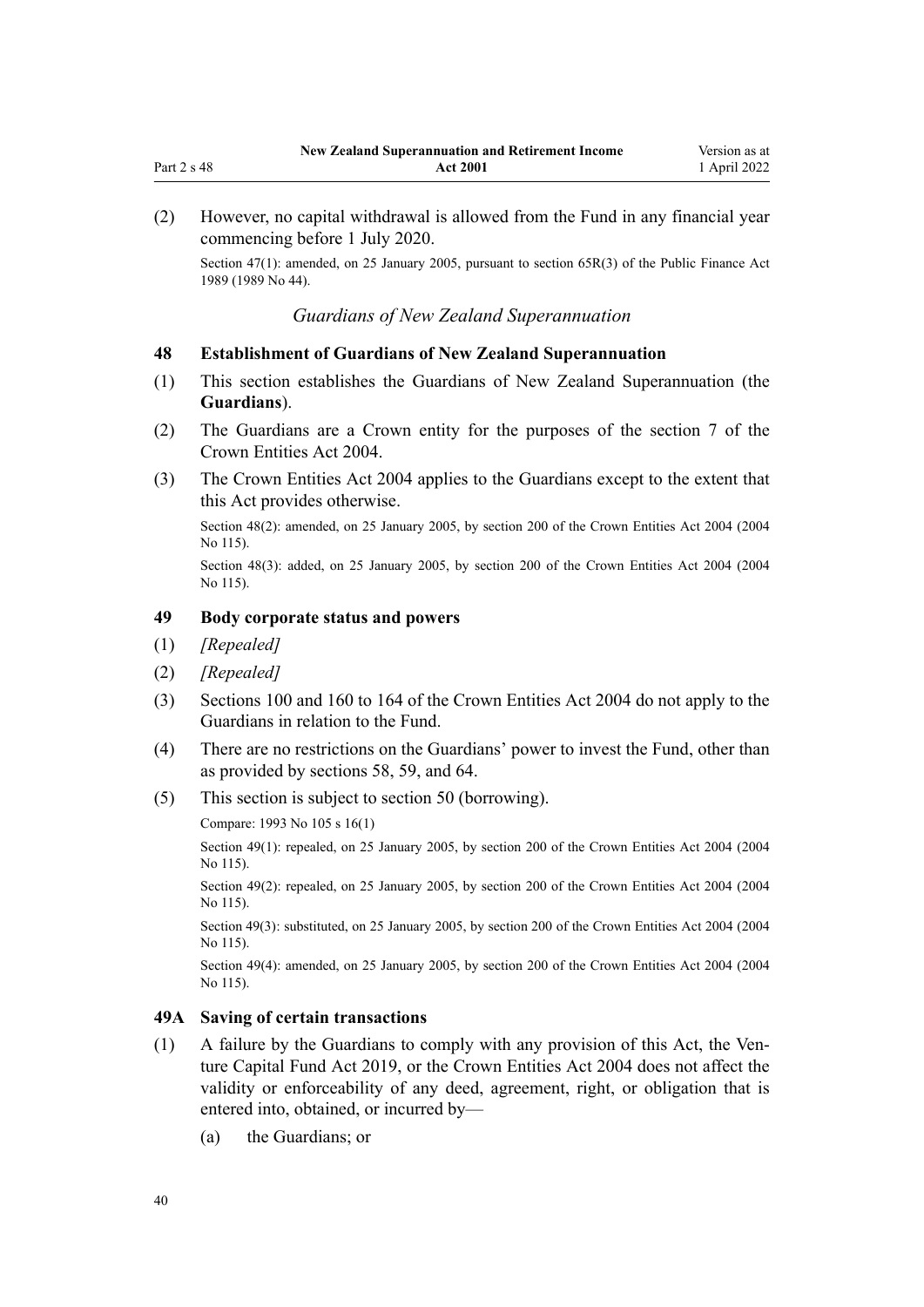- <span id="page-40-0"></span>(b) a Fund investment vehicle referred to in [section 59A](#page-43-0); or
- (ba) a VCF investment vehicle referred to in [section 25](http://legislation.govt.nz/pdflink.aspx?id=LMS227094) of the Venture Capital Fund Act 2019; or
- (c) a Crown entity subsidiary of the Guardians.
- (2) This section applies only to the extent that the deed, agreement, right, or obli‐ gation is entered into, obtained, or incurred for the purpose of performing the functions of the Guardians.
- (3) This section applies despite anything to the contrary in this Act, the [Venture](http://legislation.govt.nz/pdflink.aspx?id=LMS210767) [Capital Fund Act 2019](http://legislation.govt.nz/pdflink.aspx?id=LMS210767), or the [Crown Entities Act 2004](http://legislation.govt.nz/pdflink.aspx?id=DLM329630) or any other enactment or rule of law.

Compare: 1986 No 124 [s 21](http://legislation.govt.nz/pdflink.aspx?id=DLM98065)

Section 49A: inserted, on 23 October 2015, by [section 5](http://legislation.govt.nz/pdflink.aspx?id=DLM6210201) of the New Zealand Superannuation and Retirement Income Amendment Act 2015 (2015 No 93).

Section  $49A(1)$ : amended, on 14 December 2019, by section  $9(1)$  of the New Zealand Superannuation and Retirement Income Amendment Act 2019 (2019 No 77).

Section  $49A(1)(ba)$ : inserted, on 14 December 2019, by section  $9(2)$  of the New Zealand Superannuation and Retirement Income Amendment Act 2019 (2019 No 77).

Section 49A(3): amended, on 14 December 2019, by [section 9\(1\)](http://legislation.govt.nz/pdflink.aspx?id=LMS294695) of the New Zealand Superannuation and Retirement Income Amendment Act 2019 (2019 No 77).

## **50 Borrowing**

- (1) The Guardians may not, except with the approval of the Minister of Finance,—
	- (a) borrow money (in respect of the Fund); nor
	- (b) mortgage or charge any of the real or personal property of the Fund, whether present or future, as security; nor
	- (c) hold any financial instrument that places or may place a liability or a contingent liability on the Fund, or the Crown.
- (2) The Minister's approval may be given for any class of transactions in subsec‐ tion  $(1)(a)$  to  $(c)$ .

Section 50(1)(a): amended, on 25 January 2005, by [section 200](http://legislation.govt.nz/pdflink.aspx?id=DLM331111) of the Crown Entities Act 2004 (2004) No 115).

Section 50(1)(c): amended, on 25 January 2005, by [section 200](http://legislation.govt.nz/pdflink.aspx?id=DLM331111) of the Crown Entities Act 2004 (2004 No 115).

### **51 Functions**

- (1) The functions of the Guardians are to manage and administer—
	- (a) the Fund in accordance with this Act; and
	- (b) the VCF in accordance with the [Venture Capital Fund Act 2019.](http://legislation.govt.nz/pdflink.aspx?id=LMS210767)
- (2) The Guardians are not a trustee, or a constructive trustee, in relation to the exercise of their functions or any other matter.

Section 51(1): replaced, on 14 December 2019, by [section 10](http://legislation.govt.nz/pdflink.aspx?id=LMS294696) of the New Zealand Superannuation and Retirement Income Amendment Act 2019 (2019 No 77).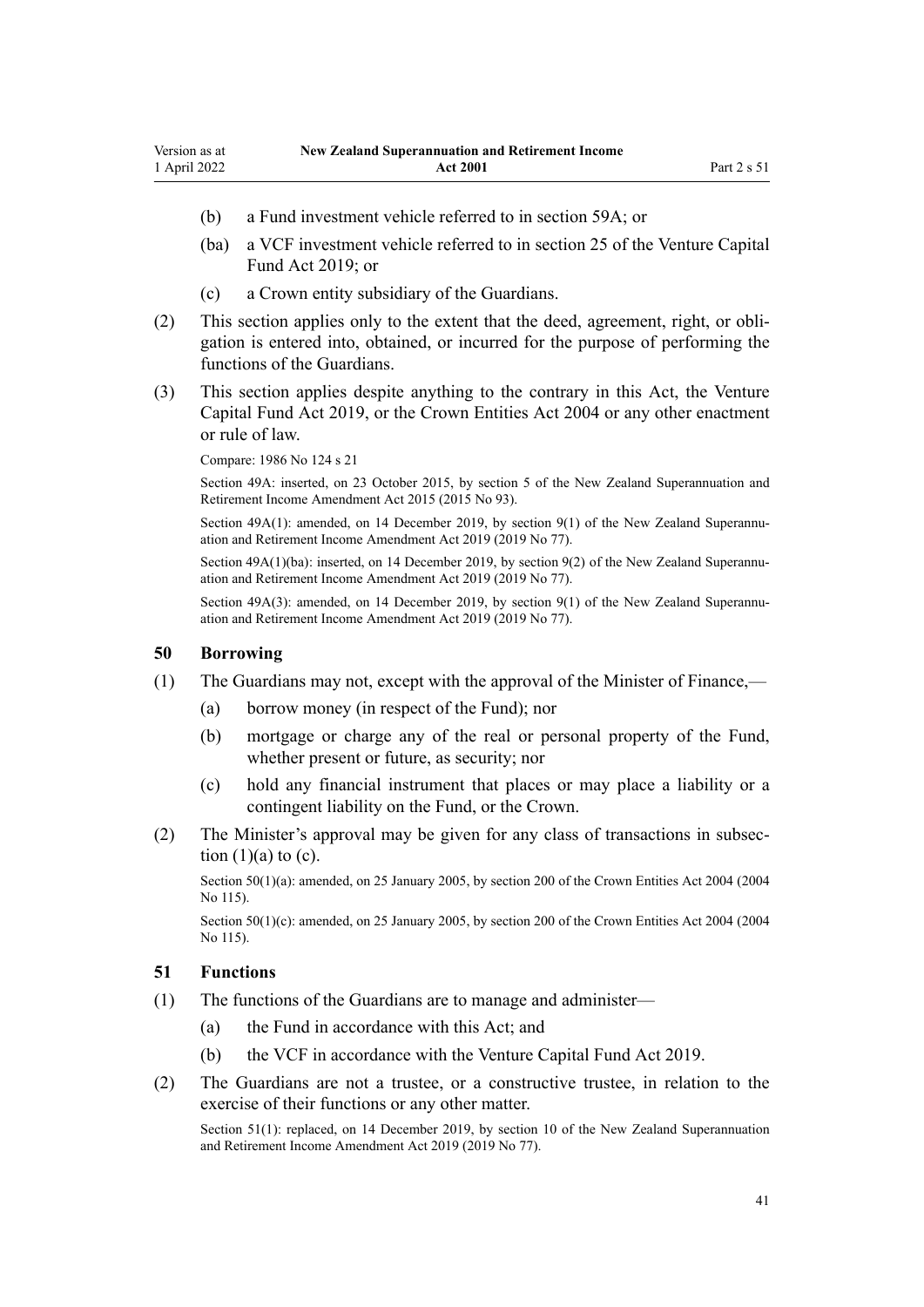## **52 Expenses of Guardians**

The expenses of the Guardians must be met out of money appropriated by Parliament for the purpose.

## *Board of Guardians*

### **53 Role of board**

## *[Repealed]*

Section 53: repealed, on 25 January 2005, by [section 200](http://legislation.govt.nz/pdflink.aspx?id=DLM331111) of the Crown Entities Act 2004 (2004 No 115).

## **54 Membership of board**

- (1) The board must consist of at least 5, but not more than 7, board members appointed by the Governor-General on the recommendation of the Minister.
- (2) This section applies despite [section 28\(1\)\(a\)](http://legislation.govt.nz/pdflink.aspx?id=DLM329954) of the Crown Entities Act 2004. Section 52(2): added, on 25 January 2005, by [section 200](http://legislation.govt.nz/pdflink.aspx?id=DLM331111) of the Crown Entities Act 2004 (2004 No 115).

## *Members' appointments*

### **55 Criteria for appointments**

- (1) The Minister must only recommend a person for appointment as a board mem‐ ber who,—
	- (a) in the Minister's opinion, has substantial experience, training, and expertise in the management of financial investments; and
	- (b) has been nominated by the nominating committee.
- (2) This section applies in addition to [section 29](http://legislation.govt.nz/pdflink.aspx?id=DLM329955) of the Crown Entities Act 2004. Section 55(2): added, on 25 January 2005, by [section 200](http://legislation.govt.nz/pdflink.aspx?id=DLM331111) of the Crown Entities Act 2004 (2004 No 115).

### **56 Nominating committee**

- (1) The Minister must establish a committee to nominate candidates to the Minis‐ ter for appointment as members of the board.
- (2) The nominating committee must comprise not less than 4 persons with proven skills or relevant work experience that will enable them to identify candidates for appointment to the board who are suitably qualified.
- (3) The expenses of the nominating committee must be met out of money appro‐ priated by Parliament for the purpose.
- (4) The Minister must notify the nominating committee of persons who the Minis‐ ter considers to have an interest in appointments to the board, and the nominating committee must consult with those persons or representatives of those per‐ sons.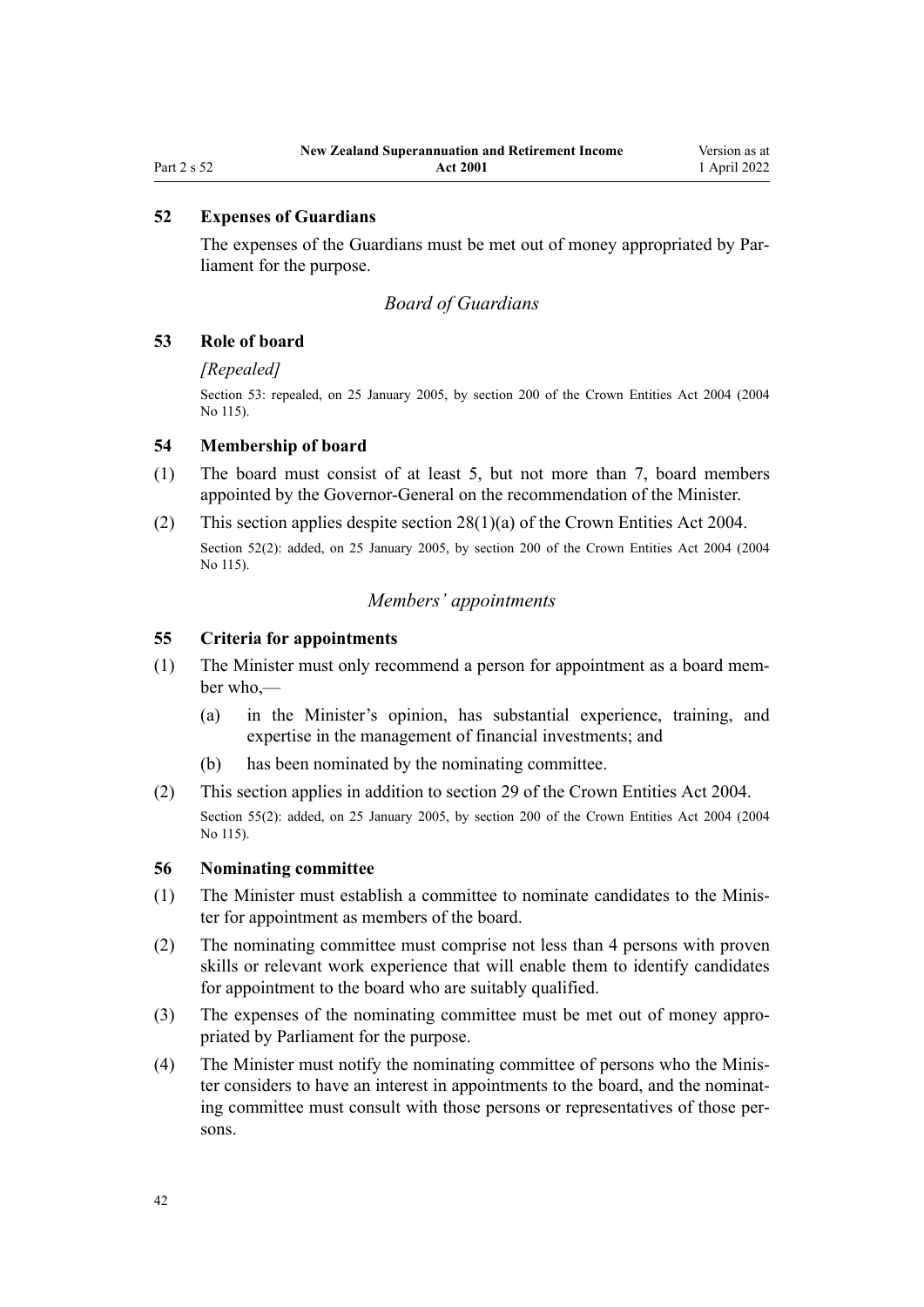- <span id="page-42-0"></span>(5) Subsection (4) does not limit consultation or the calling for expressions of interest in appointments.
- (6) After receiving nominations for appointment from the nominating committee, the Minister must consult with representatives of other political parties in Par‐ liament before recommending that the Governor-General appoints a person to the board.

## **57 Further provisions applying to board**

[Schedule 3](#page-66-0) applies to the board and its members.

## *Investment of Fund*

## **58 Investment of Fund**

- (1) The Guardians are responsible for investing the Fund.
- (2) The Guardians must invest the Fund on a prudent, commercial basis and, in doing so, must manage and administer the Fund in a manner consistent with—
	- (a) best-practice portfolio management; and
	- (b) maximising return without undue risk to the Fund as a whole; and
	- (c) avoiding prejudice to New Zealand's reputation as a responsible member of the world community.

## **59 No controlling interests**

- (1) The Guardians must use their best endeavours to ensure that the Fund does not control any other entity or hold a percentage of the voting rights in any other entity that would require it to seek control of that entity.
- (2) If a contravention of subsection (1) arises (through inadvertence or otherwise), the Guardians must take all reasonable steps to remedy the default as soon as practicable.
- (3) For the purposes of this Act, an entity is controlled by the Fund if—
	- (a) the entity is a subsidiary of the Fund; or
	- (b) the Fund controls the entity within the meaning of any relevant financial reporting standard (within the meaning of [section 5](http://legislation.govt.nz/pdflink.aspx?id=DLM4632837) of the Financial Reporting Act 2013); or
	- (c) the Fund can control directly or indirectly the composition of the board of the entity within the meaning of [sections 7](http://legislation.govt.nz/pdflink.aspx?id=DLM320102) and [8](http://legislation.govt.nz/pdflink.aspx?id=DLM320104) of the Companies Act 1993 (which, for the purposes of this paragraph, are to be read with all necessary modifications).
- (4) This section does not prevent the board establishing a Crown entity subsidiary of the Guardians (within the meaning of the second column of section  $7(1)(c)$ ) of the Crown Entities Act 2004).
- (5) This section—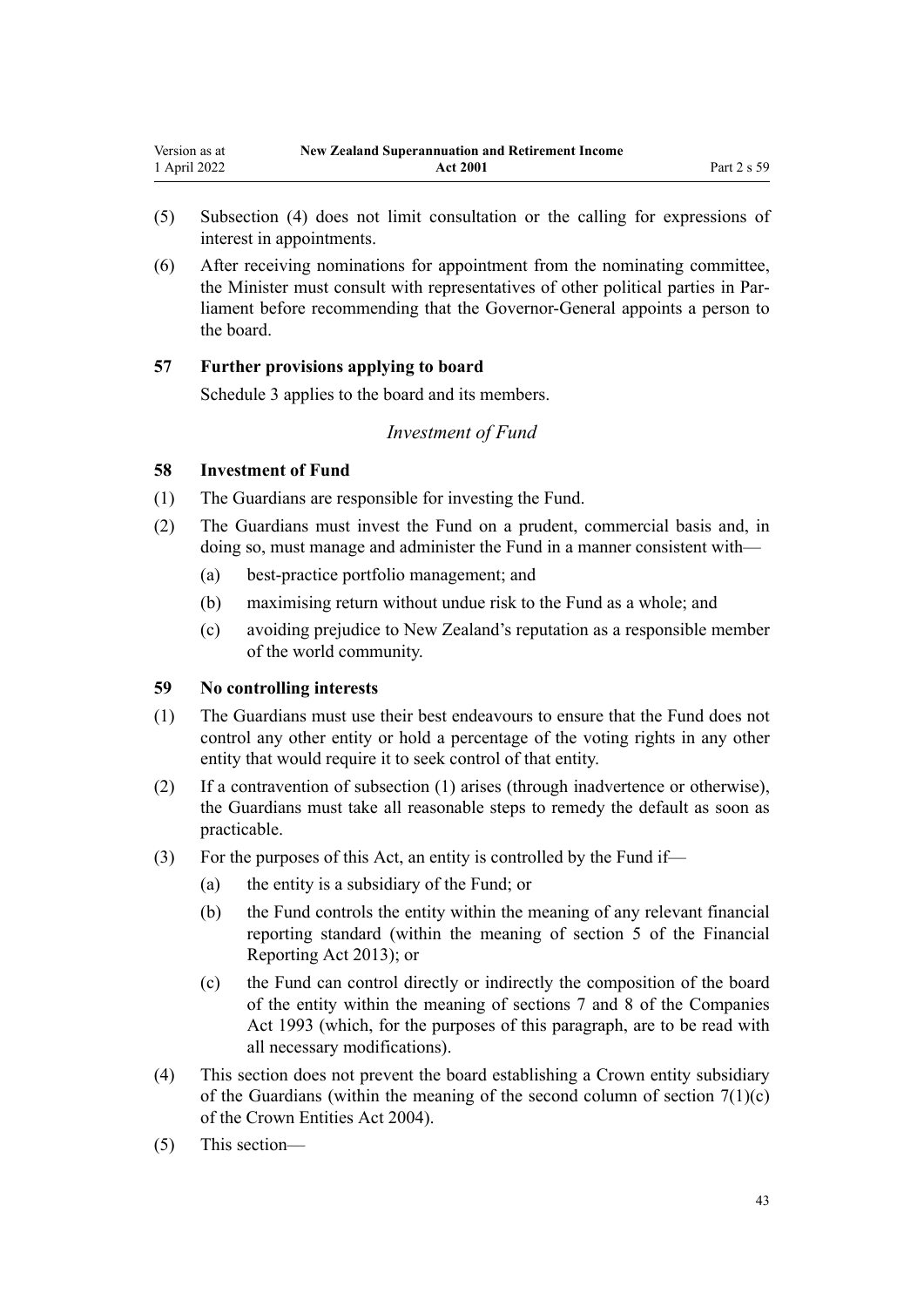- (a) does not apply to a Fund investment vehicle referred to in section 59A; but
- (b) does apply to an entity in which a Fund investment vehicle has an inter‐ est, as if the investments of the Fund that are held, facilitated, or managed by the Fund investment vehicle were held directly by the Guardians as manager and administrator of the Fund.

Section 59(3)(b): amended, on 1 April 2014, by [section 126](http://legislation.govt.nz/pdflink.aspx?id=DLM5740665) of the Financial Reporting (Amendments to Other Enactments) Act 2013 (2013 No 102).

Section 59(3)(b): amended, on 1 July 2011, by [section 12](http://legislation.govt.nz/pdflink.aspx?id=DLM3701759) of the Financial Reporting Amendment Act 2011 (2011 No 22).

Section 59(4): amended, on 18 July 2013, by [section 42](http://legislation.govt.nz/pdflink.aspx?id=DLM5326977) of the Crown Entities Amendment Act 2013 (2013 No 51).

Section 59(4): amended, on 25 January 2005, by [section 200](http://legislation.govt.nz/pdflink.aspx?id=DLM331111) of the Crown Entities Act 2004 (2004 No 115).

Section 59(5): inserted, on 23 October 2015, by [section 6](http://legislation.govt.nz/pdflink.aspx?id=DLM5708815) of the New Zealand Superannuation and Retirement Income Amendment Act 2015 (2015 No 93).

## **59A Fund investment vehicles**

<span id="page-43-0"></span>Part 2 s 59A

- (1) All or any of the investments of the Fund may be held in an entity that is formed or controlled by the Guardians for the purpose of holding, facilitating, or managing the investments of the Fund (a **Fund investment vehicle**).
- (2) A Fund investment vehicle is not a Crown entity subsidiary for the purposes of [section 7\(1\)\(c\)](http://legislation.govt.nz/pdflink.aspx?id=DLM329641) of the Crown Entities Act 2004.
- (3) Interests in Fund investment vehicles are Fund investments and part of the Fund.
- (4) To avoid doubt, the [Official Information Act 1982](http://legislation.govt.nz/pdflink.aspx?id=DLM64784) and the [Ombudsmen Act](http://legislation.govt.nz/pdflink.aspx?id=DLM430983) [1975](http://legislation.govt.nz/pdflink.aspx?id=DLM430983) do not apply to Fund investment vehicles, but the Official Information Act 1982 applies to the Guardians in respect of information held by the Guardi‐ ans about Fund investment vehicles.
- (5) Subsection (1) applies despite anything to the contrary in the [Crown Entities](http://legislation.govt.nz/pdflink.aspx?id=DLM329630) [Act 2004,](http://legislation.govt.nz/pdflink.aspx?id=DLM329630) this Act, or any other enactment.

Section 59A: inserted, on 23 October 2015, by [section 7](http://legislation.govt.nz/pdflink.aspx?id=DLM5708816) of the New Zealand Superannuation and Retirement Income Amendment Act 2015 (2015 No 93).

## **59B Fund investment vehicles not required to prepare statements or annual reports**

- (1) A Fund investment vehicle is not required to do either of the following:
	- (a) prepare financial statements or group financial statements that are separ‐ ate from those prepared for the Fund under [section 66:](#page-47-0)
	- (b) have financial statements or group financial statements audited.
- (2) If a Fund investment vehicle is a company, the board of the company is not required to prepare an annual report.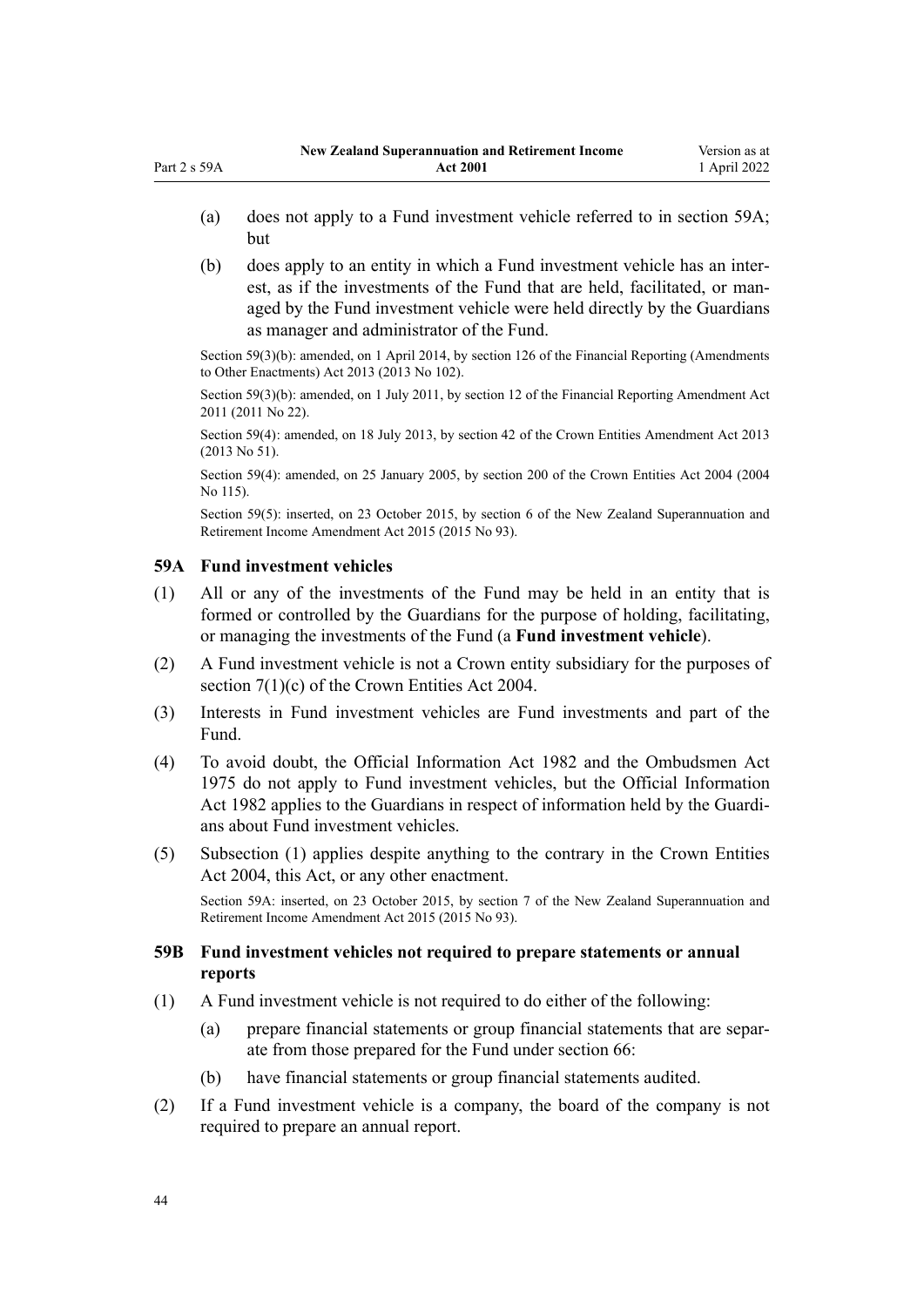- <span id="page-44-0"></span>(3) Subsections (1) and (2) apply despite anything to the contrary in the [Compan‐](http://legislation.govt.nz/pdflink.aspx?id=DLM319569) [ies Act 1993](http://legislation.govt.nz/pdflink.aspx?id=DLM319569), the [Limited Partnerships Act 2008,](http://legislation.govt.nz/pdflink.aspx?id=DLM1139100) or the [Public Audit Act 2001](http://legislation.govt.nz/pdflink.aspx?id=DLM88540).
- (4) This section does not limit [sections 59A\(3\)](#page-43-0) and [66 to 68](#page-47-0).
- (5) In this section, **annual report** and **board** have the meanings given in [section](http://legislation.govt.nz/pdflink.aspx?id=DLM319576) [2\(1\)](http://legislation.govt.nz/pdflink.aspx?id=DLM319576) of the Companies Act 1993.

Section 59B: inserted, on 24 October 2019, by [section 98](http://legislation.govt.nz/pdflink.aspx?id=LMS59028) of the Statutes Amendment Act 2019 (2019 No 56).

### **60 Establishment of investment policies, standards, and procedures**

- (1) The Guardians must establish, and adhere to, investment policies, standards, and procedures for the Fund that are consistent with their duty to invest the Fund on a prudent, commercial basis, in accordance with [section 58.](#page-42-0)
- (2) The Guardians must review those investment policies, standards, and proced‐ ures for the Fund at least annually.

### **61 Contents of statements of investment policies, standards, and procedures**

A statement of investment policies, standards, and procedures must cover (but is not limited to)—

- (a) the classes of investments in which the Fund is to be invested and the selection criteria for investments within those classes; and
- (b) the determination of benchmarks or standards against which the performance of the Fund as a whole, and classes of investments and indi‐ vidual investments, will be assessed; and
- (c) standards for reporting the investment performance of the Fund; and
- (d) ethical investment, including policies, standards, or procedures for avoiding prejudice to New Zealand's reputation as a responsible member of the world community; and
- (e) the balance between risk and return in the overall Fund portfolio; and
- (f) the fund management structure; and
- (fa) the governance framework for the implementation and operation of Fund investment vehicles referred to in [section 59A](#page-43-0); and
- (g) the use of options, futures, and other derivative financial instruments; and
- (h) the management of credit, liquidity, operational, currency, market, and other financial risks; and
- (i) the retention, exercise, or delegation of voting rights acquired through investments; and
- (j) the method of, and basis for, valuation of investments that are not regularly traded at a public exchange; and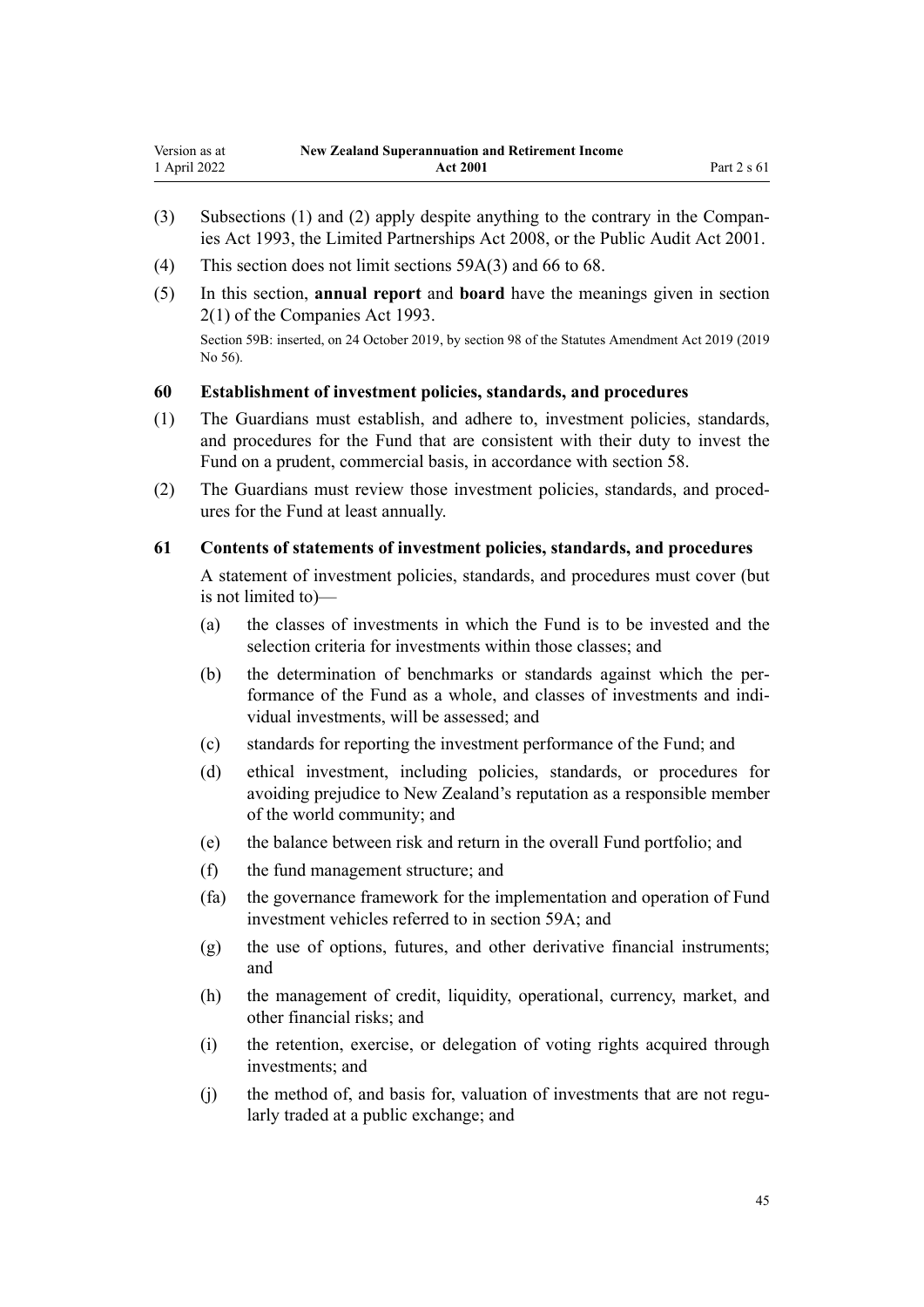<span id="page-45-0"></span>(k) prohibited or restricted investments or any investment constraints or limits.

Section 61(fa): inserted, on 23 October 2015, by [section 8](http://legislation.govt.nz/pdflink.aspx?id=DLM5708818) of the New Zealand Superannuation and Retirement Income Amendment Act 2015 (2015 No 93).

## **62 Investment management**

- (1) The Guardians may appoint, on any terms and conditions that the Guardians think fit, 1 or more persons (including any department) to undertake the investment of any part of the Fund.
- (2) Different persons may be appointed for different parts of the Fund.
- (3) The Guardians must state, in each instrument of appointment, the powers and rights of the person appointed (including, without limitation, the extent of that person's power to delegate any of those powers and rights).
- (4) This section does not limit [section 49](#page-39-0) of this Act or [section 17](http://legislation.govt.nz/pdflink.aspx?id=DLM329931) of the Crown Entities Act 2004.

Section 62(4): amended, on 25 January 2005, by [section 200](http://legislation.govt.nz/pdflink.aspx?id=DLM331111) of the Crown Entities Act 2004 (2004) No 115).

### **63 Custodianship of Fund**

- (1) The Guardians may appoint a person or persons (including any department) to act as custodian of the Fund, or any part of the Fund.
- (2) A custodian so appointed must hold the property of the Fund, or that part of the property of the Fund for which they have been appointed, in their name or, if the Guardians authorise it, in the name of 1 or more nominees.
- (3) An appointment may be on any terms and conditions that the Guardians think fit.
- (4) The Guardians must specify, in each instrument of appointment, the powers and rights of the person or persons appointed (including, without limitation, the extent of that person's powers to delegate any of those powers and rights).
- (5) This section does not limit [section 49](#page-39-0) of this Act or [section 17](http://legislation.govt.nz/pdflink.aspx?id=DLM329931) of the Crown Entities Act 2004.

Section 63(5): amended, on 25 January 2005, by [section 200](http://legislation.govt.nz/pdflink.aspx?id=DLM331111) of the Crown Entities Act 2004 (2004 No 115).

## *Ministerial directions*

## **64 Ministerial directions**

- (1) The Minister may, after consultation with the Guardians, give directions to the Guardians regarding the Government's expectations as to the Fund's perform‐ ance, including the Government's expectations as to risk and return.
- (2) Despite anything to the contrary in the [Crown Entities Act 2004,](http://legislation.govt.nz/pdflink.aspx?id=DLM329630) the Minis‐ ter—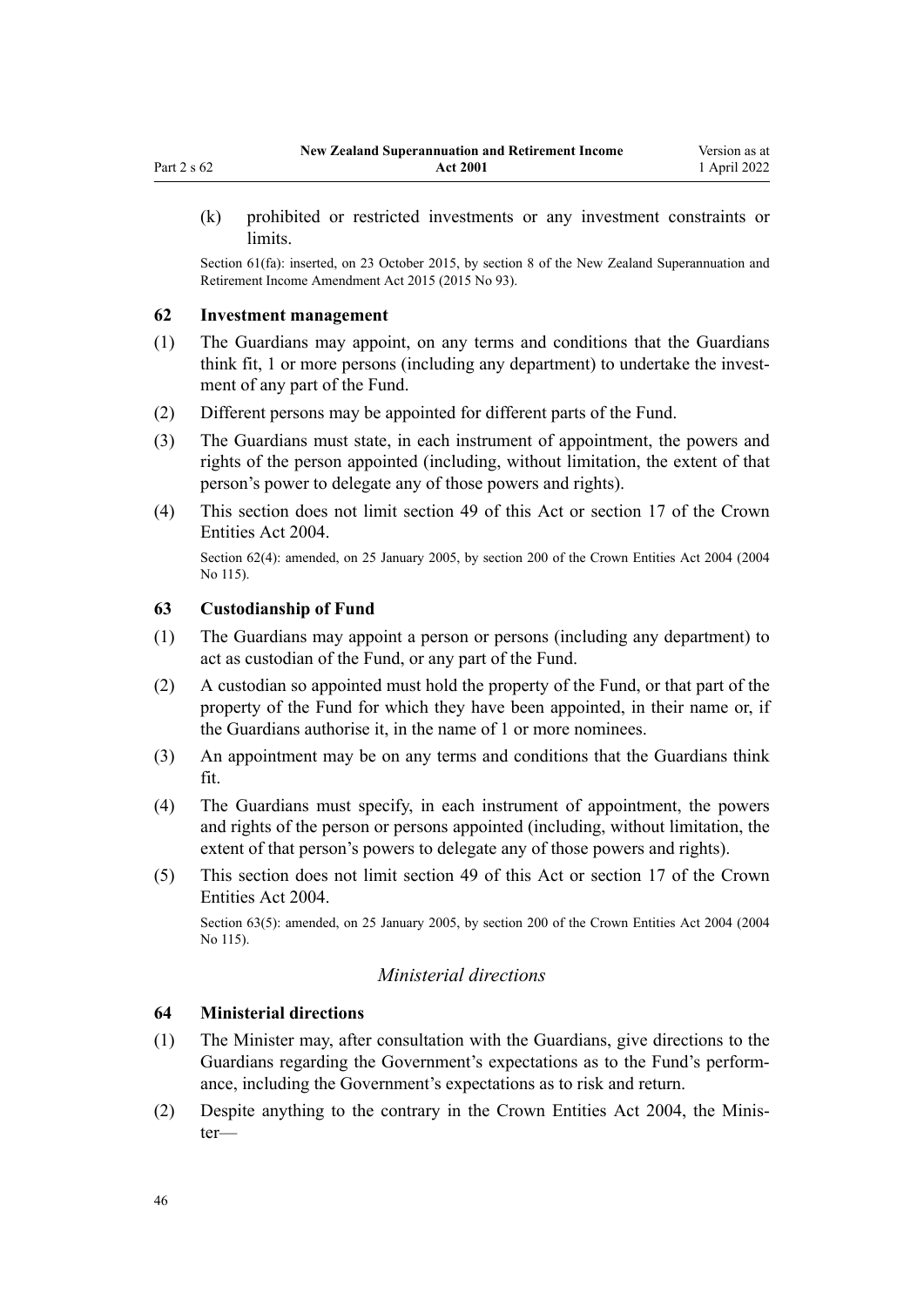- (a) must not give a direction that is inconsistent with the Guardians' duty to invest the Fund on a prudent, commercial basis, in accordance with sec[tion 58](#page-42-0); and
- (b) must not give a direction to the Guardians in respect of the Fund except in accordance with this section.
- (3) *[Repealed]*
- (4) *[Repealed]*
- (5) *[Repealed]*
- (6) The Guardians must notify the Minister of how the entity proposes to have regard to any direction.
- (7) The Guardians' annual report must include a statement of how the entity is having regard, or has had regard, during the year to any Ministerial directions given under this section.

Section 64(2): replaced, on 18 July 2013, by [section 42](http://legislation.govt.nz/pdflink.aspx?id=DLM5326977) of the Crown Entities Amendment Act 2013 (2013 No 51).

Section 64(3): repealed, on 18 July 2013, by [section 42](http://legislation.govt.nz/pdflink.aspx?id=DLM5326977) of the Crown Entities Amendment Act 2013 (2013 No 51).

Section 64(4): repealed, on 25 January 2005, by [section 200](http://legislation.govt.nz/pdflink.aspx?id=DLM331111) of the Crown Entities Act 2004 (2004 No 115).

Section 64(5): repealed, on 25 January 2005, by [section 200](http://legislation.govt.nz/pdflink.aspx?id=DLM331111) of the Crown Entities Act 2004 (2004) No 115).

## *Accountability*

## **65 Statement of performance expectations**

The statement of performance expectations of the Guardians prepared each financial year under [Part 4](http://legislation.govt.nz/pdflink.aspx?id=DLM330504) of the Crown Entities Act 2004 must include (in addition to any other requirements)—

- (a) a statement of the board's expectations about the performance of the Fund over the next financial year, in sufficient detail to enable meaningful assessment against those expectations after the end of that financial year; and
- (b) a statement of the key risks to the performance of the Fund over the coming year and the actions being taken by the board to manage those risks; and
- (c) forecast financial statements of the Fund for the next financial year, including a statement of accounting policies.

Section 65 heading: replaced, on 1 July 2014, by [section 72](http://legislation.govt.nz/pdflink.aspx?id=DLM5327162) of the Crown Entities Amendment Act 2013 (2013 No 51).

Section 65: amended, on 1 July 2014, by [section 72](http://legislation.govt.nz/pdflink.aspx?id=DLM5327162) of the Crown Entities Amendment Act 2013 (2013 No 51).

Section 65: amended, on 25 January 2005, by [section 200](http://legislation.govt.nz/pdflink.aspx?id=DLM331111) of the Crown Entities Act 2004 (2004 No 115).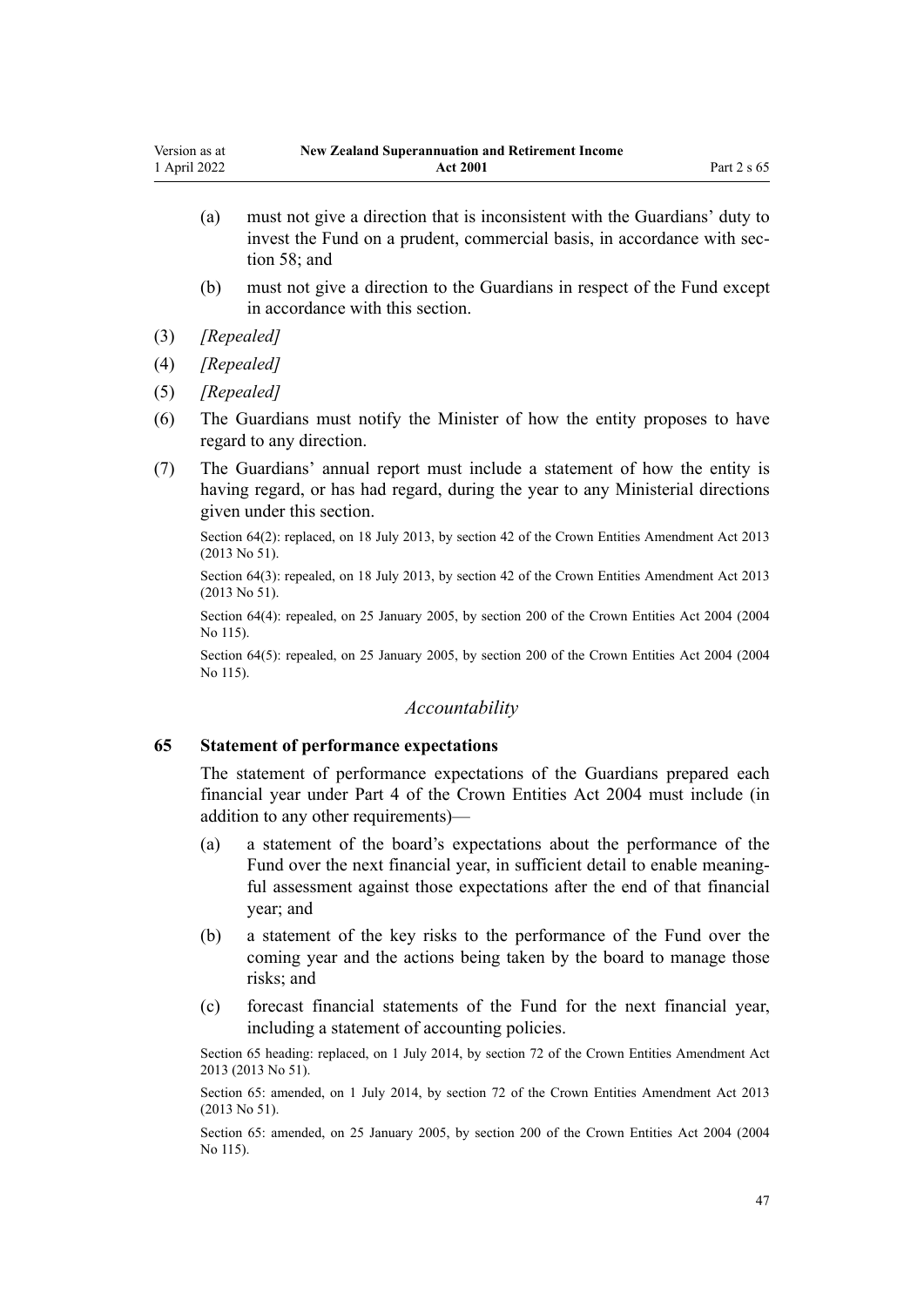# <span id="page-47-0"></span>Part 2 s 66

## **66 Financial statements of Fund**

- (1) The Guardians must ensure that financial statements for the Fund are prepared for each financial year.
- (2) The annual financial statements must be prepared in accordance with generally accepted accounting practice (as defined in [section 8](http://legislation.govt.nz/pdflink.aspx?id=DLM4632894) of the Financial Reporting Act 2013).

Section 66(2): replaced, on 1 April 2014, by [section 126](http://legislation.govt.nz/pdflink.aspx?id=DLM5740665) of the Financial Reporting (Amendments to Other Enactments) Act 2013 (2013 No 102).

### **67 Auditor-General is auditor of Fund**

- (1) The Fund is to be treated as if it were a public entity as defined in [section 4](http://legislation.govt.nz/pdflink.aspx?id=DLM88548) of the Public Audit Act 2001 and, in accordance with that Act, the Auditor-General is its auditor.
- (2) The Guardians must, not later than 90 days after the end of the financial year, forward the annual financial statements of the Fund to the Auditor-General.
- (3) The Auditor-General must issue an audit opinion within 30 days of receipt of the annual financial statements and must return the annual financial statements, with the audit report attached, to the Guardians.

## **68 Annual report**

The annual report of the Guardians prepared each financial year under [Part 4](http://legislation.govt.nz/pdflink.aspx?id=DLM330504) of the Crown Entities Act 2004 must include (in addition to any other require‐ ments, such as the entity's own financial statements)—

- (a) the financial statements of the Fund for that financial year prepared under section 66; and
- (b) a statement of responsibility for the financial statements of the Fund, signed by the chairperson of the board and the chief executive of the Guardians (if any), and comprising the same statements that are required by [section 155](http://legislation.govt.nz/pdflink.aspx?id=DLM330557) of the Crown Entities Act 2004 as if the Fund were a Crown entity; and
- (c) the audit report on the financial statements; and
- (d) an analysis and explanation of the performance of the Fund over that financial year, including a comparison with the Guardians' expectations about the performance of the Fund that were set out in the statement of performance expectations relating to that financial year; and
- (e) a statement of the investment policies, standards, and procedures for the Fund established by the Guardians under [section 60](#page-44-0); and
- (f) a statement signed by the chairperson of the board and the chief execu‐ tive of the Guardians (if any) certifying whether or not the investment policies, standards, and procedures for the Fund have been complied with throughout that financial year; and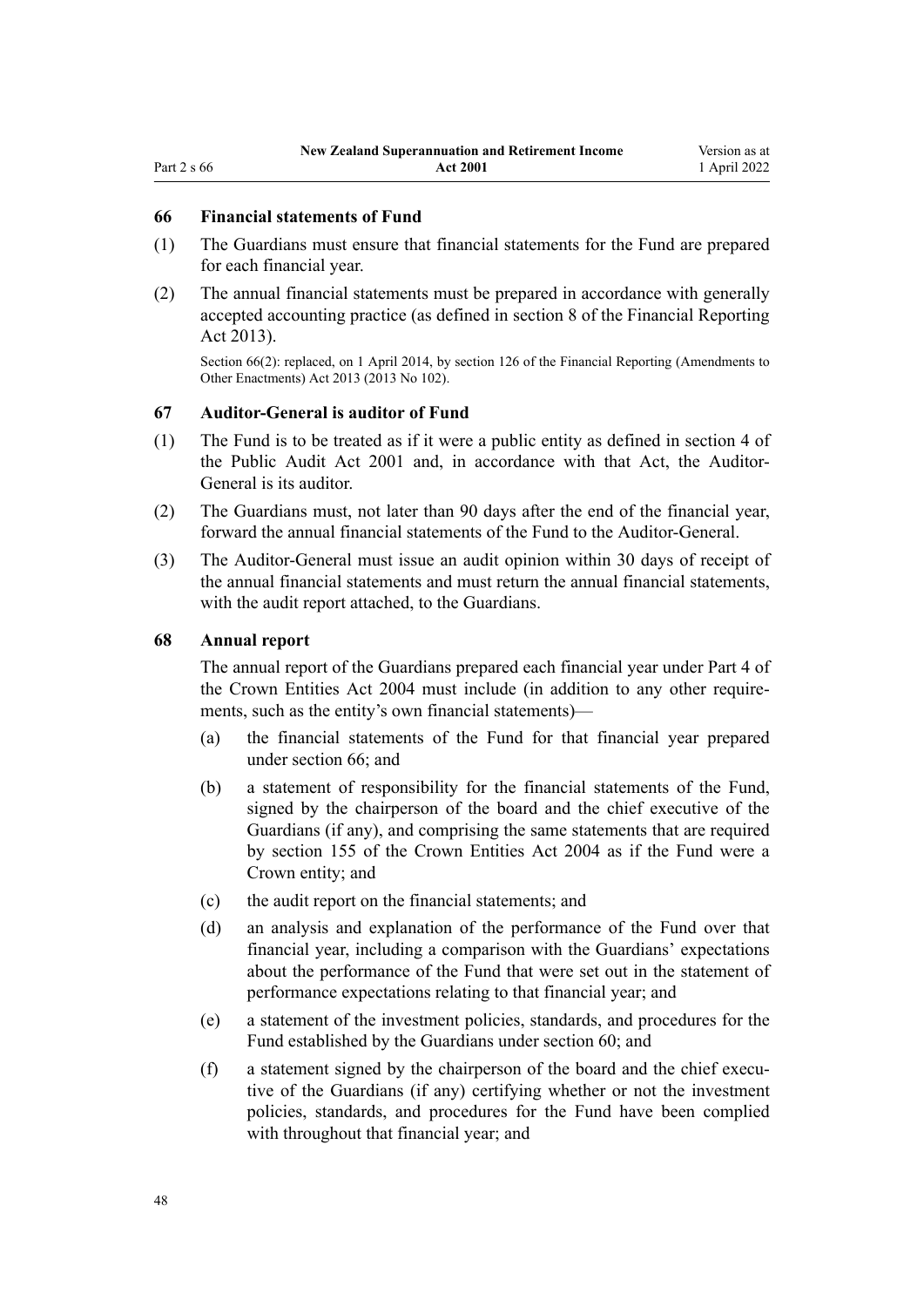(g) a schedule of the investment managers and custodians used by the Guardians in relation to the Fund during that financial year and the classes of investments for which each was responsible.

Section 68: amended, on 25 January 2005, by [section 200](http://legislation.govt.nz/pdflink.aspx?id=DLM331111) of the Crown Entities Act 2004 (2004 No 115).

Section 68(b): amended, on 25 January 2005, by [section 200](http://legislation.govt.nz/pdflink.aspx?id=DLM331111) of the Crown Entities Act 2004 (2004 No 115).

Section 68(d): amended, on 1 July 2014, by [section 72](http://legislation.govt.nz/pdflink.aspx?id=DLM5327162) of the Crown Entities Amendment Act 2013 (2013 No 51).

Section  $68(g)$ : amended, on 14 December 2019, by [section 11](http://legislation.govt.nz/pdflink.aspx?id=LMS294697) of the New Zealand Superannuation and Retirement Income Amendment Act 2019 (2019 No 77).

## **69 Reporting by Guardians on Fund**

- (1) The Guardians must report to the Minister on the Fund at those intervals that the Minister may require.
- (2) The Guardians' report must include any information that the Minister may require.

## **70 Auditor-General to be auditor of Guardians**

### *[Repealed]*

Section 70: repealed, on 25 January 2005, by [section 200](http://legislation.govt.nz/pdflink.aspx?id=DLM331111) of the Crown Entities Act 2004 (2004 No 115).

### *Performance reviews*

### **71 Performance reviews**

- (1) From time to time, there must be conducted a review of how effectively and efficiently the Guardians are performing their functions in relation to the Fund.
- (2) The first performance review must be conducted as soon as practicable after 1 July 2003.
- (3) Subsequent performance reviews must be conducted at intervals that are no more than 5 years apart (to be set by the Minister) after that.
- (4) The Minister must set the terms of reference for the review, which must include (without limitation) requirements that the reviewer form an opinion about—
	- (a) whether or not the investment policies, standards, and procedures, estab‐ lished by the Guardians in relation to the Fund are appropriate to the Fund; and
	- (b) whether or not the investment policies, standards, and procedures, established by the Guardians in relation to the Fund have been complied with in all material respects; and
	- (c) the investment performance of the Fund.
- (5) Every performance review must be conducted by an independent person appointed by the Minister.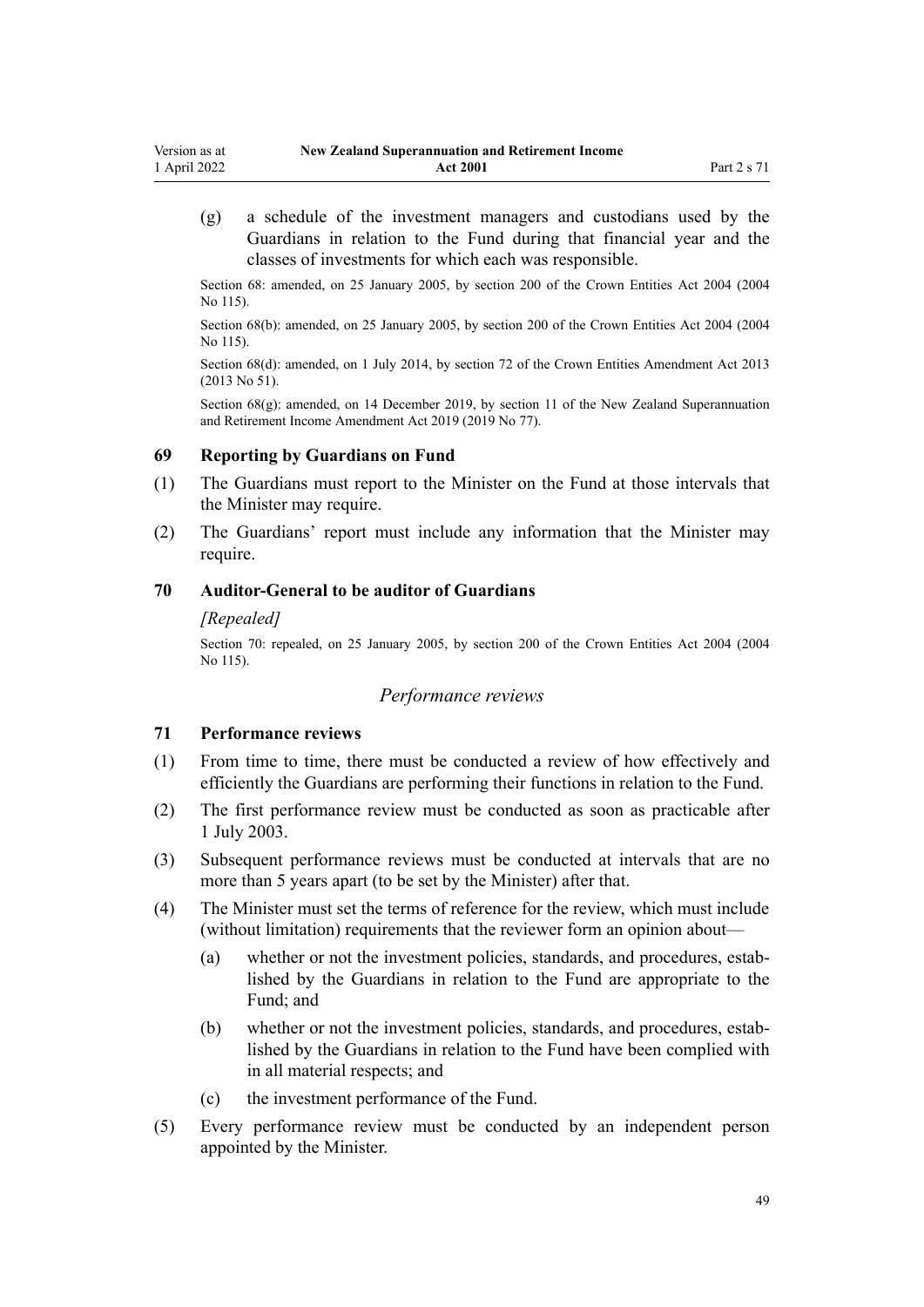- (6) Every person who conducts a performance review must, as soon as practicable after conducting it,—
	- (a) prepare a written report on the conclusions reached and recommenda‐ tions formulated as a result of conducting it; and
	- (b) give copies of the report to the Minister and the Guardians.
- (7) The Minister must present a copy of the report to the House of Representatives as soon as practicable after receiving it.
- (8) The costs of conducting a performance review must be met out of money appropriated by Parliament for the purpose.

Section 71(1): amended, on 14 December 2019, by [section 12\(1\)](http://legislation.govt.nz/pdflink.aspx?id=LMS294698) of the New Zealand Superannuation and Retirement Income Amendment Act 2019 (2019 No 77).

Section 71(4)(a): amended, on 14 December 2019, by [section 12\(2\)](http://legislation.govt.nz/pdflink.aspx?id=LMS294698) of the New Zealand Superannuation and Retirement Income Amendment Act 2019 (2019 No 77).

Section 71(4)(b): amended, on 14 December 2019, by [section 12\(2\)](http://legislation.govt.nz/pdflink.aspx?id=LMS294698) of the New Zealand Superannuation and Retirement Income Amendment Act 2019 (2019 No 77).

## **Part 3**

## **Miscellaneous provisions**

*Political commitment to New Zealand superannuation*

### **72 Political commitment**

- (1) A leader of a political party represented in Parliament may notify the Minister, in writing,—
	- (a) of the party's agreement to either [Part 1](#page-10-0) or [Part 2](#page-34-0) (or both); or
	- (b) of the withdrawal of that party's agreement to either [Part 1](#page-10-0) or [Part 2](#page-34-0) (or both).
- (2) The Minister must, as soon as practicable after receiving a notification, make a recommendation to the Governor-General for an Order in Council to add or omit the name of the party to or from the relevant Part or Parts of [Schedule 4](#page-75-0), as the case may be.
- (3) The Minister must also make a recommendation to the Governor-General for an Order in Council to omit the name of a political party from [Schedule 4](#page-75-0) if the party is no longer represented in Parliament.
- (4) The Governor-General may, by Order in Council made on the recommendation of the Minister under subsection (2) or subsection (3), add names to, and omit names from, [Schedule 4](#page-75-0) in accordance with this section.
- (5) In this section, a reference to [Part 2](#page-34-0) is a reference to Part 2 to the extent that it relates to the Fund (rather than to the VCF).
- (6) An order under this section is secondary legislation (*see* [Part 3](http://legislation.govt.nz/pdflink.aspx?id=DLM7298343) of the Legis‐ lation Act 2019 for publication requirements).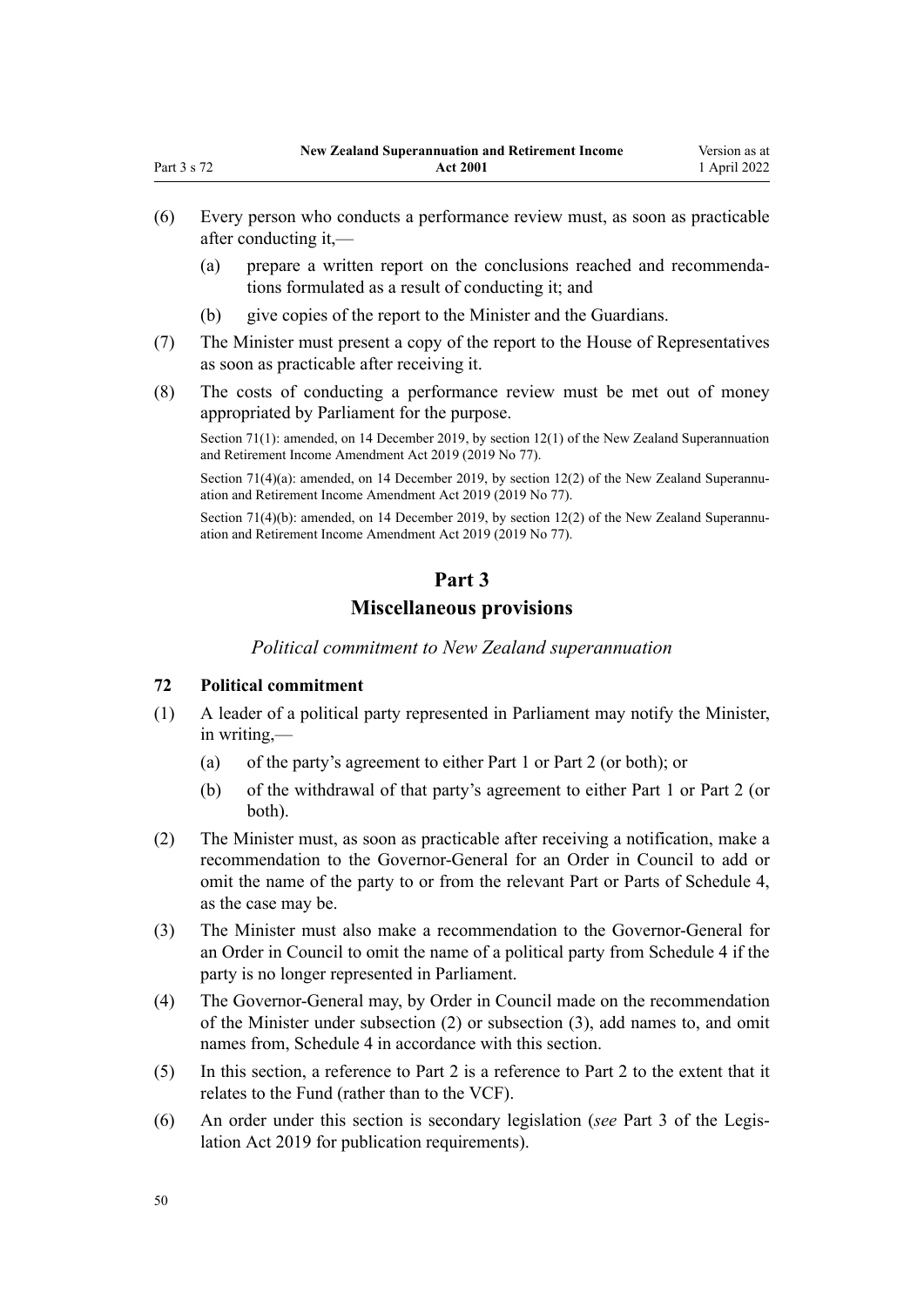| Legislation Act 2019 requirements for secondary legislation made under this section |                                                                                                  |                                    |  |  |
|-------------------------------------------------------------------------------------|--------------------------------------------------------------------------------------------------|------------------------------------|--|--|
| <b>Publication</b>                                                                  | PCO must publish it on the legislation website and notify LA19 s $69(1)(c)$<br>it in the Gazette |                                    |  |  |
| Presentation                                                                        | The Minister must present it to the House of<br>Representatives                                  | LA19 s 114, Sch 1<br>cl $32(1)(a)$ |  |  |
| <b>Disallowance</b>                                                                 | It may be disallowed by the House of Representatives                                             | LA19 ss 115, 116                   |  |  |
| This note is not part of the Act.                                                   |                                                                                                  |                                    |  |  |
|                                                                                     |                                                                                                  |                                    |  |  |

Section 72(5): inserted, on 14 December 2019, by [section 13](http://legislation.govt.nz/pdflink.aspx?id=LMS294699) of the New Zealand Superannuation and Retirement Income Amendment Act 2019 (2019 No 77).

Section 72(6): inserted, on 28 October 2021, by [section 3](http://legislation.govt.nz/pdflink.aspx?id=LMS268932) of the Secondary Legislation Act 2021 (2021 No 7).

## **73 Amendments to Act**

- (1) The Minister must, on the introduction into the House of Representatives of a Government Bill that proposes an amendment to this Act, bring to the attention of the House the consultation process that was followed in the formulation of the proposed amendment.
- (2) That statement must include (without limitation)—
	- (a) whether consultation has taken place with the parties that are in agree‐ ment with the Part proposed to be amended (as listed in [Schedule 4](#page-75-0)):
	- (b) whether consultation has taken place with the Guardians (to the extent that the amendment relates to [Part 2\)](#page-34-0):
	- (c) the results of the consultation.
- $(2A)$  Subsection  $(2)(a)$  relates to amendments to [Part 2](#page-34-0) to the extent that the amendments relate to the Fund (rather than to the VCF).
- (3) If the House of Representatives resolves that the balance in the Fund should be allocated to individual retirement accounts for all eligible contributors, the Guardians must report to the Minister and the Minister of Social Services and Employment, within 12 months of the date of the resolution, on the best means of allocating that balance to residents aged 18 or more having regard to the income tax paid by those individuals since 1 July 2001.

Section 73(2A): inserted, on 14 December 2019, by [section 14](http://legislation.govt.nz/pdflink.aspx?id=LMS294700) of the New Zealand Superannuation and Retirement Income Amendment Act 2019 (2019 No 77).

## *Amendments to other Acts*

## *[Repealed]*

Heading: repealed, on 25 January 2005, pursuant to [section 200](http://legislation.govt.nz/pdflink.aspx?id=DLM331111) of the Crown Entities Act 2004 (2004 No 115).

### **74 Amendment to Ombudsmen Act 1975**

## *[Repealed]*

Section 74: repealed, on 25 January 2005, by [section 200](http://legislation.govt.nz/pdflink.aspx?id=DLM331111) of the Crown Entities Act 2004 (2004 No 115).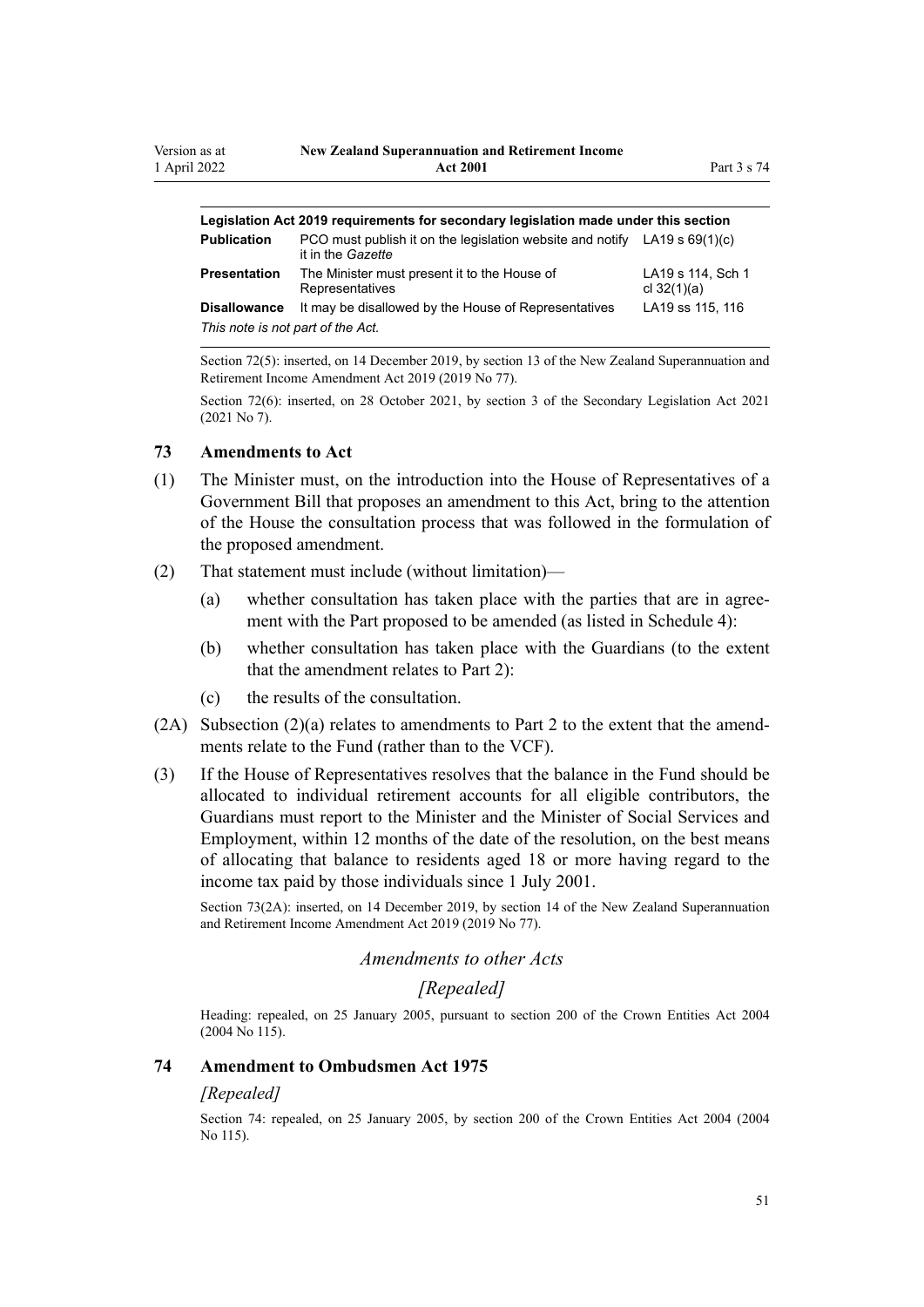## <span id="page-51-0"></span>**75 Amendments to Public Finance Act 1989**

### *[Repealed]*

Section 75: repealed, on 25 January 2005, by [section 200](http://legislation.govt.nz/pdflink.aspx?id=DLM331111) of the Crown Entities Act 2004 (2004 No 115).

## *Taxation*

## *[Repealed]*

Heading: repealed (with effect on 1 April 2011), on 29 August 2011 (applying for the 2011–12 and later income years), pursuant to [section 209](http://legislation.govt.nz/pdflink.aspx?id=DLM3389052) of the Taxation (Tax Administration and Remedial Matters) Act 2011 (2011 No 63).

## **76 Taxation of Fund and Guardians**

### *[Repealed]*

Section 76: repealed (with effect on 1 April 2011), on 29 August 2011 (applying for the 2011–12 and later income years), by [section 209](http://legislation.govt.nz/pdflink.aspx?id=DLM3389052) of the Taxation (Tax Administration and Remedial Matters) Act 2011 (2011 No 63).

*Consequential amendments and revocation*

## **77 Consequential amendments to other Acts**

The Acts specified in [Schedule 5](#page-76-0) are consequentially amended in the manner set out in that schedule.

### **78 Consequential revocation**

The Social Security (Disability Services) Regulations 1993 (SR 1993/250) are consequentially revoked.

### *Transitional and savings provision*

## **79 Transitional provision for existing New Zealand superannuation entitlements**

Every person who, immediately before the commencement of this section, was entitled to receive New Zealand superannuation entitlements under the [Social](http://legislation.govt.nz/pdflink.aspx?id=DLM359106) [Security Act 1964](http://legislation.govt.nz/pdflink.aspx?id=DLM359106) or the [Social Welfare \(Transitional Provisions\) Act 1990](http://legislation.govt.nz/pdflink.aspx?id=DLM203578) or the Social Security (Disability Services) Regulations 1993 is entitled to receive the corresponding New Zealand superannuation entitlements under [Part 1.](#page-10-0)

Compare: 1990 No 26 [s 7](http://legislation.govt.nz/pdflink.aspx?id=DLM204120)

## **79A References to Volunteer Service Abroad Incorporated**

The references in the following provisions to "Volunteer Service Abroad Incorporated" must for all purposes relating to the operation of those provisions be read as references to the body incorporated under the [Incorporated](http://legislation.govt.nz/pdflink.aspx?id=DLM175774) [Societies Act 1908](http://legislation.govt.nz/pdflink.aspx?id=DLM175774) on 8 April 1963 as "Volunteer Service Abroad Inc":

(a) section  $14(2)(e)$  of the Social Security Act 1964 (as inserted on 29 September 1969 by section 4 of the Social Security Amendment Act 1969,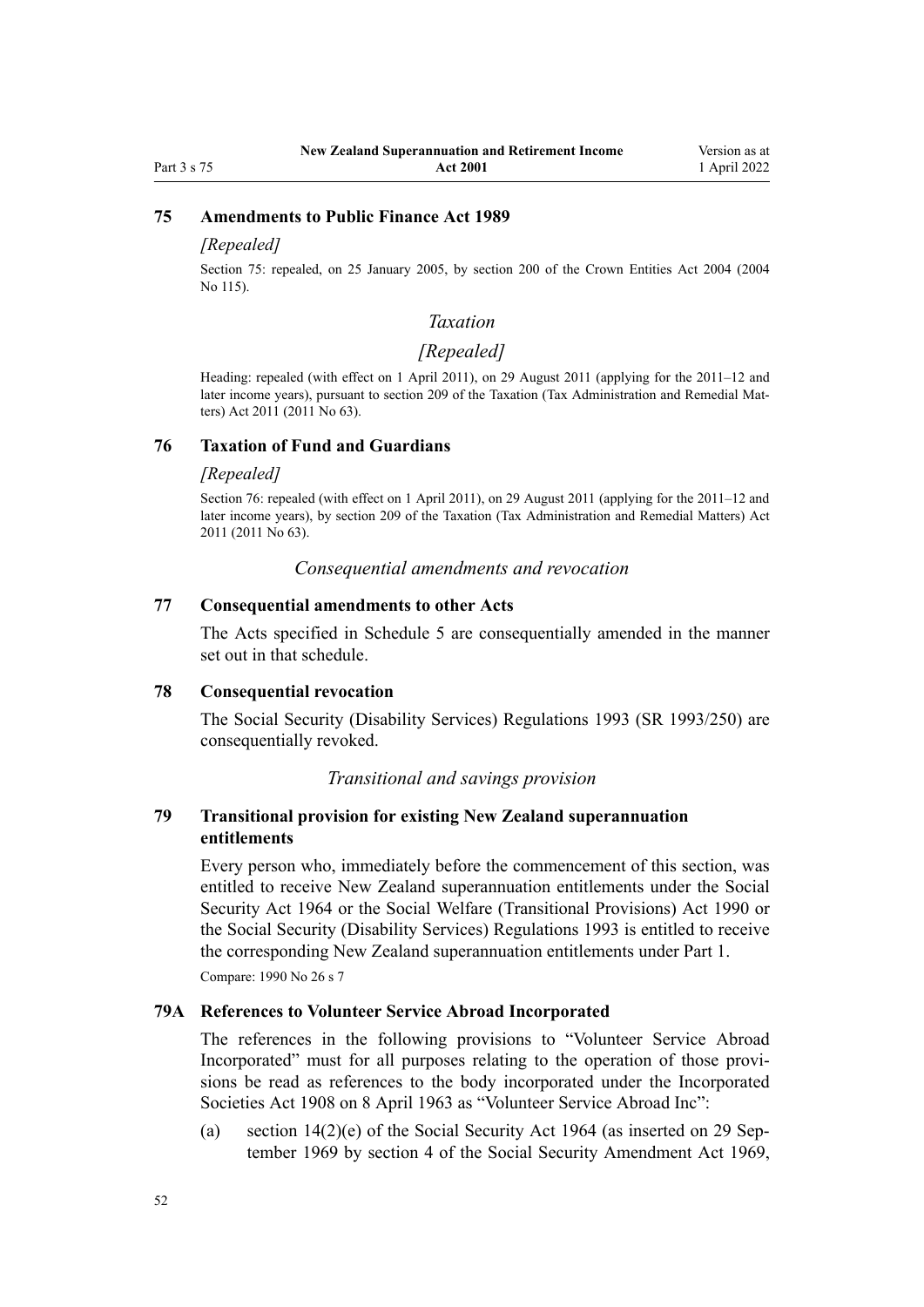<span id="page-52-0"></span>and repealed on 1 April 1990 by [section 14\(18\)](http://legislation.govt.nz/pdflink.aspx?id=DLM204161) of the Social Welfare (Transitional Provisions) Act 1990):

(b) [section 4\(2\)\(d\)](http://legislation.govt.nz/pdflink.aspx?id=DLM204107) of the Social Welfare (Transitional Provisions) Act 1990 (which commenced on 1 April 1990, and was repealed by [section 77](#page-51-0) of this Act on 12 October 2001).

Section 79A: inserted, on 25 February 2012, by [section 5](http://legislation.govt.nz/pdflink.aspx?id=DLM4014808) of the New Zealand Superannuation and Retirement Income Amendment Act 2012 (2012 No 16).

## **Part 4**

## **Retirement Commissioner**

Part 4: added, on 21 April 2005, by [section 7](http://legislation.govt.nz/pdflink.aspx?id=DLM346478) of the New Zealand Superannuation and Retirement Income Amendment Act 2005 (2005 No 42).

## **80 Purpose of this Part**

The purpose of this Part is to continue the office of the Retirement Commissioner and to set out the Commissioner's functions, powers, and duties.

Section 80: added, on 21 April 2005, by [section 7](http://legislation.govt.nz/pdflink.aspx?id=DLM346478) of the New Zealand Superannuation and Retirement Income Amendment Act 2005 (2005 No 42).

### **81 Interpretation of this Part and Schedule 6**

In this Part and in [Schedule 6](#page-78-0), the terms **Commissioner**, **Government**, and **Minister** have the meanings set out in [section 5A](#page-9-0).

Section 81: added, on 21 April 2005, by [section 7](http://legislation.govt.nz/pdflink.aspx?id=DLM346478) of the New Zealand Superannuation and Retirement Income Amendment Act 2005 (2005 No 42).

## *Provisions relating to constitution and appointment of Retirement Commissioner*

Heading: added, on 21 April 2005, by [section 7](http://legislation.govt.nz/pdflink.aspx?id=DLM346478) of the New Zealand Superannuation and Retirement Income Amendment Act 2005 (2005 No 42).

### **82 Retirement Commissioner**

- (1) There continues to be a Commissioner called the Retirement Commissioner.
- (2) The Commissioner continues to be a corporation sole.
- (3) The Commissioner is a Crown entity for the purposes of [section 7](http://legislation.govt.nz/pdflink.aspx?id=DLM329641) of the Crown Entities Act 2004.
- (4) The [Crown Entities Act 2004](http://legislation.govt.nz/pdflink.aspx?id=DLM329630) applies to the Commissioner except to the extent that this Act expressly applies otherwise.
- (5) The Commissioner is the board for the purposes of [section 10](http://legislation.govt.nz/pdflink.aspx?id=DLM329649) of that Act.

Section 82: added, on 21 April 2005, by [section 7](http://legislation.govt.nz/pdflink.aspx?id=DLM346478) of the New Zealand Superannuation and Retirement Income Amendment Act 2005 (2005 No 42).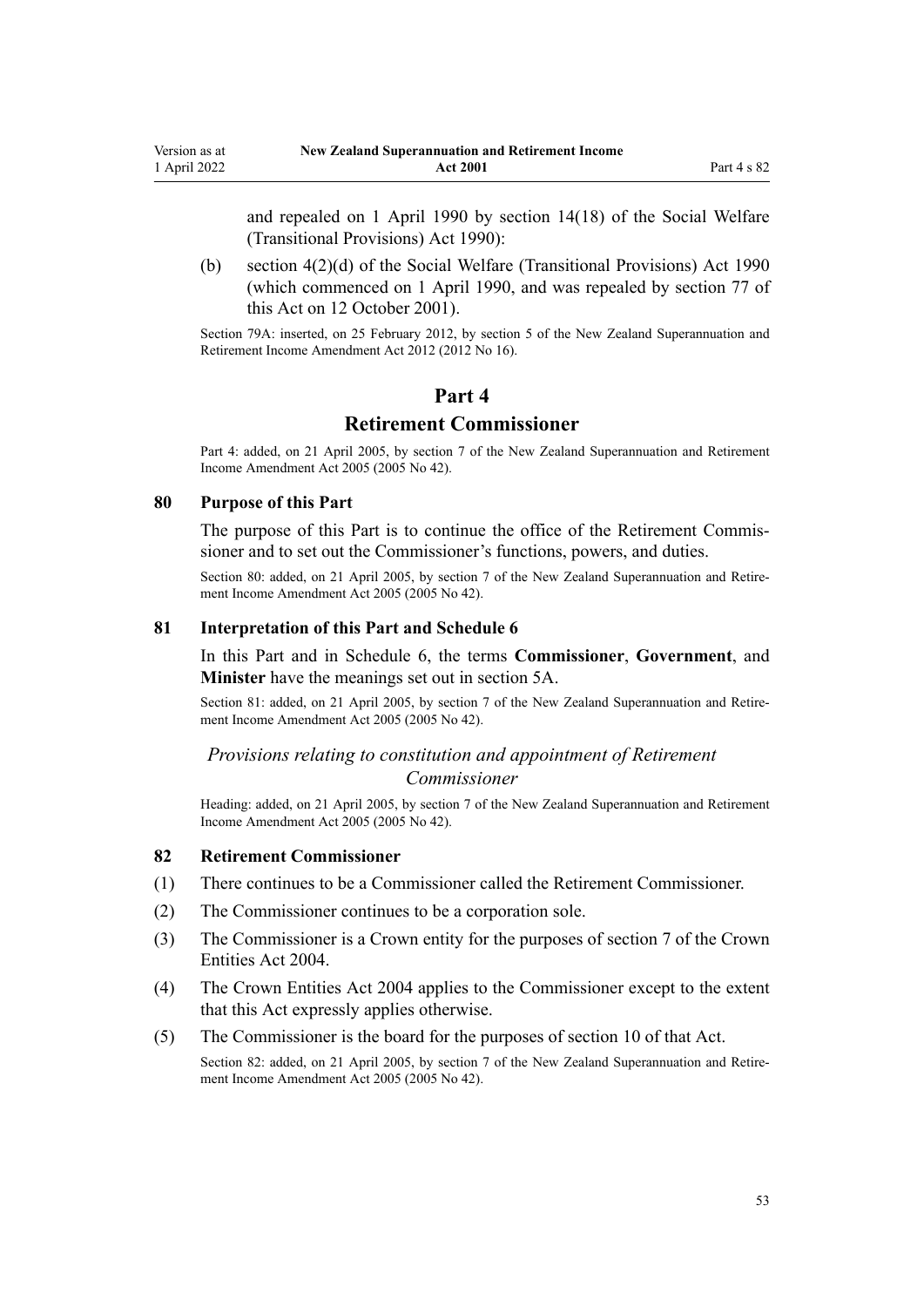## <span id="page-53-0"></span>Part 4 s 83

### *Functions, powers, and duties of Commissioner*

Heading: added, on 21 April 2005, by [section 7](http://legislation.govt.nz/pdflink.aspx?id=DLM346478) of the New Zealand Superannuation and Retirement Income Amendment Act 2005 (2005 No 42).

### **83 Functions**

The functions of the Commissioner are as follows:

- (a) to develop and promote methods of improving the effectiveness of the retirement income policies from time to time implemented by the Government of New Zealand, including the promotion of education about retirement income issues and the publication of information about those issues:
- (b) to monitor the effects of retirement income policies that are being imple‐ mented in New Zealand:
- (c) to review the retirement income policies being implemented by the Government and to report to the Minister by 31 December 2007 and at 3 yearly intervals thereafter, in accordance with [section 84](#page-54-0):
- (d) to advise on retirement income issues, when requested to do so by the Minister:
- (da) to promote education, and publish information, about financial matters to assist individuals to make financial decisions confidently and inform‐ edly:
- (db) to advise on financial capability issues, when requested to do so by the Minister:
- (e) to monitor the effectiveness of persons (whether referred to as ombuds‐ men or by any other term) who have been appointed (other than under statutory authority) to consider complaints and disputes about savings and investments; and to consider any issues addressed to the Commis‐ sioner by any such person and, if appropriate, to make recommendations to any person:
- (f) to collect and publish information for the purpose of enabling the fulfil‐ ment of any of the functions referred to in this section:
- (g) to perform such other functions as are conferred on the Commissioner by this Act or any other enactment:
- (h) to perform any additional function that the Minister directs under [section](http://legislation.govt.nz/pdflink.aspx?id=DLM330360) [112](http://legislation.govt.nz/pdflink.aspx?id=DLM330360) of the Crown Entities Act 2004.

Compare: 1993 No 148 s 6

Section 83: added, on 21 April 2005, by [section 7](http://legislation.govt.nz/pdflink.aspx?id=DLM346478) of the New Zealand Superannuation and Retirement Income Amendment Act 2005 (2005 No 42).

Section 83(da): inserted, on 30 May 2017, by [section 124\(1\)](http://legislation.govt.nz/pdflink.aspx?id=DLM6971839) of the Regulatory Systems (Commercial Matters) Amendment Act 2017 (2017 No 12).

Section 83(db): inserted, on 30 May 2017, by [section 124\(1\)](http://legislation.govt.nz/pdflink.aspx?id=DLM6971839) of the Regulatory Systems (Commercial Matters) Amendment Act 2017 (2017 No 12).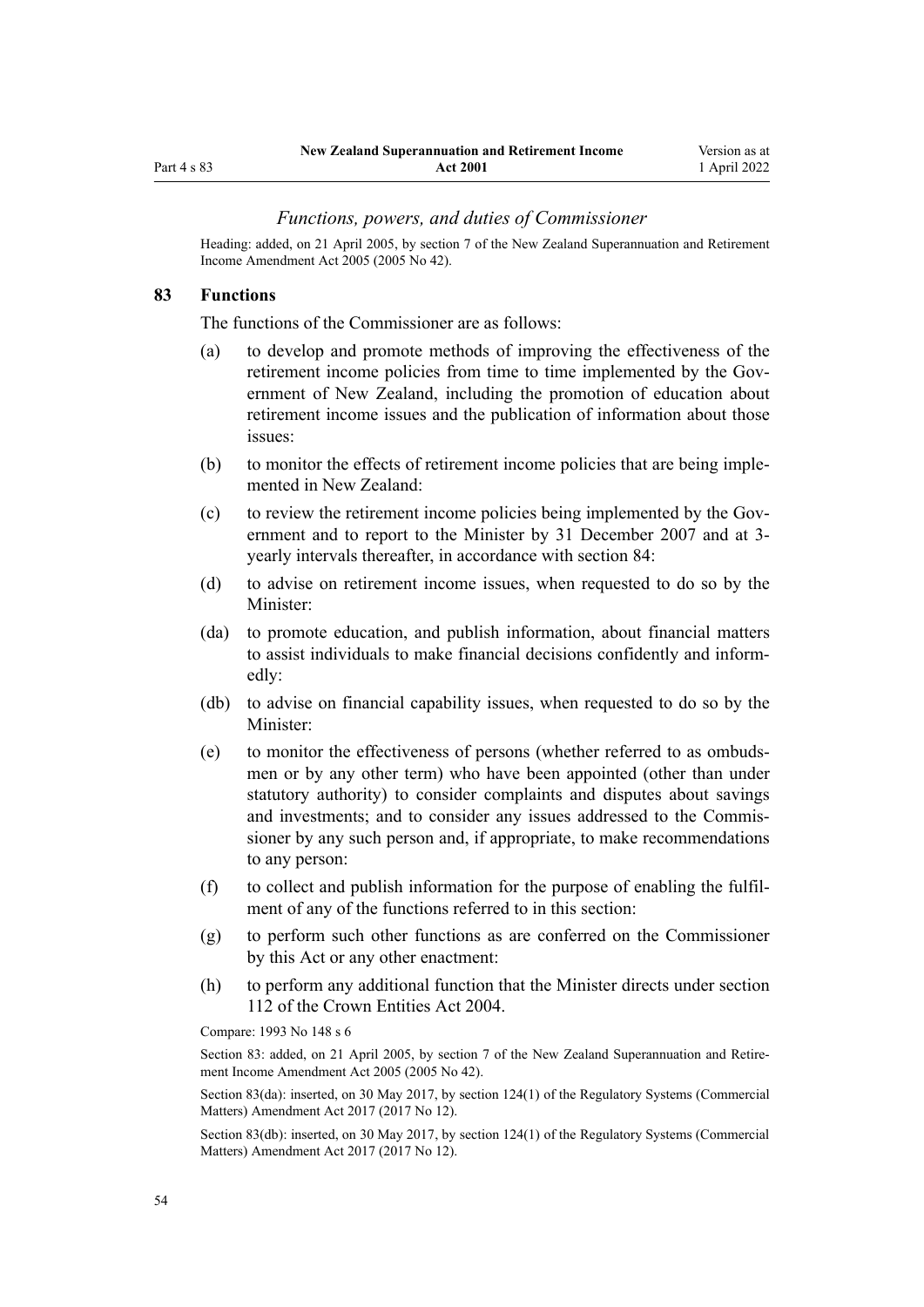<span id="page-54-0"></span>Section 83(h): inserted, on 30 May 2017, by [section 124\(2\)](http://legislation.govt.nz/pdflink.aspx?id=DLM6971839) of the Regulatory Systems (Commercial Matters) Amendment Act 2017 (2017 No 12).

### **84 Periodic reviews**

- (1) For each review to be conducted under [section 83\(c\),](#page-53-0) the Minister must, not later than 12 months before the date on which the review is required to be completed, specify, by notice in writing addressed to the Commissioner,—
	- (a) the aspects of retirement income policies being implemented by the Government of New Zealand that the review is required to address; and
	- (b) the topics to be discussed in the Commissioner's report.
- (2) Before giving a notice under subsection (1) the Minister must consult with the Commissioner about the matters to be included in it.
- (3) The Minister must, as soon as practicable after giving a notice under subsection (1), present a copy of that notice to the House of Representatives.
- (4) Each review conducted under section  $83(c)$  must address the aspects of retirement income policy required to be addressed by the notice relating to that review and the report must discuss the topics required to be discussed by that notice.
- (5) The Minister must, as soon as practicable after receiving a report under [section](#page-53-0) [83\(c\)](#page-53-0), present a copy of the report to the House of Representatives.

Section 84: added, on 21 April 2005, by [section 7](http://legislation.govt.nz/pdflink.aspx?id=DLM346478) of the New Zealand Superannuation and Retirement Income Amendment Act 2005 (2005 No 42).

## **85 Discretion in relation to performance and exercise of functions and powers**

- (1) Subject to the provisions of this Part and of any other enactment, the Commis‐ sioner has complete discretion in the performance or exercise, and the manner of the performance or exercise, of any function or power of the Commissioner.
- (2) Without limiting subsection (1), the Commissioner may at any time, if he or she considers it appropriate,—
	- (a) comment publicly on any matter relating to his or her functions; or
	- (b) deliver to the Minister a report in writing on any retirement income issues that he or she considers the Minister should be advised of.
- (3) The Minister must, as soon as practicable after receiving a report under subsec‐ tion (2)(b), present a copy of that report to the House of Representatives.

Section 85: added, on 21 April 2005, by [section 7](http://legislation.govt.nz/pdflink.aspx?id=DLM346478) of the New Zealand Superannuation and Retire‐ ment Income Amendment Act 2005 (2005 No 42).

### **86 Provisions applying to Commissioner**

The provisions in [Schedule 6](#page-78-0) apply to the Commissioner.

Section 86: added, on 21 April 2005, by [section 7](http://legislation.govt.nz/pdflink.aspx?id=DLM346478) of the New Zealand Superannuation and Retirement Income Amendment Act 2005 (2005 No 42).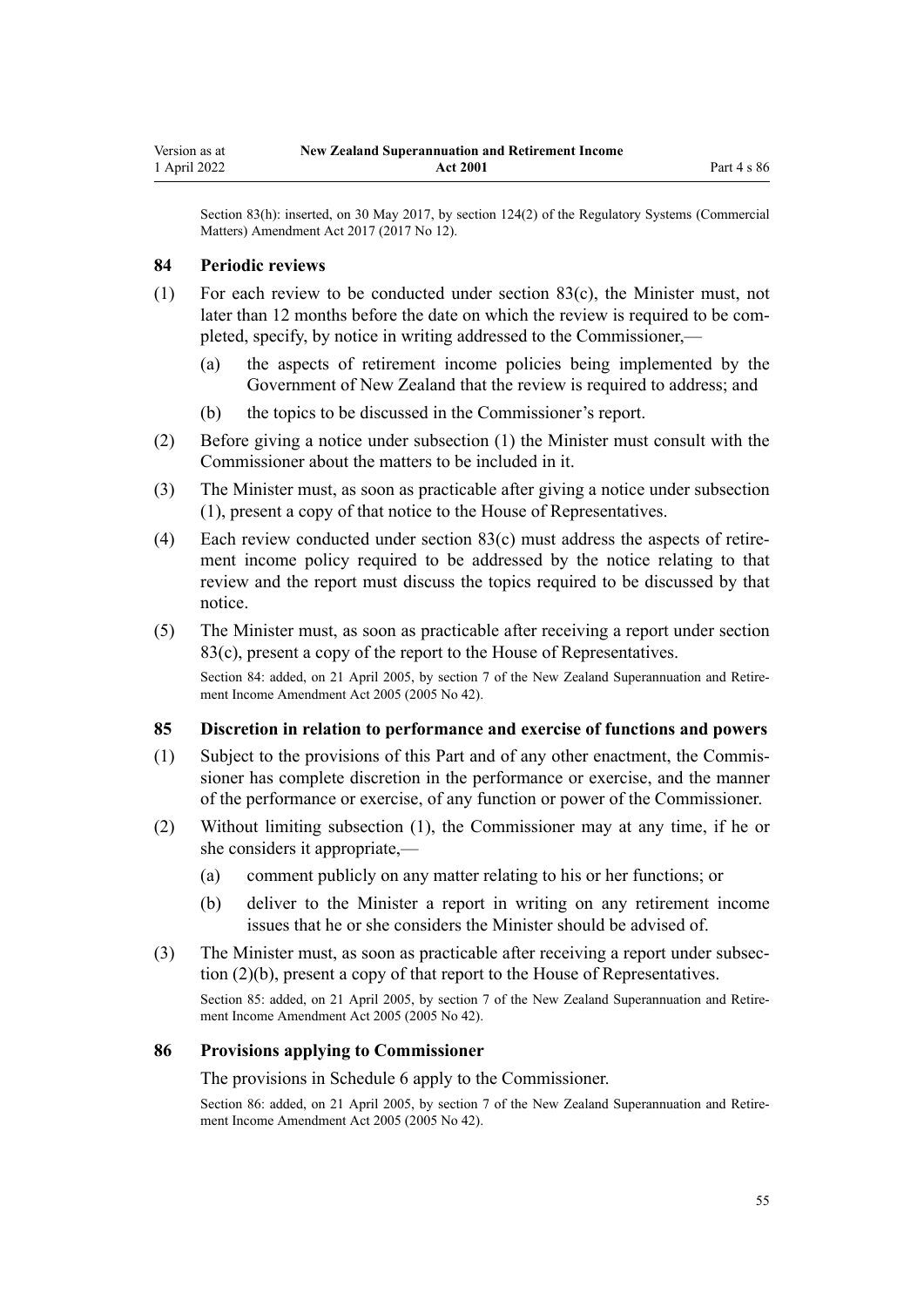### *Transitional and miscellaneous provisions*

Heading: added, on 21 April 2005, by [section 7](http://legislation.govt.nz/pdflink.aspx?id=DLM346478) of the New Zealand Superannuation and Retirement Income Amendment Act 2005 (2005 No 42).

## **87 Continuation of office, appointment of Commissioner, and employment of employees**

- (1) The office continued by [section 82](#page-52-0) is the office of Retirement Commissioner established by section 5 of the Retirement Income Act 1993, and, accordingly, every reference to the Retirement Commissioner in an enactment or document made before the commencement of this Part is a reference to the Retirement Commissioner continued by section 82.
- (2) On the commencement of this Part, the person who, immediately before that commencement, held office as Retirement Commissioner under the Retirement Income Act 1993 is to be taken to have been appointed as Commissioner under [section 28](http://legislation.govt.nz/pdflink.aspx?id=DLM329954) of the Crown Entities Act 2004—
	- (a) for a term that expires on 16 January 2010; and
	- (b) subject to the determination under the [Remuneration Authority Act 1977](http://legislation.govt.nz/pdflink.aspx?id=DLM15636) that applied to the person immediately before that commencement.
- (3) This Part does not affect the employment of any person who, immediately before the commencement of this Part, was an employee of the Retirement Commissioner.

Section 87: added, on 21 April 2005, by [section 7](http://legislation.govt.nz/pdflink.aspx?id=DLM346478) of the New Zealand Superannuation and Retirement Income Amendment Act 2005 (2005 No 42).

## **88 Application of this Part to matters commenced under Retirement Income Act 1993 or Retirement Villages Act 2003**

- (1) The Commissioner may continue or complete any act, matter, or thing com‐ menced by the Commissioner under the Retirement Income Act 1993 or the [Retirement Villages Act 2003](http://legislation.govt.nz/pdflink.aspx?id=DLM220364) but not completed on the commencement of this Part.
- (2) The provisions of this Part apply with all necessary modifications to the con‐ tinuation or completion of any act, matter, or thing referred to in subsection (1). Section 88: added, on 21 April 2005, by [section 7](http://legislation.govt.nz/pdflink.aspx?id=DLM346478) of the New Zealand Superannuation and Retirement Income Amendment Act 2005 (2005 No 42).

### **89 References to New Zealand Superannuation Act 2001**

Unless the context otherwise requires, any reference to the New Zealand Superannuation Act 2001 in any enactment, rule, order, agreement, deed, or document of any other kind in force on the commencement of this section must be read as a reference to the New Zealand Superannuation and Retirement Income Act 2001.

Section 89: added, on 21 April 2005, by [section 7](http://legislation.govt.nz/pdflink.aspx?id=DLM346478) of the New Zealand Superannuation and Retirement Income Amendment Act 2005 (2005 No 42).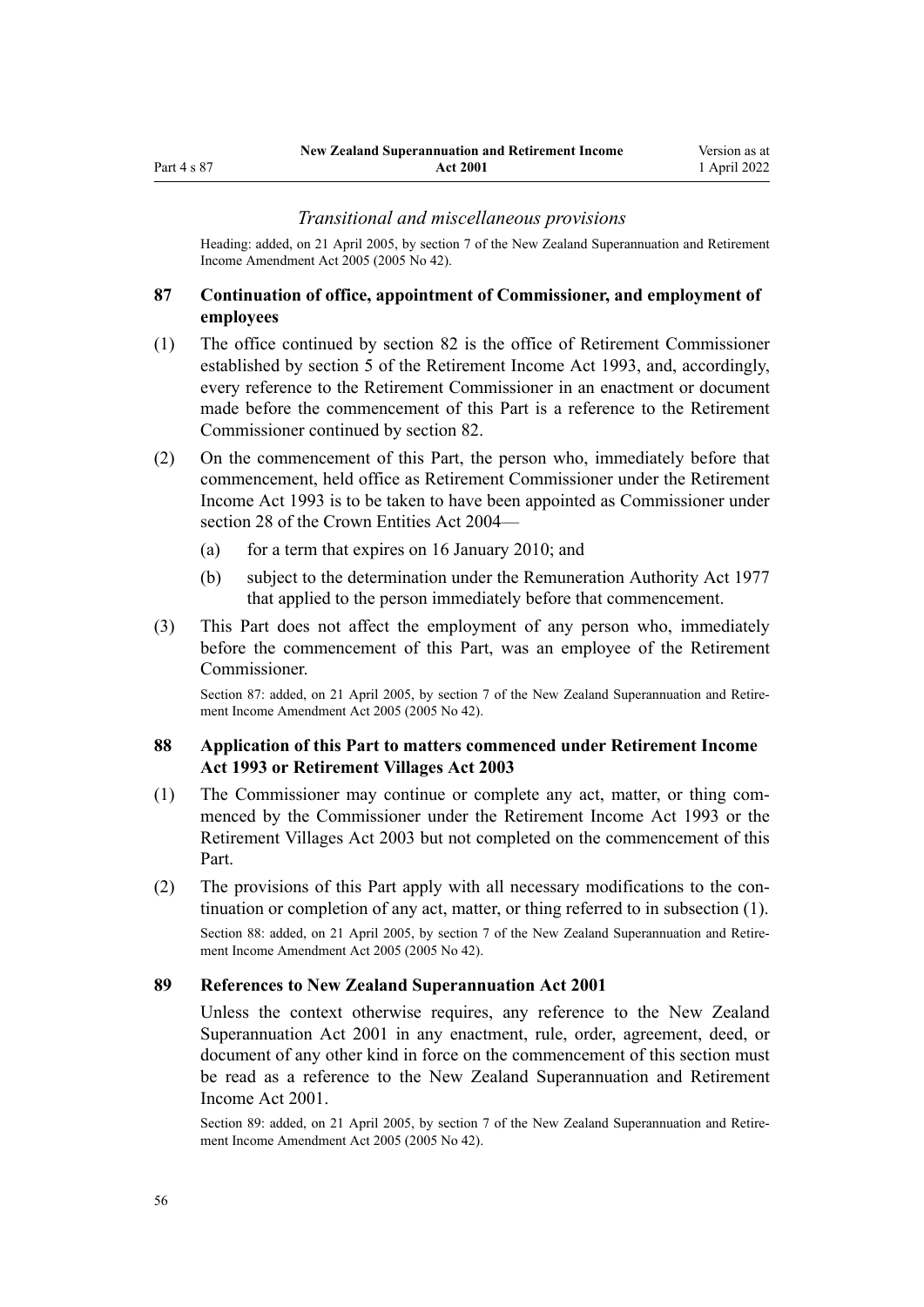# **Schedule 1AA**

## **Transitional, savings, and related provisions**

[s 5B](#page-9-0)

Schedule 1AA: inserted, on 21 January 2019, by [section 7](http://legislation.govt.nz/pdflink.aspx?id=LMS26071) of the Social Assistance (Residency Qualification) Legislation Act 2018 (2018 No 45).

## **Part 1**

# **Transitional, savings, and related provisions relating to Act as enacted or as amended prior to 2018**

## **1 Transitional, savings, and related provisions in body of Act**

In addition to the transitional, savings, and related provisions set out in this Schedule, other transitional, savings, and related provisions apply as set out in the body of this Act.

# **Part 2**

# **Provisions relating to Social Assistance (Residency Qualification) Legislation Act 2018**

## **2 Interpretation**

In this Part, **2018 Act** means the [Social Assistance \(Residency Qualification\)](http://legislation.govt.nz/pdflink.aspx?id=LMS26056) [Legislation Act 2018](http://legislation.govt.nz/pdflink.aspx?id=LMS26056).

### **3 Application of section 8(3)**

- (1) This clause applies to a person who, on or after the date on which the 2018 Act comes into force, applies for New Zealand superannuation.
- $(2)$  In determining whether the person has met the residential qualification in section  $8(3)$ , the person's residence and presence in any of the countries or the territory before the 2018 Act came into force must be taken into account.

Schedule 1AA clause 3 heading: amended, on 16 November 2021, by [section 13\(1\)](http://legislation.govt.nz/pdflink.aspx?id=LMS483607) of the New Zealand Superannuation and Retirement Income (Fair Residency) Amendment Act 2021 (2021 No 46). Schedule 1AA clause 3: amended, on 16 November 2021, by [section 13\(2\)](http://legislation.govt.nz/pdflink.aspx?id=LMS483607) of the New Zealand Superannuation and Retirement Income (Fair Residency) Amendment Act 2021 (2021 No 46).

## **Part 3**

# **Provisions relating to New Zealand Superannuation and Veteran's Pension Legislation Amendment Act 2020**

Schedule 1AA Part 3: inserted, on 9 November 2020, by [section 22](http://legislation.govt.nz/pdflink.aspx?id=LMS258314) of the New Zealand Superannuation and Veteran's Pension Legislation Amendment Act 2020 (2020 No 36).

### **4 Definitions**

In this Part,—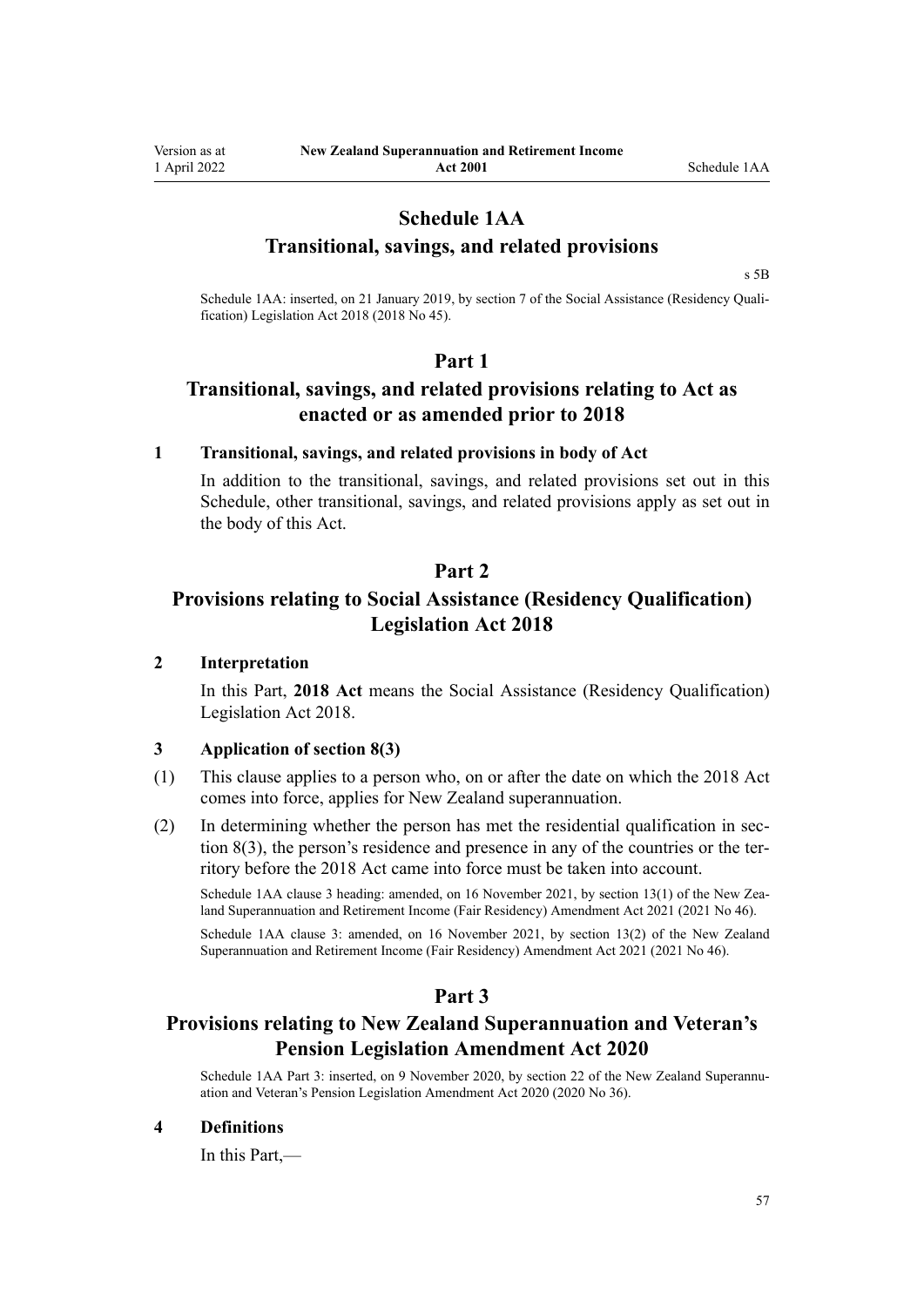**amending Act** means the [New Zealand Superannuation and Veteran's Pension](http://legislation.govt.nz/pdflink.aspx?id=LMS242765) [Legislation Amendment Act 2020](http://legislation.govt.nz/pdflink.aspx?id=LMS242765)

**commencement date** means 9 November 2020

Schedule 1AA

**non-standard couple rate** means either of the following kinds of rate:

- (a) a rate specified in clause 2 of [Schedule 1](#page-62-0) before the commencement date (which is the date on which that clause is repealed):
- (b) the relationship (partner not receiving superannuation or pension) rate

## **old law relating to employment of a person's spouse or partner** means—

- (a) section  $12(3)$  of this Act (as in force immediately before the commencement date); or
- (b) [section 172\(4\) and \(5\)](http://legislation.govt.nz/pdflink.aspx?id=DLM5640914) of the Veterans' Support Act 2014 (as in force immediately before the commencement date)

**relationship (partner not receiving superannuation or pension) rate** means the relationship (partner not receiving superannuation or pension) rate specified in regulations referred to in [section 169](http://legislation.govt.nz/pdflink.aspx?id=DLM5538031) of the Veterans' Support Act 2014.

Schedule 1AA clause 4: inserted, on 9 November 2020, by [section 22](http://legislation.govt.nz/pdflink.aspx?id=LMS258314) of the New Zealand Superannuation and Veteran's Pension Legislation Amendment Act 2020 (2020 No 36).

## *Treatment of periods of absence for purposes of residential qualification*

Heading: inserted, on 9 November 2020, by [section 22](http://legislation.govt.nz/pdflink.aspx?id=LMS258314) of the New Zealand Superannuation and Veteran's Pension Legislation Amendment Act 2020 (2020 No 36).

## **5 Residence and presence when engaged in missionary work**

- (1) For the purposes of section  $10(1)(a)$  (as inserted by the amending Act), a person who was absent from New Zealand for a period that began before the commencement date is taken to have been ordinarily resident in New Zealand immediately before that period if the person was born in New Zealand.
- (2) Section  $10(1)(c)$  (as inserted by the amending Act) does not apply to missionary work that began before the commencement date.

Schedule 1AA clause 5: inserted, on 9 November 2020, by [section 22](http://legislation.govt.nz/pdflink.aspx?id=LMS258314) of the New Zealand Superannuation and Veteran's Pension Legislation Amendment Act 2020 (2020 No 36).

### **6 Residence and presence when in overseas employment**

- (1) [Section 10A](#page-14-0) (as inserted by the amending Act) extends to a person who made an application for New Zealand superannuation or a veteran's pension, before the commencement date, that is finally determined on or after that date.
- (2) Anything done during the period of validation (for example, the granting or payment of New Zealand superannuation or a veteran's pension) that was not validly done, but would have been validly done had [section 10A](#page-14-0) (as inserted by the amending Act) been in force when the thing was done is validated.
- (3) In this clause, **period of validation** means the period beginning on 26 Novem‐ ber 2018 and ending with the close of 8 November 2020.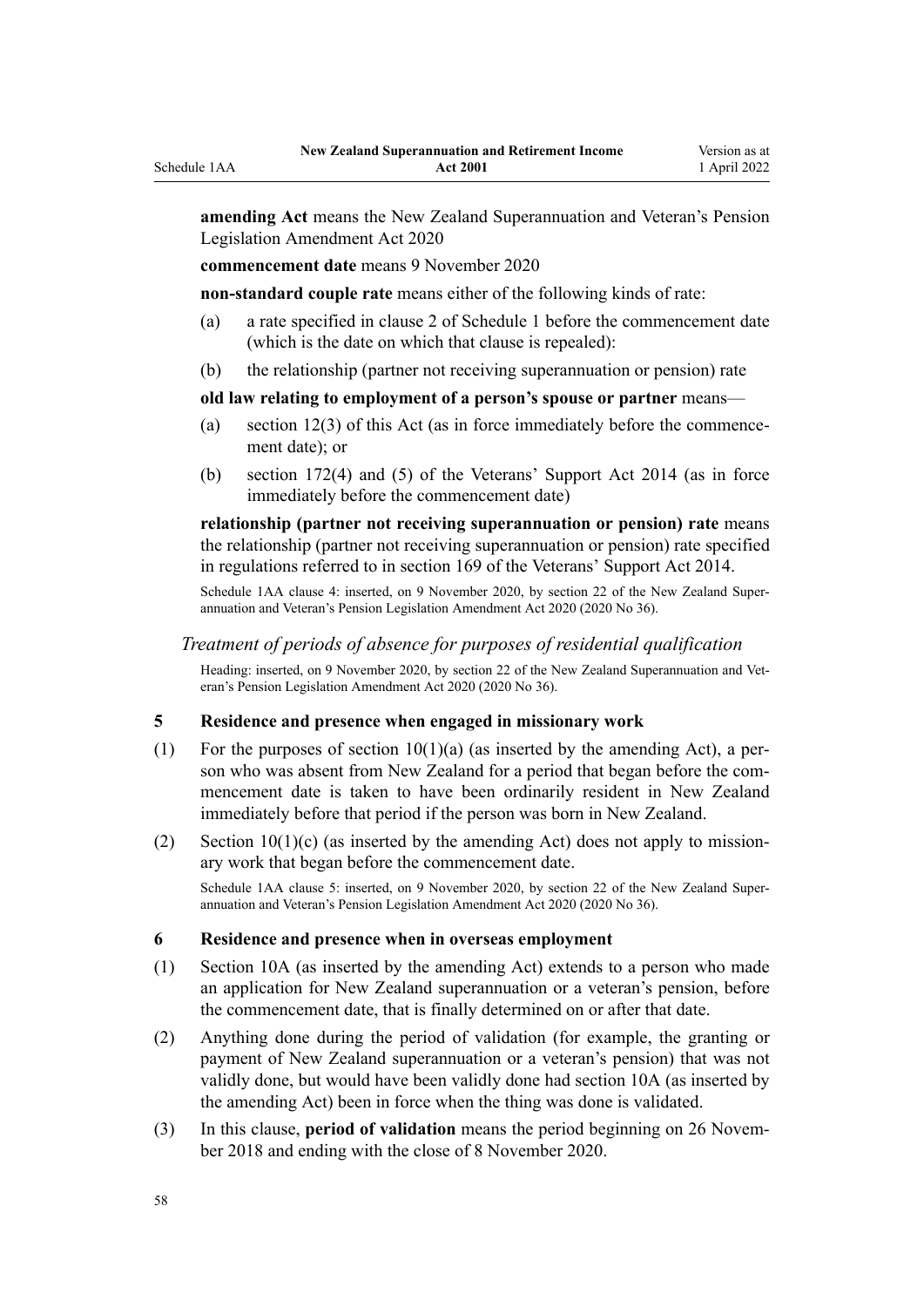<span id="page-58-0"></span>Schedule 1AA clause 6: inserted, on 9 November 2020, by [section 22](http://legislation.govt.nz/pdflink.aspx?id=LMS258314) of the New Zealand Superannuation and Veteran's Pension Legislation Amendment Act 2020 (2020 No 36).

### *Generally abolished rate for person with non-qualifying spouse or partner*

Heading: inserted, on 9 November 2020, by [section 22](http://legislation.govt.nz/pdflink.aspx?id=LMS258314) of the New Zealand Superannuation and Veteran's Pension Legislation Amendment Act 2020 (2020 No 36).

### **7 General**

- (1) A rate specified in clause 1 of [Part 2](#page-63-0) of Schedule 1 is the appropriate rate of New Zealand superannuation payable to a person only if—
	- (a) the person is married or in a civil union or in a de facto relationship; and
	- (b) immediately before the commencement date, an election of the person to receive New Zealand superannuation, or a veteran's pension, at a nonstandard couple rate was in effect (*see* [clauses 8 to 10\)](#page-59-0); and
	- (c) the person is not barred from receiving New Zealand superannuation at a rate specified in clause 1 of [Part 2](#page-63-0) of Schedule 1.
- (2) A person is **barred** from receiving New Zealand superannuation at a rate spe‐ cified in clause 1 of [Part 2](#page-63-0) of Schedule 1 if,—
	- (a) at any time on or after the commencement date, the person's spouse or partner is entitled to receive New Zealand superannuation or a veteran's pension; or
	- (b) at any time on or after the commencement date, the person elects to no longer receive—
		- (i) New Zealand superannuation at the rate specified in that clause and does not elect, on the same date, to receive a veteran's pension at the relationship (partner not receiving superannuation or pension) rate; or
		- (ii) a veteran's pension at the relationship (partner not receiving superannuation or pension) rate and does not elect, on the same date, to receive New Zealand superannuation at the rate specified in that clause; or
	- (c) at any time on or after the commencement date, the person who was the person's spouse or partner immediately before the commencement date—
		- (i) ceases to be the person's spouse and does not, on the date of ceas‐ ing to be the person's spouse, become the person's civil union partner; or
		- (ii) ceases to be the person's civil union partner and does not, on the date of ceasing to be the person's civil union partner, become the person's spouse; or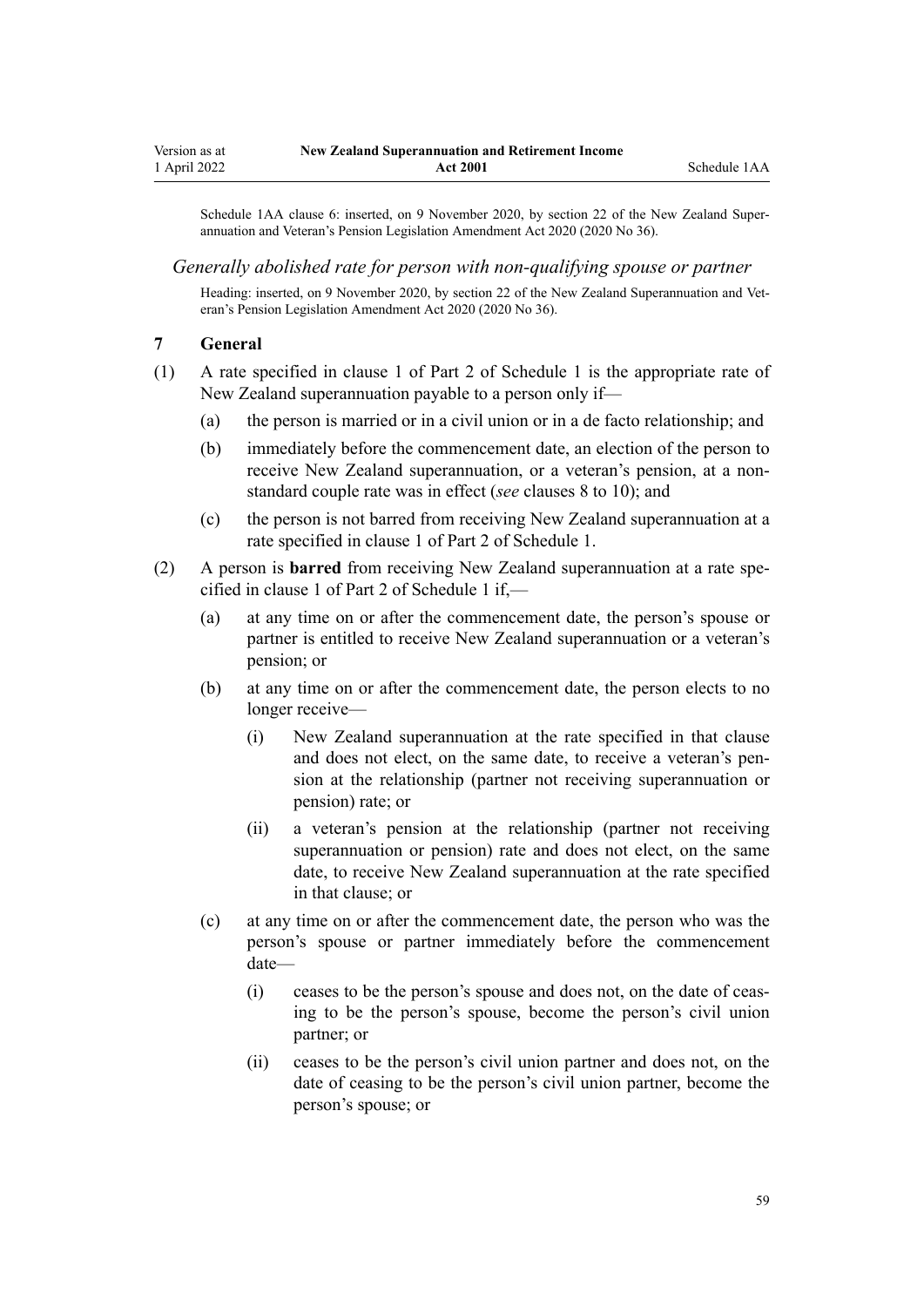- <span id="page-59-0"></span>(iii) ceases to be the person's de facto partner and does not, on the date of ceasing to be the person's de facto partner, become the person's spouse or civil union partner; or
- (d) on a specified date, the person was or is absent from New Zealand and, because of that absence,—
	- (i) is not authorised under [Part 1](#page-10-0) of this Act or [Part 6](http://legislation.govt.nz/pdflink.aspx?id=DLM5537987) of the Veterans' Support Act 2014 to be paid New Zealand superannuation or a veteran's pension for that date; or
	- (ii) is authorised to be paid New Zealand superannuation or a veter‐ an's pension for that date but only at a reduced rate; or
- (e) on a specified date, the person was or is in custody in prison, in custody on remand, or an escapee from prison, and both of the following apply:
	- (i) because of the operation of [section 217](http://legislation.govt.nz/pdflink.aspx?id=DLM6783577) of the Social Security Act 2018, New Zealand superannuation or a veteran's pension is not payable to the person for that date:
	- (ii) the person, the person's spouse or partner, or another person is not authorised under [section 218](http://legislation.govt.nz/pdflink.aspx?id=DLM6783583) of the Social Security Act 2018 to be paid all or any part of the New Zealand superannuation or veter‐ an's pension for that date.
- (3) In this clause,—

**non-standard couple rate** means any of the following kinds of rate:

- (a) a rate specified in clause 2 of [Schedule 1](#page-62-0) before the commencement date (which is the date on which that clause was repealed):
- (b) the relationship (partner not receiving superannuation or pension) rate:
- (c) a rate specified in clause 2 of [Schedule 1](http://legislation.govt.nz/pdflink.aspx?id=DLM204572) of the Social Welfare (Transi‐ tional Provisions) Act 1990 before the repeal of that schedule on 15 April 2003:
- (d) a rate specified in clause 2(b) of [Schedule 11](http://legislation.govt.nz/pdflink.aspx?id=DLM286347) of the War Pensions Act 1954 before the repeal of that schedule on 7 December 2014

**specified date** means the close of 8 November 2020 or any time after that date.

Schedule 1AA clause 7: inserted, on 9 November 2020, by [section 22](http://legislation.govt.nz/pdflink.aspx?id=LMS258314) of the New Zealand Superannuation and Veteran's Pension Legislation Amendment Act 2020 (2020 No 36).

## **8 Treatment of elections**

(1) For the purposes of clause  $7(1)(b)$  of this schedule and clause  $22(1)(d)$  of Schedule 1 of the Veterans' Support Act 2014, an election of a person to receive New Zealand superannuation, or a veteran's pension, at a non-standard couple rate must be treated as being in effect immediately before the commencement date if—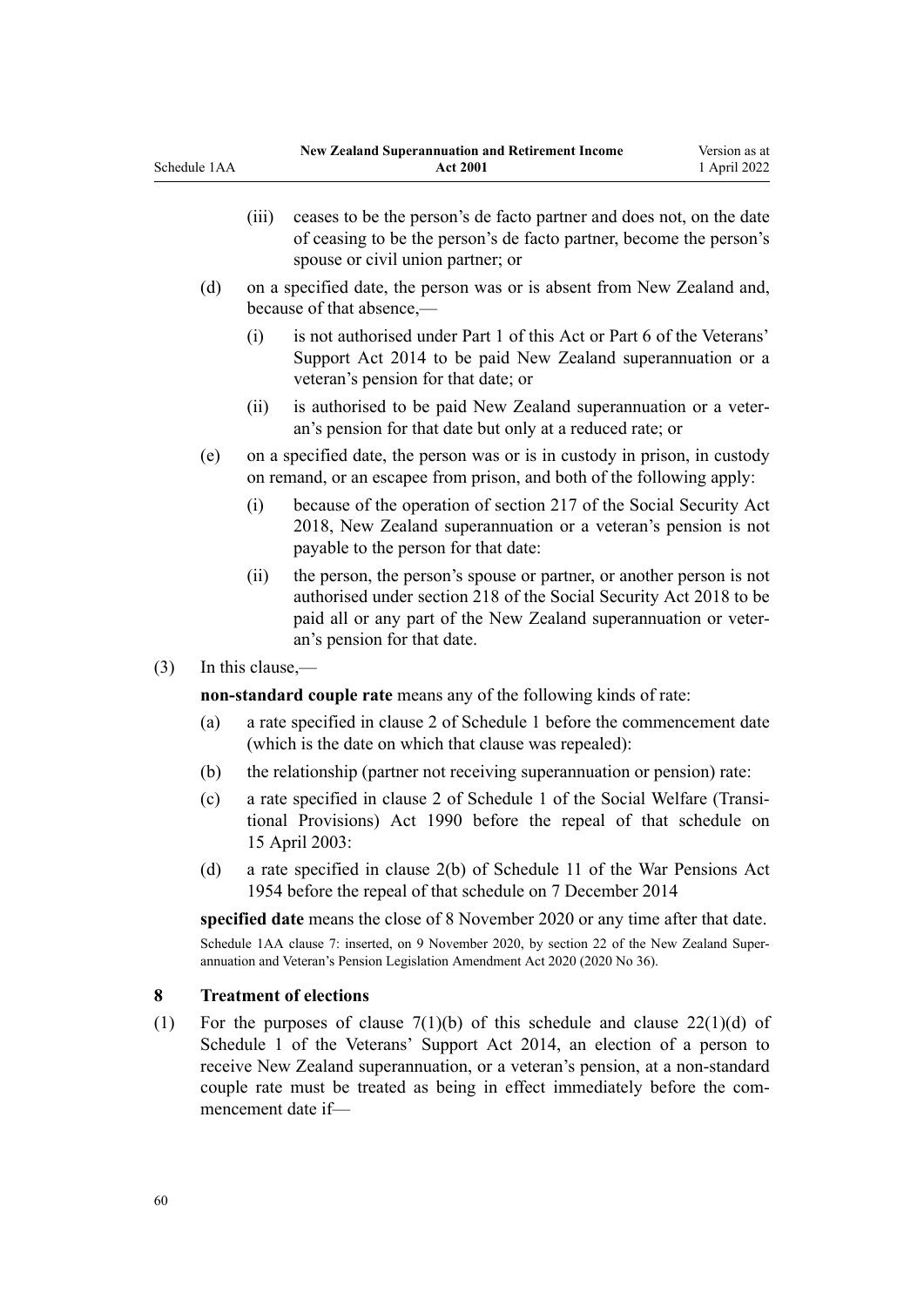<span id="page-60-0"></span>

| Version as at | <b>New Zealand Superannuation and Retirement Income</b> |              |  |
|---------------|---------------------------------------------------------|--------------|--|
| 1 April 2022  | <b>Act 2001</b>                                         | Schedule 1AA |  |

- (a) an election to receive New Zealand superannuation, or a veteran's pension, at the non-standard couple rate was made before the commencement date; and
- (b) the person who made the election did not, after making it,—
	- (i) cease to be entitled to receive New Zealand superannuation at a non-standard couple rate or a standard couple rate because the person ceased to be married or in a civil union or in a de facto relationship; or
	- (ii) cease to be entitled to receive New Zealand superannuation at a non-standard couple rate because the person's spouse or partner became entitled to receive New Zealand superannuation or a veteran's pension; or
	- (iii) elect to receive New Zealand superannuation, or a veteran's pen‐ sion, at a standard couple rate; and
- (c) the old law relating to employment of the person's spouse or partner did not operate to prevent the election being in effect immediately before the commencement date.
- (2) Nothing in this clause limits clause 9 or [10.](#page-61-0)
- (3) In this clause,—

**non-standard couple rate** has the same meaning as in [clause 7\(3\)](#page-58-0)

**standard couple rate** means a rate, other than a non-standard couple rate, of New Zealand superannuation or of a veteran's pension prescribed before the commencement date for a person who is married or in a civil union or in a de facto relationship.

Schedule 1AA clause 8: inserted, on 9 November 2020, by [section 22](http://legislation.govt.nz/pdflink.aspx?id=LMS258314) of the New Zealand Superannuation and Veteran's Pension Legislation Amendment Act 2020 (2020 No 36).

## **9 When elections included in pending applications take effect**

- (1) This clause applies to an election of a person to receive New Zealand super‐ annuation, or a veteran's pension, at a non-standard couple rate that is included in a pending application for New Zealand superannuation or a veteran's pension.
- (2) For the purposes of clause  $7(1)(b)$  of this schedule and clause  $22(1)(d)$  of Schedule 1 of the Veterans' Support Act 2014, the election may be treated as being in effect immediately before the commencement date only if the New Zealand superannuation or veteran's pension commences on or before that date. (*See* [section 11](#page-15-0) of this Act, [section 168](http://legislation.govt.nz/pdflink.aspx?id=DLM5538030) of the Veterans' Support Act 2014, and [section 317](http://legislation.govt.nz/pdflink.aspx?id=DLM6783789) of the Social Security Act 2018.)
- (3) The election must be treated as taking effect,—
	- (a) except as provided by paragraph (b), on the date on which the New Zealand superannuation or veteran's pension commences; or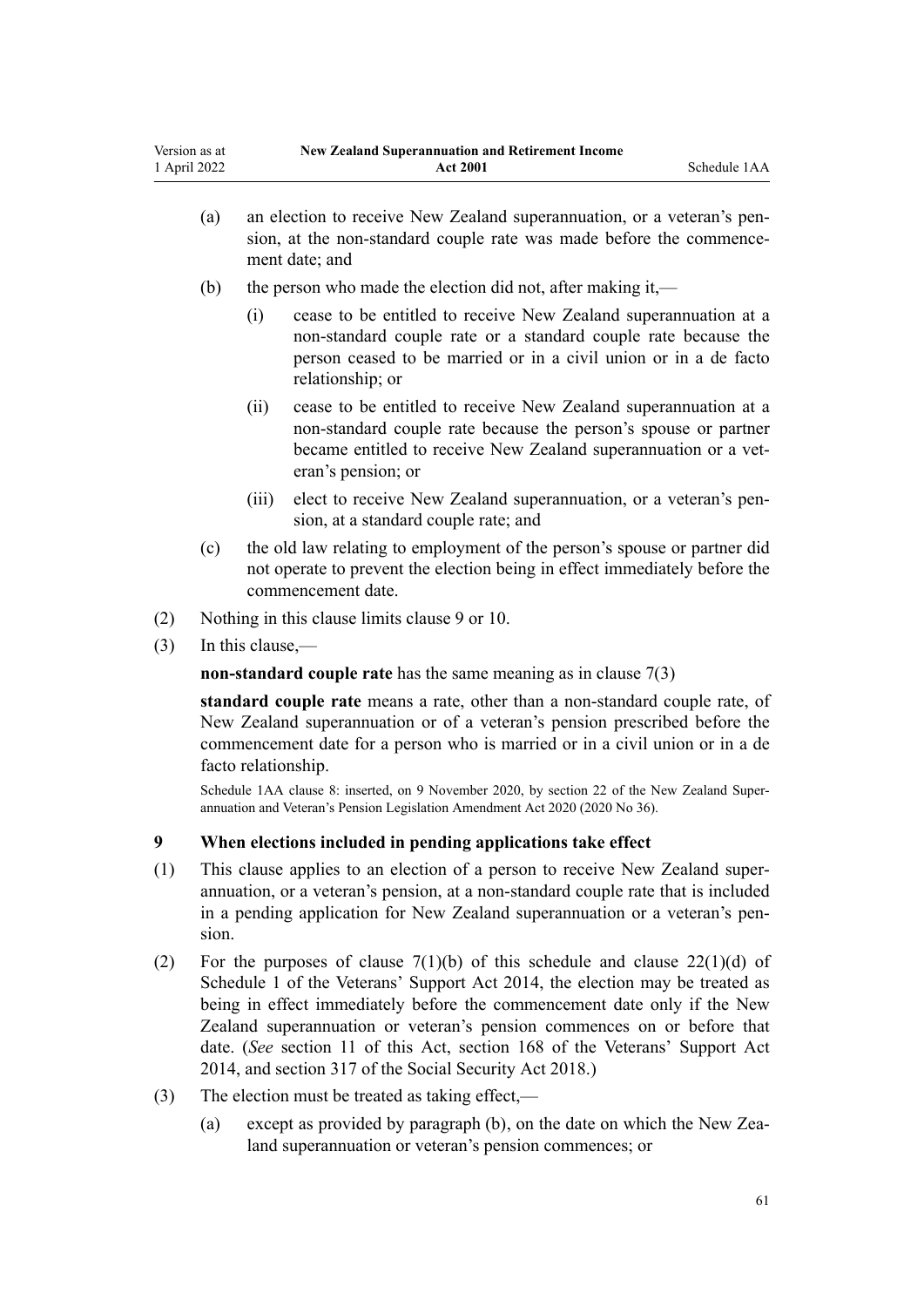- <span id="page-61-0"></span>(b) if the old law relating to employment of the person's spouse or partner applied to the election, on the date on which the New Zealand superannuation or veteran's pension commences or the date determined under that old law (whichever is the later).
- (4) Subclause (3) applies only to the extent that it treats the election as taking effect before the commencement date.
- (5) In this clause, **pending application** means an application for New Zealand superannuation or a veteran's pension that,—
	- (a) immediately before the commencement date, had not been finally deter‐ mined or withdrawn; and
	- (b) on or after the commencement date, is finally determined by granting the application.

Schedule 1AA clause 9: inserted, on 9 November 2020, by [section 22](http://legislation.govt.nz/pdflink.aspx?id=LMS258314) of the New Zealand Superannuation and Veteran's Pension Legislation Amendment Act 2020 (2020 No 36).

## **10 When other elections not processed before commencement date take effect**

- (1) This clause applies to an election of a person to receive New Zealand super‐ annuation, or a veteran's pension, at a non-standard couple rate (other than an election to which [clause 9](#page-60-0) applies) that, immediately before the commencement date, had been received but not yet processed by the department.
- (2) For the purposes of clause  $7(1)(b)$  of this schedule and clause  $22(1)(d)$  of Schedule 1 of the Veterans' Support Act 2014, the election is to be treated as taking effect,—
	- (a) except as provided by paragraph (b), on the date on which the election was received by the department; or
	- (b) if the old law relating to employment of the person's spouse or partner applied to the election, on the date on which the election was received by the department or the date determined under that old law (whichever is the later).
- (3) In this clause, **department**,—
	- (a) in the case of an election to receive New Zealand superannuation, has the same meaning as in section 4; and
	- (b) in the case of an election to receive a veteran's pension,—
		- (i) except as provided by subparagraph (ii), means Veterans' Affairs New Zealand; or
		- (ii) has the same meaning as in [section 4](#page-5-0) if an applicable delegation is in force under [section 160](http://legislation.govt.nz/pdflink.aspx?id=DLM5538022) of the Veterans' Support Act 2014.

Schedule 1AA clause 10: inserted, on 9 November 2020, by [section 22](http://legislation.govt.nz/pdflink.aspx?id=LMS258314) of the New Zealand Super– annuation and Veteran's Pension Legislation Amendment Act 2020 (2020 No 36).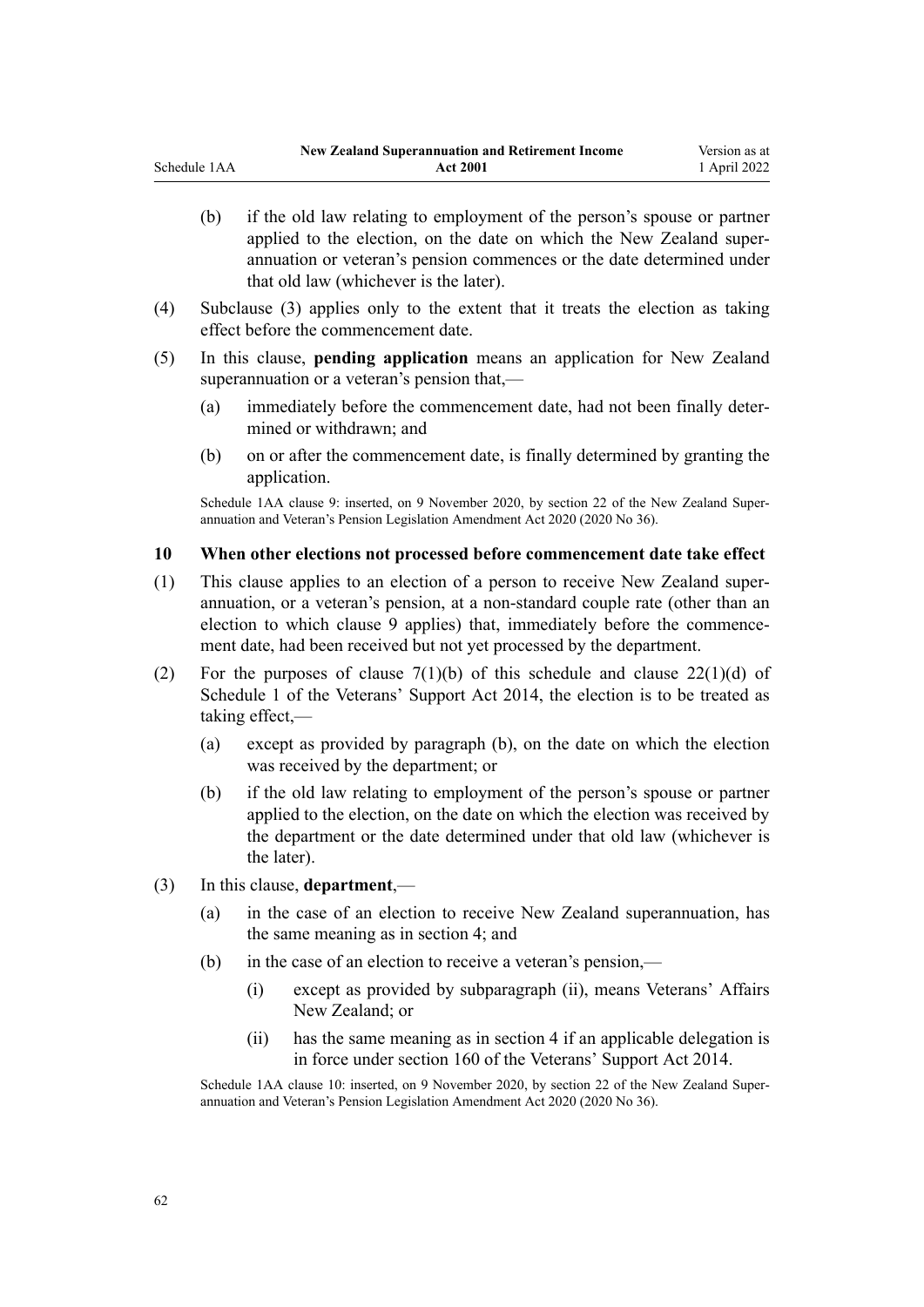# <span id="page-62-0"></span>**Schedule 1 New Zealand superannuation entitlements**

[ss 12,](#page-15-0) [19](#page-21-0), [26,](#page-25-0) [32](#page-32-0), [cl 7](#page-58-0) of Sch 1AA

**\$**

## **Part 1**

## **Rates generally**

The following rates are before deduction of tax:

| (a) | to a single person who is living alone     | \$538.24 a week |
|-----|--------------------------------------------|-----------------|
| (b) | to a single person who is not living alone | \$495.10 a week |
| (c) | to a person who is married or in a civil   | \$408.66 a week |
|     | union or in a de facto relationship        |                 |

- 2 *[Repealed]*
- 3 Hospital rate payable under [section 19](#page-21-0) to a per‐ son who is married or in a civil union or in a de facto relationship and who has no dependent children, or a single person, who receives New Zealand superannuation

An amount that, after income tax is deducted under tax code M (as sta‐ ted in schedule 5, part A, [clause 4](http://legislation.govt.nz/pdflink.aspx?id=LMS195594), table row 1 of the Tax Administration Act 1994) is equal to \$49.33 a week

Schedule 1 heading: amended, on 9 November 2020, by [section 23\(1\)](http://legislation.govt.nz/pdflink.aspx?id=LMS242822) of the New Zealand Super– annuation and Veteran's Pension Legislation Amendment Act 2020 (2020 No 36).

Schedule 1 heading: amended, on 9 November 2020, by [section 23\(2\)](http://legislation.govt.nz/pdflink.aspx?id=LMS242822) of the New Zealand Superannuation and Veteran's Pension Legislation Amendment Act 2020 (2020 No 36).

Schedule 1 Part 1 heading: inserted, on 9 November 2020, by [section 23\(3\)](http://legislation.govt.nz/pdflink.aspx?id=LMS242822) of the New Zealand Superannuation and Veteran's Pension Legislation Amendment Act 2020 (2020 No 36).

Schedule 1 Part 1 clause 1(a): amended, on 1 April 2022, by [clause 7](http://legislation.govt.nz/pdflink.aspx?id=LMS645826) of the Social Security (Rates of Benefits and Allowances) Order 2022 (SL 2022/28).

Schedule 1 Part 1 clause 1(a): amended, on 9 November 2020, by [section 23\(4\)](http://legislation.govt.nz/pdflink.aspx?id=LMS242822) of the New Zealand Superannuation and Veteran's Pension Legislation Amendment Act 2020 (2020 No 36).

Schedule 1 Part 1 clause 1(a): amended, on 26 April 2005, by [section 3](http://legislation.govt.nz/pdflink.aspx?id=DLM336342) of the New Zealand Superannuation Amendment Act 2005 (2005 No 17).

Schedule 1 Part 1 clause 1(b): amended, on 1 April 2022, by [clause 7](http://legislation.govt.nz/pdflink.aspx?id=LMS645826) of the Social Security (Rates of Benefits and Allowances) Order 2022 (SL 2022/28).

Schedule 1 Part 1 clause 1(b): amended, on 9 November 2020, by [section 23\(5\)](http://legislation.govt.nz/pdflink.aspx?id=LMS242822) of the New Zealand Superannuation and Veteran's Pension Legislation Amendment Act 2020 (2020 No 36).

Schedule 1 Part 1 clause 1(b): amended, on 26 April 2005, by [section 3](http://legislation.govt.nz/pdflink.aspx?id=DLM336342) of the New Zealand Superannuation Amendment Act 2005 (2005 No 17).

Schedule 1 Part 1 clause 1(c): amended, on 1 April 2022, by [clause 7](http://legislation.govt.nz/pdflink.aspx?id=LMS645826) of the Social Security (Rates of Benefits and Allowances) Order 2022 (SL 2022/28).

Schedule 1 Part 1 clause 1(c): amended, on 1 April 2007, by [section 4](http://legislation.govt.nz/pdflink.aspx?id=DLM336343) of the New Zealand Superannuation Amendment Act 2005 (2005 No 17).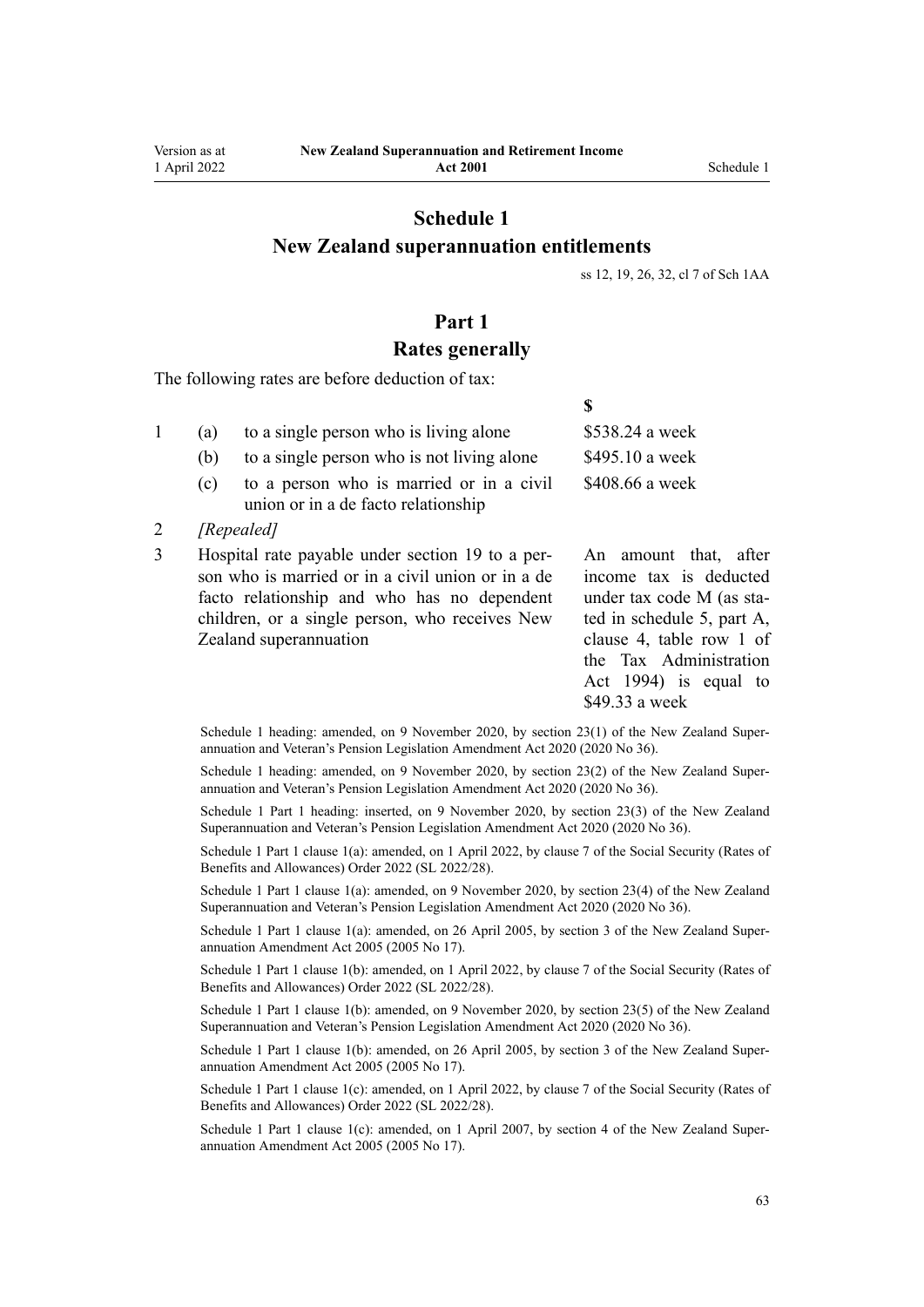Schedule 1 Part 1 clause 1(c): amended, on 26 April 2005, by [section 3](http://legislation.govt.nz/pdflink.aspx?id=DLM336342) of the New Zealand Superannuation Amendment Act 2005 (2005 No 17).

Schedule 1 Part 1 clause 2: repealed, on 9 November 2020, by [section 23\(6\)](http://legislation.govt.nz/pdflink.aspx?id=LMS242822) of the New Zealand Superannuation and Veteran's Pension Legislation Amendment Act 2020 (2020 No 36).

Schedule 1 Part 1 clause 3: amended, on 1 April 2022, by [clause 7](http://legislation.govt.nz/pdflink.aspx?id=LMS645826) of the Social Security (Rates of Benefits and Allowances) Order 2022 (SL 2022/28).

Schedule 1 Part 1 clause 3: amended, on 1 April 2019, by [section 259](http://legislation.govt.nz/pdflink.aspx?id=LMS12363) of the Taxation (Annual Rates for 2017–18, Employment and Investment Income, and Remedial Matters) Act 2018 (2018 No 5).

Schedule 1 Part 1 clause 3: amended, on 1 April 2008 (effective for 2008–09 income year and later income years, except when the context requires otherwise), by [section ZA 2\(1\)](http://legislation.govt.nz/pdflink.aspx?id=DLM1523176) of the Income Tax Act 2007 (2007 No 97).

Schedule 1 Part 1 clause 3: amended, on 1 April 2007, by [section 4](http://legislation.govt.nz/pdflink.aspx?id=DLM336343) of the New Zealand Superannuation Amendment Act 2005 (2005 No 17).

Schedule 1 Part 1 clause 3: amended, on 26 April 2005, by [section 3](http://legislation.govt.nz/pdflink.aspx?id=DLM336342) of the New Zealand Superannuation Amendment Act 2005 (2005 No 17).

Schedule 1 Part 1 clause 4: repealed, on 9 November 2020, by [section 23\(6\)](http://legislation.govt.nz/pdflink.aspx?id=LMS242822) of the New Zealand Superannuation and Veteran's Pension Legislation Amendment Act 2020 (2020 No 36).

# **Part 2 Rates saved by Schedule 1AA**

Schedule 1 Part 2: inserted, on 9 November 2020, by [section 23\(7\)](http://legislation.govt.nz/pdflink.aspx?id=LMS242822) of the New Zealand Superannuation and Veteran's Pension Legislation Amendment Act 2020 (2020 No 36).

The following rates are before deduction of tax:

- 1 Rate payable under [clause 7](#page-58-0) of Schedule 1AA to a person who is married or in a civil union or in a de facto relationship and whose spouse or partner is not entitled to receive New Zealand superannuation or a veteran's pension—
	- (a) if, before 1 October 1991, the person was receiving (or had applied for and was entitled to receive) New Zealand superannuation, or a veteran's pension, at the alternative rate specified in clause 2 of [Schedule 1](http://legislation.govt.nz/pdflink.aspx?id=DLM204572) of the Social Welfare (Transitional Provisions) Act 1990

\$817.32 a week (subject to Income Test 3) or the rate specified in paragraph (b), whichever is the greater

(b) in any other case  $$774.70$  a week (subject to Income Test 3)

<span id="page-63-0"></span>Schedule 1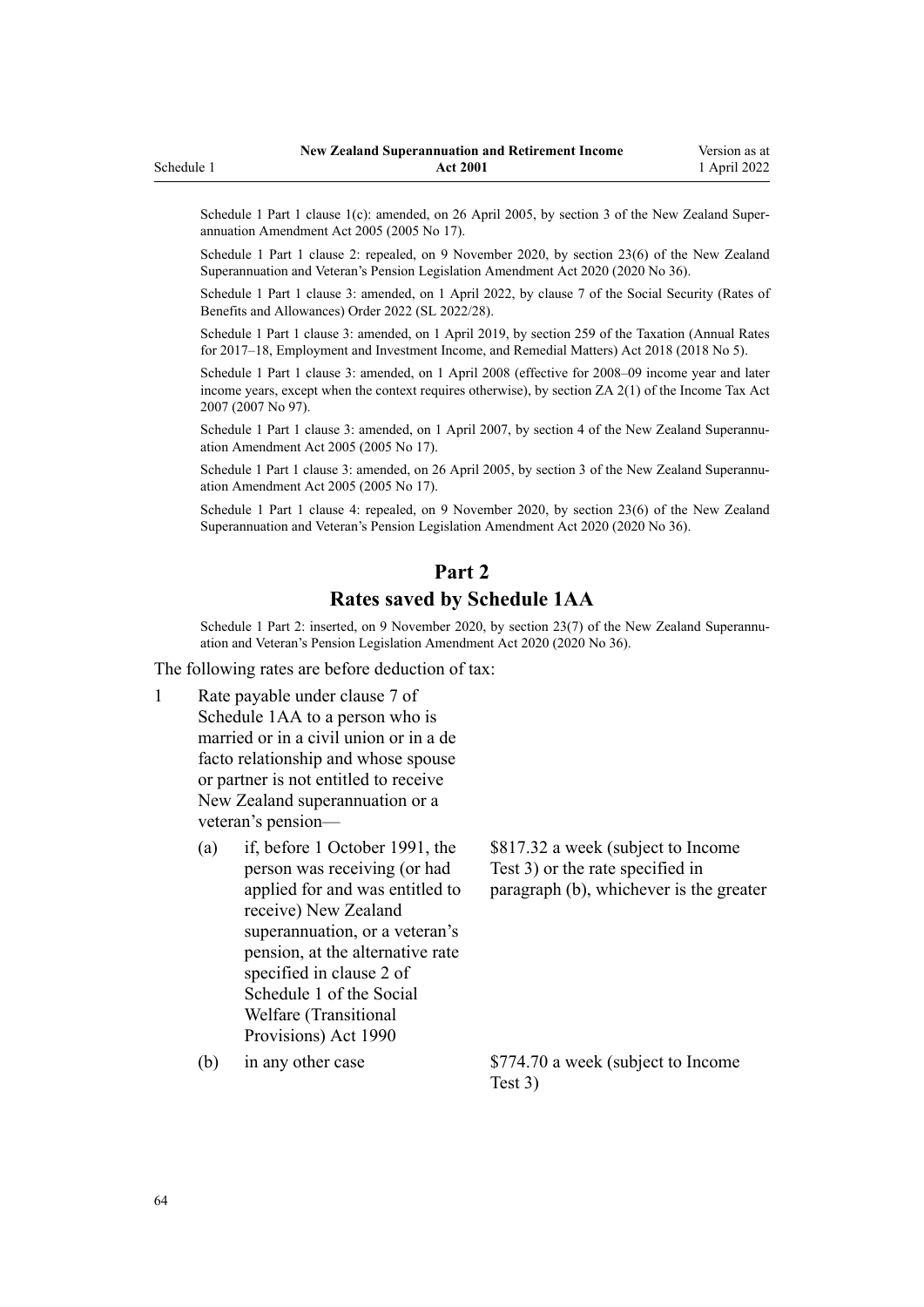Schedule 1 Part 2 clause 1: inserted, on 9 November 2020, by [section 23\(7\)](http://legislation.govt.nz/pdflink.aspx?id=LMS242822) of the New Zealand Superannuation and Veteran's Pension Legislation Amendment Act 2020 (2020 No 36).

Schedule 1 Part 2 clause 1(a): amended, on 1 April 2022, by [clause 8\(4\)](http://legislation.govt.nz/pdflink.aspx?id=LMS645827) of the Social Security (Rates of Benefits and Allowances) Order 2022 (SL 2022/28).

Schedule 1 Part 2 clause 1(b): amended, on 1 April 2022, by [clause 7](http://legislation.govt.nz/pdflink.aspx?id=LMS645826) of the Social Security (Rates of Benefits and Allowances) Order 2022 (SL 2022/28).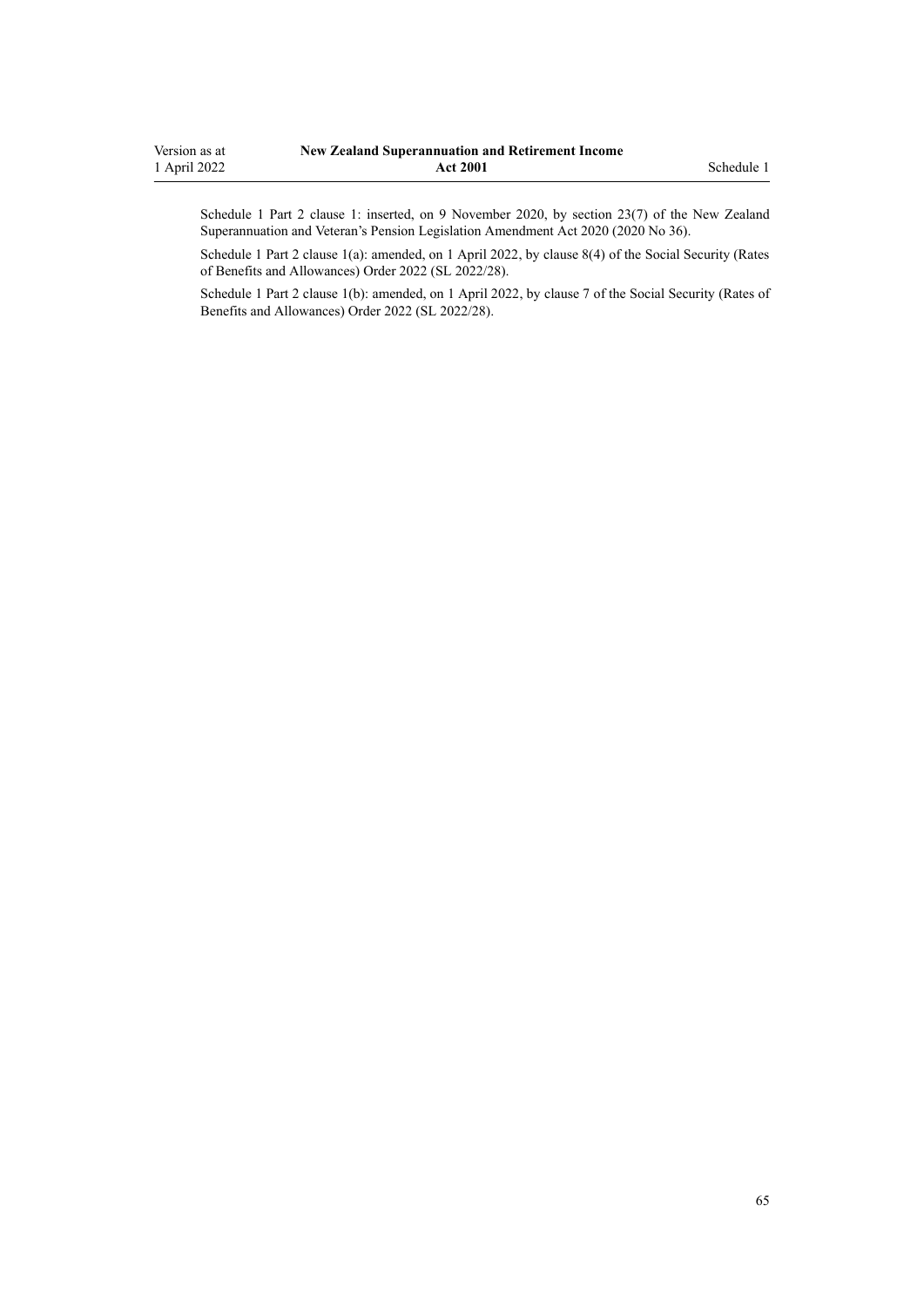# **Schedule 2 Specified Pacific countries**

[s 30](#page-29-0)

American Samoa Cook Islands Federated States of Micronesia Fiji French Polynesia Guam Kiribati Marshall Islands Nauru New Caledonia Niue Northern Mariana Islands Palau Papua New Guinea Pitcairn Island Samoa Solomon Islands Tokelau Tonga Tuvalu Vanuatu Wallis and Futuna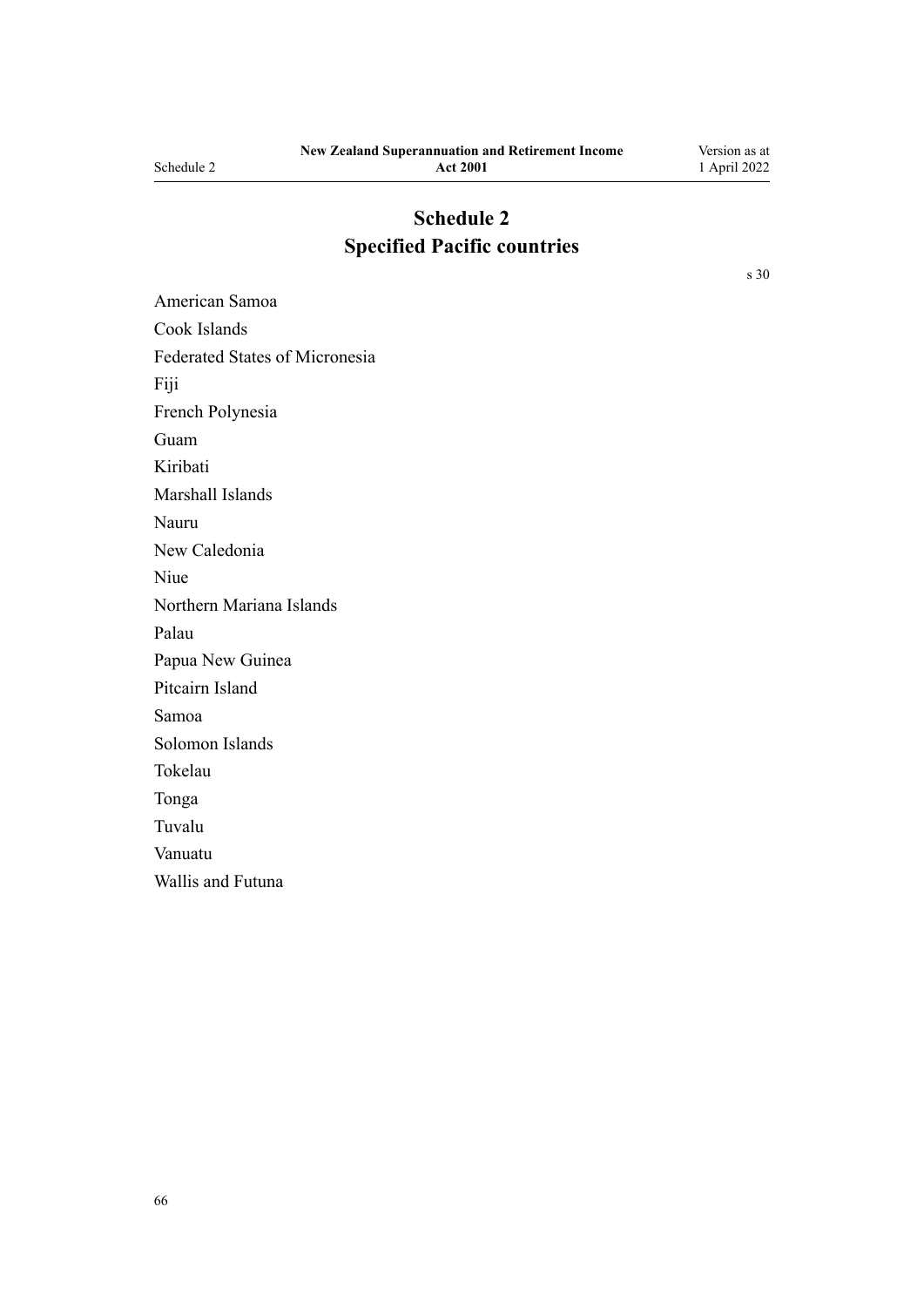# **Schedule 3**

# <span id="page-66-0"></span>**Further provisions relating to board of Guardians of New Zealand Superannuation**

[s 57](#page-42-0)

## **1 Application**

This schedule applies to the board and its members.

## **2 Interpretation**

### *[Repealed]*

Schedule 3 clause 2: repealed, on 25 January 2005, by [section 200](http://legislation.govt.nz/pdflink.aspx?id=DLM331111) of the Crown Entities Act 2004 (2004 No 115).

### **3 Method of appointment**

- (1) The Governor-General appoints a member, despite [section 28\(1\)\(a\)](http://legislation.govt.nz/pdflink.aspx?id=DLM329954) of the Crown Entities Act 2004.
- (2) [Section 28\(2\) and \(3\)](http://legislation.govt.nz/pdflink.aspx?id=DLM329954) of that Act apply.

Schedule 3 clause 3: substituted, on 25 January 2005, by [section 200](http://legislation.govt.nz/pdflink.aspx?id=DLM331111) of the Crown Entities Act 2004 (2004 No 115).

## **4 When appointment takes effect**

### *[Repealed]*

Schedule 3 clause 4: repealed, on 25 January 2005, by [section 200](http://legislation.govt.nz/pdflink.aspx?id=DLM331111) of the Crown Entities Act 2004 (2004 No 115).

### **5 Position where concurrent office**

### *[Repealed]*

Schedule 3 clause 5: repealed, on 25 January 2005, by [section 200](http://legislation.govt.nz/pdflink.aspx?id=DLM331111) of the Crown Entities Act 2004 (2004 No 115).

## *Term of office*

## **6 Term of office**

A member holds office for 5 years or any shorter period stated in the notice of appointment, despite [section 32\(1\)](http://legislation.govt.nz/pdflink.aspx?id=DLM329959) of the Crown Entities Act 2004.

Schedule 3 clause 6: substituted, on 25 January 2005, by [section 200](http://legislation.govt.nz/pdflink.aspx?id=DLM331111) of the Crown Entities Act 2004 (2004 No 115).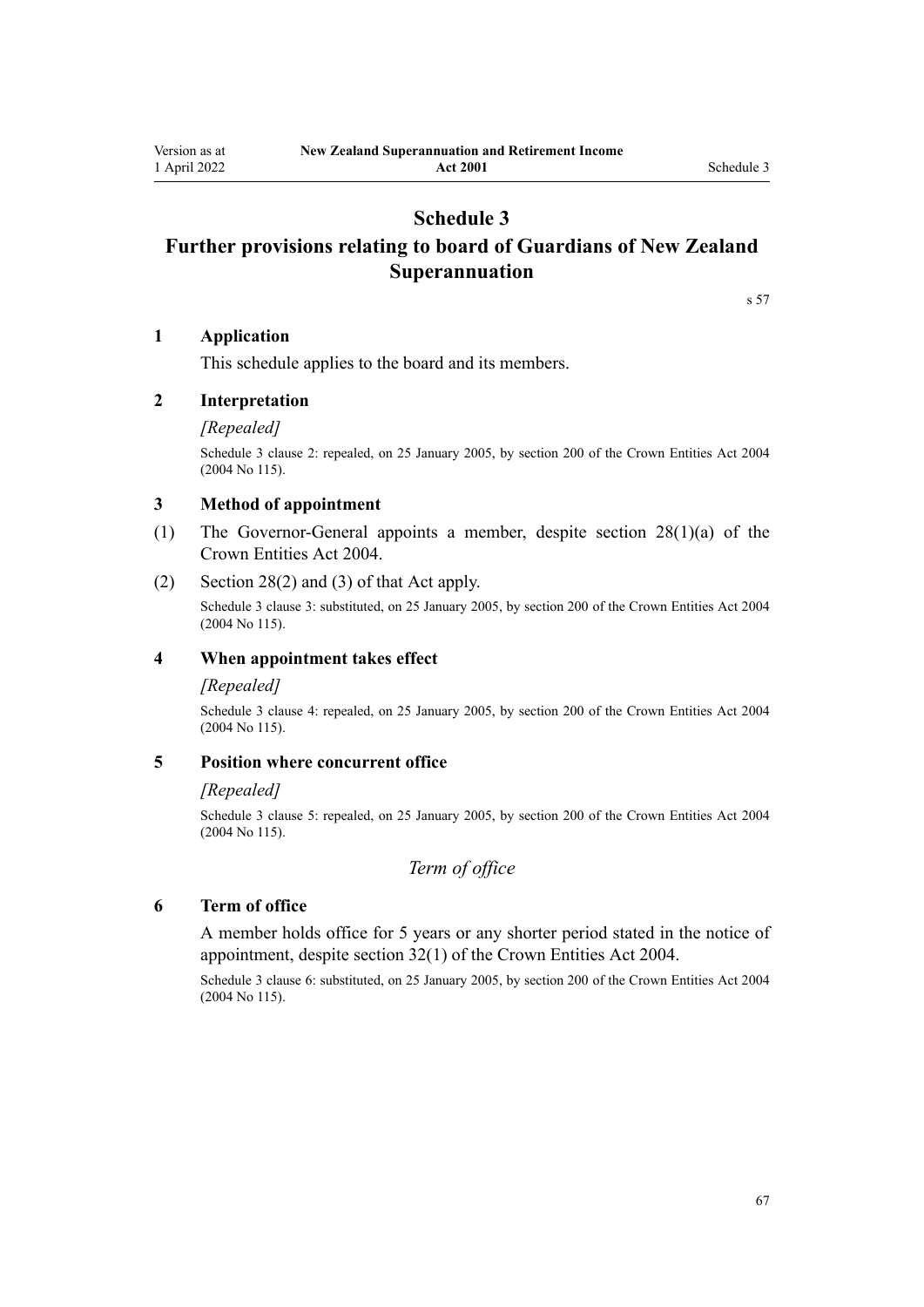## *Duties of board members*

## *[Repealed]*

Heading: repealed, on 25 January 2005, by [section 200](http://legislation.govt.nz/pdflink.aspx?id=DLM331111) of the Crown Entities Act 2004 (2004 No 115).

### **7 Duties of members**

### *[Repealed]*

Schedule 3 clause 7: repealed, on 25 January 2005, by [section 200](http://legislation.govt.nz/pdflink.aspx?id=DLM331111) of the Crown Entities Act 2004 (2004 No 115).

## *Liability of members*

### *[Repealed]*

Heading: repealed, on 25 January 2005, by [section 200](http://legislation.govt.nz/pdflink.aspx?id=DLM331111) of the Crown Entities Act 2004 (2004 No 115).

## **8 Liability of members and committee members**

### *[Repealed]*

Schedule 3 clause 8: repealed, on 25 January 2005, by [section 200](http://legislation.govt.nz/pdflink.aspx?id=DLM331111) of the Crown Entities Act 2004 (2004 No 115).

## *Resignation and removal of members*

# *[Repealed]*

Heading: repealed, on 25 January 2005, by [section 200](http://legislation.govt.nz/pdflink.aspx?id=DLM331111) of the Crown Entities Act 2004 (2004 No 115).

### **9 Resignation**

### *[Repealed]*

Schedule 3 clause 9: repealed, on 25 January 2005, by [section 200](http://legislation.govt.nz/pdflink.aspx?id=DLM331111) of the Crown Entities Act 2004 (2004 No 115).

### **10 Removal from office**

- (1) The Governor-General may, on the advice of the Minister, remove a member from office for a reason that in the Minister's opinion justifies the removal.
- (2) Subclause (1) applies despite [section 37](http://legislation.govt.nz/pdflink.aspx?id=DLM329964) of the Crown Entities Act 2004.
- (3) The Governor-General removes a member by sending written notice to the member and a copy to the entity.
- (4) *[Repealed]*
- (5) *[Repealed]*
- (6) *[Repealed]*

Schedule 3 clause 10(2): substituted, on 25 January 2005, by [section 200](http://legislation.govt.nz/pdflink.aspx?id=DLM331111) of the Crown Entities Act 2004 (2004 No 115).

Schedule 3 clause 10(4): repealed, on 25 January 2005, by [section 200](http://legislation.govt.nz/pdflink.aspx?id=DLM331111) of the Crown Entities Act 2004 (2004 No 115).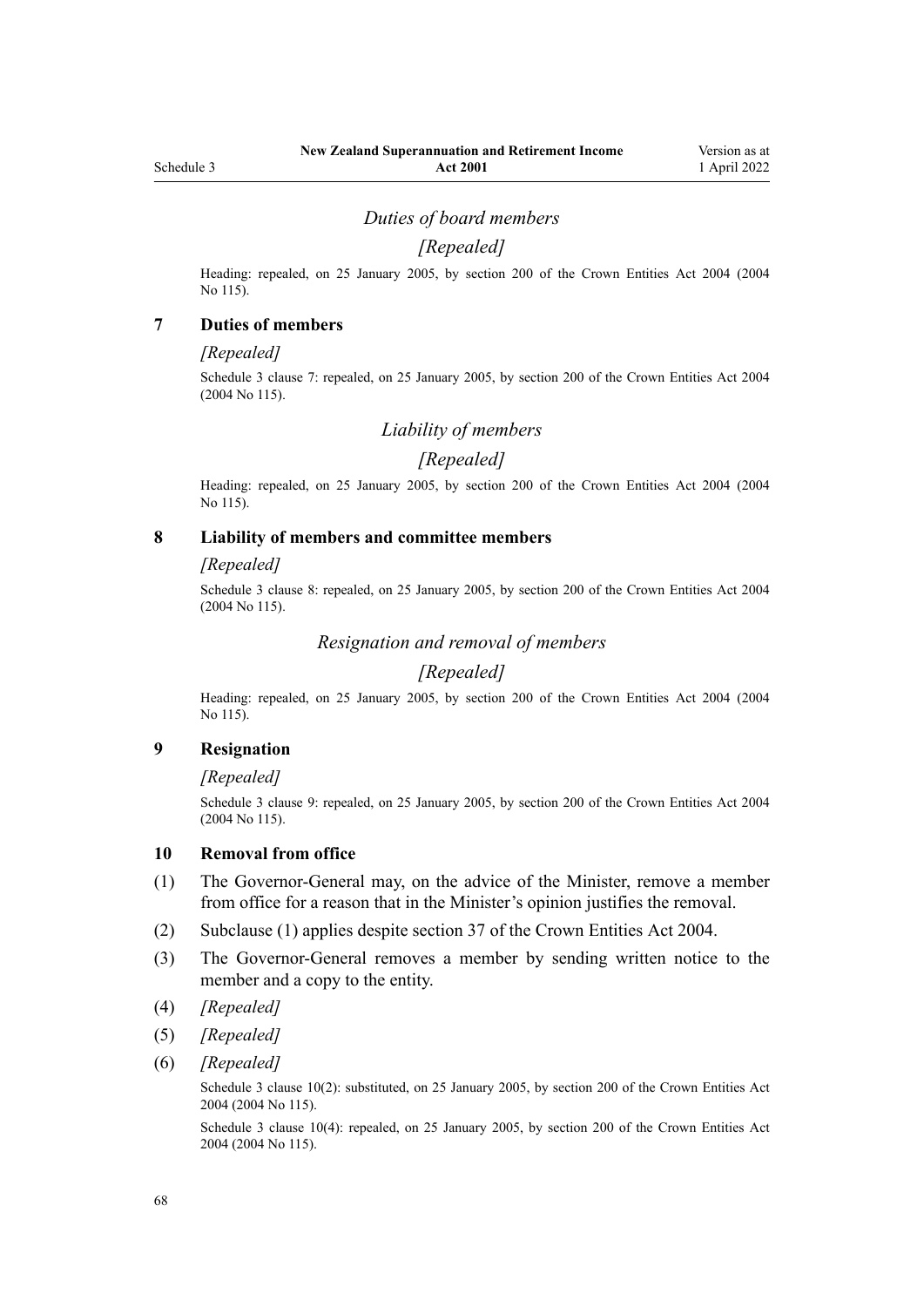Schedule 3 clause 10(5): repealed, on 25 January 2005, by [section 200](http://legislation.govt.nz/pdflink.aspx?id=DLM331111) of the Crown Entities Act 2004 (2004 No 115).

Schedule 3 clause 10(6): repealed, on 25 January 2005, by [section 200](http://legislation.govt.nz/pdflink.aspx?id=DLM331111) of the Crown Entities Act 2004 (2004 No 115).

## *Vacancies in the entity's membership*

# *[Repealed]*

Heading: repealed, on 25 January 2005, pursuant to [section 200](http://legislation.govt.nz/pdflink.aspx?id=DLM331111) of the Crown Entities Act 2004 (2004 No 115).

### **11 Effect of vacancy in membership**

### *[Repealed]*

Schedule 3 clause 11: repealed, on 25 January 2005, by [section 200](http://legislation.govt.nz/pdflink.aspx?id=DLM331111) of the Crown Entities Act 2004 (2004 No 115).

### *Remuneration*

## *[Repealed]*

Heading: repealed, on 25 January 2005, pursuant to [section 200](http://legislation.govt.nz/pdflink.aspx?id=DLM331111) of the Crown Entities Act 2004 (2004 No 115).

## **12 Remuneration**

### *[Repealed]*

Schedule 3 clause 12: repealed, on 25 January 2005, by [section 200](http://legislation.govt.nz/pdflink.aspx?id=DLM331111) of the Crown Entities Act 2004 (2004 No 115).

### *Chairperson and deputy chairperson*

## *[Repealed]*

Heading: repealed, on 25 January 2005, pursuant to [section 200](http://legislation.govt.nz/pdflink.aspx?id=DLM331111) of the Crown Entities Act 2004 (2004 No 115).

### **13 Appointment**

### *[Repealed]*

Schedule 3 clause 13: repealed, on 25 January 2005, by [section 200](http://legislation.govt.nz/pdflink.aspx?id=DLM331111) of the Crown Entities Act 2004 (2004 No 115).

## **14 Term of office**

## *[Repealed]*

Schedule 3 clause 14: repealed, on 25 January 2005, by [section 200](http://legislation.govt.nz/pdflink.aspx?id=DLM331111) of the Crown Entities Act 2004 (2004 No 115).

## **15 Resignation**

#### *[Repealed]*

Schedule 3 clause 15: repealed, on 25 January 2005, by [section 200](http://legislation.govt.nz/pdflink.aspx?id=DLM331111) of the Crown Entities Act 2004 (2004 No 115).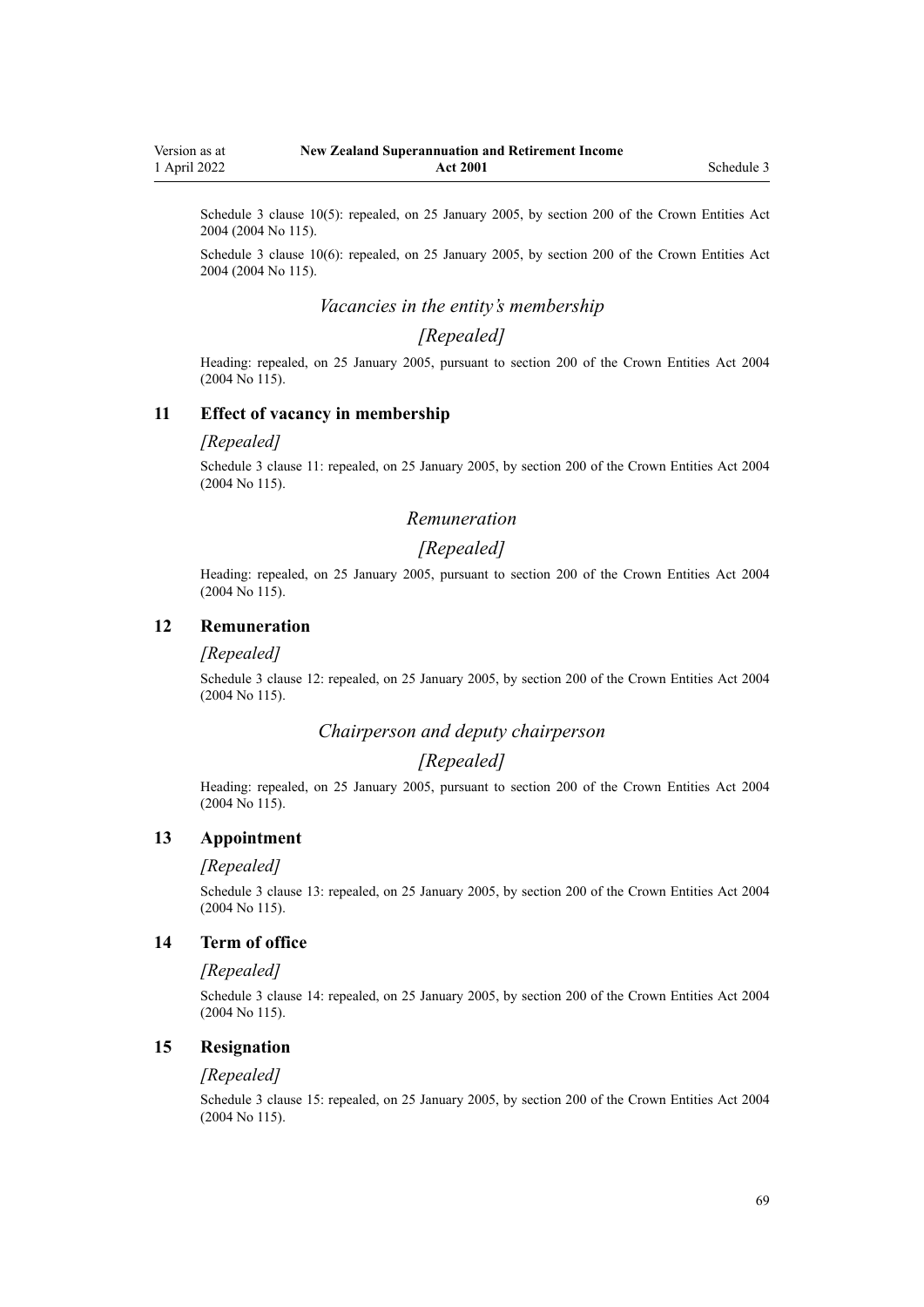# **16 Exercise of chairperson's functions, duties, and powers during vacancy, etc**

# *[Repealed]*

Schedule 3 clause 16: repealed, on 25 January 2005, by [section 200](http://legislation.govt.nz/pdflink.aspx?id=DLM331111) of the Crown Entities Act 2004 (2004 No 115).

## *Acts not to be called into question*

## *[Repealed]*

Heading: repealed, on 25 January 2005, pursuant to [section 200](http://legislation.govt.nz/pdflink.aspx?id=DLM331111) of the Crown Entities Act 2004 (2004 No 115).

### **17 Acts not to be called into question**

### *[Repealed]*

Schedule 3 clause 17: repealed, on 25 January 2005, by [section 200](http://legislation.govt.nz/pdflink.aspx?id=DLM331111) of the Crown Entities Act 2004 (2004 No 115).

## **18 Validity of members' acts**

### *[Repealed]*

Schedule 3 clause 18: repealed, on 25 January 2005, by [section 200](http://legislation.govt.nz/pdflink.aspx?id=DLM331111) of the Crown Entities Act 2004 (2004 No 115).

## *Disclosure of interest*

## **19 Obligation to disclose interest**

## *[Repealed]*

Schedule 3 clause 19: repealed, on 25 January 2005, by [section 200](http://legislation.govt.nz/pdflink.aspx?id=DLM331111) of the Crown Entities Act 2004 (2004 No 115).

### **20 Meaning of interested**

### *[Repealed]*

Schedule 3 clause 20: repealed, on 25 January 2005, by [section 200](http://legislation.govt.nz/pdflink.aspx?id=DLM331111) of the Crown Entities Act 2004 (2004 No 115).

## **21 Disclosure of interest**

### *[Repealed]*

Schedule 3 clause 21: repealed, on 25 January 2005, by [section 200](http://legislation.govt.nz/pdflink.aspx?id=DLM331111) of the Crown Entities Act 2004 (2004 No 115).

### **22 Consequences of disclosure**

### *[Repealed]*

Schedule 3 clause 22: repealed, on 25 January 2005, by [section 200](http://legislation.govt.nz/pdflink.aspx?id=DLM331111) of the Crown Entities Act 2004 (2004 No 115).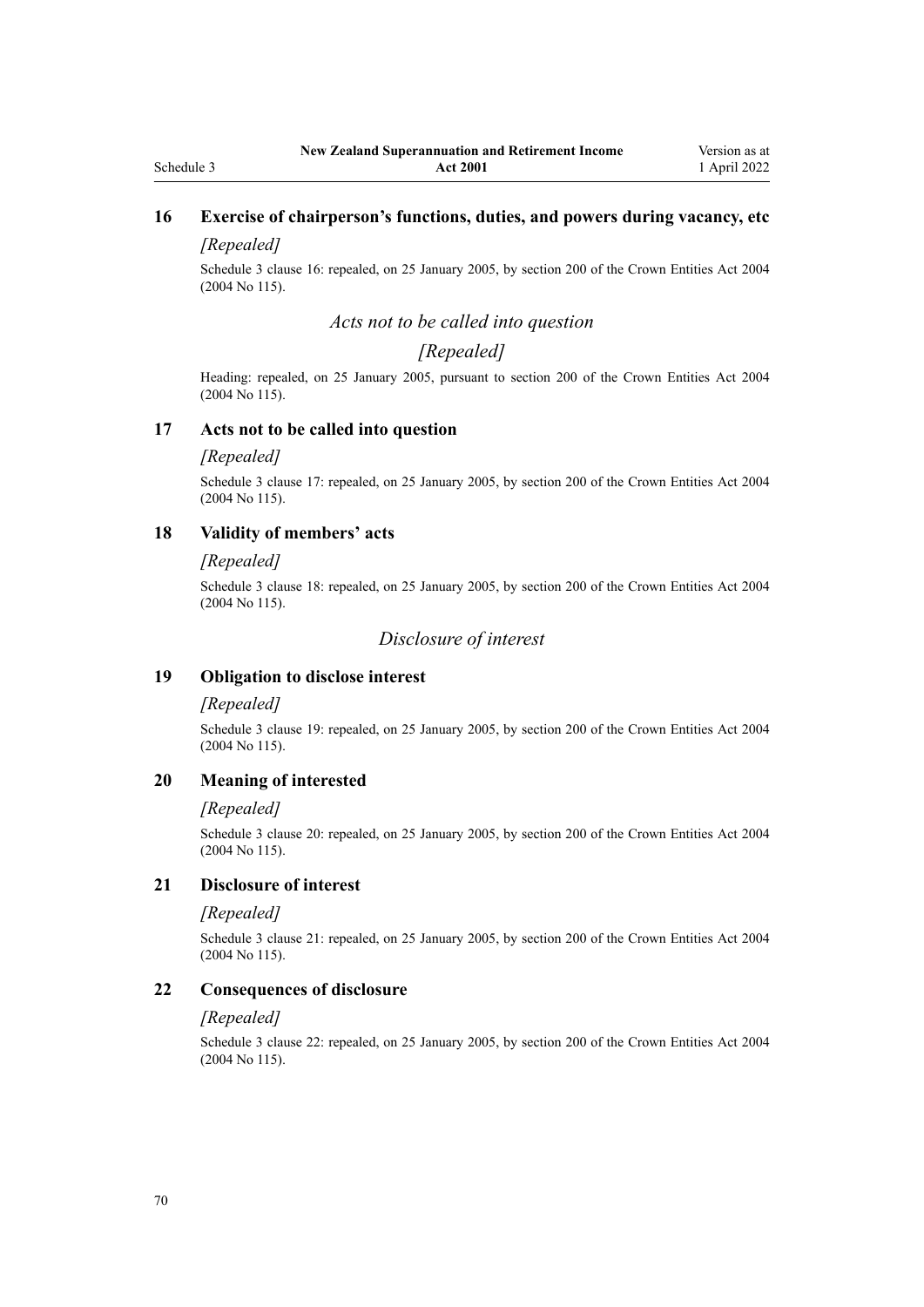## **23 Matters to be delegated to committee**

The board must delegate a deliberation or decision to a committee if the effect of [section 66](http://legislation.govt.nz/pdflink.aspx?id=DLM330300) of the Crown Entities Act 2004 is that there is not a quorum of members able to take part in the deliberation or decision, or to form a quorum.

Schedule 3 clause 23: amended, on 25 January 2005, by [section 200](http://legislation.govt.nz/pdflink.aspx?id=DLM331111) of the Crown Entities Act 2004 (2004 No 115).

## **24 Members of committee to which matters delegated**

- (1) A committee to which a deliberation or decision is delegated under clause 23 must consist of a majority of persons—
	- (a) who are not interested in the transaction; and
	- (b) in the case of members of the committee who are not members of the board, who are appointed by the board with the agreement of the Minis‐ ter.
- (2) This clause is an exception to [clause 14](http://legislation.govt.nz/pdflink.aspx?id=DLM331147) of Schedule 5 of the Crown Entities Act 2004.

Schedule 3 clause 24(2): added, on 25 January 2005, by [section 200](http://legislation.govt.nz/pdflink.aspx?id=DLM331111) of the Crown Entities Act 2004 (2004 No 115).

## **25 Effect of non-compliance**

### *[Repealed]*

Schedule 3 clause 25: repealed, on 25 January 2005, by [section 200](http://legislation.govt.nz/pdflink.aspx?id=DLM331111) of the Crown Entities Act 2004 (2004 No 115).

## *Use of information*

## *[Repealed]*

Heading: repealed, on 25 January 2005, pursuant to [section 200](http://legislation.govt.nz/pdflink.aspx?id=DLM331111) of the Crown Entities Act 2004 (2004 No 115).

### **26 Restrictions on disclosure or use of entity's information**

### *[Repealed]*

Schedule 3 clause 26: repealed, on 25 January 2005, by [section 200](http://legislation.govt.nz/pdflink.aspx?id=DLM331111) of the Crown Entities Act 2004 (2004 No 115).

### **27 When member may rely on certain information and advice**

### *[Repealed]*

Schedule 3 clause 27: repealed, on 25 January 2005, by [section 200](http://legislation.govt.nz/pdflink.aspx?id=DLM331111) of the Crown Entities Act 2004 (2004 No 115).

### **28 When clause 27 applies**

### *[Repealed]*

Schedule 3 clause 28: repealed, on 25 January 2005, by [section 200](http://legislation.govt.nz/pdflink.aspx?id=DLM331111) of the Crown Entities Act 2004 (2004 No 115).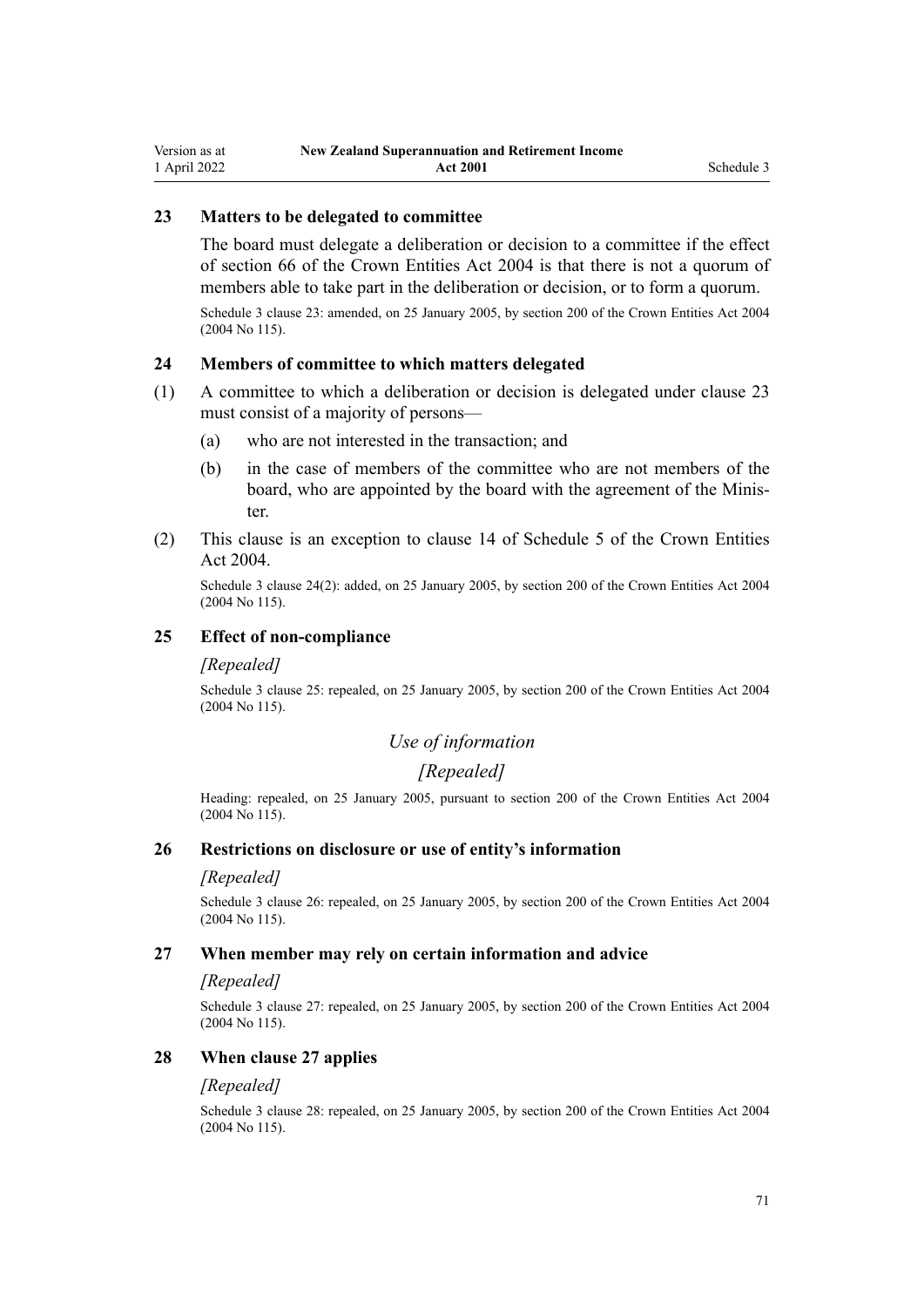## *Procedure of board: General*

## *[Repealed]*

Heading: repealed, on 25 January 2005, pursuant to [section 200](http://legislation.govt.nz/pdflink.aspx?id=DLM331111) of the Crown Entities Act 2004 (2004 No 115).

## **29 Procedure generally**

### *[Repealed]*

Schedule 3 clause 29: repealed, on 25 January 2005, by [section 200](http://legislation.govt.nz/pdflink.aspx?id=DLM331111) of the Crown Entities Act 2004 (2004 No 115).

*Procedure of board: Meetings*

## *[Repealed]*

Heading: repealed, on 25 January 2005, pursuant to [section 200](http://legislation.govt.nz/pdflink.aspx?id=DLM331111) of the Crown Entities Act 2004 (2004 No 115).

## **30 Ordinary meetings**

#### *[Repealed]*

Schedule 3 clause 30: repealed, on 25 January 2005, by [section 200](http://legislation.govt.nz/pdflink.aspx?id=DLM331111) of the Crown Entities Act 2004 (2004 No 115).

## **31 Special meetings**

### *[Repealed]*

Schedule 3 clause 31: repealed, on 25 January 2005, by [section 200](http://legislation.govt.nz/pdflink.aspx?id=DLM331111) of the Crown Entities Act 2004 (2004 No 115).

## **32 Methods of holding meetings**

### *[Repealed]*

Schedule 3 clause 32: repealed, on 25 January 2005, by [section 200](http://legislation.govt.nz/pdflink.aspx?id=DLM331111) of the Crown Entities Act 2004 (2004 No 115).

### **33 Quorum**

#### *[Repealed]*

Schedule 3 clause 33: repealed, on 25 January 2005, by [section 200](http://legislation.govt.nz/pdflink.aspx?id=DLM331111) of the Crown Entities Act 2004 (2004 No 115).

### **34 Who presides at meetings**

### *[Repealed]*

Schedule 3 clause 34: repealed, on 25 January 2005, by [section 200](http://legislation.govt.nz/pdflink.aspx?id=DLM331111) of the Crown Entities Act 2004 (2004 No 115).

### **35 Voting at meetings**

### *[Repealed]*

Schedule 3 clause 35: repealed, on 25 January 2005, by [section 200](http://legislation.govt.nz/pdflink.aspx?id=DLM331111) of the Crown Entities Act 2004 (2004 No 115).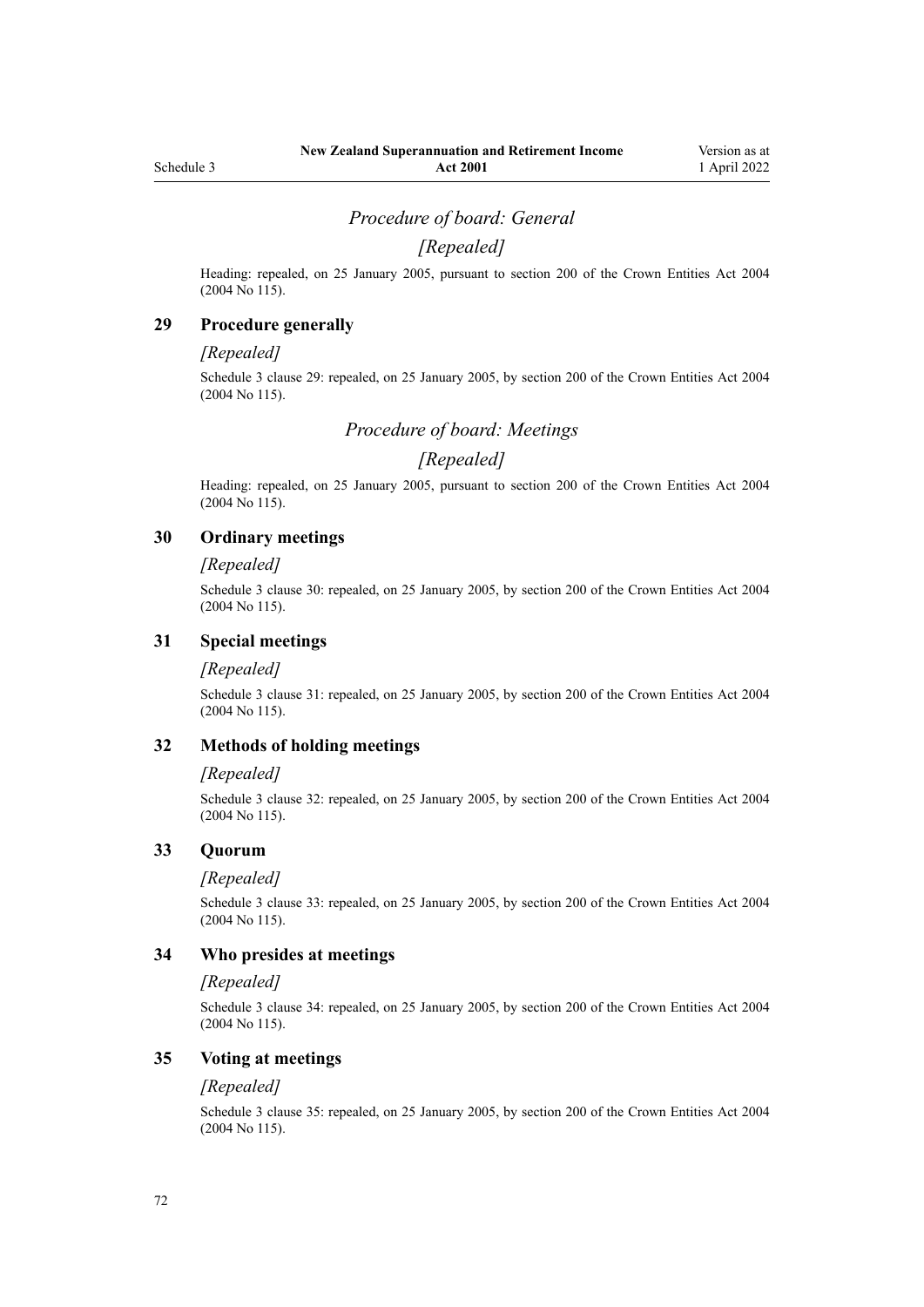### **36 Resolutions**

#### *[Repealed]*

Schedule 3 clause 36: repealed, on 25 January 2005, by [section 200](http://legislation.govt.nz/pdflink.aspx?id=DLM331111) of the Crown Entities Act 2004 (2004 No 115).

# **37 Method of contracting**

#### *[Repealed]*

Schedule 3 clause 37: repealed, on 25 January 2005, by [section 200](http://legislation.govt.nz/pdflink.aspx?id=DLM331111) of the Crown Entities Act 2004 (2004 No 115).

#### **38 Attorneys**

#### *[Repealed]*

Schedule 3 clause 38: repealed, on 25 January 2005, by [section 200](http://legislation.govt.nz/pdflink.aspx?id=DLM331111) of the Crown Entities Act 2004 (2004 No 115).

#### *Delegations*

### **39 Additional persons to whom delegations can be made**

- (1) The board may, in relation to the Fund, delegate any of the functions or powers of the board or the entity to all or any of the following, despite section  $73(1)(d)$ of the Crown Entities Act 2004:
	- (a) a person appointed to undertake the investment of any part of the Fund under [section 62](#page-45-0):
	- (b) a custodian:
	- (c) a Fund investment vehicle that is formed or controlled under [section](#page-43-0) [59A](#page-43-0).
- (2) The board may, in relation to the VCF, delegate any of the functions or powers of the board or the entity to all or any of the following, despite section  $73(1)(d)$ of the Crown Entities Act 2004:
	- (a) a person appointed to undertake the investment of any part of the VCF under [section 29](http://legislation.govt.nz/pdflink.aspx?id=LMS210820) of the Venture Capital Fund Act 2019:
	- (b) a person appointed under [section 30](http://legislation.govt.nz/pdflink.aspx?id=LMS210821) of the Venture Capital Fund Act 2019 to act as custodian of the VCF, or any part of the VCF:
	- (c) a VCF investment vehicle that is formed or controlled under [section 25](http://legislation.govt.nz/pdflink.aspx?id=LMS227094) of the Venture Capital Fund Act 2019.

Schedule 3 clause 39: replaced, on 14 December 2019, by [section 15](http://legislation.govt.nz/pdflink.aspx?id=LMS294702) of the New Zealand Superannuation and Retirement Income Amendment Act 2019 (2019 No 77).

#### **40 Certain powers must not be delegated**

#### *[Repealed]*

Schedule 3 clause 40: repealed, on 23 October 2015, by [section 9\(2\)](http://legislation.govt.nz/pdflink.aspx?id=DLM5708819) of the New Zealand Superannuation and Retirement Income Amendment Act 2015 (2015 No 93).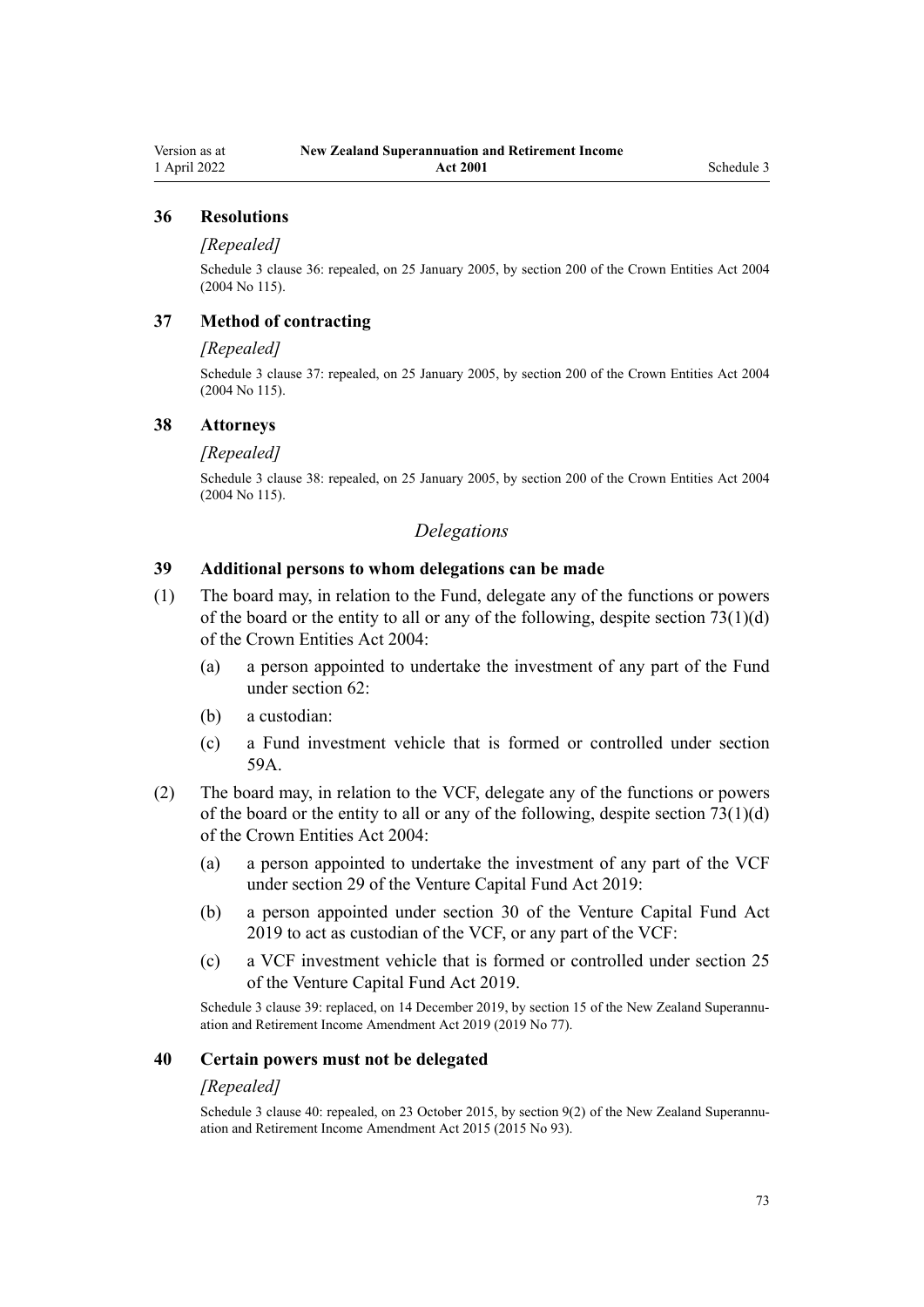# **41 Effect of delegation**

## *[Repealed]*

Schedule 3 clause 41: repealed, on 25 January 2005, by [section 200](http://legislation.govt.nz/pdflink.aspx?id=DLM331111) of the Crown Entities Act 2004 (2004 No 115).

#### **42 Presumption of acting in accordance with delegation**

## *[Repealed]*

Schedule 3 clause 42: repealed, on 25 January 2005, by [section 200](http://legislation.govt.nz/pdflink.aspx?id=DLM331111) of the Crown Entities Act 2004 (2004 No 115).

#### **43 Other matters relating to delegation**

#### *[Repealed]*

Schedule 3 clause 43: repealed, on 25 January 2005, by [section 200](http://legislation.govt.nz/pdflink.aspx?id=DLM331111) of the Crown Entities Act 2004 (2004 No 115).

# *Subsidiaries*

# *[Repealed]*

Heading: repealed, on 25 January 2005, by [section 200](http://legislation.govt.nz/pdflink.aspx?id=DLM331111) of the Crown Entities Act 2004 (2004 No 115).

## **44 Subsidiaries**

#### *[Repealed]*

Schedule 3 clause 44: repealed, on 25 January 2005, by [section 200](http://legislation.govt.nz/pdflink.aspx?id=DLM331111) of the Crown Entities Act 2004 (2004 No 115).

# *Committees*

# *[Repealed]*

Heading: repealed, on 25 January 2005, by [section 200](http://legislation.govt.nz/pdflink.aspx?id=DLM331111) of the Crown Entities Act 2004 (2004 No 115).

#### **45 Committees**

#### *[Repealed]*

Schedule 3 clause 45: repealed, on 25 January 2005, by [section 200](http://legislation.govt.nz/pdflink.aspx?id=DLM331111) of the Crown Entities Act 2004 (2004 No 115).

# *Employees*

# *[Repealed]*

Heading: repealed, on 25 January 2005, by [section 200](http://legislation.govt.nz/pdflink.aspx?id=DLM331111) of the Crown Entities Act 2004 (2004 No 115).

# **46 Appointment of chief executive officer**

#### *[Repealed]*

Schedule 3 clause 46: repealed, on 25 January 2005, by [section 200](http://legislation.govt.nz/pdflink.aspx?id=DLM331111) of the Crown Entities Act 2004 (2004 No 115).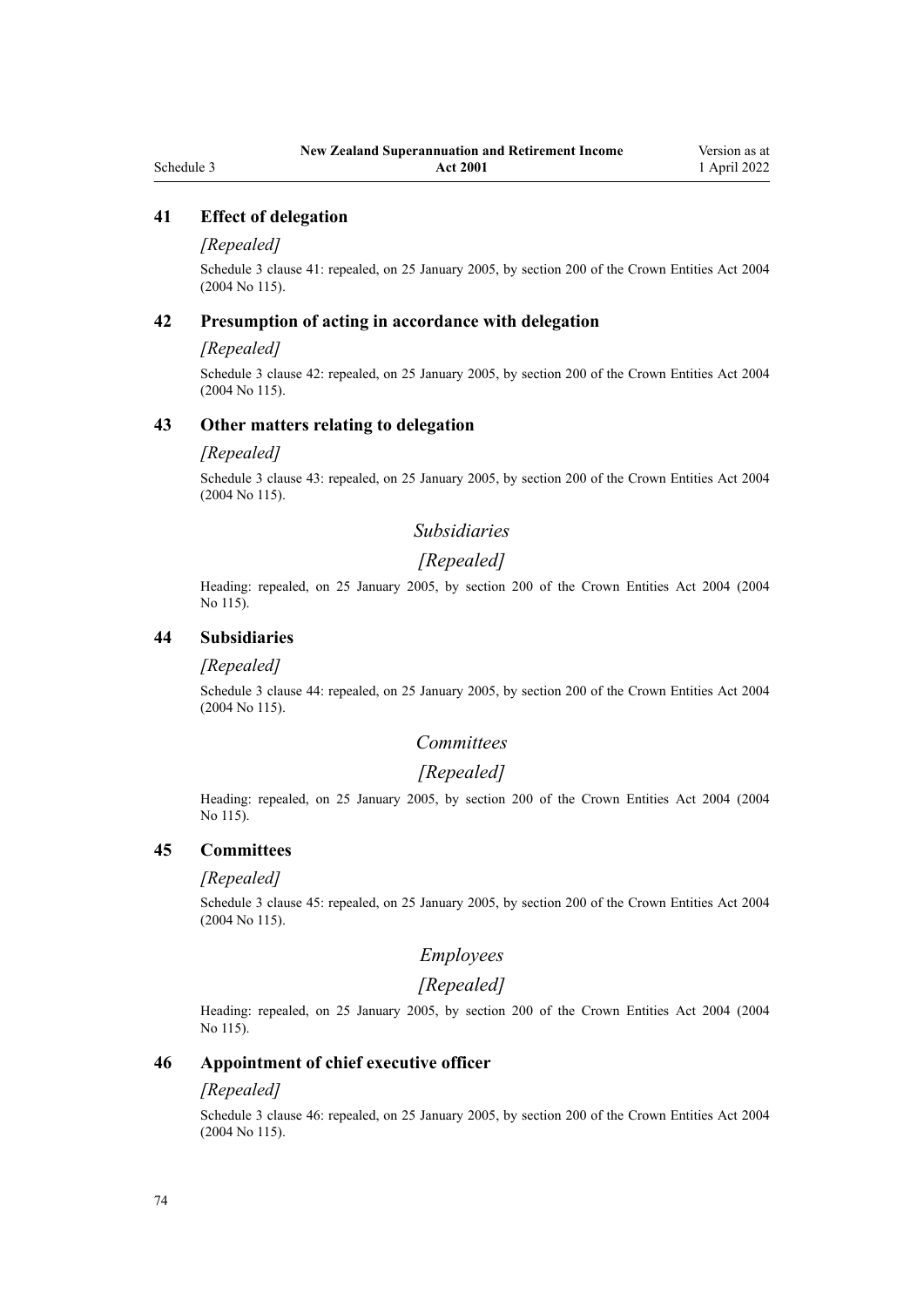#### **47 Appointment of other employees**

#### *[Repealed]*

Schedule 3 clause 47: repealed, on 25 January 2005, by [section 200](http://legislation.govt.nz/pdflink.aspx?id=DLM331111) of the Crown Entities Act 2004 (2004 No 115).

### **48 Personnel policy**

#### *[Repealed]*

Schedule 3 clause 48: repealed, on 25 January 2005, by [section 200](http://legislation.govt.nz/pdflink.aspx?id=DLM331111) of the Crown Entities Act 2004 (2004 No 115).

#### **49 Equal employment opportunities**

#### *[Repealed]*

Schedule 3 clause 49: repealed, on 25 January 2005, by [section 200](http://legislation.govt.nz/pdflink.aspx?id=DLM331111) of the Crown Entities Act 2004 (2004 No 115).

## **50 Choice of procedure**

#### *[Repealed]*

Schedule 3 clause 50: repealed, on 1 December 2004, by [section 72](http://legislation.govt.nz/pdflink.aspx?id=DLM316477) of the Employment Relations Amendment Act (No 2) 2004 (2004 No 86).

#### **51 Superannuation or retiring allowances**

#### *[Repealed]*

Schedule 3 clause 51: repealed, on 25 January 2005, by [section 200](http://legislation.govt.nz/pdflink.aspx?id=DLM331111) of the Crown Entities Act 2004 (2004 No 115).

#### **52 Application of certain Acts to members and employees**

#### *[Repealed]*

Schedule 3 clause 52: repealed, on 25 January 2005, by [section 200](http://legislation.govt.nz/pdflink.aspx?id=DLM331111) of the Crown Entities Act 2004 (2004 No 115).

### **53 Existing Government Superannuation Fund members**

- (1) Despite clause 52, a person who, immediately before becoming an employee of the board, was a contributor to the Government Superannuation Fund under [Part 2](http://legislation.govt.nz/pdflink.aspx?id=DLM446395) or [Part 2A](http://legislation.govt.nz/pdflink.aspx?id=DLM446842) of the Government Superannuation Fund Act 1956 is, for the purposes of that Act, considered to be employed in the Government service so long as that person continues to be an employee of the board; and that Act applies to that person in all respects as if that person's service as an employee of the board were Government service.
- (2) Nothing in subclause (1) entitles a person to become a contributor to the Gov‐ ernment Superannuation Fund after that person has once ceased to be a contributor.
- (3) For the purposes of applying the [Government Superannuation Fund Act 1956](http://legislation.govt.nz/pdflink.aspx?id=DLM446000) in accordance with subclause (1), **controlling authority**, for that employee, means the board.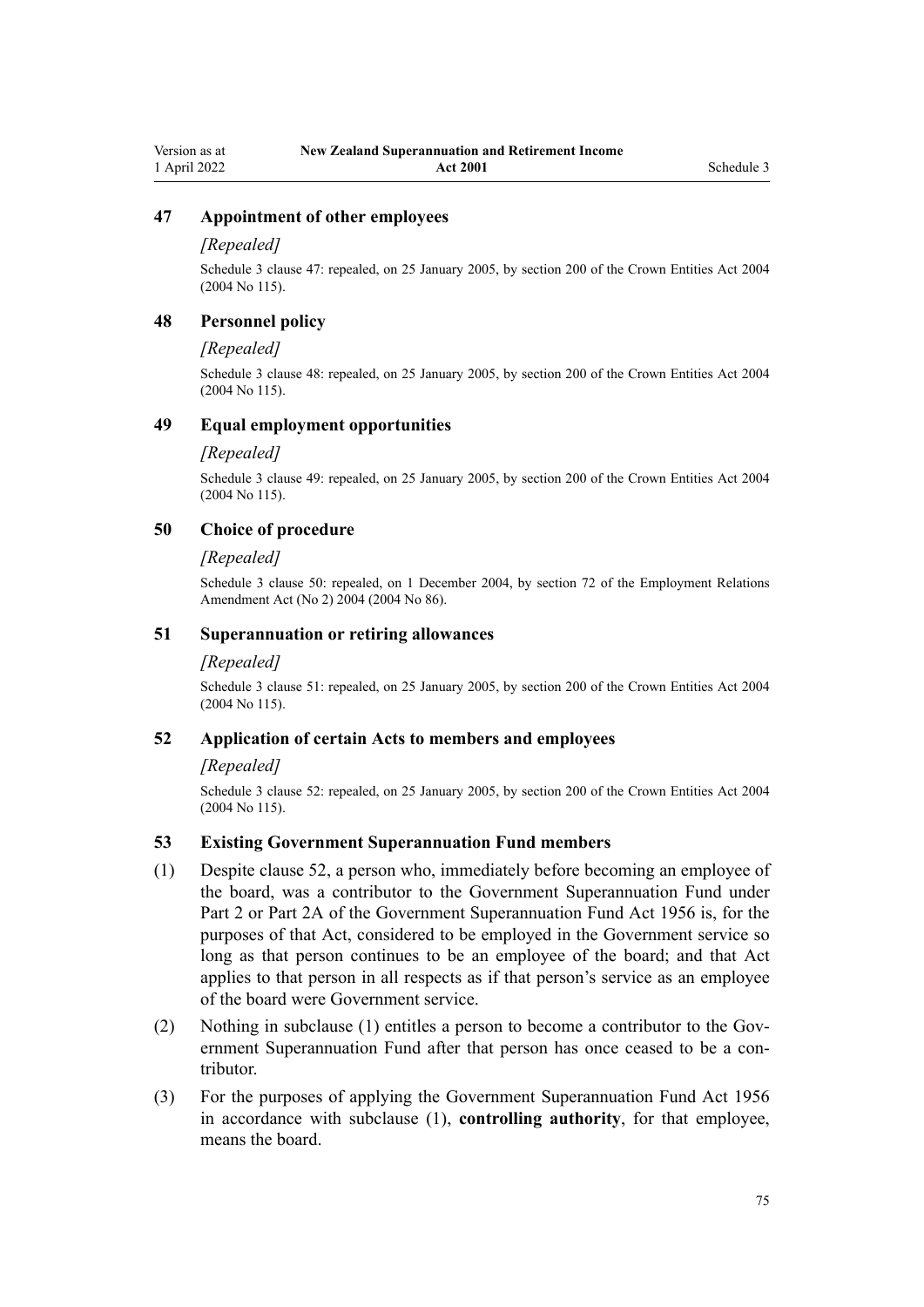# **Schedule 4**

# **Political parties in agreement with Act**

[s 72](#page-49-0)

### **Part 1**

# **Political parties that are in agreement with Part 1 of Act**

The Green Party

New Zealand Labour Party

New Zealand National Party

Schedule 4 Part 1 Green Party: added, on 20 November 2003, by [clause 3](http://legislation.govt.nz/pdflink.aspx?id=DLM216849) of the New Zealand Superannuation (Political Commitment) Order 2003 (SR 2003/278).

Schedule 4 Part 1 New Zealand Labour Party: added, on 20 November 2003, by [clause 3](http://legislation.govt.nz/pdflink.aspx?id=DLM216849) of the New Zealand Superannuation (Political Commitment) Order 2003 (SR 2003/278).

Schedule 4 Part 1 New Zealand National Party: inserted, on 13 January 2005, by [clause 3](http://legislation.govt.nz/pdflink.aspx?id=DLM304133) of the New Zealand Superannuation (Political Commitment) Order 2004 (SR 2004/431).

Schedule 4 Part 1 Progressive Coalition Party: repealed, on 17 December 2016, by [section 70](http://legislation.govt.nz/pdflink.aspx?id=DLM6623847) of the Statutes Amendment Act 2016 (2016 No 104).

Schedule 4 Part 1 United Future New Zealand: repealed, on 22 March 2018, by [clause 3](http://legislation.govt.nz/pdflink.aspx?id=LMS10889) of the New Zealand Superannuation (Political Commitment) Order 2018 (LI 2018/13).

#### **Part 2**

# **Political parties that are in agreement with Part 2 of Act (to extent that it relates to Fund)**

Schedule 4 Part 2 heading: amended, on 14 December 2019, by [section 16](http://legislation.govt.nz/pdflink.aspx?id=LMS294703) of the New Zealand Superannuation and Retirement Income Amendment Act 2019 (2019 No 77).

New Zealand Labour Party

New Zealand National Party

Schedule 4 Part 2 New Zealand Labour Party: added, on 20 November 2003, by [clause 4](http://legislation.govt.nz/pdflink.aspx?id=DLM216852) of the New Zealand Superannuation (Political Commitment) Order 2003 (SR 2003/278).

Schedule 4 Part 2 New Zealand National Party: inserted, on 13 January 2005, by [clause 4](http://legislation.govt.nz/pdflink.aspx?id=DLM304134) of the New Zealand Superannuation (Political Commitment) Order 2004 (SR 2004/431).

Schedule 4 Part 2 Progressive Coalition Party: repealed, on 17 December 2016, by [section 70](http://legislation.govt.nz/pdflink.aspx?id=DLM6623847) of the Statutes Amendment Act 2016 (2016 No 104).

Schedule 4 Part 2 United Future New Zealand: repealed, on 22 March 2018, by [clause 3](http://legislation.govt.nz/pdflink.aspx?id=LMS10889) of the New Zealand Superannuation (Political Commitment) Order 2018 (LI 2018/13).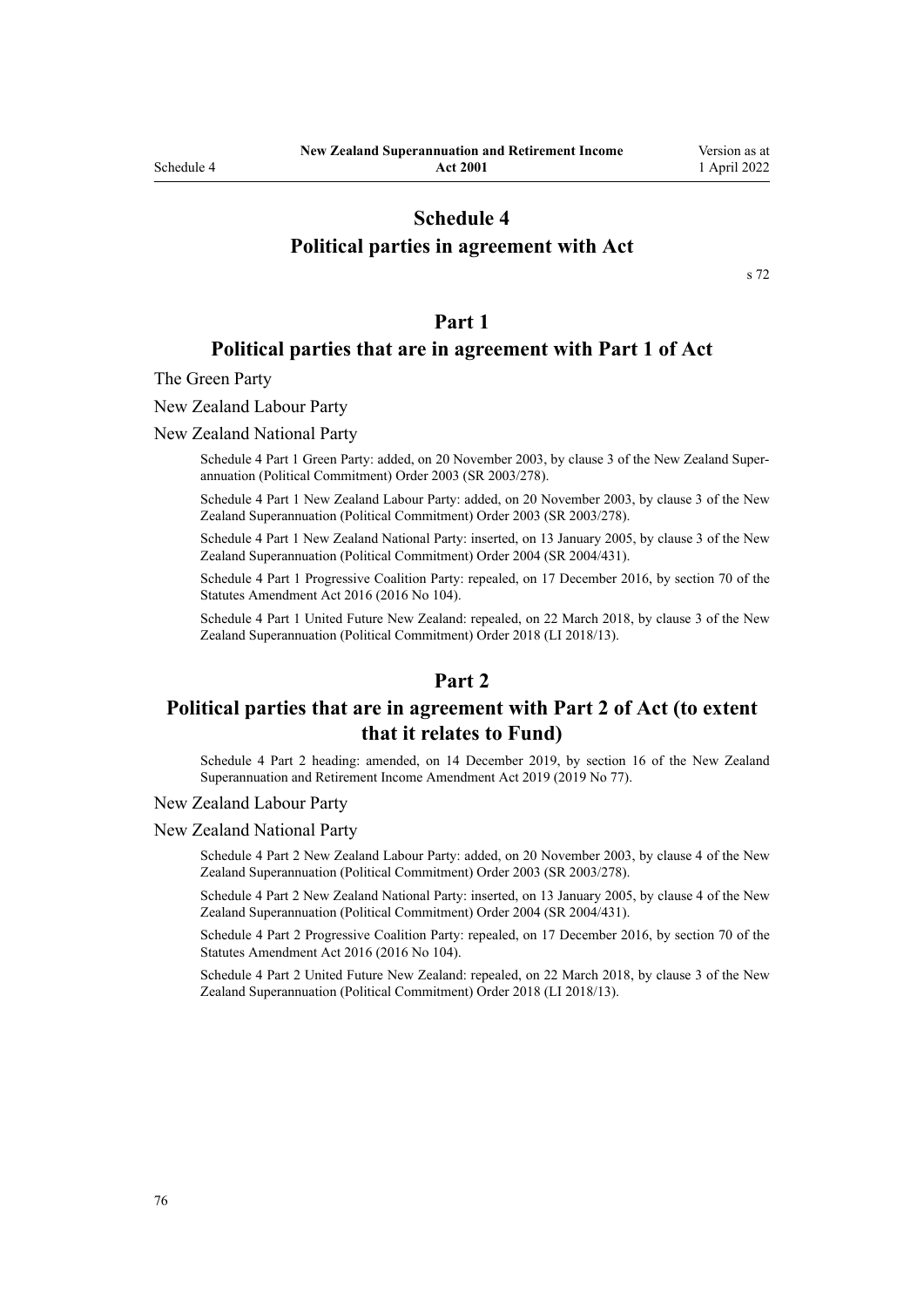# **Schedule 5 Consequential amendments to other Acts**

[s 77](#page-51-0)

#### **Accident Insurance Act 1998 (1998 No 114)**

*Amendment(s) incorporated in the Act(s).*

#### **Child Support Act 1991 (1991 No 142)**

*Amendment(s) incorporated in the [Act\(s\).](http://legislation.govt.nz/pdflink.aspx?id=DLM256015)*

# **Employment Services and Income Support (Integrated Administration) Act 1998 (1998 No 96)**

*Amendment(s) incorporated in the [Act\(s\).](http://legislation.govt.nz/pdflink.aspx?id=DLM429015)*

#### **Family Proceedings Act 1980 (1980 No 94)**

*Amendment(s) incorporated in the [Act\(s\).](http://legislation.govt.nz/pdflink.aspx?id=DLM41238)*

### **Housing Restructuring Act 1992 (1992 No 76)**

*Amendment(s) incorporated in the [Act\(s\).](http://legislation.govt.nz/pdflink.aspx?id=DLM269812)*

# **Human Rights Act 1993 (1993 No 82)**

*Amendment(s) incorporated in the [Act\(s\).](http://legislation.govt.nz/pdflink.aspx?id=DLM304475)*

#### **Income Tax Act 1994 (1994 No 164)**

*Amendment(s) incorporated in the Act(s).*

# **Injury Prevention, Rehabilitation, and Compensation Act 2001 (2001 No 49)**

*Amendment(s) incorporated in the [Act\(s\).](http://legislation.govt.nz/pdflink.aspx?id=DLM100103)*

#### **Social Security Act 1964 (1964 No 136)**

*Amendment(s) incorporated in the [Act\(s\).](http://legislation.govt.nz/pdflink.aspx?id=DLM359146)*

#### **Social Security Amendment Act 1998 (1998 No 19)**

*Amendment(s) incorporated in the [Act\(s\).](http://legislation.govt.nz/pdflink.aspx?id=DLM426027)*

## **Social Welfare (Transitional Provisions) Act 1990 (1990 No 26)**

*Amendment(s) incorporated in the [Act\(s\).](http://legislation.govt.nz/pdflink.aspx?id=DLM204101)*

## **Social Welfare (Transitional Provisions) Amendment Act (No 2) 1990 (1990 No 133)**

*Amendment(s) incorporated in the Act(s).*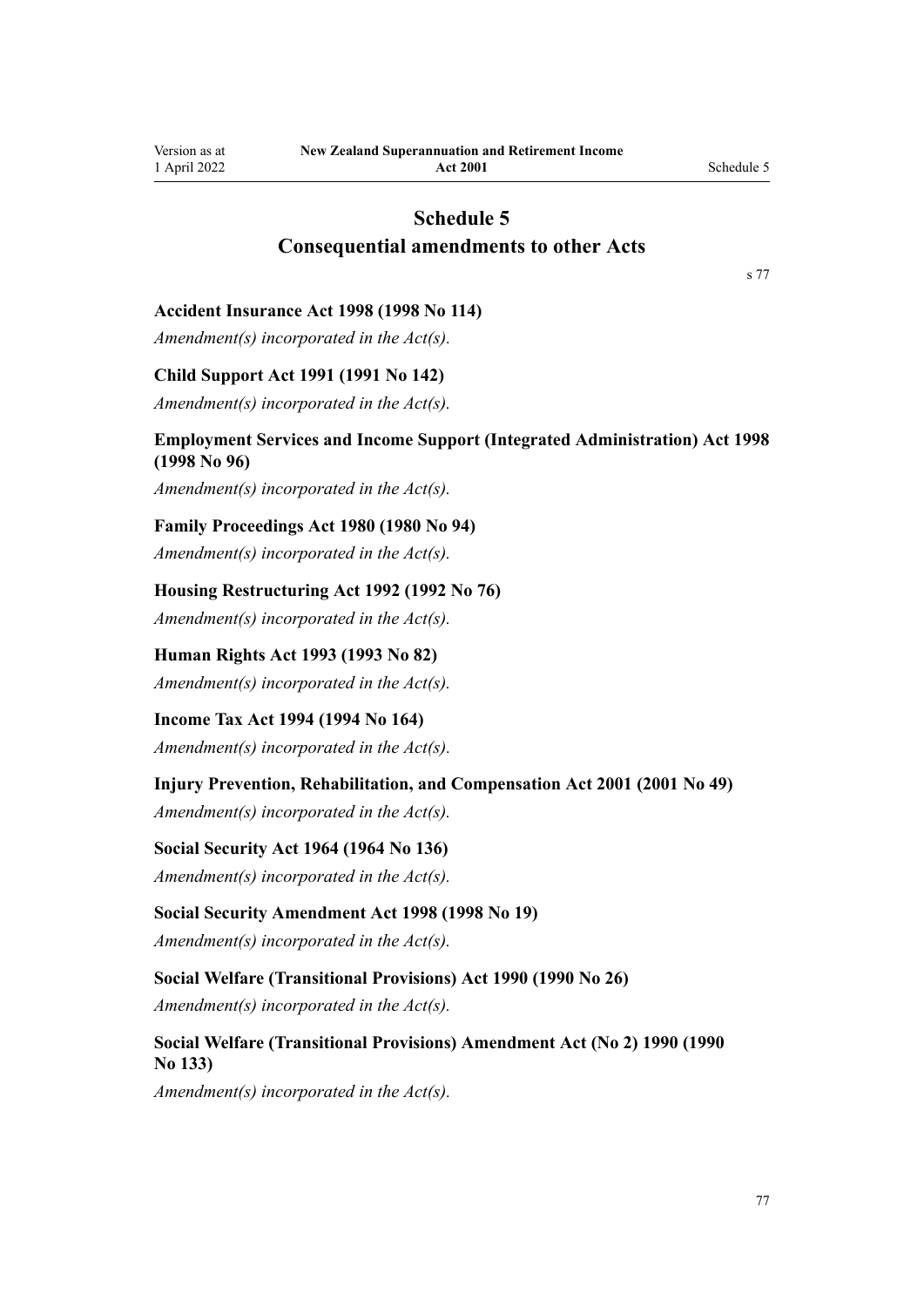# **Social Welfare (Transitional Provisions) Amendment Act (No 2) 1991 (1991 No 77)**

*Amendment(s) incorporated in the Act(s).*

# **Social Welfare (Transitional Provisions) Amendment Act 1993 (1993 No 58)**

*Amendment(s) incorporated in the Act(s).*

# **Taxation (Remedial Provisions) Act 1996 (1996 No 159)**

*Amendment(s) incorporated in the [Act\(s\).](http://legislation.govt.nz/pdflink.aspx?id=DLM407400)*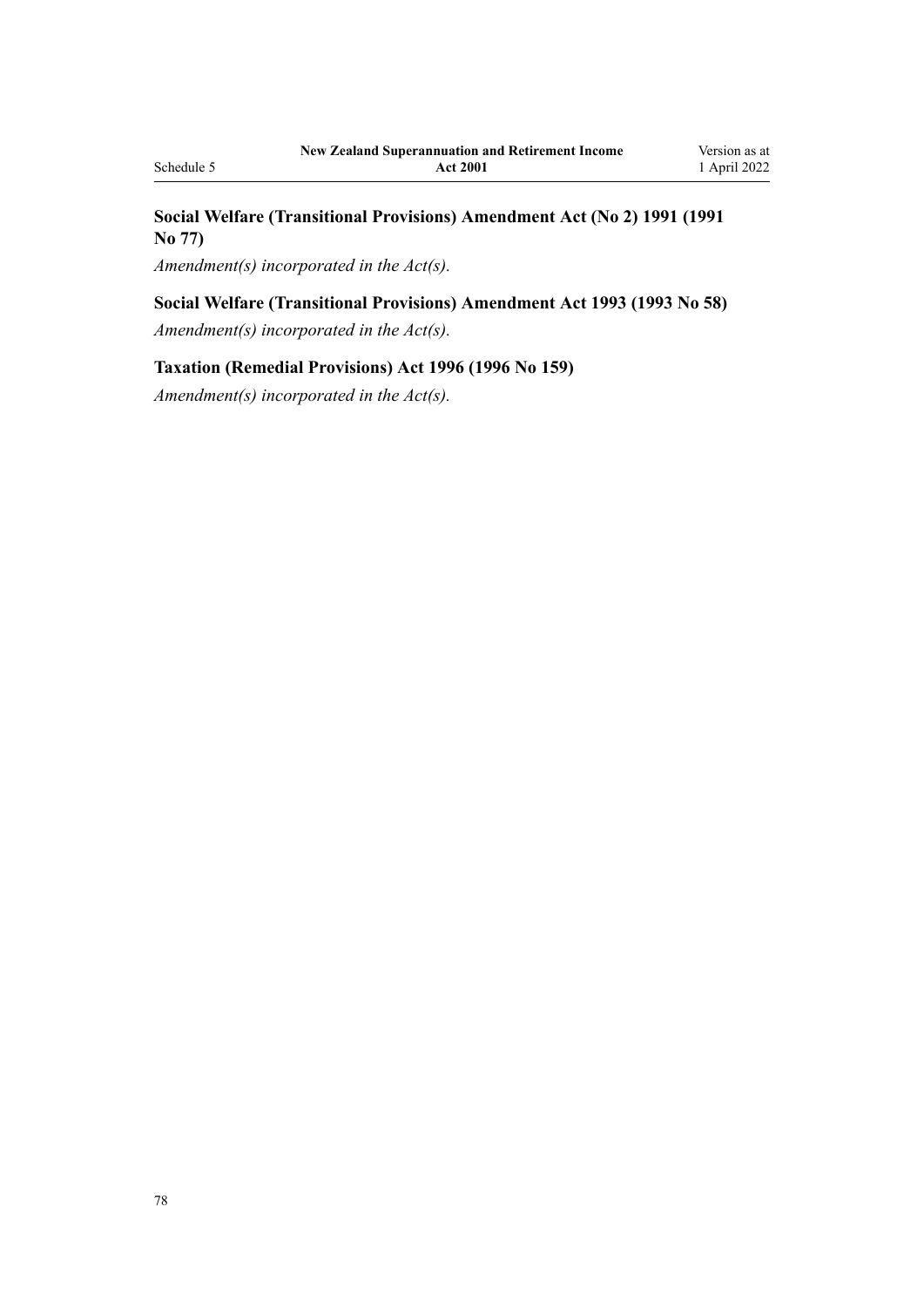# **Schedule 6**

**Provisions applying to Retirement Commissioner**

[s 86](#page-54-0)

Schedule 6: added, on 21 April 2005, by [section 8](http://legislation.govt.nz/pdflink.aspx?id=DLM346493) of the New Zealand Superannuation and Retirement Income Amendment Act 2005 (2005 No 42).

#### **1 Superannuation or retiring allowances**

- (1) For the purpose of providing a superannuation fund or retiring allowance for the Commissioner, sums by way of subsidy or contribution may be paid into any retirement scheme (within the meaning of [section 6\(1\)](http://legislation.govt.nz/pdflink.aspx?id=DLM4090590) of the Financial Markets Conduct Act 2013) that is approved by the Minister of Finance for the purposes of this clause.
- (2) Despite anything in this clause, any person who, immediately before being appointed as the Commissioner or as an employee of the Commissioner, is a contributor to the Government Superannuation Fund under [Part 2](http://legislation.govt.nz/pdflink.aspx?id=DLM446395) or [Part 2A](http://legislation.govt.nz/pdflink.aspx?id=DLM446842) of the Government Superannuation Fund Act 1956 is considered, for the purposes of that Act, to be employed in the Government service so long as that person continues to hold office as the Commissioner or as an employee of the Commissioner, and that Act applies to that person in all respects as if service as or for the Commissioner were Government service.
- (3) Subject to the [Government Superannuation Fund Act 1956](http://legislation.govt.nz/pdflink.aspx?id=DLM446000), nothing in sub‐ clause (2) entitles a person to become a contributor to the Government Super‐ annuation Fund after the person has ceased to be a contributor.
- (4) For the purposes of applying the [Government Superannuation Fund Act 1956](http://legislation.govt.nz/pdflink.aspx?id=DLM446000), in accordance with subclause (2), to a person who holds office as the Commissioner or as an employee of the Commissioner and is a contributor to the Government Superannuation Fund, the term **controlling authority**, in relation to any such person, means the Commissioner.

Schedule 6 clause 1(1): amended, on 1 December 2014, by [section 150](http://legislation.govt.nz/pdflink.aspx?id=DLM5561603) of the Financial Markets (Repeals and Amendments) Act 2013 (2013 No 70).

#### *Delegations*

#### **2 Ability to delegate**

Despite [section 73](http://legislation.govt.nz/pdflink.aspx?id=DLM330308) of the Crown Entities Act 2004, the Commissioner must not delegate the power to appoint an attorney under [section 129](http://legislation.govt.nz/pdflink.aspx?id=DLM330396) of the Crown Entities Act 2004 without the prior written consent of the Minister.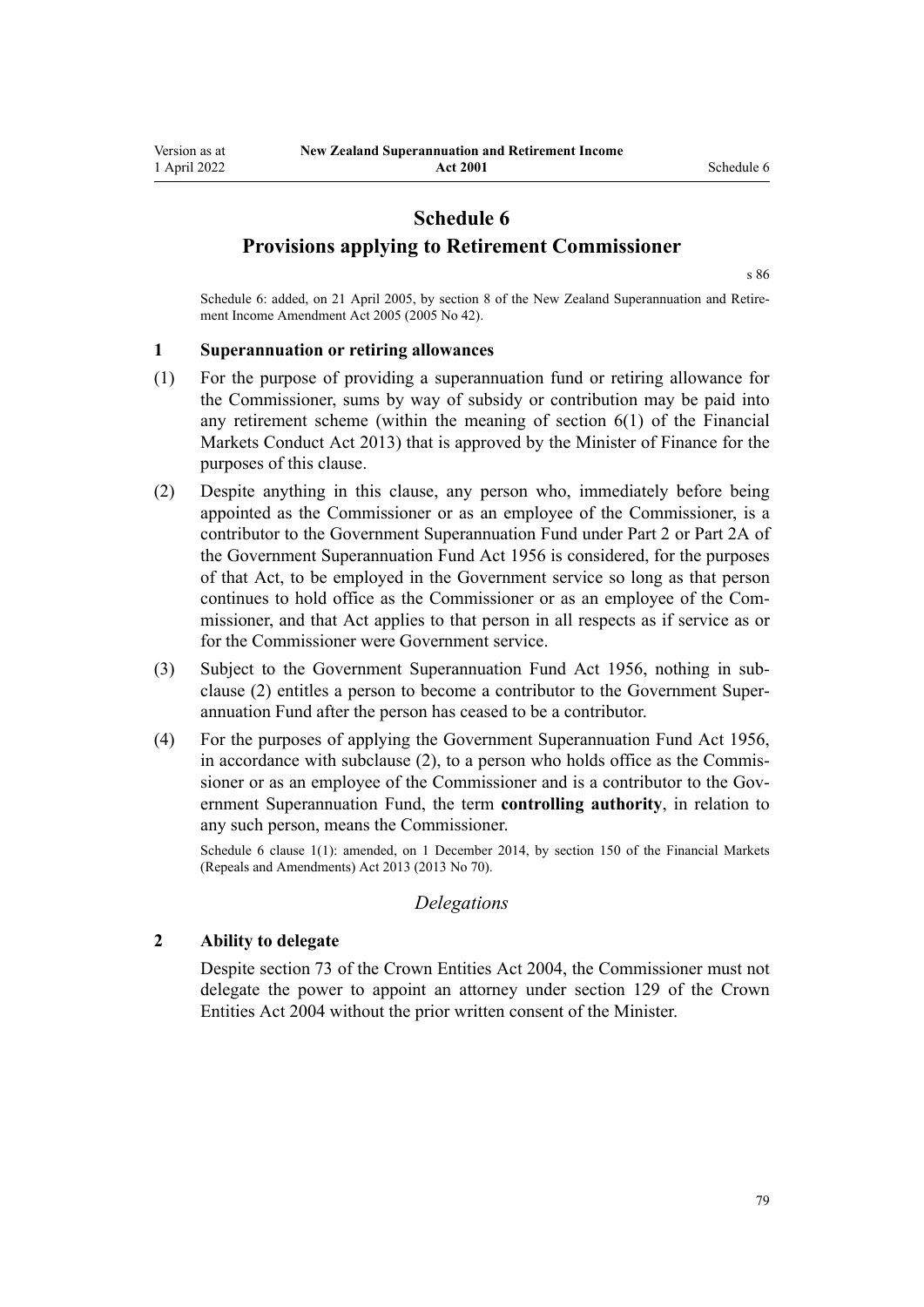# **Social Assistance (Living Alone Payments) Amendment Act 2013**

| Public Act     | 2013 No 11    |
|----------------|---------------|
| Date of assent | 5 April 2013  |
| Commencement   | see section 2 |

## **1 Title**

This Act is the [Social Assistance \(Living Alone Payments\) Amendment Act](http://legislation.govt.nz/pdflink.aspx?id=DLM3365202) [2013](http://legislation.govt.nz/pdflink.aspx?id=DLM3365202).

# **2 Commencement**

This Act comes into force on the earlier of—

- (a) a date appointed by the Governor-General by Order in Council:
- (b) 2 September 2013.

## **3 Principal Act amended**

This Part amends the New Zealand Superannuation and Retirement Income Act 2001.

#### **12 Transitional provision for living alone payment**

- (1) This section applies to a person who is receiving a living alone payment under section 13 of the principal Act immediately before the commencement of this Act.
- (2) On or after the commencement of this Act, the person is entitled to receive the single living alone rate of New Zealand superannuation specified in clause 1(a) of Schedule 1 of the principal Act (as amended by this Act) if, and so long as, he or she continues to be living alone within the meaning of section 13 of the principal Act (as it read immediately before the commencement of this Act).

## **13 Transitional provision for living alone payment on basis of Social Security Appeal Authority's decision**

- (1) This section applies to a person who is receiving a living alone payment under section 13 of the principal Act immediately before the commencement of this Act on the basis of the Social Security Appeal Authority's decision reported in [2009] NZSSAA 38 (19 June 2009).
- (2) On or after the commencement of this Act, the person is entitled to receive the single living alone rate of New Zealand superannuation specified in clause 1(a) of Schedule 1 of the principal Act (as amended by this Act) if, and so long as, there is no change in the person's circumstances affecting the person's entitlement to the living alone payment under section 13 of the principal Act (as it read immediately before the commencement of this Act).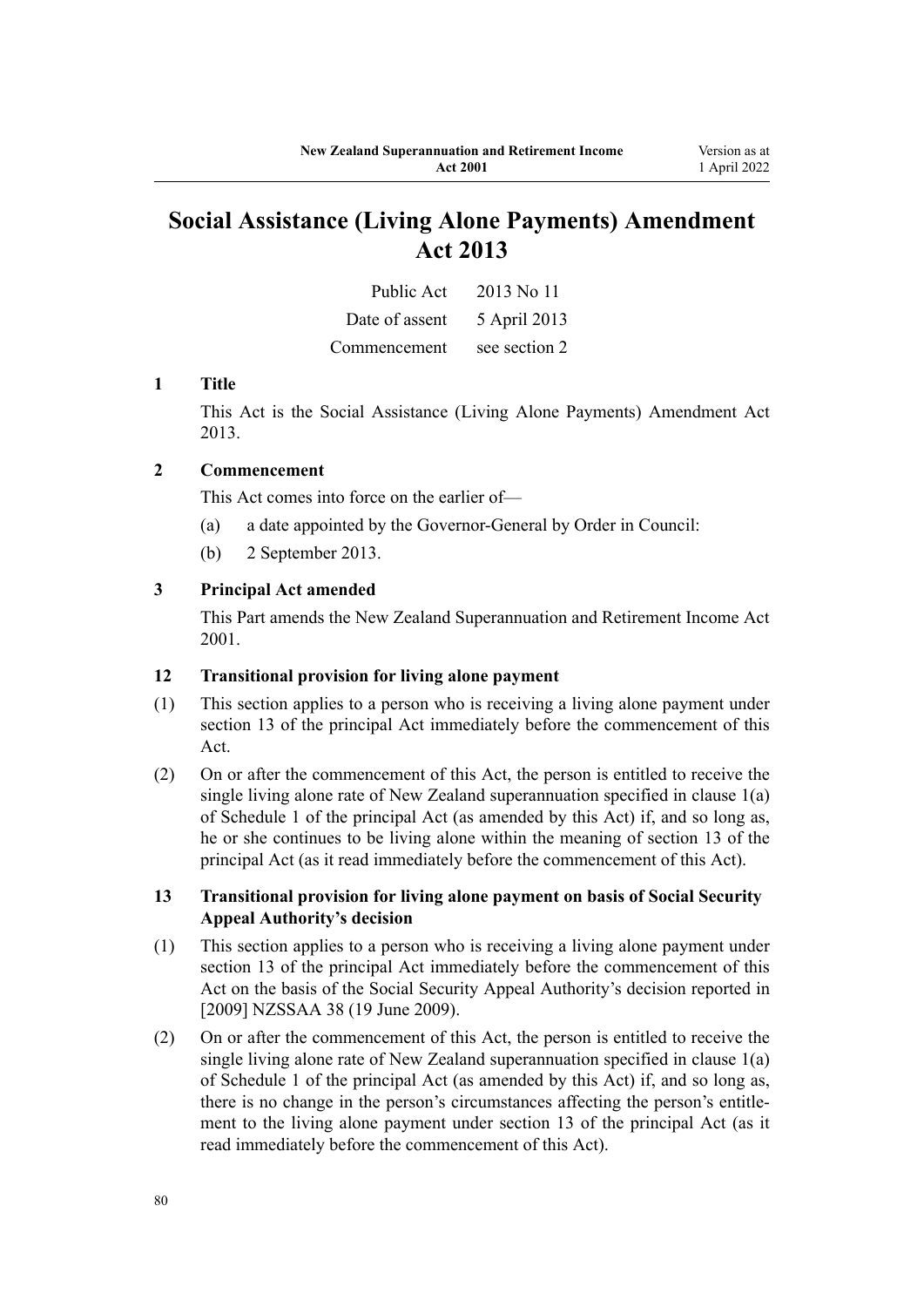(3) This section overrides section 12.

# **14 References to living alone payment**

- (1) A reference to a living alone payment under the principal Act in any agree‐ ment, deed, instrument, application, notice, or other document must, unless the context otherwise requires, be read as a reference to either of the following, as the context requires:
	- (a) the single living alone rate of New Zealand superannuation; or
	- (b) the difference between the single living alone rate and single sharing accommodation rate of New Zealand superannuation.
- (2) In this section,—

**living alone** has the meaning given to it by section 4A of the principal Act (as amended by this Act)

**single living alone rate** means the rate of New Zealand superannuation speci‐ fied in clause 1(a) of Schedule 1 of the principal Act (as amended by this Act) that is payable to a single person who is living alone

**single sharing accommodation rate** means the rate of New Zealand super‐ annuation specified in clause 1(b) of Schedule 1 of the principal Act (as amended by this Act) that is payable to a single person who is not living alone.

# **15 Savings provision for person whose spouse or partner dies before commencement of this Act**

- (1) This section applies if—
	- (a) a person's spouse or partner dies before the commencement of this Act; and
	- (b) the person does not apply for a living alone payment under the principal Act before that commencement; and
	- (c) the department receives information about the death of the person's spouse or partner (whether the information is received before or after the commencement of this Act).
- (2) If the person applies for a living alone payment, the person's entitlement to receive the payment under the principal Act must be determined under that Act (as it read immediately before the commencement of this Act) and, despite sec‐ tions 6 and 11(1) of this Act, sections 13 and 14 and clause 1(a) of Schedule 1 of the principal Act (as they read immediately before the commencement of this Act) continue in force and apply to the person for that purpose.
- (3) If the person is granted a living alone payment,—
	- (a) the payment—
		- (i) commences on—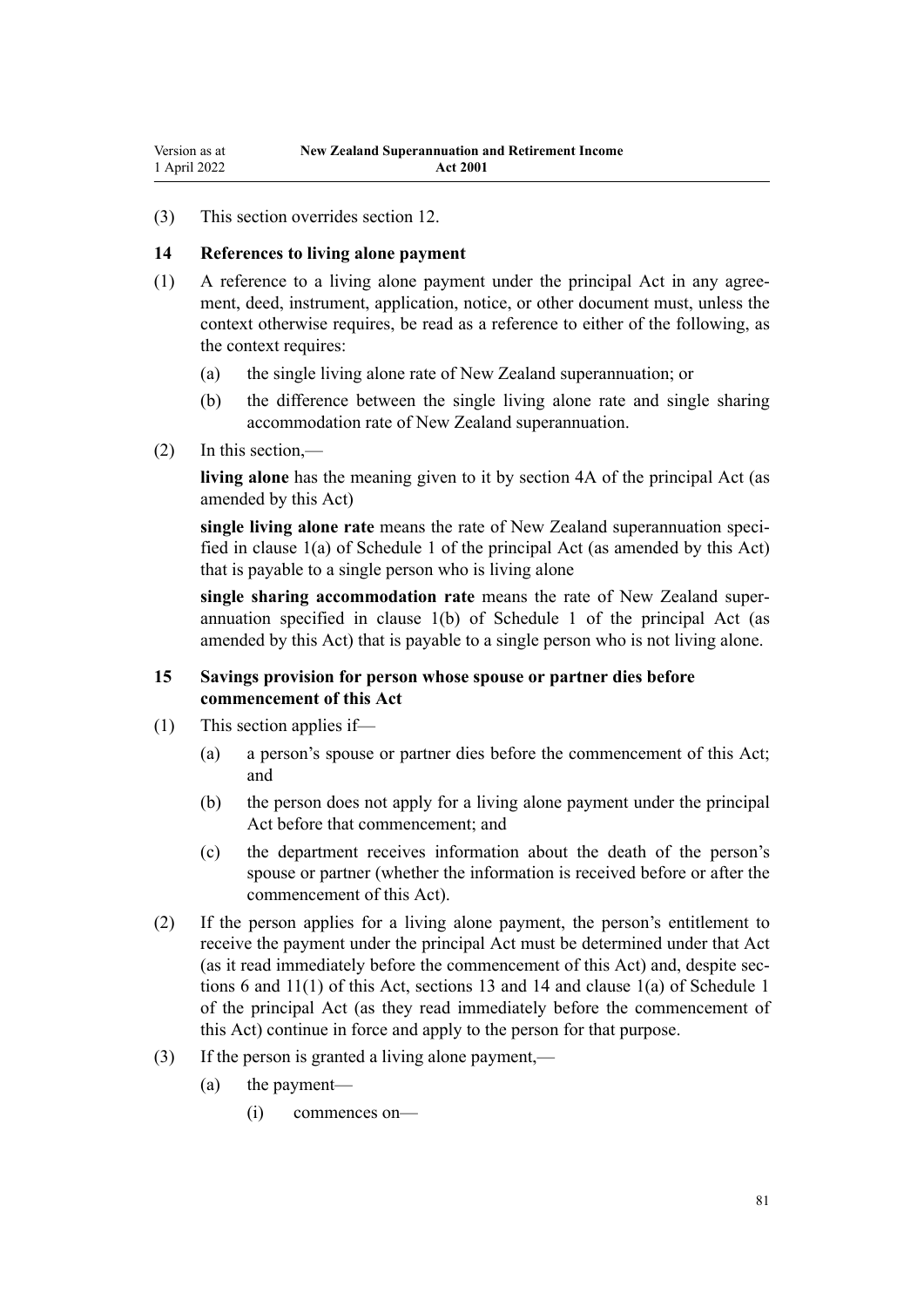- (A) the date on which it would have commenced under section 14 of the principal Act (as it read immediately before the commencement of this Act); or
- (B) any earlier date determined under section 80AA of the Social Security Act 1964 (if applicable); and
- (ii) continues until the commencement of this Act if, and so long as, there is no change in the person's circumstances affecting the per‐ son's entitlement to the living alone payment under section 13 of the principal Act (as it read immediately before the commencement of this Act); and
- (b) on or after the commencement of this Act, the person is entitled to receive the single living alone rate of New Zealand superannuation specified in clause 1(a) of Schedule 1 of the principal Act (as amended by this Act) if, and so long as, he or she continues to be living alone within the meaning of section 13 of the principal Act (as it read immediately before the commencement of this Act).
- (4) If the person does not apply for a living alone payment, then on or after the commencement of this Act, the person is entitled to receive the single living alone rate of New Zealand superannuation specified in clause 1(a) of Schedule 1 of the principal Act (as amended by this Act) if, and so long as, he or she continues to be living alone within the meaning of section 4A of the principal Act (as so amended).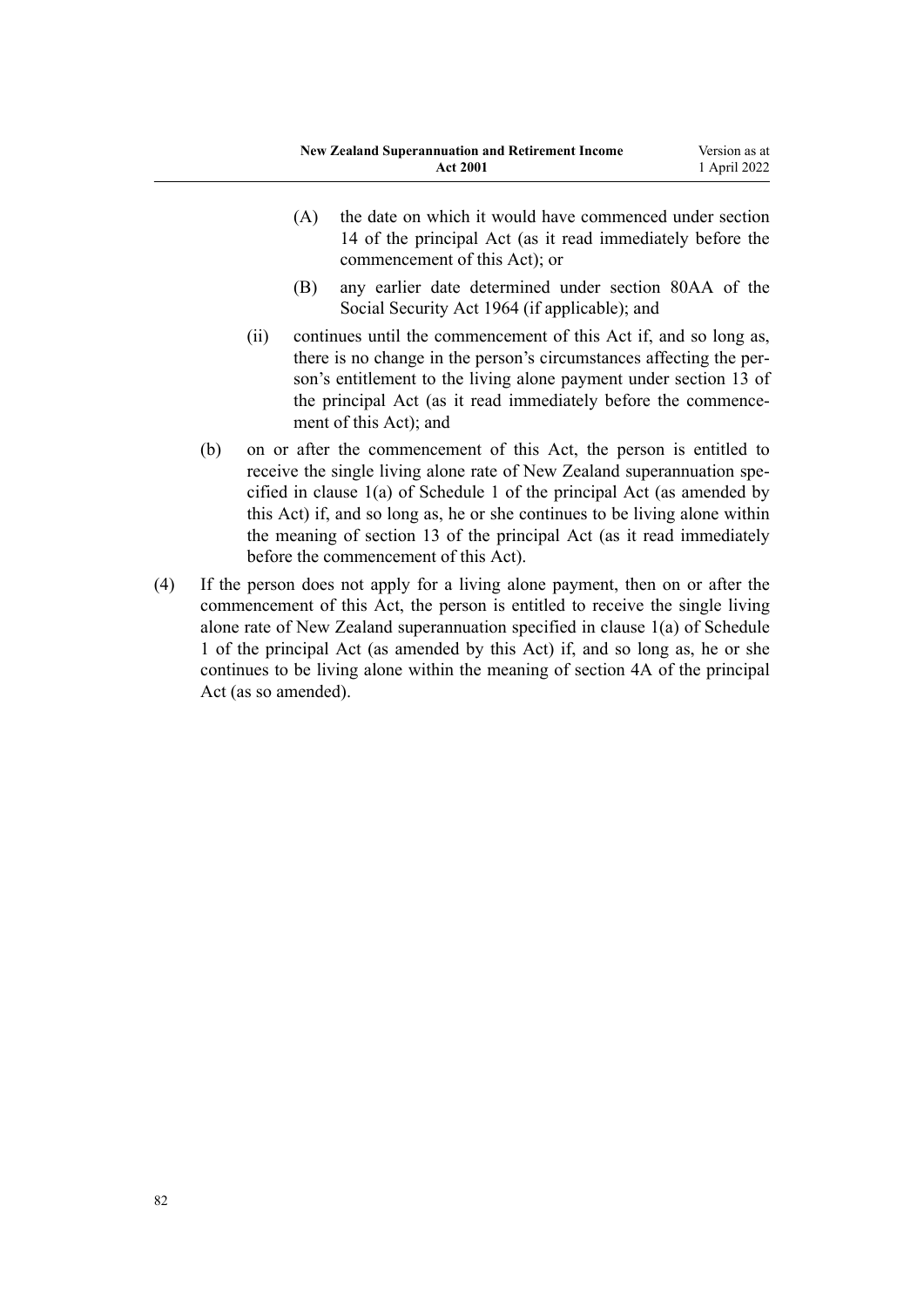# *1 General*

This is a consolidation of the New Zealand Superannuation and Retirement Income Act 2001 that incorporates the amendments made to the legislation so that it shows the law as at its stated date.

# *2 Legal status*

A consolidation is taken to correctly state, as at its stated date, the law enacted or made by the legislation consolidated and by the amendments. This presump‐ tion applies unless the contrary is shown.

[Section 78](http://legislation.govt.nz/pdflink.aspx?id=DLM7298365) of the Legislation Act 2019 provides that this consolidation, published as an electronic version, is an official version. A printed version of legis‐ lation that is produced directly from this official electronic version is also an official version.

# *3 Editorial and format changes*

The Parliamentary Counsel Office makes editorial and format changes to consolidations using the powers under [subpart 2](http://legislation.govt.nz/pdflink.aspx?id=DLM7298371) of Part 3 of the Legislation Act 2019. See also [PCO editorial conventions for consolidations](http://www.pco.govt.nz/editorial-conventions/).

# *4 Amendments incorporated in this consolidation*

Social Security (Rates of Benefits and Allowances) Order 2022 (SL 2022/28): [clauses 7,](http://legislation.govt.nz/pdflink.aspx?id=LMS645826) [8\(4\)](http://legislation.govt.nz/pdflink.aspx?id=LMS645827)

New Zealand Superannuation and Retirement Income (Fair Residency) Amendment Act 2021 (2021 No 46): [Part 1](http://legislation.govt.nz/pdflink.aspx?id=LMS475364)

Secondary Legislation Act 2021 (2021 No 7): [section 3](http://legislation.govt.nz/pdflink.aspx?id=LMS268932)

New Zealand Superannuation and Veteran's Pension Legislation Amendment Act 2020 (2020 No 36): [Part 1](http://legislation.govt.nz/pdflink.aspx?id=LMS242823)

[New Zealand Superannuation and Retirement Income Amendment Act 2019](http://legislation.govt.nz/pdflink.aspx?id=LMS294679) (2019 No 77)

Statutes Amendment Act 2019 (2019 No 56): [Part 27](http://legislation.govt.nz/pdflink.aspx?id=LMS59029)

Accident Compensation Amendment Act 2019 (2019 No 10): Part 2 [subpart 1](http://legislation.govt.nz/pdflink.aspx?id=LMS31112)

Social Assistance (Residency Qualification) Legislation Act 2018 (2018 No 45): [Part 1](http://legislation.govt.nz/pdflink.aspx?id=LMS26072)

Social Security Act 2018 (2018 No 32): [section 459](http://legislation.govt.nz/pdflink.aspx?id=DLM6784038)

Taxation (Annual Rates for 2017–18, Employment and Investment Income, and Remedial Matters) Act 2018 (2018 No 5): [section 259](http://legislation.govt.nz/pdflink.aspx?id=LMS12363)

[New Zealand Superannuation \(Political Commitment\) Order 2018](http://legislation.govt.nz/pdflink.aspx?id=LMS10884) (LI 2018/13)

Regulatory Systems (Commercial Matters) Amendment Act 2017 (2017 No 12): Part 1 [subpart 11](http://legislation.govt.nz/pdflink.aspx?id=DLM6971836)

Statutes Amendment Act 2016 (2016 No 104): [Part 20](http://legislation.govt.nz/pdflink.aspx?id=DLM6623844)

Customs and Excise (Tobacco Products—Budget Measures) Amendment Act 2016 (2016 No 25): [section 9](http://legislation.govt.nz/pdflink.aspx?id=DLM6851124)

[New Zealand Superannuation and Retirement Income Amendment Act 2015](http://legislation.govt.nz/pdflink.aspx?id=DLM5708801) (2015 No 93)

Social Assistance (Portability to Cook Islands, Niue, and Tokelau) Act 2015 (2015 No 61): Part 2 [subpart 1](http://legislation.govt.nz/pdflink.aspx?id=DLM6222917)